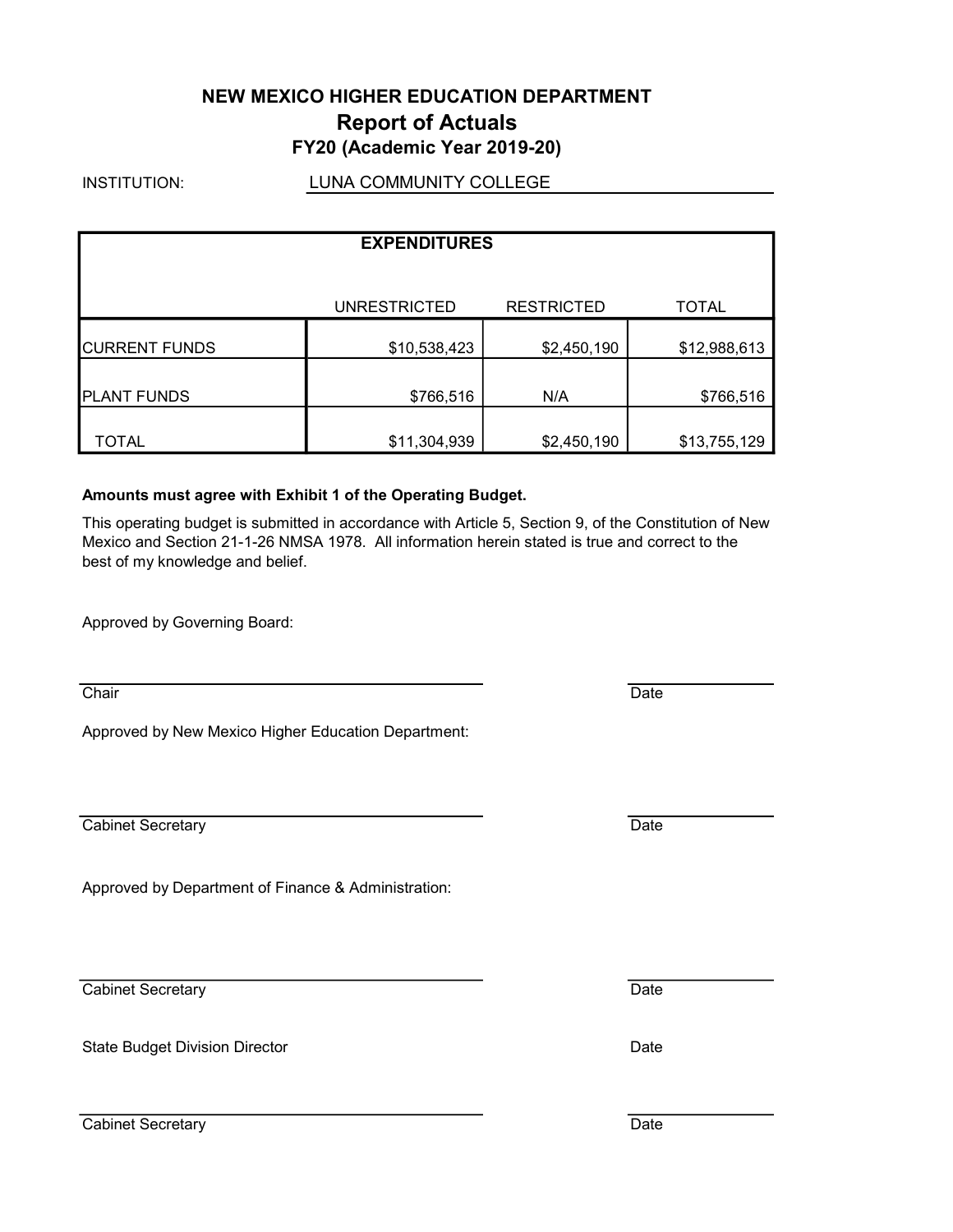| INSTITUTION:                                           | Luna Community College                                         |                 |                   |                 |
|--------------------------------------------------------|----------------------------------------------------------------|-----------------|-------------------|-----------------|
| Prepared By:                                           | Donna Flores-Medina                                            |                 | Date:             | 20-Apr-20       |
|                                                        |                                                                |                 |                   | EXHIBIT(S)      |
|                                                        |                                                                | <b>FINAL</b>    | <b>ACTUALS</b>    | <b>WHERE</b>    |
|                                                        |                                                                | <b>BUDGET</b>   |                   | <b>EXPENSE</b>  |
| PROGRAM DESCRIPTION                                    |                                                                | <b>FY20</b>     | <b>FY20</b>       | <b>BUDGETED</b> |
|                                                        | <b>PART A - GF APPROPRIATIONS DIRECTLY TO THE INSTITUTION:</b> |                 |                   |                 |
| (add rows as needed)                                   |                                                                |                 | Preliminary       |                 |
| Base (a)                                               |                                                                | \$6,778,400     | \$7,063,500       | Ex <sub>2</sub> |
| Nursing (d)                                            |                                                                | \$267,000       | \$267,000         | Ex <sub>2</sub> |
| Athletics (b)                                          |                                                                | \$496,200       | \$511,200         | Ex 21           |
| <b>Comp Excludes Athletics</b>                         |                                                                | \$212,400       | \$227,200         | Ex <sub>2</sub> |
| <b>ERB</b>                                             |                                                                | Incl in line 10 | Incl in line 10   |                 |
| Retention and Completion (d)                           |                                                                | \$530,600       | \$530,600         | Ex <sub>2</sub> |
| Dual Credit Adj                                        |                                                                | \$22,900        | \$21,600          | Ex <sub>2</sub> |
| Base + ERB 1516<br>Base + ERB 1617                     | \$6,778,400<br>\$7,063,500                                     | possible (250K) | possible (250K)   |                 |
|                                                        |                                                                | \$8,307,500     | \$8,621,100       |                 |
| <b>SUBTOTAL DIRECT</b>                                 |                                                                |                 |                   |                 |
|                                                        | PART B - GF APPROPRIATIONS THROUGH NMHED:                      |                 |                   |                 |
| (add rows as needed)                                   |                                                                |                 | \$0               |                 |
| Baseball (SB 611 322-950)<br>Softball (SB 611 321-950) |                                                                | \$0 R<br>\$0 R  | \$0<br>$\sqrt{6}$ | Ex 21<br>Ex 21  |
|                                                        |                                                                | \$0 N           | $\overline{50}$   |                 |
|                                                        |                                                                |                 |                   |                 |
|                                                        | SUBTOTAL FLOW-THROUGH                                          | \$0             | $\overline{50}$   |                 |
| <b>TOTAL GF APPROPRIATIONS</b>                         |                                                                | \$8,307,500     | \$8,621,100       |                 |
|                                                        | (must agree with NMHED GF Summary)                             |                 |                   |                 |
|                                                        |                                                                |                 |                   |                 |
|                                                        | <b>PART C - ALLOCATION OF SPECIAL PROJECTS EXPANSION:</b>      |                 |                   |                 |
| (add rows as needed)                                   |                                                                |                 | \$0               |                 |
|                                                        |                                                                | \$0 N           | \$0               |                 |
|                                                        |                                                                | \$0 N           | \$0               |                 |
|                                                        |                                                                | \$0 R           | \$0               | Ex 21           |
|                                                        | <b>TOTAL SPECIAL PROJECTS EXPANSION</b>                        | \$0             | \$0               |                 |
| Other State Funding                                    |                                                                | $15 - 16$       | $16 - 17$         |                 |
| <b>Transfers</b>                                       |                                                                |                 |                   |                 |
|                                                        | ER&R                                                           | 107,540         | 107,540           |                 |
|                                                        | <b>BR&amp;R</b>                                                | 162,344         | 162,344           |                 |
|                                                        | 3%                                                             | 43,785          | 37,100            |                 |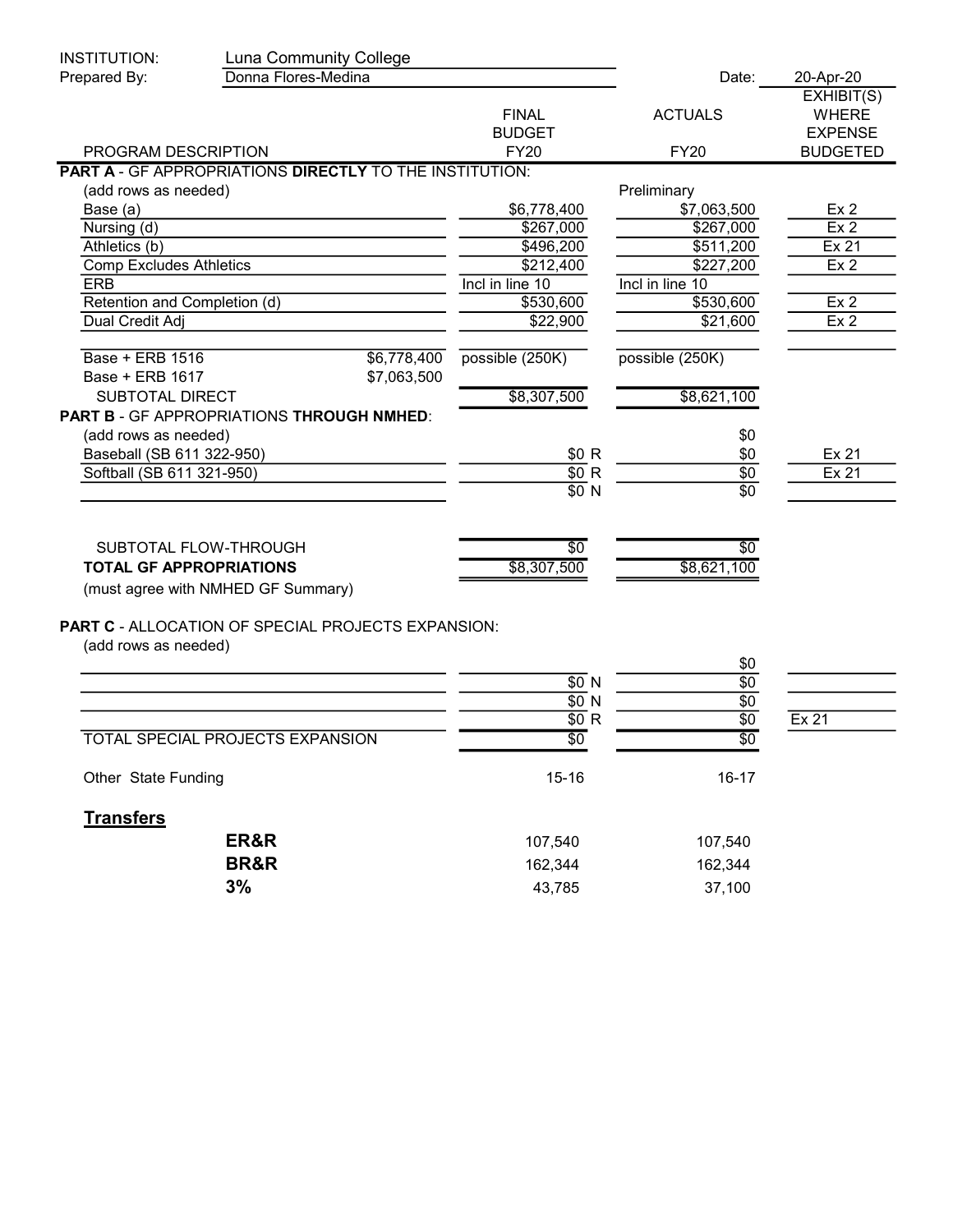## NEW MEXICO HIGHER EDUCATION DEPARTMENT Tuition, Required Fees, Room & Board Rates FY20 (Report of Actuals 2019-2020)

### INSTITUTION:

Luna Community College

Approved by:  $\Box$  Donna Flores-Medina

(required) Name of Chief Financial Officer (type) CFO Signature Date

|                                                                                      |              | Tuition                      | <b>Required Fees</b> |                             | <b>Total Tuition &amp; Fees</b> |                              |
|--------------------------------------------------------------------------------------|--------------|------------------------------|----------------------|-----------------------------|---------------------------------|------------------------------|
|                                                                                      | per semester | per year                     | per semester         | per year                    | per semester                    | per year                     |
| <b>Resident - Full Time</b><br>undergraduate<br>graduate<br>professional (UNM only)  | \$456.00     | \$912.00<br>\$0.00<br>\$0.00 | \$25.00              | \$50.00<br>\$0.00<br>\$0.00 | \$481.00<br>\$0.00<br>\$0.00    | \$962.00<br>\$0.00<br>\$0.00 |
| <b>Non-Resident - Full Time</b><br>undergraduate                                     | \$1,260.00   | \$2,520.00                   | \$25.00              | \$50.00                     | \$1,285.00                      | \$2,570.00                   |
| graduate<br>professional (UNM only)                                                  |              | \$0.00<br>\$0.00             |                      | \$0.00<br>\$0.00            | \$0.00<br>\$0.00                | \$0.00<br>\$0.00             |
| Resident - per credit hour<br>undergraduate<br>graduate<br>professional (UNM only)   | \$38.00      | \$76.00<br>\$0.00<br>\$0.00  |                      | \$0.00<br>\$0.00<br>\$0.00  | \$38.00<br>\$0.00<br>\$0.00     | \$76.00<br>\$0.00<br>\$0.00  |
| Non-Resident - per credit hr<br>undergraduate<br>graduate<br>professional (UNM only) | \$105.00     | \$210.00<br>\$0.00<br>\$0.00 |                      | \$0.00<br>\$0.00<br>\$0.00  | \$105.00<br>\$0.00<br>\$0.00    | \$210.00<br>\$0.00<br>\$0.00 |
| <b>Summer Session</b>                                                                | \$38.00      | per credit hr                | \$25.00              |                             |                                 |                              |

Notes:

- resident rate of community colleges is in-district rate; full time generally means 12+ credit hours per semester.

- consistent with www.commondataset.org, post the tuition and required fees for a full-time undergraduate student

- per year rates in tables above are calculated - do not override formulae.

Room and Board Rates

| (per semester) | Min Rate | Max Rate |
|----------------|----------|----------|
| <b>Room</b>    |          |          |
| <b>Board</b>   |          |          |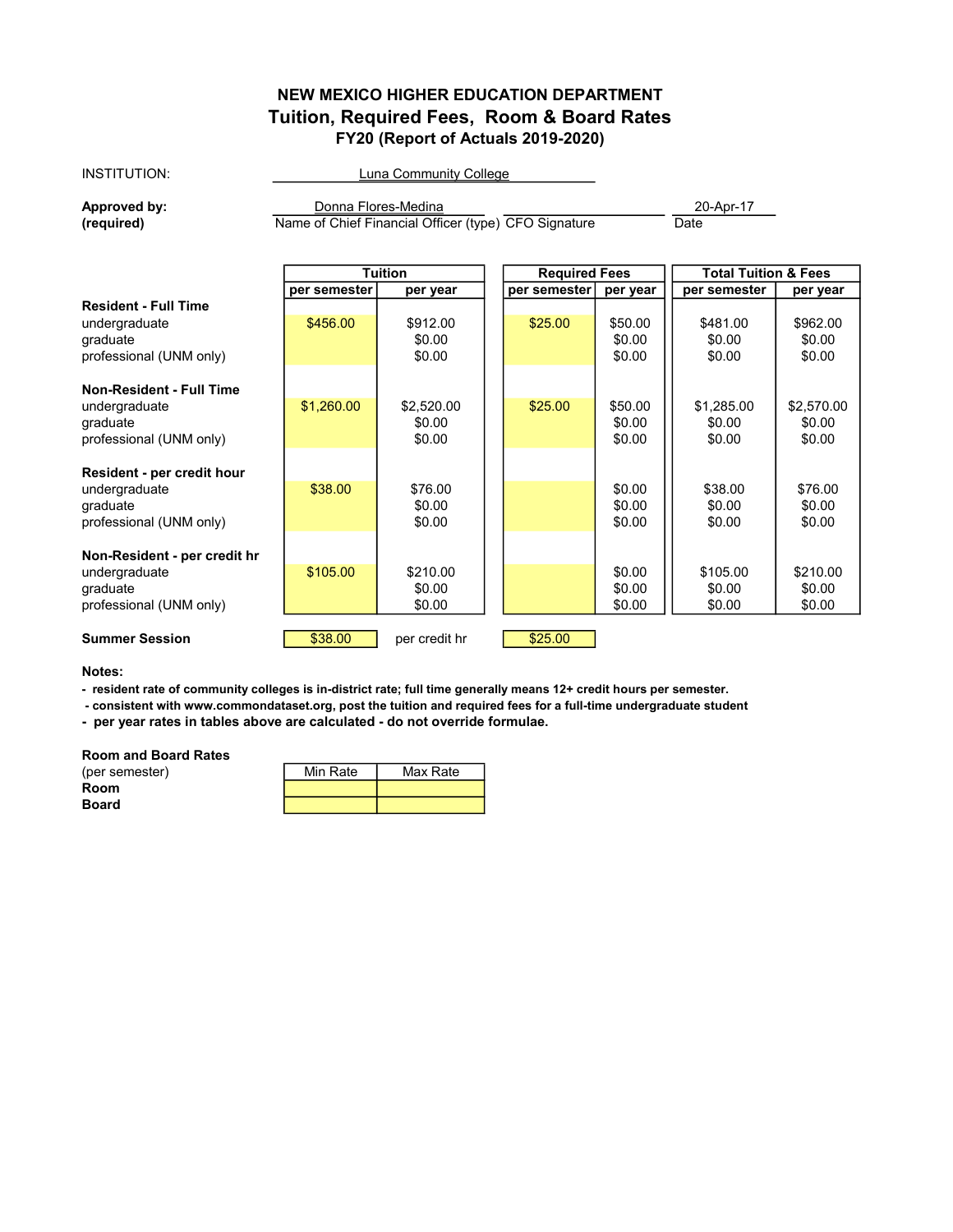## NEW MEXICO HIGHER EDUCATION DEPARTMENT Calculation of 3% Scholarship Required Transfer FY'20 (Report of Actuals 2019-2020)

| INSTITUTION:                    | Luna Community College |                    |                    |            |           |
|---------------------------------|------------------------|--------------------|--------------------|------------|-----------|
| Michael Montoya<br>Prepared By: |                        |                    | Date:              | 8/17/20    |           |
|                                 |                        |                    |                    |            |           |
|                                 |                        | <b>Example</b>     |                    |            |           |
| FY 2020                         | <b>Fall 2018</b>       | FY 2020            | FY 2019            |            |           |
|                                 |                        | 3%                 | 3%                 |            |           |
| Undergraduate                   | Undergraduate          | <b>Scholarship</b> | <b>Scholarship</b> | Change     | Change    |
| <b>Tuition &amp; Fees</b>       | <b>Student Head</b>    | <b>Required</b>    | <b>Actual</b>      | (Dollars)  | (Percent) |
|                                 | Count                  | <b>Transfer</b>    | Transfer           |            |           |
| \$2,037.00                      | 1,408                  | \$172,086          | \$226,951          | (\$54,865) | $-24.17%$ |

| FY 2021                 | <b>Fall 2019</b>    | FY 2021         | FY 2020         |              |            |
|-------------------------|---------------------|-----------------|-----------------|--------------|------------|
|                         |                     | 3%              | 3%              |              |            |
| Undergraduate           | Undergraduate       | Scholarship     | Scholarship     | Change       | Change     |
| l Tuition & Fees Annual | <b>Student Head</b> | <b>Required</b> | <b>Actual</b>   | (Dollars)    | (Percent)  |
| Rate                    | Count               | Transfer        | <b>Transfer</b> |              |            |
| \$595.00                | 111                 | \$3.9631        | \$35,855        | ( \$31, 892) | $-88.95\%$ |

| Headcount = eligible resident students only<br>3% Scholarship not available to dual credit, Non-credit, nor Non-resident students | <b>FINAL</b><br><b>BUDGET</b><br>FY20 | ACTUALS<br><b>BUDGET</b><br>FY20 |
|-----------------------------------------------------------------------------------------------------------------------------------|---------------------------------------|----------------------------------|
| Total 3% Scholarship Transfer Amount                                                                                              | \$37.100                              | \$37,100                         |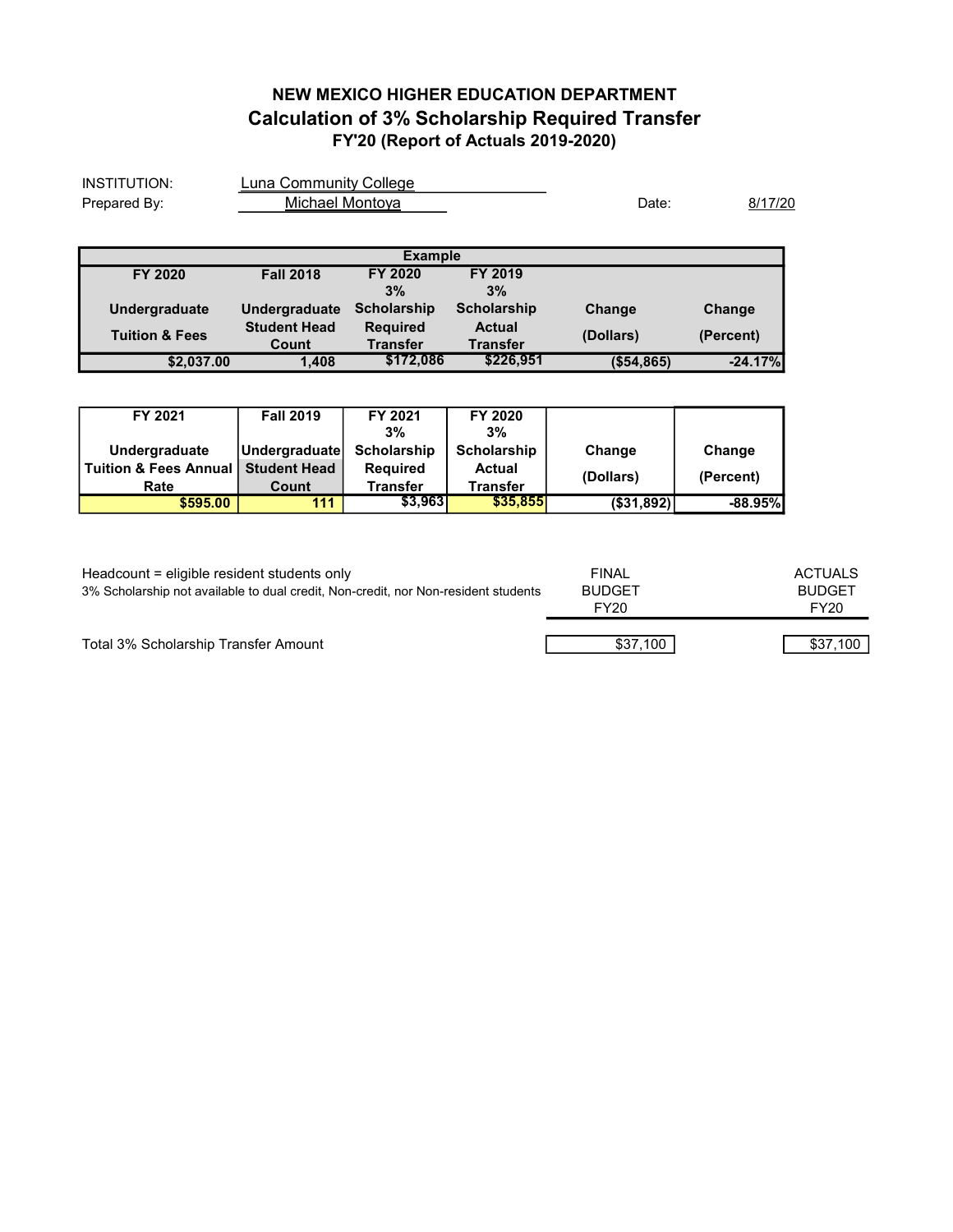## NEW MEXICO HIGHER EDUCATION DEPARTMENT Compensation Table FY 19-20 (Academic Year 2019-2020)

### INSTITUTION:

Luna Community College

| <b>COMPENSATION TABLE</b>              |              |                 |  |  |
|----------------------------------------|--------------|-----------------|--|--|
| <b>COMPENSATION</b><br><b>FIXED OR</b> |              |                 |  |  |
|                                        | INCREASE (%) | <b>VARIABLE</b> |  |  |
| <b>FACULTY</b>                         |              | 4.00 Fixed      |  |  |
| <b>STAFF</b>                           |              | 4.00 Fixed      |  |  |
| <b>EXECUTIVE</b>                       |              | 4.00 Fixed      |  |  |

If "Variable" was selected, please explain below:

Language in HB2, Laws 2020 Chapter 83 stipulates that the Secretary of Higher Education shall not approve the operating budget of a higher education institution or special school that does not prioritize salary increases for faculty and staff or that disproportionately allocates salary increases for high-level administrators, provided that higher education institutions and special schools are encouraged to allocate average salary increase for all institution staff based upon performance and merit. The higher education institutions and special schools shall also submit a compensation salary plan with the operating budget to the Legislative Finance Committee, the Department of Finance and Administration and the Higher Education Department.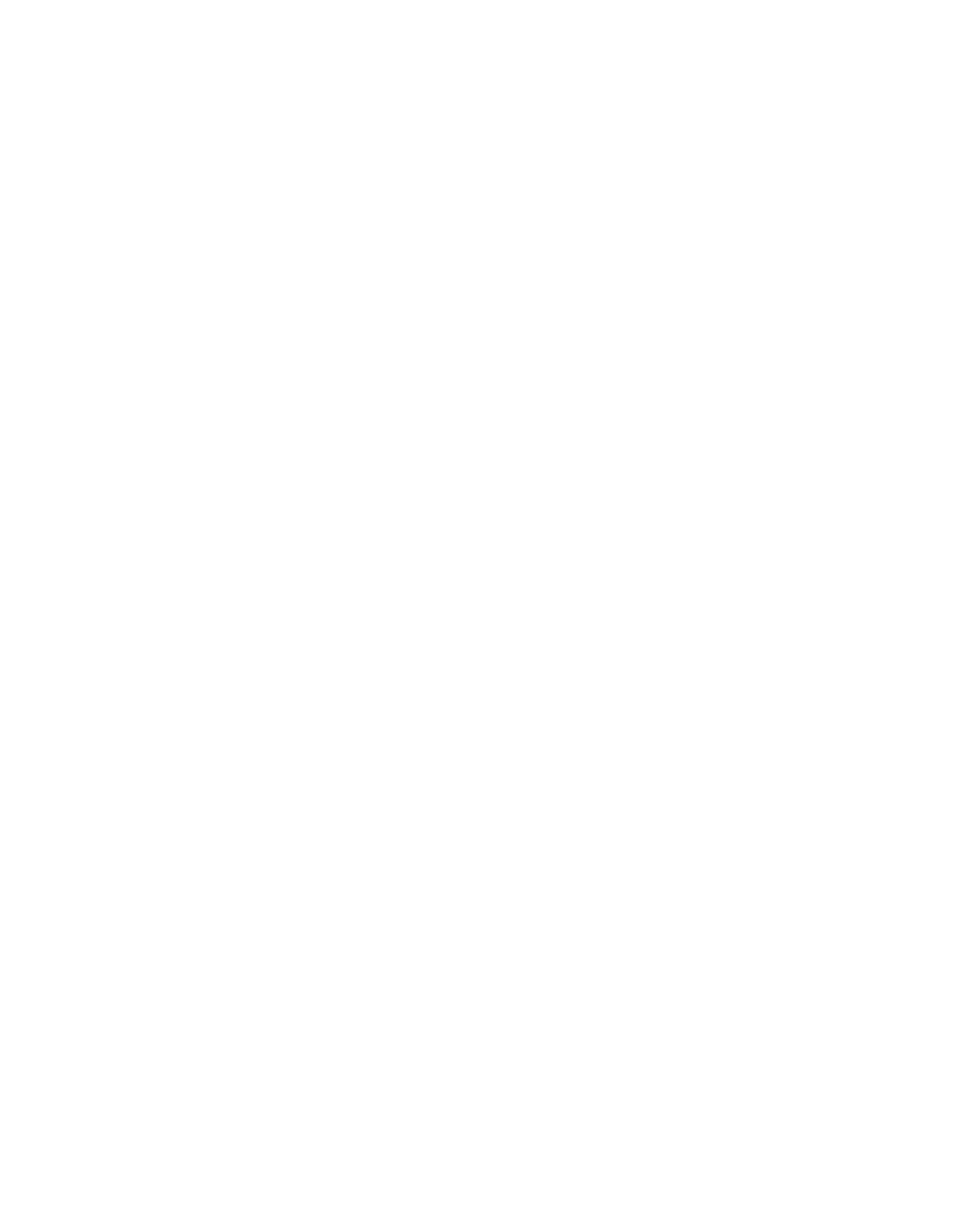## NEW MEXICO HIGHER EDUCATION DEPARTMENT Budgeting of Building Renewal & Replacement Transfer FY20 (Report of Actuals 2019-2020)

| <b>INSTITUTION:</b>                   | <b>Luna Community College</b>                                    |               |                |
|---------------------------------------|------------------------------------------------------------------|---------------|----------------|
| Prepared By:                          | Donna Flores-Medina                                              | Date:         | 20-Apr-17      |
|                                       |                                                                  |               |                |
|                                       | EXHIBIT(S)                                                       | <b>FINAL</b>  | <b>ACTUALS</b> |
|                                       | <b>WHERE</b>                                                     | <b>BUDGET</b> | <b>BUDGET</b>  |
|                                       | <b>BUDGETED</b>                                                  | <b>FY20</b>   | <b>FY20</b>    |
|                                       |                                                                  |               |                |
|                                       |                                                                  |               |                |
| <b>Total BR&amp;R Transfer Amount</b> |                                                                  | \$162,344     | \$162,344      |
|                                       | Less amount retained in I&G for I&G purposes (enter as negative) |               |                |
|                                       | Equals amount transferred to BR&R (Exh. II)                      | \$162,344     | \$162,344      |
|                                       |                                                                  |               |                |

For each I&G exhibit, as applicable, briefly explain for what purpose the BR&R money will be used.

| <b>Instruction</b>                          | 10 | \$0       | \$0       |
|---------------------------------------------|----|-----------|-----------|
| (explain)                                   |    |           |           |
| <b>Academic Support</b>                     | 11 | \$0       | \$0       |
| (explain)                                   |    |           |           |
| <b>Student Services</b>                     | 12 | \$0       | \$0       |
| (explain)                                   |    |           |           |
| <b>Institutional Support</b>                | 13 | \$0       | \$0       |
| (explain)                                   |    |           |           |
| <b>Operation &amp; Maintenance of Plant</b> | 14 | \$0       | \$0       |
| (explain)                                   |    |           |           |
| <b>TOTAL BR&amp;R</b>                       |    | \$162,344 | \$162,344 |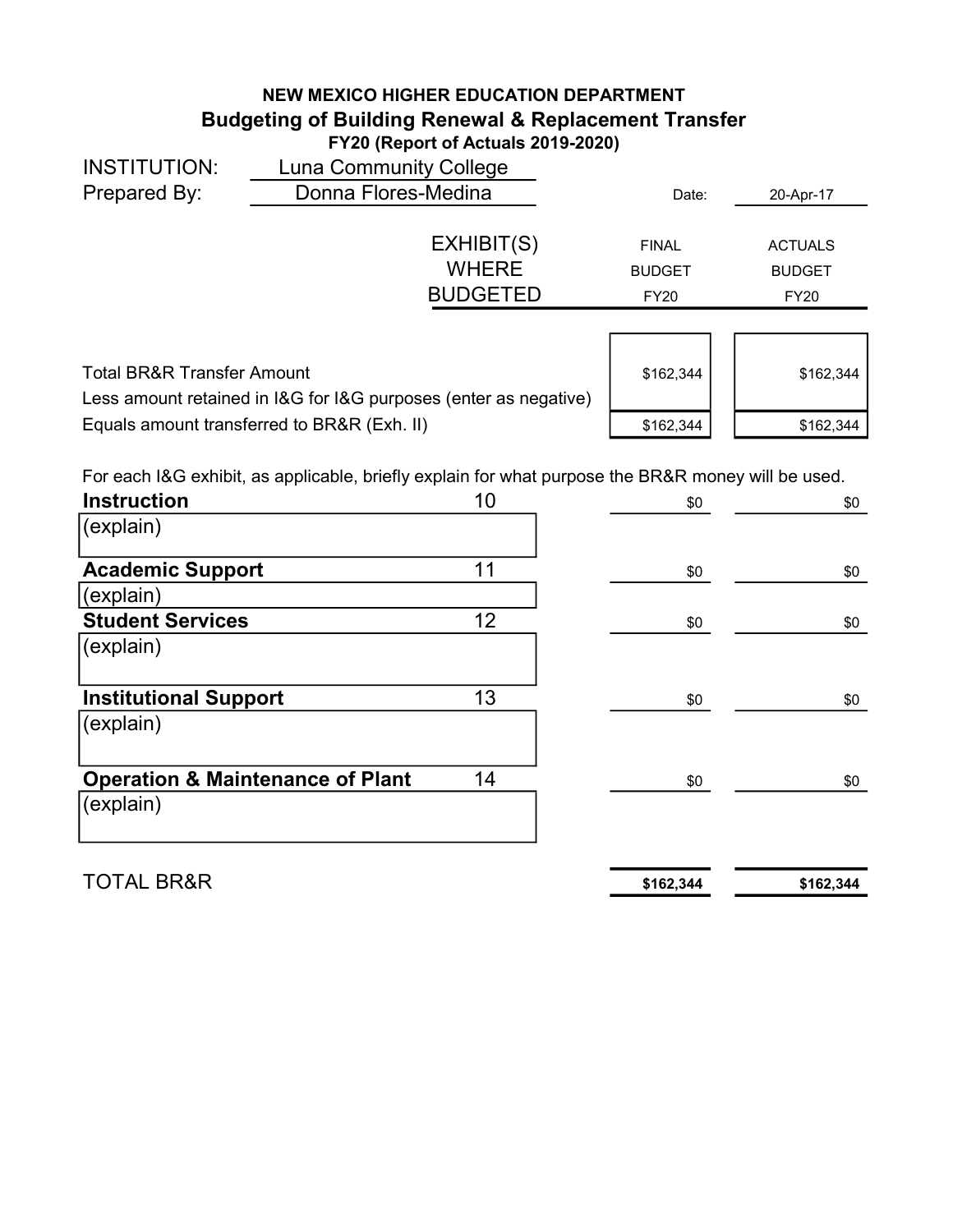# NEW MEXICO HIGHER EDUCATION DEPARTMENT Budgeting of Equipment FY20 (Report of Actuals 2019-2020)

| <b>INSTITUTION: Luna Community College</b>                                           |             |             |
|--------------------------------------------------------------------------------------|-------------|-------------|
| Prepared By: Donna Flores-Medina                                                     | Date:       |             |
| General Fund Appropriation for I&G ER&R Formula:<br>(see I&G Master File for amount) | (\$107,540) | (\$107,540) |

UNRESTRICTED CURRENT FUND EXPENDITURES FOR EQUIPMENT:

|                                                 | EXHIBIT(S)      | <b>FINAL</b>  | <b>ACTUALS</b> |
|-------------------------------------------------|-----------------|---------------|----------------|
|                                                 | <b>WHERE</b>    | <b>BUDGET</b> | <b>BUDGET</b>  |
|                                                 | <b>BUDGETED</b> | <b>FY20</b>   | <b>FY20</b>    |
|                                                 |                 |               |                |
| Instruction                                     | 10              | \$149,330     | \$46,632       |
| Academic Support                                | 11              |               |                |
| <b>Student Services</b>                         | 12              |               | \$0            |
| <b>Institutional Support</b>                    | 13              | \$0           | \$0            |
| Operation & Maintenance of Plant                | 14              |               |                |
| <b>Student Social &amp; Cultural Activities</b> | 15              |               |                |
| Research                                        | 16              |               |                |
| <b>Public Service</b>                           | 17              |               |                |
| <b>Internal Services</b>                        | 18              |               | \$0            |
| <b>Auxiliary Enterprises</b>                    | 20              |               |                |
| <b>Athletics</b>                                | 21              |               |                |
| <b>Independent Operations</b>                   | 22              |               |                |
| <b>SUB-TOTAL CURRENT FUNDS</b>                  |                 | \$149,330     | \$46,632       |
| TRANSFERS FOR EQUIPMENT:                        |                 |               |                |
| to Capital Outlay                               | T               |               |                |
| to Renewals & Replacements                      | $\mathbf{I}$    | \$107,540     | \$107,540      |
| <b>SUB-TOTAL PLANT FUNDS</b>                    |                 | \$107,540     | \$107,540      |
| TOTAL EXPENDITURES & TRANSFERS:                 |                 | \$256,870     | \$154,172      |
|                                                 |                 |               |                |

Comments: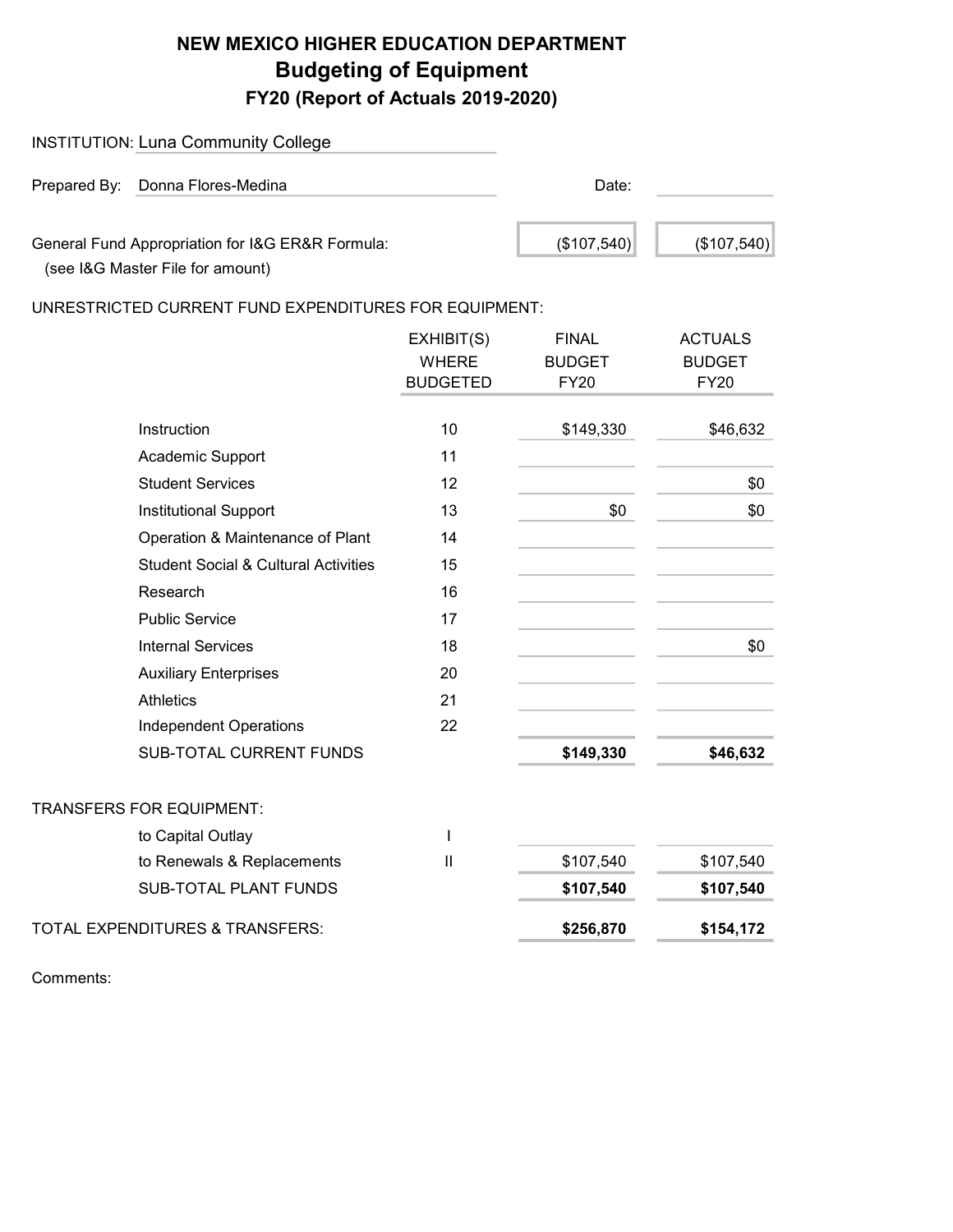| EXHIBIT 1. |  | Summary of Current Funds Revenues, Expenditures, Transfers and Unrestricted Balances | Page 1 |
|------------|--|--------------------------------------------------------------------------------------|--------|
|------------|--|--------------------------------------------------------------------------------------|--------|

|              |                                               |              | 2019-20 Original BGT |                                  | 2019-20 Final Budget |                                  | 2019-20 ACTUALS |                                  |
|--------------|-----------------------------------------------|--------------|----------------------|----------------------------------|----------------------|----------------------------------|-----------------|----------------------------------|
|              |                                               |              | Unrestricted         | Restricted                       | Unrestricted         | Restricted                       | Unrestricted    | Restricted                       |
|              | <b>REVENUES</b>                               | $\mathbf{1}$ |                      |                                  |                      |                                  |                 |                                  |
|              | Instruction and General (Exh. 2)              | 2            | 10,502,800           | 154,071                          | 10,512,800           | 219,320                          | 10,644,041      | 169,441                          |
|              | Stu. Soc. & Cult Devel. Act. (Exh. 15)        | 3            | 23,645               |                                  | 23,645               |                                  | 16,342          |                                  |
|              | Research (Exh. 16)                            | 4            |                      |                                  |                      |                                  |                 |                                  |
|              | Public Service (Exh. 17)                      | 5            | 97,000               | 333.082                          | 87,112               | 435,480                          | 136,264         | 356,503                          |
|              | Internal Service Dept. (Exh. 18)              | 6            | 0                    | 0                                | 0                    | 0                                | 0               | 0                                |
|              | Stu. Aid Grants & Stipends (Exh. 19)          | 7            | 0                    | 2,785,951                        | 0                    | 2,814,606                        | 0               | 1,924,246                        |
|              | Auxil. Enterprises (Exh. 20)                  | 8            | 320,000              | 0                                | 220,000              | $\Omega$                         | 124,949         | $\Omega$                         |
|              | Intercol. Athletics (Exh. 21)                 | 9            | 496,200              |                                  | 496,200              |                                  | 484,774         |                                  |
|              | Independent Operations (Exh. 22)              | 10           |                      |                                  |                      |                                  |                 |                                  |
|              | <b>Total Revenues Current Funds</b>           | 11           | 11,439,645           | 3,273,104                        | 11,339,757           | 3,469,406                        | 11,406,370      | 2,450,190                        |
|              | Capital Outlay                                |              | 0                    |                                  | 1.223.694            |                                  | 680,075         |                                  |
|              | Renewals & Replacements                       |              | 0                    |                                  | 0                    |                                  | 0               |                                  |
|              | Total Revenues Plant Funds (Exh. 1&II)        |              | 0                    |                                  | 1,223,694            |                                  | 680,075         |                                  |
|              |                                               |              |                      |                                  |                      |                                  |                 |                                  |
|              |                                               |              | 11,439,645           | 3,273,104                        | 12,563,451           | 3,469,406                        | 12,086,445      | 2,450,190                        |
|              |                                               | 12           |                      |                                  |                      |                                  |                 |                                  |
| $\mathbf{I}$ | <b>BEGINNING BALANCES</b>                     | 13           |                      |                                  |                      |                                  |                 |                                  |
|              | Instruction and General (Exh. 2)              | 14           | 2,389,401            | <b>XXXXXXX</b>                   | 3,653,725            | <b>XXXXXXX</b>                   | 3,653,725       | <b>XXXXXXX</b>                   |
|              | Stu. Soc. & Cult Devel. Act. (Exh. 15)        | 15           |                      | <b>XXXXXXX</b>                   |                      | <b>XXXXXXX</b>                   | 0               | <b>XXXXXXX</b>                   |
|              | Research (Exh. 16)                            | 16           |                      | <b>XXXXXXX</b>                   |                      | <b>XXXXXXX</b>                   |                 | <b>XXXXXXX</b>                   |
|              | Public Service (Exh. 17)                      | 17           | 12,758               | 0                                | 108,697              | $\Omega$                         | 108.697         | $\Omega$                         |
|              | Internal Service Dept. (Exh. 18)              | 18           | 0                    | <b>XXXXXXX</b>                   | 0                    | <b>XXXXXXX</b>                   | 0               | <b>XXXXXXX</b>                   |
|              | Stu. Aid Grants & Stipends (Exh. 19)          | 19<br>20     | 51,781<br>(88, 447)  | <b>XXXXXXX</b><br><b>XXXXXXX</b> | 65,236               | <b>XXXXXXX</b><br><b>XXXXXXX</b> | 37,100          | <b>XXXXXXX</b><br><b>XXXXXXX</b> |
|              | Auxil. Enterprises (Exh. 20)                  | 21           | 0                    | <b>XXXXXXX</b>                   | (117, 684)<br>0      | <b>XXXXXXX</b>                   | (117, 684)<br>0 | <b>XXXXXXX</b>                   |
|              | Intercol. Athletics (Exh. 21)                 |              |                      |                                  |                      |                                  |                 |                                  |
|              | Independent Operations (Exh. 22)              | 22           |                      | <b>XXXXXXX</b>                   |                      | <b>XXXXXXX</b>                   |                 | <b>XXXXXXX</b>                   |
|              | <b>Total Beginning Balances Current Funds</b> | 23           | 2,365,493            | <b>XXXXXXX</b>                   | 3,709,974            | <b>XXXXXXX</b>                   | 3,681,838       | <b>XXXXXXX</b>                   |
|              | Capital Outlay                                |              | 111,232              |                                  | 111,232              |                                  | 111,232         |                                  |
|              | Renewals & Replacements                       |              | 0                    |                                  | 215,482              |                                  | 215,482         |                                  |
|              | Beginning Balance Plant Funds (Exh. 1&II)     |              | 111,232              | <b>XXXXXXX</b>                   | 326,714              | <b>XXXXXXX</b>                   | 326,714         | <b>XXXXXXX</b>                   |
|              | <b>Total Beginning Balances</b>               |              | 2,476,725            | <b>XXXXXXX</b>                   | 4,036,688            | <b>XXXXXXX</b>                   | 4,008,552       | <b>XXXXXXX</b>                   |
|              |                                               | 24           |                      |                                  |                      |                                  |                 |                                  |
| Ш            | <b>TOTAL AVAILABLE</b>                        | 25           |                      |                                  |                      |                                  |                 |                                  |
|              | Instruction and General (Exh. 2)              | 26           | 12,892,201           | 154,071                          | 14,166,525           | 219,320                          | 14,297,766      | 169,441                          |
|              | Stu. Soc. & Cult Devel. Act. (Exh. 15)        | 27           | 23,645               | 0                                | 23,645               | 0                                | 16,342          | 0                                |
|              | Research (Exh. 16)                            | 28           | 0                    | $\Omega$                         | 0                    | $\Omega$                         | 0               | $\Omega$                         |
|              | Public Service (Exh. 17)                      | 29           | 109,758              | 333,082                          | 195,809              | 435,480                          | 244,961         | 356,503                          |
|              | Internal Service Dept. (Exh. 18)              | 30           | 0                    | 0                                | 0                    | 0                                | 0               | 0                                |
|              | Stu. Aid Grants & Stipends (Exh. 19)          | 31           | 51,781               | 2,785,951                        | 65,236               | 2,814,606                        | 37,100          | 1,924,246                        |
|              | Auxil. Enterprises (Exh. 20)                  | 32           | 231,553              | 0                                | 102,316              | 0                                | 7,265           | 0                                |
|              | Intercol. Athletics (Exh. 21)                 | 33           | 496,200              | $\overline{0}$                   | 496,200              | $\overline{0}$                   | 484,774         | $\overline{0}$                   |
|              | Independent Operations (Exh. 22)              | 34           | 0                    | $\overline{0}$                   | $\Omega$             | $\Omega$                         | 0               | $\Omega$                         |
|              | <b>Grand Total Available Current Funds</b>    | 35           | 13,805,138           | 3,273,104                        | 15,049,731           | 3,469,406                        | 15,088,208      | 2,450,190                        |
|              | Capital Outlay                                |              | 111,232              |                                  | 1,334,926            |                                  | 791,307         |                                  |
|              | Renewals & Replacements                       |              | 0                    |                                  | 215,482              |                                  | 215,482         |                                  |
|              | Grand Total Available Plant Funds (Exh. 1&II) |              | 111,232              | 0                                | 1,550,408            | 0                                | 1,006,789       | 0                                |
|              | <b>Grand Total Available</b>                  |              | 13,916,370           | 3,273,104                        | 16,600,139           | 3,469,406                        | 16,094,997      | 2,450,190                        |
|              |                                               | 41           |                      |                                  |                      |                                  |                 |                                  |
|              |                                               |              |                      |                                  |                      |                                  |                 |                                  |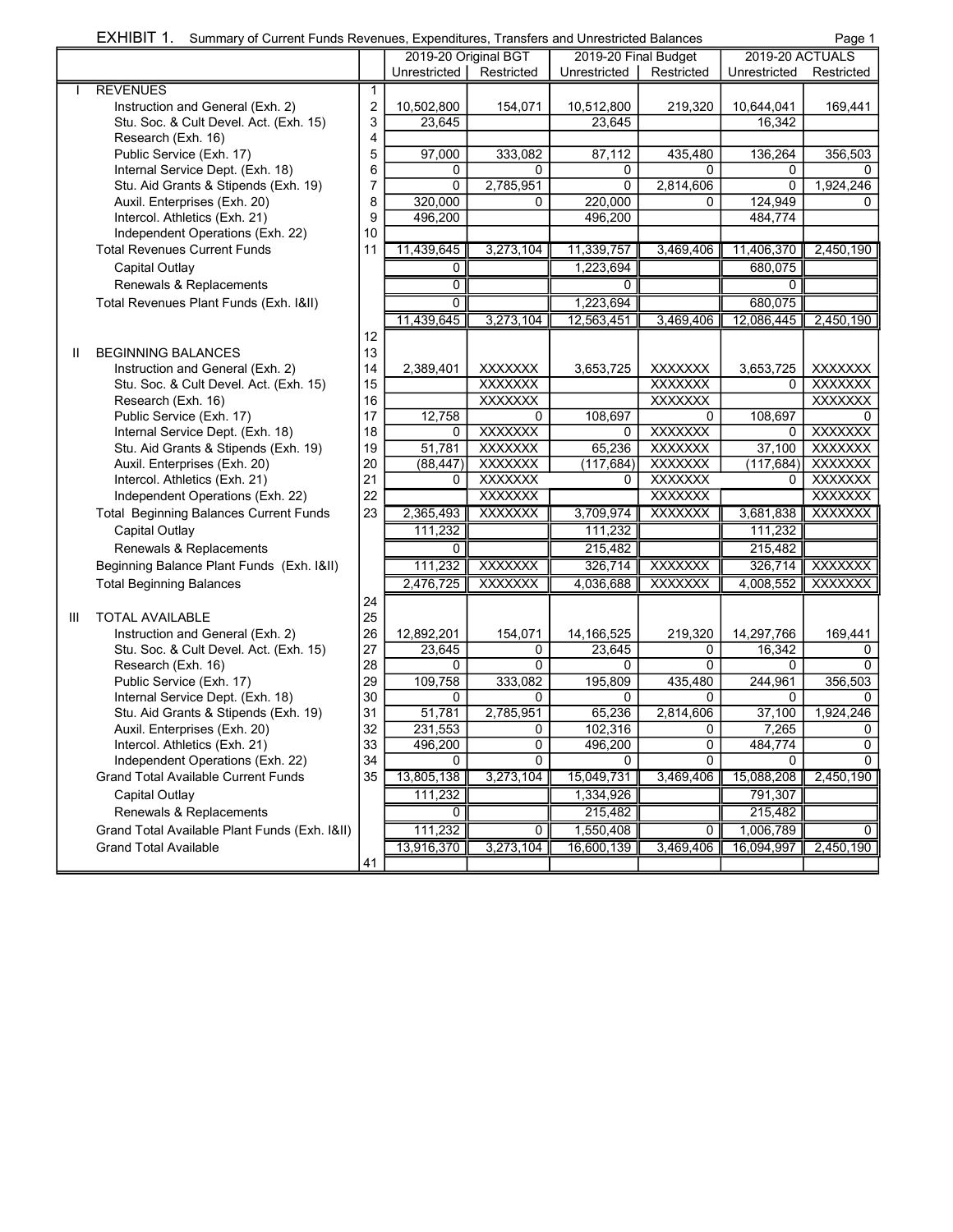| <b>EXHIBI</b> | . Transfers and Unrestricted Balances<br>f Current Funds Revenues. Expenditures.<br>Summary of C | Page |
|---------------|--------------------------------------------------------------------------------------------------|------|
|               |                                                                                                  |      |

|    |                                              |                         | 2019-20 Original BGT |                | 2019-20 Final Budget   |                | 2019-20 ACTUALS |                |
|----|----------------------------------------------|-------------------------|----------------------|----------------|------------------------|----------------|-----------------|----------------|
|    |                                              |                         | Unrestricted         | Restricted     | Unrestricted           | Restricted     | Unrestricted    | Restricted     |
| IV | <b>EXPENDITURES</b>                          | $\mathbf{1}$            |                      |                |                        |                |                 |                |
|    | Instruction and General (Exh. 2)             | $\overline{\mathbf{c}}$ | 11,559,686           | 154,071        | 11,983,832             | 219,320        | 9,687,381       | 169,441        |
|    | Stu. Soc. & Cult Devel. Act. (Exh. 15)       | 3                       | 23,645               |                | 23,645                 |                | 16,342          |                |
|    | Research (Exh. 16)                           | 4                       |                      |                |                        |                |                 |                |
|    | Public Service (Exh. 17)                     | 5                       | 101,212              | 333,082        | 196,819                | 435,480        | 127,658         | 356,503        |
|    | Internal Service Dept. (Exh. 18)             | 6                       | 0                    | 0              | 0                      | 0              | 0               | 0              |
|    | Stu. Aid Grants & Stipends (Exh. 19)         | $\overline{7}$          | 43,178               | 2,785,951      | 43,178                 | 1,996,660      | 35,855          | 1,924,246      |
|    | Auxil. Enterprises (Exh. 20)                 | 8                       | 351,571              | $\Omega$       | 269,407                | 0              | 216,359         | 0              |
|    | Intercol. Athletics (Exh. 21)                | 9                       | 535,055              |                | 535,055                |                | 454,828         |                |
|    | Independent Operations (Exh. 22)             | 10                      |                      |                |                        |                |                 |                |
|    | <b>Total Expenditures Current Funds</b>      | 11                      | 12,614,347           | 3,273,104      | 13,051,936             | 2,651,460      | 10,538,423      | 2,450,190      |
|    | Capital Outlay                               |                         | $\overline{0}$       |                | $\overline{1,223,694}$ |                | 680,075         |                |
|    | Renewals & Replacements                      |                         | 269,884              |                | 485,366                |                | 86,441          |                |
|    | Total Expenditures Plant Funds (Exh. 1&II)   |                         | 269,884              |                | 1,709,060              |                | 766,516         |                |
|    | <b>Total Expenditures</b>                    |                         | 12,884,231           | 3,273,104      | 14,760,996             | 2,651,460      | 11,304,939      | 2,450,190      |
|    |                                              | 12                      |                      |                |                        |                |                 |                |
| V  | TRANSFERS TO OR (FROM)                       | 13                      |                      |                |                        |                |                 |                |
|    | Instruction and General (Exh. 2)             | 14                      | (381, 622)           | <b>XXXXXXX</b> | (413, 310)             | <b>XXXXXXX</b> | (388, 276)      | <b>XXXXXXX</b> |
|    | Stu. Soc. & Cult Devel. Act. (Exh. 15)       | 15                      |                      | <b>XXXXXXX</b> |                        | <b>XXXXXXX</b> |                 | <b>XXXXXXX</b> |
|    | Research (Exh. 16)                           | 16                      |                      | <b>XXXXXXX</b> |                        | <b>XXXXXXX</b> |                 | <b>XXXXXXX</b> |
|    | Public Service (Exh. 17)                     | 17                      | 4,212                | <b>XXXXXXX</b> | 3,900                  | <b>XXXXXXX</b> | 3,259           | <b>XXXXXXX</b> |
|    | Internal Service Dept. (Exh. 18)             | 18                      | 0                    | <b>XXXXXXX</b> | $\Omega$               | <b>XXXXXXX</b> | 0               | <b>XXXXXXX</b> |
|    | Stu. Aid Grants & Stipends (Exh. 19)         | 19                      | 37,100               | <b>XXXXXXX</b> | 37,100                 | <b>XXXXXXX</b> | 37,100          | <b>XXXXXXX</b> |
|    | Auxil. Enterprises (Exh. 20)                 | 20                      | 31,571               | <b>XXXXXXX</b> | 63,571                 | <b>XXXXXXX</b> | 60,943          | <b>XXXXXXX</b> |
|    | Intercol. Athletics (Exh. 21)                | 21                      | 38,855               | <b>XXXXXXX</b> | 38,855                 | <b>XXXXXXX</b> | 17,090          | <b>XXXXXXX</b> |
|    | Independent Operations (Exh. 22)             | 22                      |                      | <b>XXXXXXX</b> |                        | <b>XXXXXXX</b> |                 | <b>XXXXXXX</b> |
|    | <b>Total Net Transfers Current Funds</b>     | 23                      | (269, 884)           | $\overline{0}$ | (269, 884)             | $\overline{0}$ | (269, 884)      | 0              |
|    | Capital Outlay                               |                         | 0                    |                | $\overline{0}$         |                | 0               |                |
|    | Renewals & Replacements                      |                         | 269,884              |                | 269,884                |                | 269,884         |                |
|    | Total Net Transfers Plant Funds (Exh. 1&II)  | 24                      | 269,884              |                | 269,884                |                | 269,884         |                |
|    | <b>Total Net Transfers</b>                   |                         | $\overline{0}$       | $\overline{0}$ | $\overline{0}$         | $\overline{0}$ | $\overline{0}$  | $\overline{0}$ |
| VI | <b>ENDING BALANCES</b>                       | 25                      |                      |                |                        |                |                 |                |
|    | Instruction and General (Exh. 2)             | 26                      | 950,893              | <b>XXXXXXX</b> | 1,769,383              | <b>XXXXXXX</b> | 4,222,109       | <b>XXXXXXX</b> |
|    | Stu. Soc. & Cult Devel. Act. (Exh. 15)       | 27                      | $\Omega$             | <b>XXXXXXX</b> | $\Omega$               | <b>XXXXXXX</b> |                 | <b>XXXXXXX</b> |
|    | Research (Exh. 16)                           | 28                      |                      | <b>XXXXXXX</b> |                        | <b>XXXXXXX</b> |                 | <b>XXXXXXX</b> |
|    | Public Service (Exh. 17)                     | 29                      | 12,758               | <b>XXXXXXX</b> | 2,890                  | <b>XXXXXXX</b> | 120,562         | <b>XXXXXXX</b> |
|    | Internal Service Dept. (Exh. 18)             | 30                      | 0                    | <b>XXXXXXX</b> | 0                      | <b>XXXXXXX</b> | 0               | <b>XXXXXXX</b> |
|    | Stu. Aid Grants & Stipends (Exh. 19)         | 31                      | 45,703               | <b>XXXXXXX</b> | 59,158                 | <b>XXXXXXX</b> | 38,345          | <b>XXXXXXX</b> |
|    | Auxil. Enterprises (Exh. 20)                 | 32                      | (88, 447)            | <b>XXXXXXX</b> | (103, 520)             | <b>XXXXXXX</b> | (148, 151)      | <b>XXXXXXX</b> |
|    | Intercol. Athletics (Exh. 21)                | 33                      | $\Omega$             | <b>XXXXXXX</b> |                        | 0 XXXXXXX      | 47,036          | <b>XXXXXXX</b> |
|    | Independent Operations (Exh. 22)             |                         |                      | <b>XXXXXXX</b> |                        |                | 0               |                |
|    | <b>Total Ending Balance Current Funds</b>    |                         | 920,907              |                | 1,727,911              |                | 4,279,901       |                |
|    | Capital Outlay                               |                         | 111,232              |                | 111,232                |                | 111,232         |                |
|    | Renewals & Replacements                      |                         | $\Omega$             |                | $\Omega$               | 817,946        | 398,925         |                |
|    | Total Ending Balance Plant Funds (Exh. 1&II) | 34                      | 111,232              | <b>XXXXXXX</b> | 111,232                | <b>XXXXXXX</b> | 510,157         | <b>XXXXXXX</b> |
|    | <b>Total Balances</b>                        | 35                      | 1,032,139            | <b>XXXXXXX</b> | 1,839,143              | <b>XXXXXXX</b> | 4,790,058       | <b>XXXXXXX</b> |
|    | TOTAL EXPENDITURES, TRANSFERS AND BALA 41    |                         | 13,916,370           | 3,273,104      | 16,600,139             | 2,651,460      | 16,094,997      | 2,450,190      |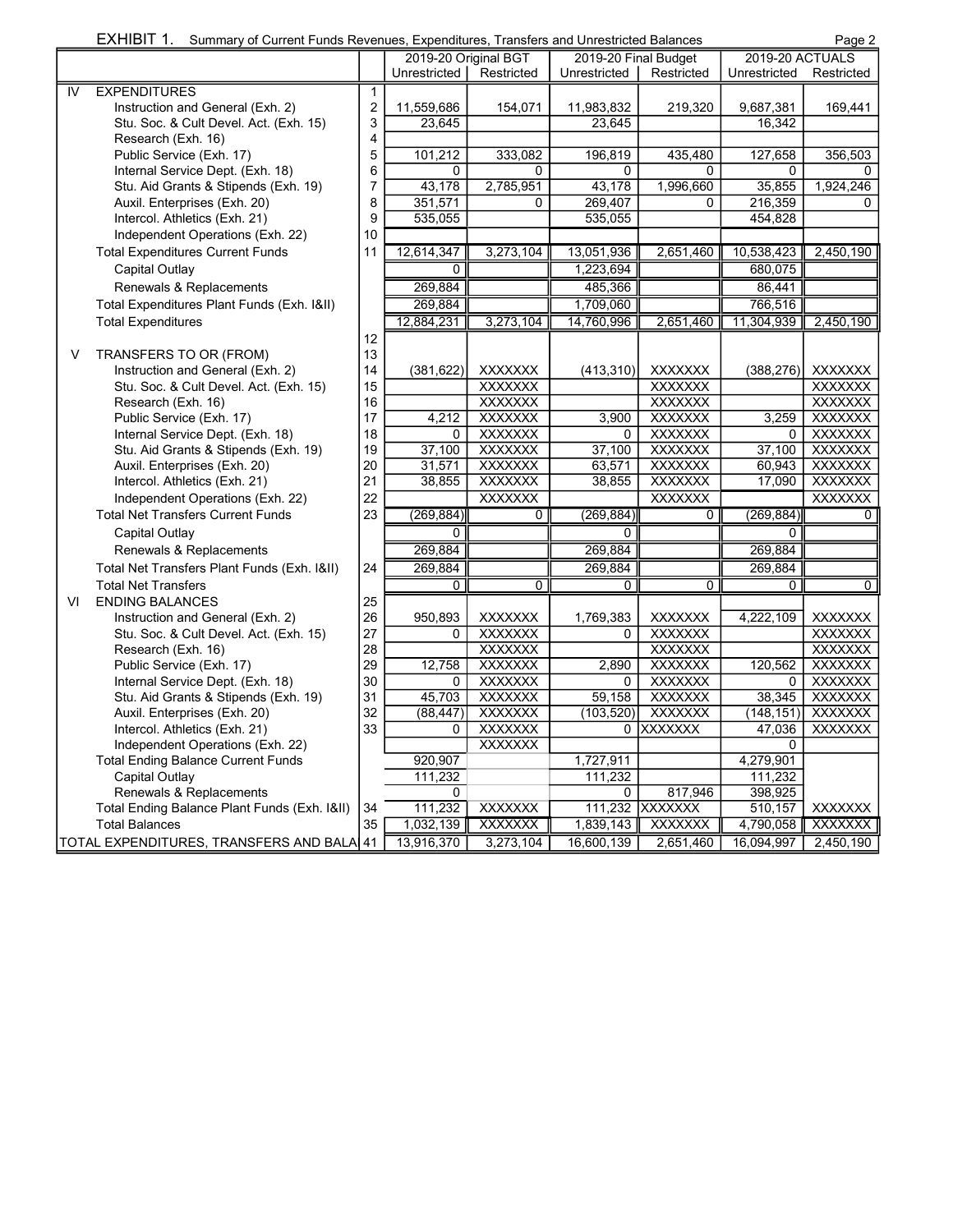EXHIBIT 2.

|    |                                          |                | 2019-20 Original BGT |                | 2019-20 Final Budget |                | 2019-20 ACTUALS |                |
|----|------------------------------------------|----------------|----------------------|----------------|----------------------|----------------|-----------------|----------------|
|    |                                          |                | Unrestricted         | Restricted     | Unrestricted         | Restricted     | Unrestricted    | Restricted     |
|    | <b>REVENUES</b>                          | $\mathbf{1}$   |                      |                |                      |                |                 |                |
|    | Tuition and Miscellaneous Fess (Exh. 3)  | $\overline{2}$ | 771,500              |                | 777,500              |                | 708,358         |                |
|    | Federal Govt. Appropriations (Exh. 4)    | 3              |                      |                |                      |                |                 |                |
|    | State Govt. Appropriations (Exh. 4)      | $\overline{4}$ | 7,811,300            | $\mathbf{0}$   | 7,811,300            | $\Omega$       | 7,822,825       | $\mathbf{0}$   |
|    | Local Govt. Appropriations (Exh. 4)      | 5              | 1,900,000            |                | 1,900,000            |                | 2,053,525       |                |
|    | Federal Govt. Grants & Contracts (Exh.5) | 6              | 0                    | 52,106         | 0                    | 55,876         | 0               | 61,308         |
|    | State Govt. Grants & Contracts (Exh. 5)  | $\overline{7}$ | $\Omega$             | 101,965        | $\Omega$             | 121,599        | $\Omega$        | 99,601         |
|    | Local Govt. Grants & Contracts (Exh. 5)  | 8              | $\Omega$             | 0              | $\Omega$             | 0              | $\Omega$        | 0              |
|    | Priv. Gifts, Grants & Contracts (Exh. 6) | 9              | 2,000                | $\Omega$       | 12,000               | 25,000         | 37,176          | 8,532          |
|    | Endow., Land & Perm. Fund Income (Exh.7  | 10             |                      |                |                      |                |                 |                |
|    | Sales & Serv. of Educ. Act. (Exh. 8)     | 11             |                      |                |                      |                |                 |                |
|    | Other Sources (Exh. 9)                   | 12             | 18,000               | 0              | 12.000               | 16,845         | 22,157          |                |
|    | <b>TOTAL REVENUES (Exh. 1)</b>           | 13             | 10,502,800           | 154,071        | 10,512,800           | 219,320        | 10,644,041      | 169,441        |
|    |                                          | 14             |                      |                |                      |                |                 |                |
| Ш  | BEGINNING BALANCE (Exh. 1)               | 15             | 2,389,401            | <b>XXXXXXX</b> | 3,653,725            | <b>XXXXXXX</b> | 3,653,725       | <b>XXXXXXX</b> |
|    |                                          | 16             |                      |                |                      |                |                 |                |
| Ш  | TOTAL AVAILABLE (Exh. 1)                 | 17             | 12,892,201           | 154,071        | 14,166,525           | 219,320        | 14,297,766      | 169,441        |
|    |                                          | 18             |                      |                |                      |                |                 |                |
| IV | <b>EXPENDITURES</b>                      | 19             |                      |                |                      |                |                 |                |
|    | Instruction (Exh. 10)                    | 20             | 4,364,801            | 154,071        | 4,651,346            | 219,320        | 3,649,707       | 169,441        |
|    | Academic Support (Exh. 11)               | 21             | 555,359              | $\mathbf{0}$   | 555,359              | 0              | 489,716         | $\Omega$       |
|    | Student Services (Exh. 12)               | 22             | 1,924,498            | $\Omega$       | 1,924,498            | $\Omega$       | 1,631,176       | $\Omega$       |
|    | Institutional Support (Exh. 13)          | 23             | 2,463,286            | 0              | 2,480,887            | 0              | 2,021,100       | $\Omega$       |
|    | Operation & Maintenance of Plant(Exh.14) | 24             | 2,251,742            | 0              | 2,371,742            | $\Omega$       | 1,895,682       | $\Omega$       |
|    | <b>TOTAL EXPENDITURES (Exh. 1)</b>       | 25             | 11,559,686           | 154,071        | 11,983,832           | 219,320        | 9,687,381       | 169,441        |
|    |                                          | 26             |                      |                |                      |                |                 |                |
| V  | TRANSFERS TO OR (FROM)                   | 27             |                      |                |                      |                |                 |                |
|    | <b>Mandatory Transfers</b>               | 28             |                      | <b>XXXXXXX</b> |                      | <b>XXXXXXX</b> |                 | <b>XXXXXXX</b> |
|    | Renewals and Replacements                | 29             | (269, 884)           | <b>XXXXXXX</b> | (269, 884)           | <b>XXXXXXX</b> | (269, 884)      | <b>XXXXXXX</b> |
|    | <b>Auxiliary Funds</b>                   | 30             |                      | <b>XXXXXXX</b> |                      | <b>XXXXXXX</b> |                 | <b>XXXXXXX</b> |
|    | <b>Student Loan Matching</b>             | 31             |                      | <b>XXXXXXX</b> |                      | <b>XXXXXXX</b> |                 | <b>XXXXXXX</b> |
|    | Non-Mandatory Transfers (Total)          | 32             | (74, 638)            | <b>XXXXXXX</b> | (106, 326)           | <b>XXXXXXX</b> | (81, 292)       | <b>XXXXXXX</b> |
|    | <b>Student Aid</b>                       | 33             | (37, 100)            | <b>XXXXXXX</b> | (37, 100)            | <b>XXXXXXX</b> | (37, 100)       | <b>XXXXXXX</b> |
|    | TOTAL NEW TRANSFERS (Exh. 1)             | 34             | (381, 622)           | <b>XXXXXXX</b> | (413, 310)           | <b>XXXXXXX</b> | (388, 276)      | <b>XXXXXXX</b> |
|    |                                          | 35             |                      |                |                      |                |                 |                |
| VI | <b>ENDING BALANCE (Exh. 1)</b>           | 41             | 950,893              | <b>XXXXXXX</b> | 1,769,383            | <b>XXXXXXX</b> | 4,222,109       | <b>XXXXXXX</b> |
|    |                                          |                | 7.96%                | 0              | 14.27%               | $\Omega$       | 41.90%          | 0              |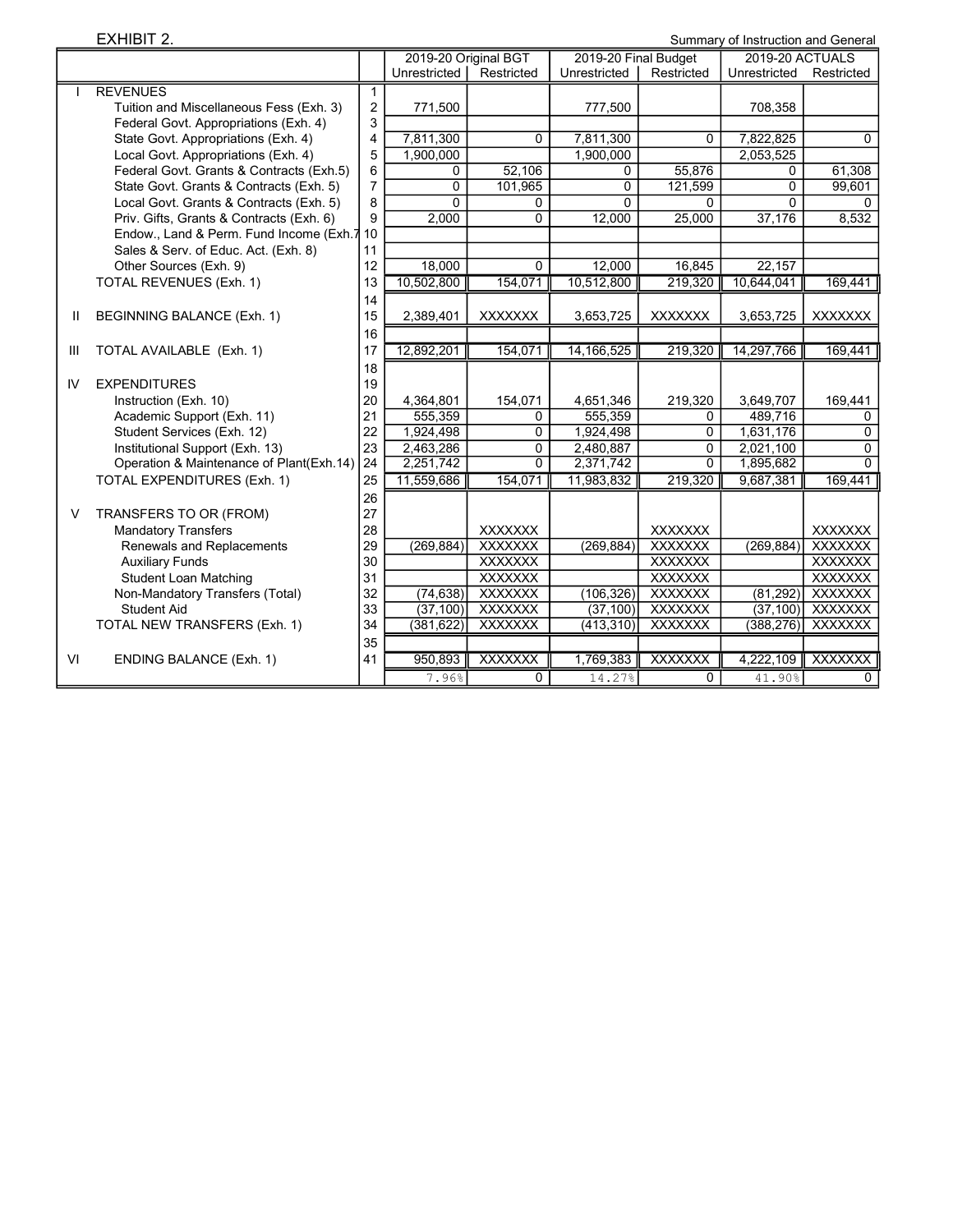### Luna Community College Exhibit 1A Detail of Transfers

|                                              | 2019-20 Original BGT |            | 2019-20 Final Budget |            | <b>2019-20 ACTUALS</b> |            |
|----------------------------------------------|----------------------|------------|----------------------|------------|------------------------|------------|
|                                              | Unrestricted         | Restricted | Unrestricted         | Restricted | Unrestricted           | Restricted |
|                                              | Amount               | Amount     | Amount               | Amount     | Amount                 | Amount     |
| <b>INSTRUCTION &amp; GENERAL - FROM (TO)</b> |                      |            |                      |            |                        |            |
|                                              |                      |            |                      |            |                        |            |
| <b>MANDATORY</b>                             |                      |            |                      |            |                        |            |
| REQUIRED:                                    |                      |            |                      |            |                        |            |
| Financial Aid - 3% Scholarship               | 37,100               |            | 37,100               |            | 37,100                 |            |
| Building Renewals & Repl.                    | 162,344              |            | 162,344              |            | 162,344                |            |
| Equipment Renewals & Repl.                   | 107,540              |            | 107,540              |            | 107,540                |            |
| NON-MANDATORY:                               |                      |            |                      |            |                        |            |
| <b>Public Service</b>                        | 4,212                |            | 3,900                |            | 3,259                  |            |
| <b>Financial Aid</b>                         |                      |            |                      |            |                        |            |
| <b>Auxiliary Enterprises</b>                 | 31,571               |            | 63,571               |            | 60,943                 |            |
| <b>Internal Services</b>                     |                      |            |                      |            |                        |            |
| Athletics                                    | 38,855               |            | 38,855               |            | 17,090                 |            |
| Capital Outlay                               |                      |            |                      |            |                        |            |
| Building Renewals & Repl.                    |                      |            |                      |            |                        |            |
| Equipment Renewals & Repl.                   | 0                    |            | 0                    |            | 0                      |            |
| Retirement of Indebtedness                   |                      |            |                      |            |                        |            |
| TOTAL FROM (TO) I&G                          | 381,622              |            | 413,310              |            | 388,276                |            |
| <b>NET TRANSFERS IN (OUT)</b>                |                      |            |                      |            |                        |            |
| Instruction & General                        | (381, 622)           |            | (413, 310)           |            | (388, 276)             |            |
| <b>Public Service</b>                        | 4,212                |            | 3,900                |            | 3,259                  |            |
| Internal Service Dept/                       |                      |            |                      |            |                        |            |
| <b>Student Financial Aid</b>                 | 37,100               |            | 37,100               |            | 37,100                 |            |
| <b>Auxiliary Enterprises</b>                 | 31,571               |            | 63,571               |            | 60,943                 |            |
| Athletics                                    | 38,855               |            | 38,855               |            | 17,090                 |            |
| <b>Subtotal Current Funds</b>                | (269, 884)           |            | (269, 884)           |            | (269, 884)             |            |
| Capital Outlay                               |                      |            |                      |            |                        |            |
| Building Renewals & Repl.                    | 162,344              |            | 162,344              |            | 162,344                |            |
| Equipment Renewals & Repl.                   | 107,540              |            | 107,540              |            | 107,540                |            |
| Retirement o f Indebtedness                  |                      |            |                      |            |                        |            |
| Other/Trust                                  |                      |            |                      |            |                        |            |
| <b>Subtotal Plant Funds</b>                  | 269,884              |            | 269,884              |            | 269,884                |            |
| <b>NET TRANSFERS</b>                         | 0                    |            | 0                    |            | $\mathbf 0$            |            |
|                                              |                      |            |                      |            |                        |            |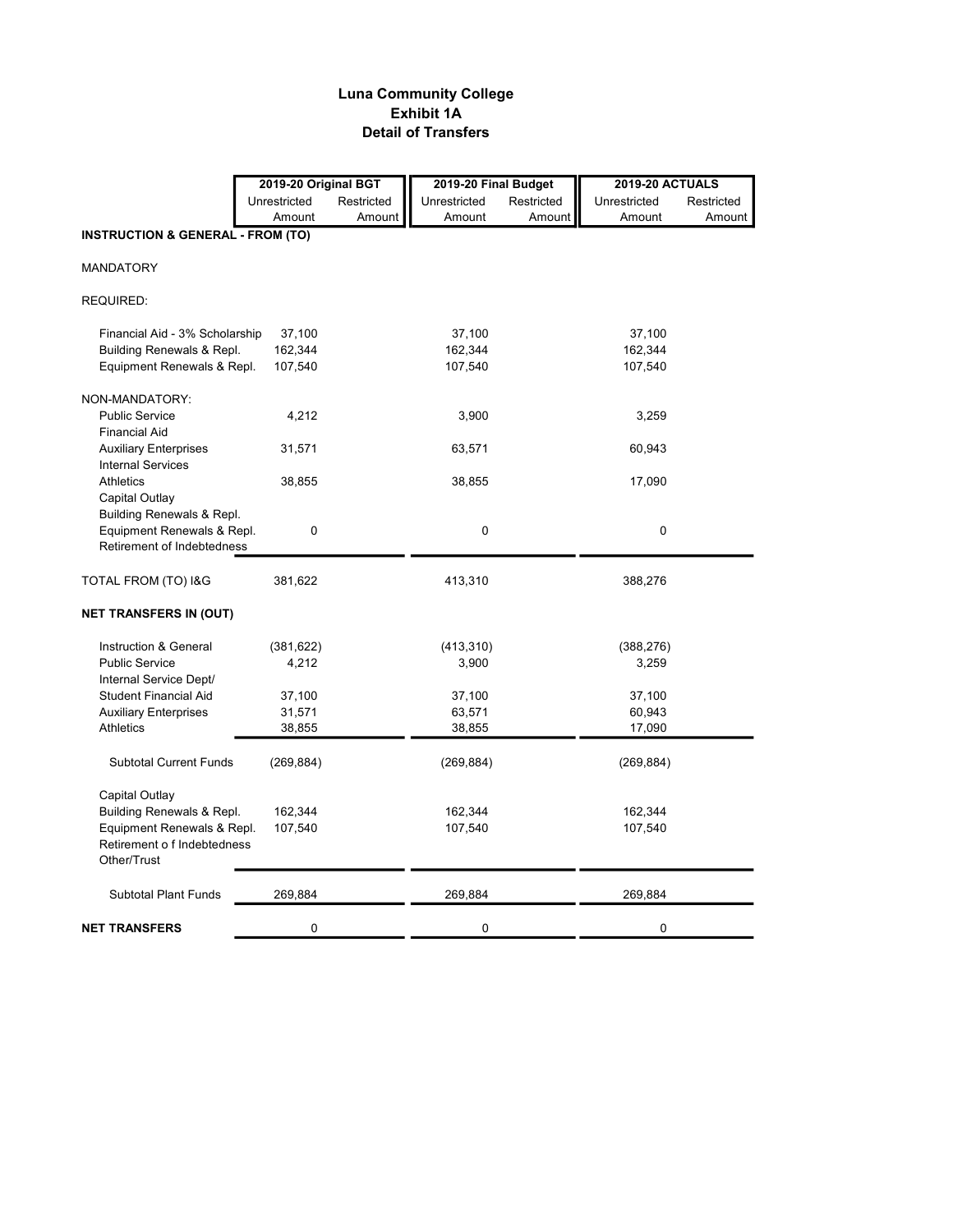## **EXHIBIT 3. Student Tuitions and Miscellaneous Fees for** Instruction and General Page 1

|                                      |                | ORG BGT     | Final App BGT | <b>ACTUALS</b> |
|--------------------------------------|----------------|-------------|---------------|----------------|
|                                      |                | 2019-20     | 2019-20       | 2019-20        |
| <b>I REG. ACAD.-MAIN CAMPUS</b>      | $\mathbf{1}$   |             |               |                |
| Resident Stu. Full Time              | $\overline{2}$ |             |               |                |
| Summer                               | 3              |             |               |                |
| Fall                                 | $\overline{4}$ |             |               |                |
| Winter                               | 5              |             |               |                |
| Spring                               | 6              |             |               |                |
| Resident Stu. Part Time              | 7              |             |               |                |
| Summer                               | 8              |             |               |                |
| Fall                                 | 9              |             |               |                |
| Winter                               | 10             |             |               |                |
| Spring                               | 11             |             |               |                |
| Interim                              | 12             |             |               |                |
| Total Tuition From Resident Stu.     | 13             | $\Omega$    | $\Omega$      | 0              |
|                                      | 14             |             |               |                |
| Non-Resident Stu. Full Time          | 15             |             |               |                |
| Summer                               | 16             |             |               |                |
| Fall                                 | 17             |             |               |                |
| Winter                               | 18             |             |               |                |
| Spring                               | 19             |             |               |                |
| Non-Resident Stu. Part Time          | 20             |             |               |                |
| Summer                               | 21             |             |               |                |
| Fall                                 | 22             |             |               |                |
| Winter                               | 23             |             |               |                |
| Spring                               | 24             |             |               |                |
| Interim                              | 25             |             |               |                |
| Total Tuition From Non-Resident Stu. | 26             | $\mathbf 0$ | $\mathbf{0}$  | 0              |
|                                      | 27             |             |               |                |
| II OCCUP'L. & VOC.-MAIN CAMPUS       | 28             |             |               |                |
| <b>Full Time Students</b>            | 29             | 700,000     | 700,000       | 631,308        |
| Part Time Students                   | 30             |             |               |                |
| Total Tuition From Occupa'l. & Voc.  | 31             | 700,000     | 700,000       | 631,308        |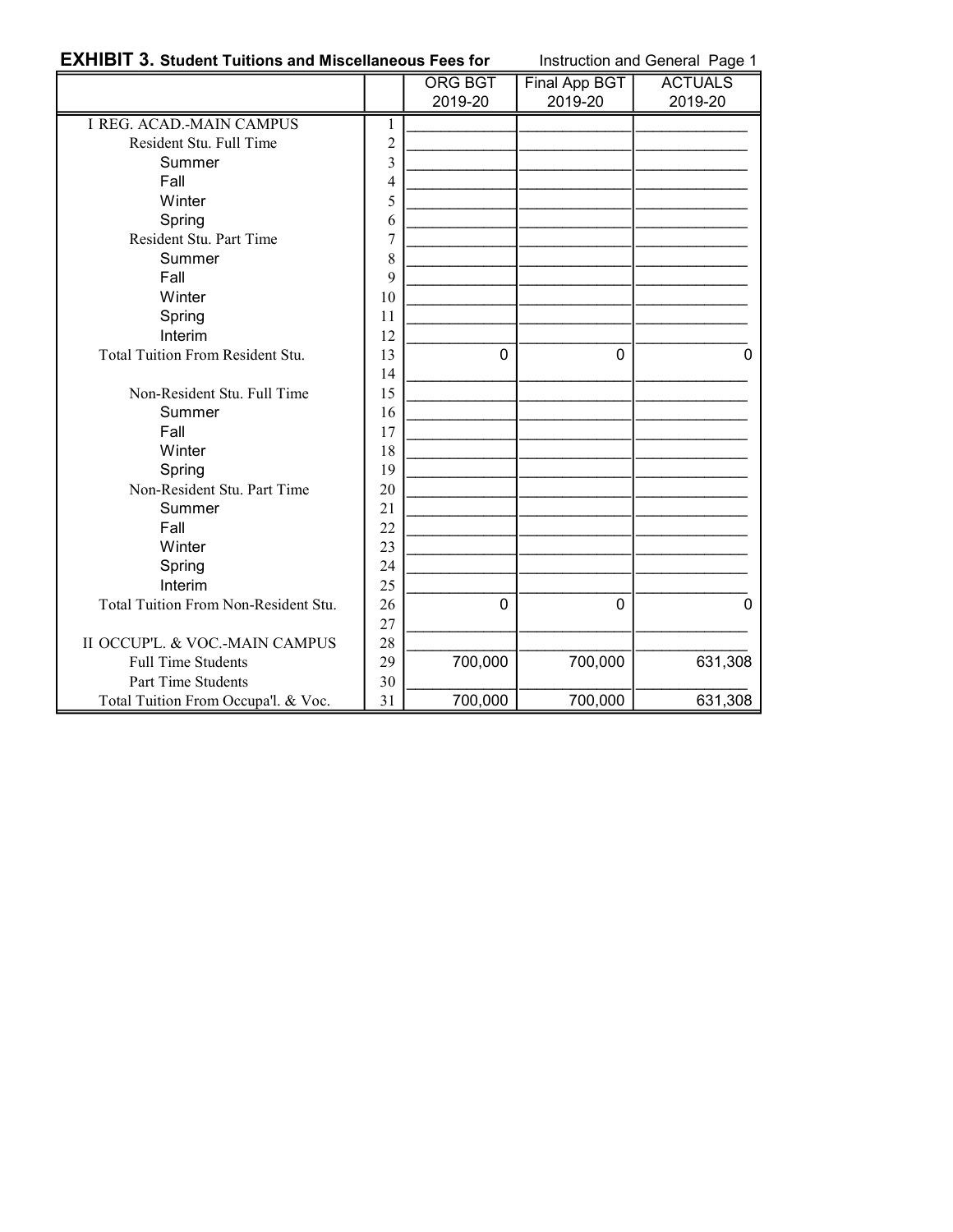| <b>EXHIBIT 3. Student Tuitions and Miscellaneous Fees for</b> |                 |                | Instruction and General<br>Page 2 |                |
|---------------------------------------------------------------|-----------------|----------------|-----------------------------------|----------------|
|                                                               |                 | <b>ORG BGT</b> | <b>Final App BGT</b>              | <b>ACTUALS</b> |
|                                                               |                 | 2019-20        | 2019-20                           | 2019-20        |
|                                                               | $\overline{32}$ |                |                                   |                |
| <b>III COMMUNITY EDUC.-MAIN CAMPUS</b>                        | 33              | 0              | $\Omega$                          | 0              |
|                                                               | 34              |                |                                   |                |
| <b>IV OFF-CAMPUS EXTENSION</b>                                | 35              |                |                                   |                |
| Regular Academic                                              | 36              |                |                                   |                |
| Occupa'l. & Voc.                                              | 37              |                |                                   |                |
| Community Education                                           | 38              |                |                                   |                |
| Tot. Tuition From Off-Campus Exten.                           | 39              | 0              | $\Omega$                          | 0              |
|                                                               | 40              |                |                                   |                |
| <b>V OFF-CAMPUS CENTERS</b>                                   | 41              |                |                                   |                |
| At:                                                           | 42              |                |                                   |                |
| At:                                                           | 43              |                |                                   |                |
| At:                                                           | 44              |                |                                   |                |
| Tot. Tuition from Off-Campus Centers                          | 45              | 0              | 0                                 | $\mathcal{L}$  |
|                                                               | 46              |                |                                   |                |
| MISC. FEES-MAIN CAMPUS<br>VI.                                 | 47              |                |                                   |                |
| <b>Application Fee</b>                                        | 48              |                |                                   |                |
| <b>Registration Fee</b>                                       | 49              | 58,000         | 55,500                            | 64,829         |
| Late Registration Fee                                         | 50              |                |                                   |                |
| Change of Program Fee                                         | 51              |                |                                   |                |
| Deferred Payment Fee                                          | 52              |                |                                   |                |
| Laboratory Fee                                                | 53              |                |                                   |                |
| Locker & Towel Fees                                           | 54              |                |                                   |                |
| <b>Transcript Fee</b>                                         | 55              | 6,000          | 6,000                             | 4,511          |
| <b>Graduation Fee</b>                                         | 56              | 2,500          | 5,000                             | 1,866          |
| <b>Testing Fees</b>                                           | 57              | 5,000          | 11,000                            | 5,844          |
| <b>CLEP</b> Fees                                              | 58              |                |                                   |                |
| Other Special Examination Fees                                | 59              |                |                                   |                |
|                                                               | 60              |                |                                   | $\mathbf{0}$   |
|                                                               | 61              |                |                                   |                |
|                                                               | 62              |                |                                   |                |
| Tot. Misc. Fess-Main Campus                                   | 63              | 71,500         | 77,500                            | 77,050         |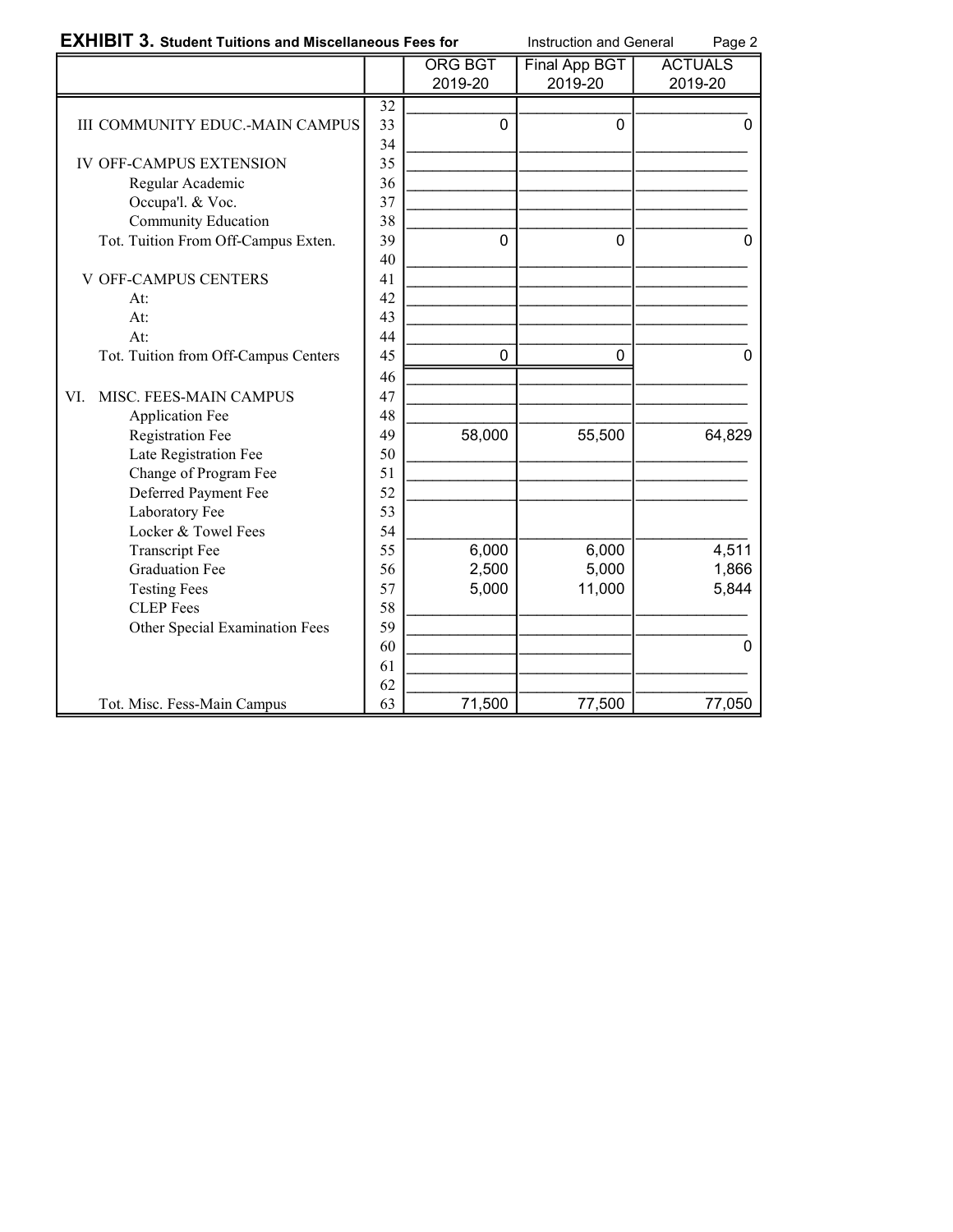| <b>EXHIBIT 3. Student Tuitions and Miscellaneous Fees for</b> |    |                         | <b>Instruction and General</b> | Page 3         |
|---------------------------------------------------------------|----|-------------------------|--------------------------------|----------------|
|                                                               |    | ORG BGT                 | Final App BGT                  | <b>ACTUALS</b> |
|                                                               |    | 2019-20                 | 2019-20                        | 2019-20        |
|                                                               | 64 |                         |                                |                |
| MISC. FEES-OFF CAMPUS EXTENSIOL<br>VII.                       | 65 | O                       | 0                              |                |
|                                                               | 66 |                         |                                |                |
| VIII MISC. FEES-OFF CAMPUS CENTERS                            | 67 |                         |                                |                |
| At:                                                           | 68 |                         |                                |                |
| At:                                                           | 69 |                         |                                |                |
| At:                                                           | 70 |                         |                                |                |
| Tot. Misc. Fees-Off Campus Centers                            | 71 |                         |                                |                |
|                                                               | 72 |                         |                                |                |
| TOT. TUITION & MISC. FEES INC. FOR I&G(eXH.' FOI              | 73 | 771,500                 | 777,500                        | 708,358        |
| <b>EXHIBIT 4</b>                                              |    | Instruction and General |                                |                |

|                                                              |    | <b>ORG BGT</b> | <b>Final App BGT</b> | <b>ACTUALS</b> |
|--------------------------------------------------------------|----|----------------|----------------------|----------------|
|                                                              |    | 2019-20        | 2019-20              | 2019-20        |
| Exh. 4. Governmental Appropriations for I & G - Unrestricted |    |                |                      |                |
|                                                              |    |                |                      |                |
| <b>FEDERAL</b>                                               | 3  |                |                      |                |
| Land Grant Teaching Funds                                    | 4  |                |                      |                |
|                                                              | 5  |                |                      |                |
|                                                              | 6  |                |                      |                |
| Total Federal (Exh. 2)                                       | 7  | 0              | 0                    |                |
|                                                              | 8  |                |                      |                |
| <b>STATE</b>                                                 | 9  |                |                      |                |
| Regular                                                      | 10 |                |                      |                |
| Appropriation                                                | 11 | 7,811,300      | 7,811,300            | 7,822,825      |
|                                                              | 12 |                |                      |                |
|                                                              | 13 |                |                      |                |
|                                                              | 14 |                |                      |                |
| Total State (Exh. 2)                                         | 15 | 7,811,300      | 7,811,300            | 7,822,825      |
| <b>STATE-Restricted</b>                                      |    |                |                      |                |
|                                                              |    | 0              | 0                    | 0              |
|                                                              |    | 0              | 0                    | 0              |
|                                                              |    | 0              | 0                    | 0              |
|                                                              |    | 0              | 0                    | 0              |
| <b>Blank Intentionally</b>                                   |    | 0              | $\mathbf{0}$         | 0              |
| <b>Blank Intentionally</b>                                   | 16 | 0              | $\mathbf 0$          | 0              |
|                                                              | 17 | 0              | $\mathbf 0$          | 0              |
| <b>LOCAL</b>                                                 |    |                |                      |                |
| Regular Levy                                                 | 18 | 1,900,000      | 1,900,000            | 2,053,525      |
|                                                              | 19 |                |                      |                |
| Total Local (Exh. 2)                                         | 20 | 1,900,000      | 1,900,000            | 2,053,525      |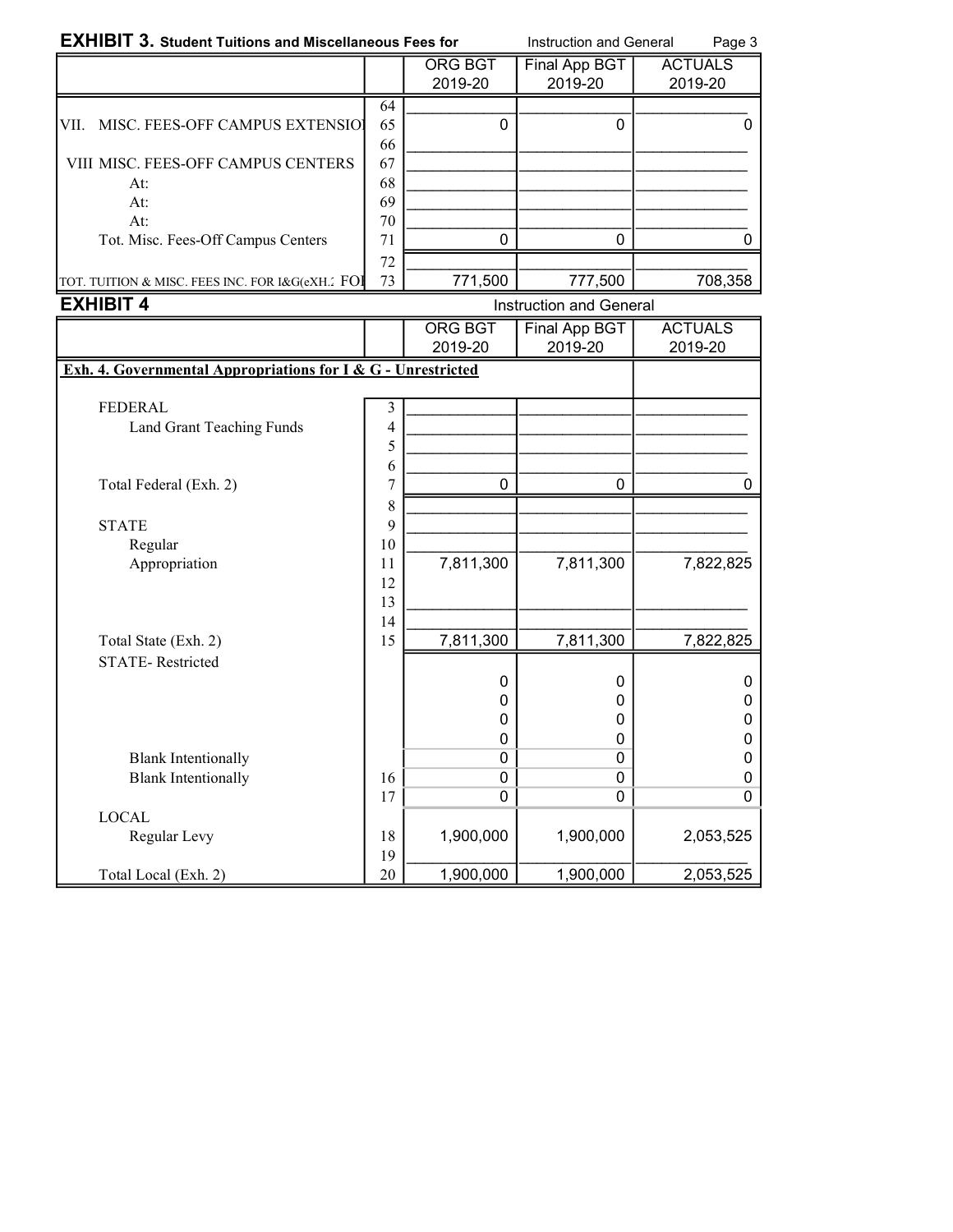| <b>EXHIBIT 5</b>                                    | Instruction and General<br>Page 4 |                |                      |                |  |
|-----------------------------------------------------|-----------------------------------|----------------|----------------------|----------------|--|
|                                                     |                                   | <b>ORG BGT</b> | <b>Final App BGT</b> | <b>ACTUALS</b> |  |
|                                                     |                                   | 2019-20        | 2019-20              | 2019-20        |  |
|                                                     |                                   |                |                      |                |  |
| Exh. 5. Governmental Grants and Contracts for I & G |                                   |                |                      |                |  |
| <b>UNRESTRICTED</b>                                 | 23                                |                |                      |                |  |
| <b>FEDERAL</b>                                      | 24                                |                |                      |                |  |
|                                                     | 25                                |                |                      |                |  |
|                                                     | 26                                | $\mathbf 0$    | 0                    | 0              |  |
|                                                     | 27                                |                |                      |                |  |
|                                                     | 28                                |                |                      |                |  |
|                                                     | 30                                |                |                      |                |  |
| Total Federal (Exh. 2)                              | 31                                | $\mathbf 0$    | $\mathbf 0$          | 0              |  |
|                                                     | 32                                |                |                      |                |  |
| <b>STATE</b>                                        | 33                                |                |                      |                |  |
|                                                     | 34                                | 0              | 0                    | 0              |  |
|                                                     | 35                                |                |                      |                |  |
|                                                     | 36                                |                |                      |                |  |
| Total State (Exh. 2)                                | 37                                | $\overline{0}$ | 0                    | 0              |  |
|                                                     | 38                                |                |                      |                |  |
| <b>LOCAL</b>                                        | 39                                |                |                      |                |  |
| <b>Concurrent Enrollment</b>                        | 40                                | $\mathbf 0$    | $\mathbf 0$          | $\mathbf 0$    |  |
|                                                     | 41                                |                |                      |                |  |
|                                                     | 42<br>43                          |                |                      |                |  |
| Total Local (Exh. 2)                                |                                   | $\pmb{0}$      | $\pmb{0}$            | 0              |  |
|                                                     | 44                                |                |                      |                |  |
| <b>RESTRICTED</b><br><b>FEDERAL</b>                 | 45<br>46                          |                |                      |                |  |
|                                                     | 47                                |                |                      |                |  |
|                                                     | 48                                |                |                      |                |  |
|                                                     | 49                                |                |                      |                |  |
|                                                     | 50                                | $\pmb{0}$      | $\pmb{0}$            | 0              |  |
| <b>Carl Perkins</b>                                 | 51                                | 0              | 0                    | 0              |  |
| <b>ABE</b>                                          | 52                                | 52,106         | 55,876               | 50,165         |  |
| <b>PASS/STEM TFR</b>                                | 53                                | 0              | 0                    | 11,143         |  |
|                                                     | 54                                | 0              | 0                    | 0              |  |
| 0                                                   | 55                                | 0              | 0                    | 0              |  |
|                                                     | 56                                | 0              | 0                    | 0              |  |
| Title V                                             | 57                                | 0              | 0                    | 0              |  |
| $\pmb{0}$                                           | 57                                | $\Omega$       | $\Omega$             | U              |  |
| Total Federal (Exh. 2)                              | 59                                | 52,106         | 55,876               | 61,308         |  |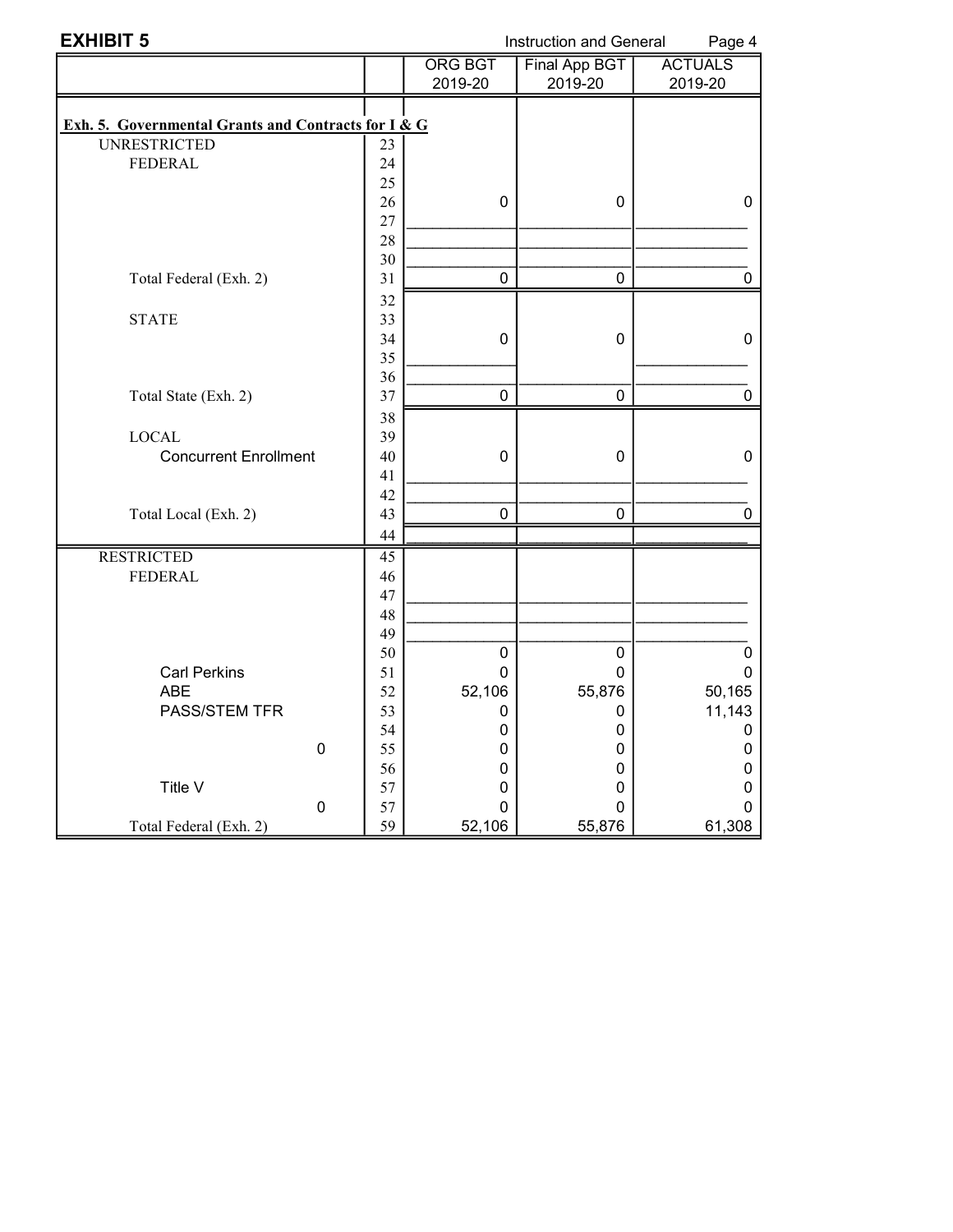| <b>EXHIBIT 5</b>                                                                             |                                                    |                                                                        | <b>Instruction and General</b>                                 |                            |  |
|----------------------------------------------------------------------------------------------|----------------------------------------------------|------------------------------------------------------------------------|----------------------------------------------------------------|----------------------------|--|
|                                                                                              |                                                    | <b>ORG BGT</b><br>2019-20                                              | Final App BGT<br>2019-20                                       | <b>ACTUALS</b><br>2019-20  |  |
| <b>STATE</b>                                                                                 | 60<br>61                                           |                                                                        |                                                                |                            |  |
| Restricted                                                                                   |                                                    |                                                                        |                                                                |                            |  |
| <b>Adult Basic Education</b><br>State Inst. Mtls. 20%<br>$\mathbf 0$<br>Total State (Exh. 2) | 65<br>66<br>67<br>68<br>69<br>70<br>71<br>72<br>73 | 95,310<br>6,655<br>0<br>0<br>$\Omega$<br>$\Omega$<br>0<br>0<br>101,965 | 106,645<br>1,954<br>13,000<br>O<br>0<br>0<br>0<br>0<br>121,599 | 99,601<br>0<br>O<br>99,601 |  |
| <b>LOCAL</b><br>Total Local (Exh. 2)                                                         | 74<br>75<br>76<br>77<br>78                         | $\mathbf 0$                                                            | $\mathbf 0$                                                    |                            |  |
| <b>EXHIBIT 6</b>                                                                             |                                                    |                                                                        |                                                                |                            |  |

|                                                       |    | ORG BGT<br>2019-20 | Final App BGT<br>2019-20 | <b>ACTUALS</b><br>2019-20 |
|-------------------------------------------------------|----|--------------------|--------------------------|---------------------------|
|                                                       |    |                    |                          |                           |
| Exh. 6. Private Gifts, Grants and Contracts for I & G |    |                    |                          |                           |
| <b>UNRESTRICTED</b>                                   |    |                    |                          |                           |
|                                                       | 4  | 2,000              | 12,000                   | 37,176                    |
|                                                       | 5  |                    |                          |                           |
|                                                       | 6  |                    |                          |                           |
|                                                       | 7  |                    |                          |                           |
| Total Unrestricted (Exh. 2)                           | 8  | 2,000              | 12,000                   | 37,176                    |
|                                                       | 9  |                    |                          |                           |
| <b>RESTRICTED Private and Other</b>                   | 10 |                    |                          |                           |
| Instr. Programs (Exh. 6A)                             | 11 |                    |                          |                           |
| P                                                     | 12 | $\Omega$           | 0                        | 8,532                     |
| <b>CDL</b><br>O                                       | 12 |                    | 16,845                   |                           |
| Other<br>O                                            | 12 |                    | 25,000                   |                           |
|                                                       | 12 |                    |                          |                           |
| Total Restricted (Exh. 2)                             | 15 |                    | 41,845                   | 8,532                     |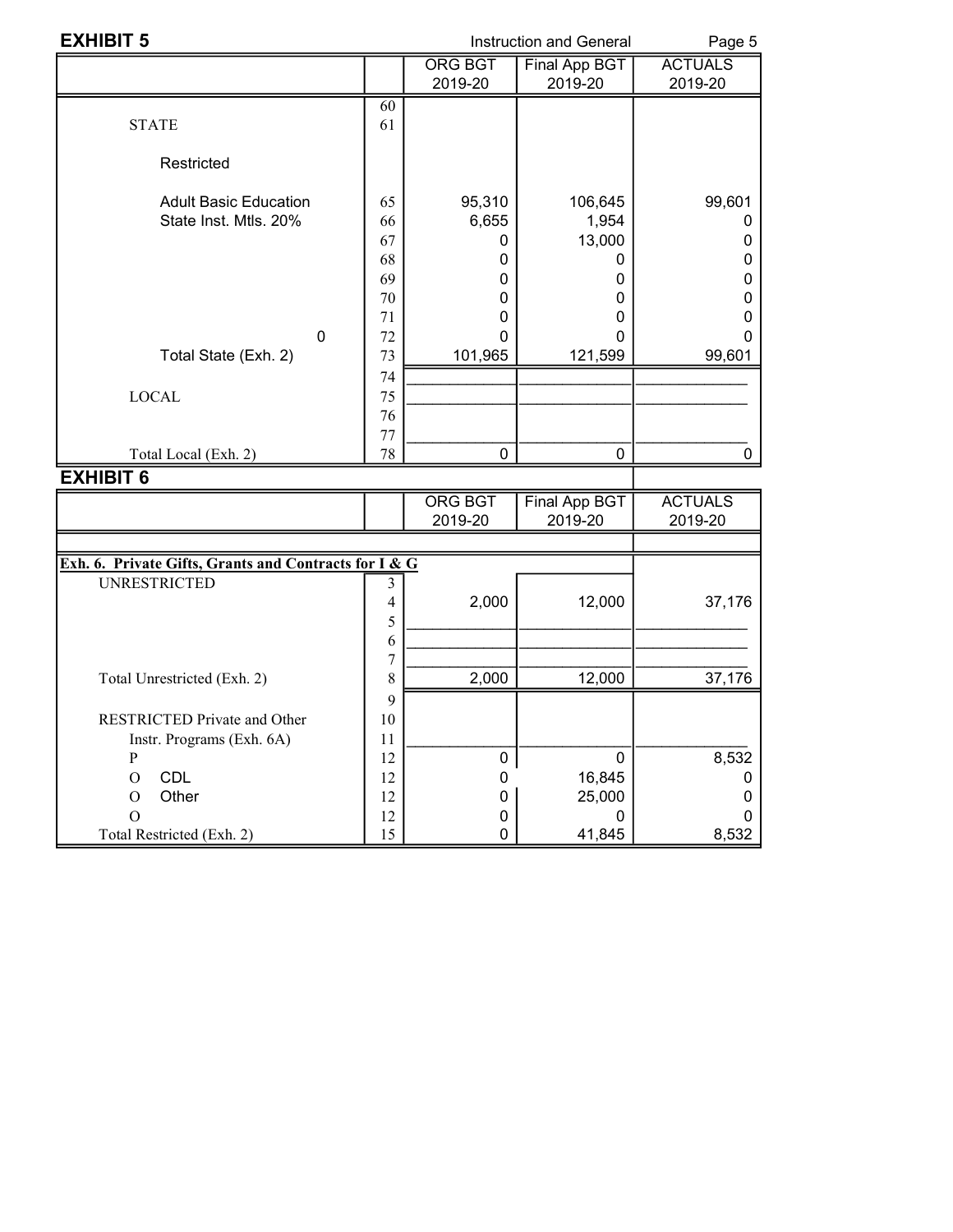| <b>EXHIBITS 7 and 8</b>                                                   |    | Instruction and General   | Page 6                   |                           |
|---------------------------------------------------------------------------|----|---------------------------|--------------------------|---------------------------|
|                                                                           |    | <b>ORG BGT</b><br>2019-20 | Final App BGT<br>2019-20 | <b>ACTUALS</b><br>2019-20 |
|                                                                           |    |                           |                          |                           |
| Exh. 7. Endowment Income, Land Income and Permanent Fund Income for I & G |    |                           |                          |                           |
| <b>UNRESTRICTED</b>                                                       | 19 |                           |                          |                           |
| Inc. from Unrest. Endow. Funds                                            | 20 |                           |                          |                           |
| Inc. from Quasi-Endow. Funds                                              | 21 |                           |                          |                           |
| Inc. from State Lands                                                     | 22 |                           |                          |                           |
| Inc. from Permanent Funds                                                 | 23 |                           |                          |                           |
|                                                                           | 24 |                           |                          |                           |
| Total Unrestricted (Exh. 2)                                               | 25 | $\mathbf 0$               | 0                        |                           |
|                                                                           | 26 |                           |                          |                           |
| <b>RESTRICTED Revenue from Endowment</b>                                  | 27 |                           |                          |                           |
| Funds-Restricted to I&G Purposes (Ex.2)                                   | 28 | 0                         | $\mathbf{0}$             |                           |
|                                                                           | 29 |                           |                          |                           |
| Exh. 8. Sales and Services of Educational Activities - Unrestricted       |    |                           |                          |                           |
|                                                                           | 33 |                           |                          |                           |
|                                                                           | 34 |                           |                          |                           |
|                                                                           | 35 |                           |                          |                           |
|                                                                           | 36 |                           |                          |                           |
|                                                                           | 37 |                           |                          |                           |
|                                                                           | 38 |                           |                          |                           |
|                                                                           | 39 |                           |                          |                           |
|                                                                           | 40 |                           |                          |                           |
|                                                                           | 41 |                           |                          |                           |
|                                                                           | 42 |                           |                          |                           |
|                                                                           | 43 |                           |                          |                           |
|                                                                           | 44 |                           |                          |                           |
| Tot. Sales & Services of Educ Act. (E: Edu                                | 45 | $\mathbf 0$               | 0                        | 0                         |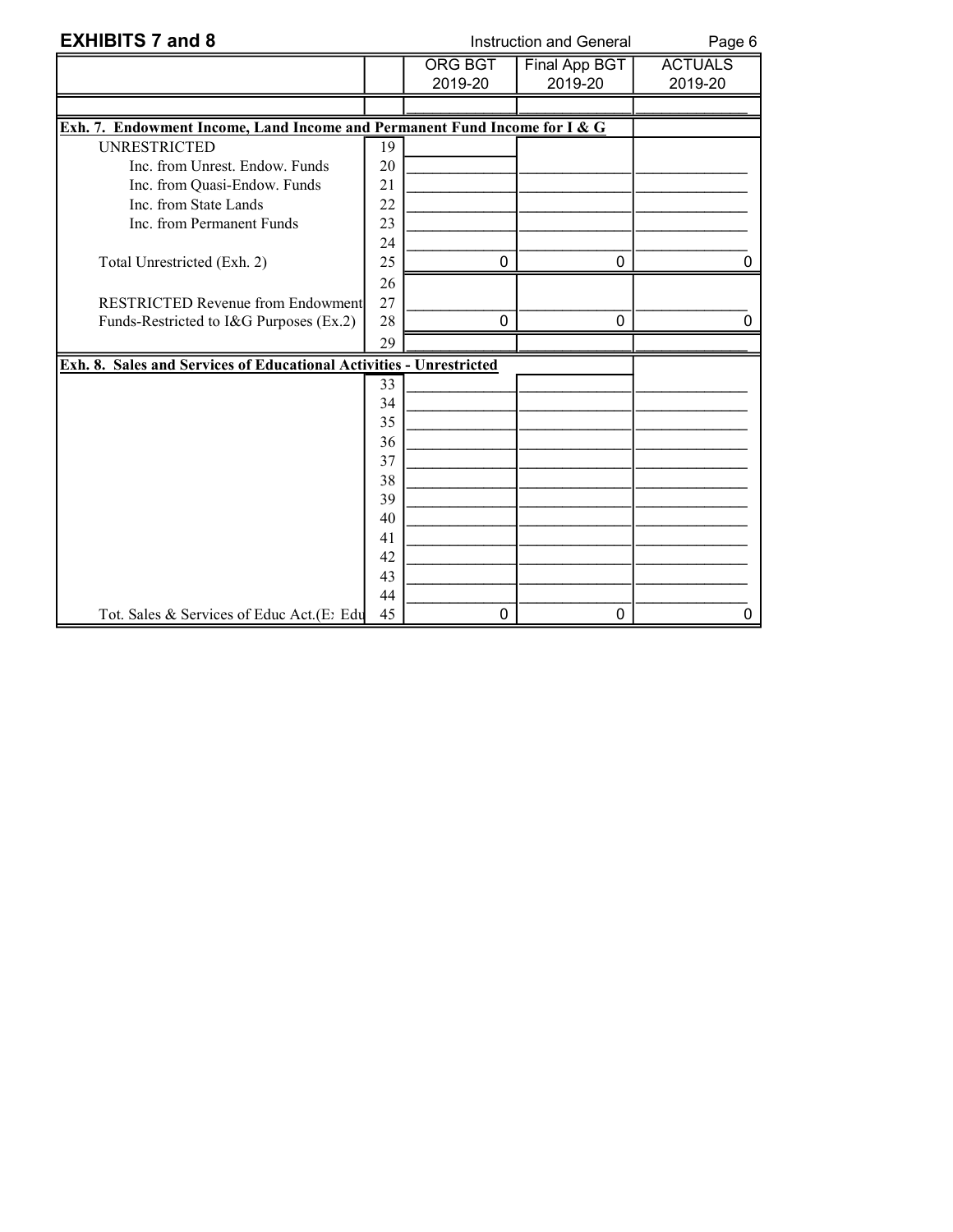| <b>EXHIBIT 9</b>                                          |       |          |                | Instruction and General | Page 7         |
|-----------------------------------------------------------|-------|----------|----------------|-------------------------|----------------|
|                                                           |       |          | <b>ORG BGT</b> | <b>Final App BGT</b>    | <b>ACTUALS</b> |
|                                                           |       |          | 2019-20        | 2019-20                 | 2019-20        |
| Exh. 9. Other Sources of Revenue for I & G - Unrestricted |       |          |                |                         |                |
| <b>Interest on Current Fund Balances</b>                  |       | 48       | 7,000          | 7,000                   | 7,793          |
| Recov. of Indir. Costs -                                  | Instr | 49       |                |                         |                |
| Recov. of Indir. Costs -                                  | Othe  | 50       |                |                         |                |
| Recov. of Indir. Costs -                                  | Rese  | 51       |                |                         |                |
| Recov. of Indir. Costs -                                  | Pub.  | 52       | $\mathbf 0$    | 0                       | 0              |
| Recov. of Inst. Part of NDSL Loans                        |       | 53       |                |                         |                |
|                                                           |       | 54       |                |                         |                |
|                                                           |       | 55       | $\mathbf{0}$   | 0                       |                |
| Rentals                                                   |       | 56       | 3,000          | 4,000                   | 3,234          |
|                                                           |       | 57       |                |                         |                |
|                                                           |       | 58       |                |                         |                |
|                                                           |       | 59       |                |                         |                |
|                                                           |       | 60       |                |                         |                |
|                                                           |       | 61       | $\Omega$       | $\Omega$                | 0              |
|                                                           |       | 62       |                |                         |                |
|                                                           |       | 63       |                |                         |                |
|                                                           |       | 64       |                |                         |                |
|                                                           |       | 65       |                |                         |                |
|                                                           |       | 66       |                |                         |                |
|                                                           |       | 67       |                |                         |                |
|                                                           |       | 68       |                |                         |                |
|                                                           |       | 69       |                |                         |                |
| Other Miscellaneous Revenue                               |       | 70       | 8,000          | 1,000                   | 11,130         |
|                                                           |       | 71       |                |                         |                |
| Tot.Other Sources of Rev.for I&G (Exh.2)                  |       | 72<br>73 | 18,000         | 12,000                  | 22,157         |
|                                                           |       |          |                |                         |                |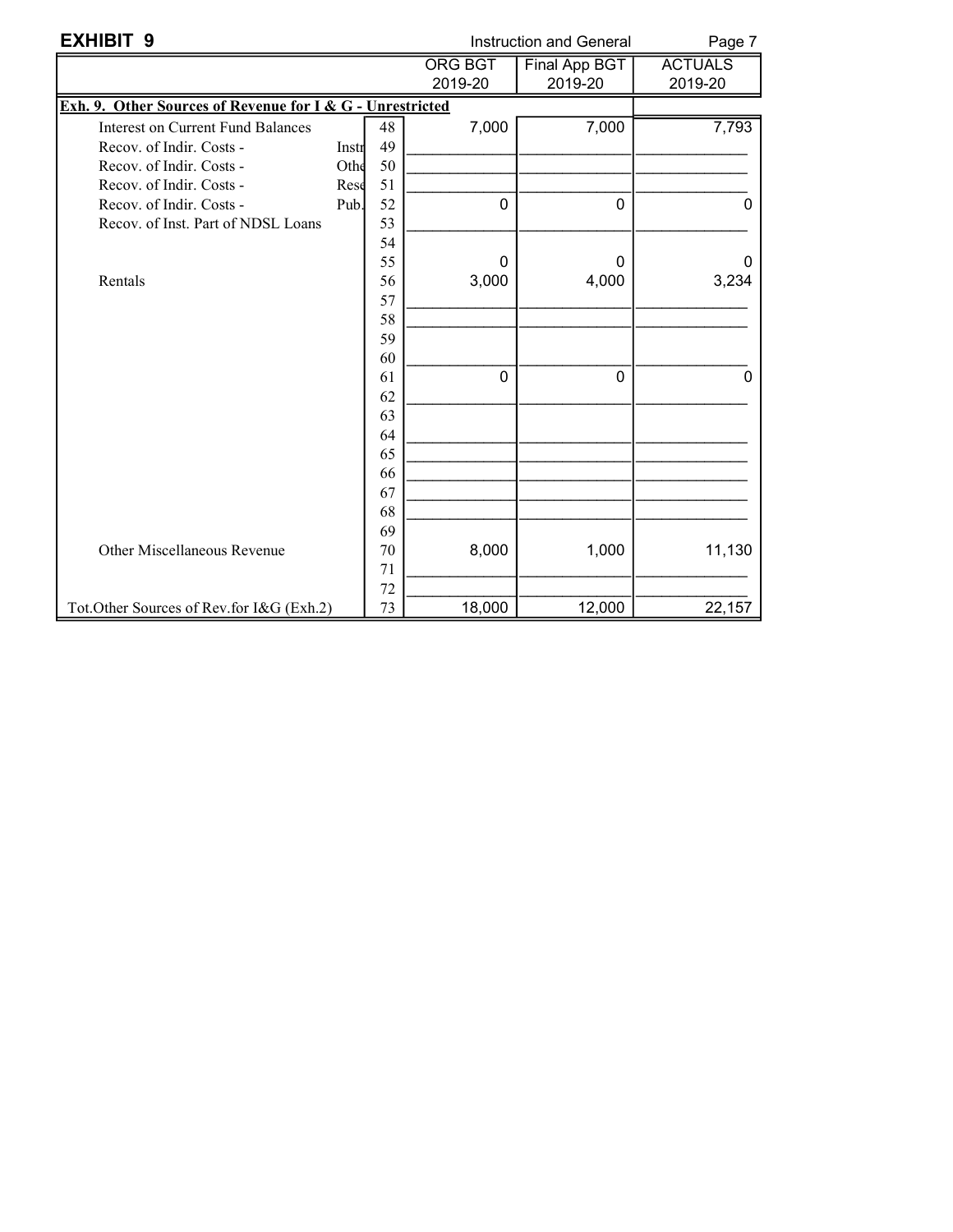| <b>EXHIBIT 10.</b>                |                |              |                      | <b>Expenditures for Instruction</b> |                      |              | Page 1          |
|-----------------------------------|----------------|--------------|----------------------|-------------------------------------|----------------------|--------------|-----------------|
|                                   |                |              | 2019-20 Original BGT |                                     | 2019-20 Final Budget |              | 2019-20 ACTUALS |
|                                   |                | Unrestricted | Restricted           | Unrestricted                        | Restricted           | Unrestricted | Restricted      |
| GEN'L ACAD. INSTR. - BY DEPT. (   | $\overline{1}$ |              |                      |                                     |                      |              |                 |
|                                   | $\sqrt{2}$     |              |                      |                                     |                      |              |                 |
| <b>GENERAL EDUCATION OFFERING</b> | $\mathsf 3$    | 488,644      |                      | 488,644                             |                      | 391,527      |                 |
|                                   | 4              |              |                      |                                     |                      |              |                 |
|                                   | 5              |              |                      |                                     |                      |              |                 |
|                                   | 6              |              |                      |                                     |                      |              |                 |
|                                   | $\overline{7}$ |              |                      |                                     |                      |              |                 |
|                                   | 8              |              |                      |                                     |                      |              |                 |
|                                   | 9              |              |                      |                                     |                      |              |                 |
|                                   | $10$           |              |                      |                                     |                      |              |                 |
|                                   | 11             |              |                      |                                     |                      |              |                 |
|                                   | 12             |              |                      |                                     |                      |              |                 |
|                                   | 13             |              |                      |                                     |                      |              |                 |
|                                   | 14<br>15       |              |                      |                                     |                      |              |                 |
|                                   | 16             |              |                      |                                     |                      |              |                 |
|                                   | 17             |              |                      |                                     |                      |              |                 |
|                                   | 18             |              |                      |                                     |                      |              |                 |
|                                   | 19             |              |                      |                                     |                      |              |                 |
|                                   | 20             |              |                      |                                     |                      |              |                 |
|                                   | 21             |              |                      |                                     |                      |              |                 |
|                                   | 22             |              |                      |                                     |                      |              |                 |
|                                   | 23             |              |                      |                                     |                      |              |                 |
|                                   | 24             |              |                      |                                     |                      |              |                 |
|                                   | 25             |              |                      |                                     |                      |              |                 |
|                                   | 26             |              |                      |                                     |                      |              |                 |
|                                   | 27             |              |                      |                                     |                      |              |                 |
|                                   | 28             |              |                      |                                     |                      |              |                 |
|                                   | 29             |              |                      |                                     |                      |              |                 |
|                                   | 30             |              |                      |                                     |                      |              |                 |
|                                   | 31             |              |                      |                                     |                      |              |                 |
|                                   | 32             |              |                      |                                     |                      |              |                 |
|                                   | 33             |              |                      |                                     |                      |              |                 |
|                                   | 34             |              |                      |                                     |                      |              |                 |
|                                   | 35             |              |                      |                                     |                      |              |                 |
| Total Gen'l. Acad. Instr.         | 36             | 488,644      | $\overline{0}$       | 488,644                             | $\overline{0}$       | 391,527      | $\overline{0}$  |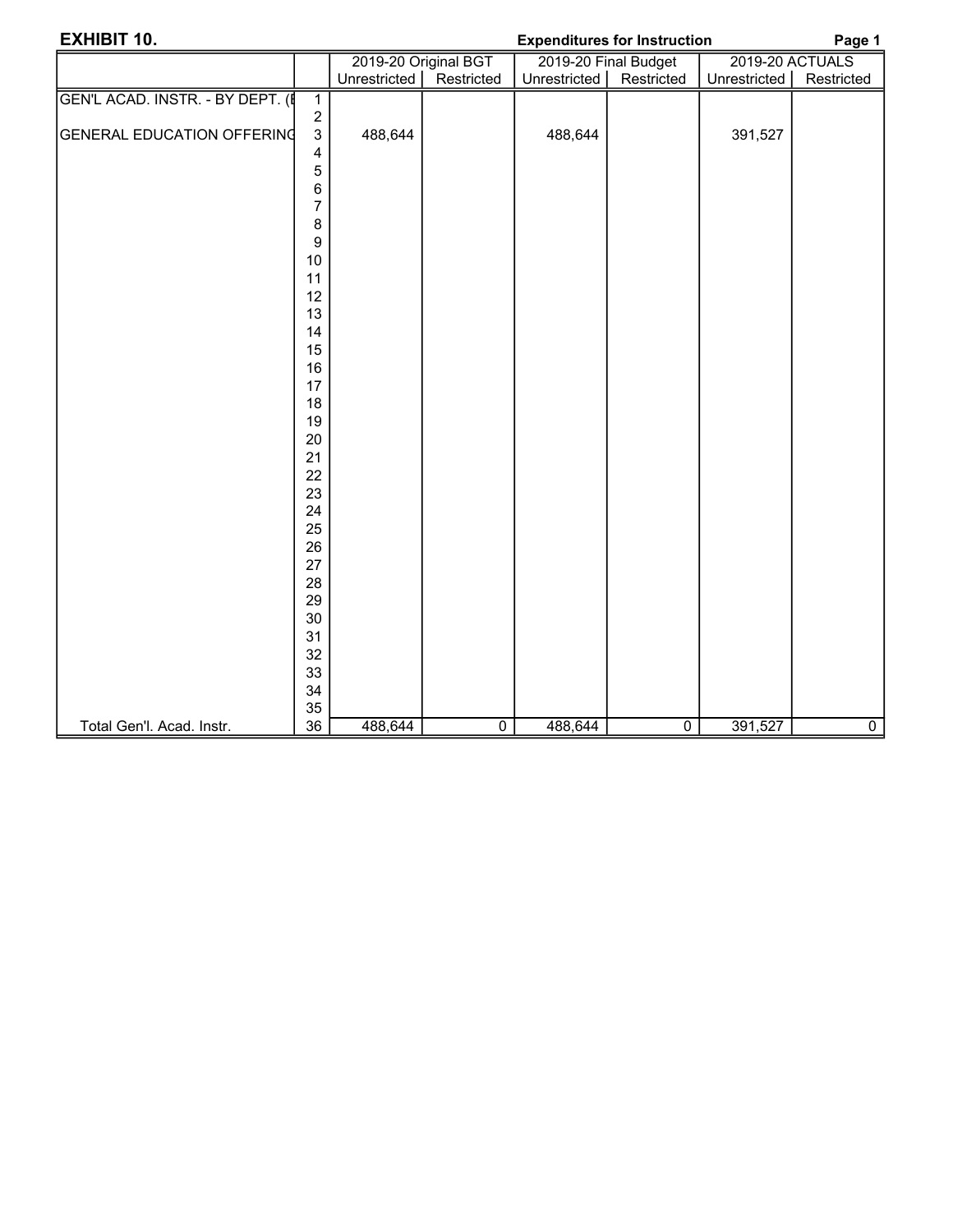| <b>EXHIBIT 10.</b>                  |                |                      |             |              | <b>Expenditures for Instruction</b> |              | Page 2          |
|-------------------------------------|----------------|----------------------|-------------|--------------|-------------------------------------|--------------|-----------------|
|                                     |                | 2019-20 Original BGT |             |              | 2019-20 Final Budget                |              | 2019-20 ACTUALS |
|                                     |                | Unrestricted         | Restricted  | Unrestricted | Restricted                          | Unrestricted | Restricted      |
|                                     |                |                      |             |              |                                     |              |                 |
| OCCUPA'L & VOC INSTR.-BY PRO        | $\mathbf 1$    |                      |             |              |                                     |              |                 |
| <b>BUSINESS STUDIES DIVISION</b>    | $\overline{c}$ | 585,554              | 0           | 585,554      | 16,845                              | 491,614      | 8,532           |
| <b>HEALTH OCCUPATIONS DIVISION</b>  | 3              | 1,180,689            | 0           | 1,431,838    | 0                                   | 1,041,207    | 0               |
| <b>EARLY CHILDHOOD TRAINING</b>     | 4              | 148,716              | 0           | 148,716      | 0                                   | 114,120      | 0               |
| PUBLIC SAFETY DIVISION              | 5              | 0                    | 0           | 1,948        | 0                                   | 0            | 0               |
| <b>TECHNOLOGIES DIVISION</b>        | 6              | 455,543              | 0           | 461,743      | 0                                   | 390,709      | 0               |
| TRADES & INDUSTRY DIVISION          | $\overline{7}$ | 543,042              | 0           | 573,202      | 24,980                              | 485,050      | 0               |
| <b>MASS MEDIA</b>                   | 8              | 0                    | 0           | 0            | 0                                   | 0            | 0               |
| DEVELOPMENTAL/PREPARATORY           | 9              |                      | 127,108     |              | 133,098                             |              | 126,625         |
|                                     | 10             |                      |             |              |                                     |              |                 |
| Total Occupa'l. & Voc. Instr.       | 11             | 2,913,544            | 127,108     | 3,203,001    | 174,923                             | 2,522,700    | 135,157         |
|                                     | 12             |                      |             |              |                                     |              |                 |
| <b>SPECIAL SESSION INSTR-BY SES</b> | 13             |                      |             |              |                                     |              |                 |
| <b>Summer Session</b>               | 14             | $\mathbf 0$          | $\mathbf 0$ | 0            | $\Omega$                            | 0            | 0               |
| <b>Interim Session</b>              | 15             |                      |             |              |                                     |              |                 |
| <b>Total Special Session Instr.</b> | 16<br>17       | $\mathbf 0$          | $\mathbf 0$ | $\mathbf 0$  | $\mathbf 0$                         | $\Omega$     | 0               |
|                                     |                |                      |             |              |                                     |              |                 |
| COMMUNITY EDUC.-BY PROGRAM          | 18<br>19       |                      |             |              |                                     |              |                 |
|                                     |                |                      |             |              |                                     |              |                 |
| Main Campus Continuing Educ.        | 20<br>21       | 0                    |             | 0            |                                     | 0            |                 |
| Off-Campus Extension                |                |                      |             |              |                                     |              |                 |
|                                     | 22<br>23       |                      |             |              |                                     |              |                 |
| <b>Total Community Educ.</b>        | 24             | $\overline{0}$       |             | $\mathbf 0$  | 0                                   | 0            | $\mathbf 0$     |
|                                     |                |                      |             |              |                                     |              |                 |
| Federal Work Study & S.E.O.G.       | 25             |                      |             |              |                                     |              |                 |
| Retirement                          | 26             | 336,538              | 10,775      | 334,137      | 0                                   | 314,576      | 17,156          |
| 1% Health Retiree's Act             | 27             | 56,912               | 1,551       | 54,912       | 0                                   | 44,260       | 2,425           |
| Social Security                     | 28             | 230,165              | 4,806       | 241,853      | 44,397                              | 137,554      | 7,315           |
| Medicare                            | 29             | 44,293               | 1,124       | 40,293       | 0                                   | 32,176       | 1,710           |
| Group Insurance                     | 30             | 201,740              | 8,689       | 201,740      | 0                                   | 153,283      | 5,625           |
| <b>Workmen's Compensation</b>       | 31             | 42,882               | 18          | 42,881       | 0                                   | 38,299       | 53              |
| <b>Unemployment Compensation</b>    | 32             | 50,085               | 0           | 43,885       | $\Omega$                            | 15,331       | $\Omega$        |
| Waiver of Tuition                   | 33             |                      |             |              |                                     |              |                 |
| <b>Computer Service</b>             | 34             |                      |             |              |                                     |              |                 |
| State Workstudy                     | 35             |                      |             |              |                                     |              |                 |
|                                     | 36             |                      |             |              |                                     |              |                 |
| Total Items not Included in 10A's   | 37             | 962,615              | 26,963      | 959,701      | 44,397                              | 735,480      | 34,284          |
| GRAND TOTAL EXP. FOR INSTR.         | 38             | 4,364,801            | 154,071     | 4,651,346    | 219,320                             | 3,649,707    | 169,441         |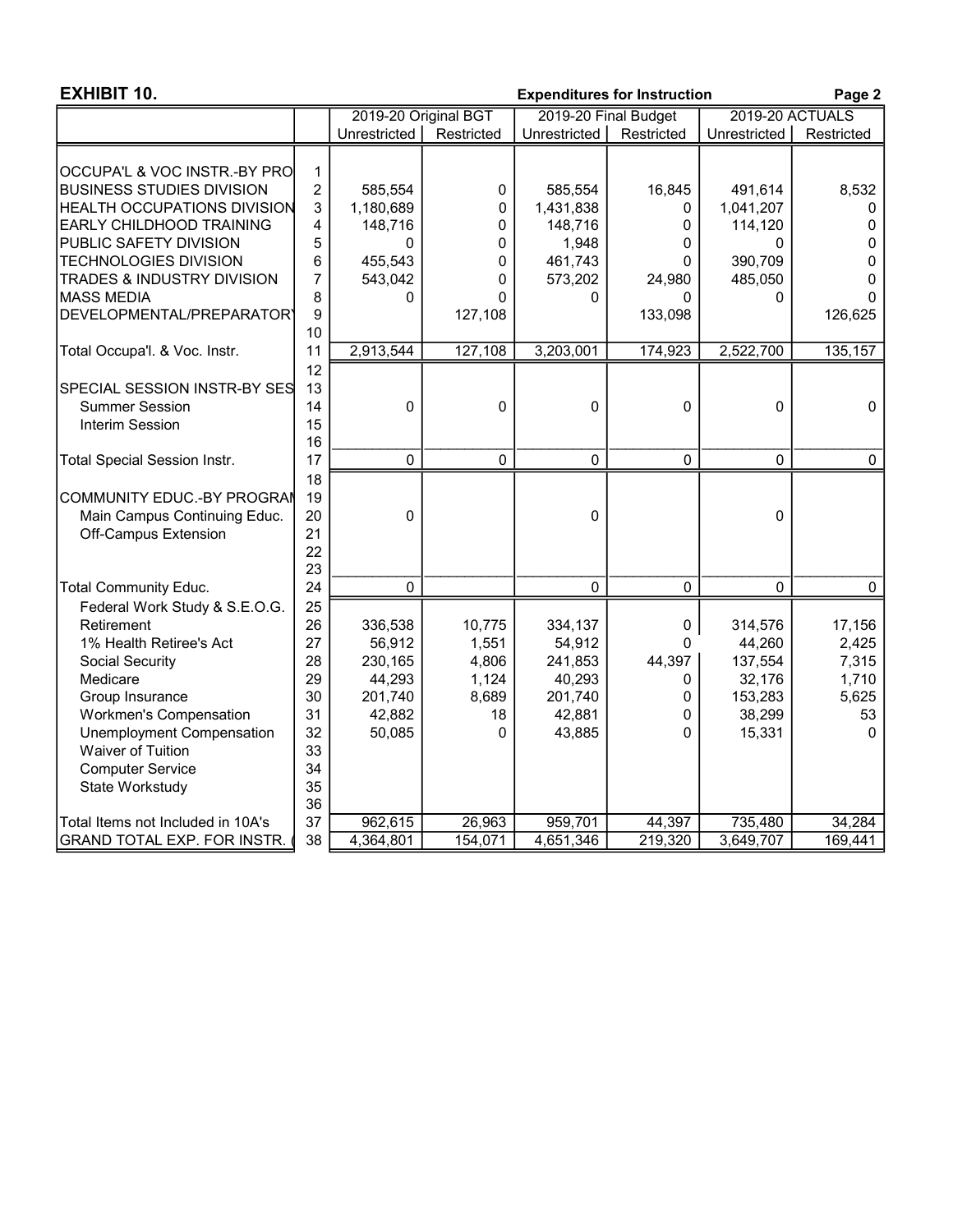| <b>EXHIBIT 10A</b>               |                |            |                      |            |                |            |                      |            |            |            | <b>Expenditures for Instruction</b> |            |            |
|----------------------------------|----------------|------------|----------------------|------------|----------------|------------|----------------------|------------|------------|------------|-------------------------------------|------------|------------|
|                                  |                |            | 2019-20 Original BGT |            |                |            | 2019-20 Final Budget |            |            |            | 2019-20 ACTUALS                     |            |            |
| <b>BUSINESS STUDIES DIVISION</b> |                |            | Unrestricted         |            | Restricted     |            | Unrestricted         |            | Restricted |            | Unrestricted                        |            | Restricted |
|                                  |                | <b>FTE</b> | Amount               | <b>FTE</b> | Amount         | <b>FTE</b> | Amount               | <b>FTE</b> | Amount     | <b>FTE</b> | Amount                              | <b>FTE</b> | Amount     |
| <b>Unit</b>                      | $\overline{1}$ |            |                      |            |                |            |                      |            |            |            |                                     |            |            |
| <b>Faculty Salaries</b>          | $\sqrt{2}$     | 3.83       | 121,940              | 0.00       | $\mathbf 0$    | 3.83       | 121,940              | 0.00       | $\Omega$   | 4.69       | 82,732                              | 1.00       | $\Omega$   |
| <b>Professional Salaries</b>     | 3              | 1.00       | 62,587               |            |                | 1.00       | 62,587               |            |            | 1.00       | 62,587                              |            |            |
| <b>Support Staff Salaries</b>    | 4              | 1.00       | 30,763               |            |                | 1.00       | 30,763               |            |            | 1.00       | 30,763                              |            |            |
| Graduate/Teaching Asst. Sala     | 5              | 0.00       | 0                    |            |                | 0.00       | 0                    |            |            | 0.00       | 0                                   |            |            |
| <b>Student Salaries</b>          | 6              | 0.00       | $\Omega$             |            |                | 0.00       | 0                    |            |            | 0.00       | 0                                   |            |            |
| Federal Work Study Salaries      | $\overline{7}$ | 0.00       | $\mathbf 0$          |            |                | 0.00       | 0                    |            |            | 0.00       | 0                                   |            |            |
| <b>State Work Study Salaries</b> | 8              | 0.00       | $\mathbf 0$          |            |                | 0.00       | 0                    |            |            | 0.00       | 0                                   |            |            |
| <b>Other Salaries</b>            | 9              | 0.00       | $\mathbf 0$          |            |                | 0.00       | 0                    |            |            | 0.00       | 0                                   |            |            |
| <b>Purchased Services</b>        | 10             |            | 358,879              |            | 0              |            | 358,999              |            | 13,450     |            | 311,202                             |            | 7,706      |
| Supplies & Expenses              | 11             |            | 4,385                |            | $\mathbf 0$    |            | 4,265                |            | 3,395      |            | 1,217                               |            | 826        |
| Travel                           | ##             |            | 7,000                |            | 0              |            | 7,000                |            | 0          |            | 3,113                               |            | 0          |
| Equipment                        | 13             |            | $\Omega$             |            | $\mathbf 0$    |            | $\Omega$             |            | $\Omega$   |            | $\Omega$                            |            | 0          |
| Total                            | 14             | 5.83       | 585,554              | 0.00       | $\overline{0}$ | 5.83       | 585,554              | 0.00       | 16,845     | 6.69       | 491,614                             | 1.00       | 8,532      |
|                                  | 15             |            |                      |            |                |            |                      |            |            |            |                                     |            |            |
|                                  | 16             |            |                      |            |                |            |                      |            |            |            |                                     |            |            |
|                                  | 17             |            |                      |            |                |            |                      |            |            |            |                                     |            |            |
|                                  | 18             |            |                      |            |                |            |                      |            |            |            |                                     |            |            |
|                                  | 19             |            |                      |            |                |            |                      |            |            |            |                                     |            |            |
|                                  | 20             |            |                      |            |                |            |                      |            |            |            |                                     |            |            |
|                                  | 21             |            |                      |            |                |            |                      |            |            |            |                                     |            |            |
|                                  | 22             |            |                      |            |                |            |                      |            |            |            |                                     |            |            |
|                                  | 23             |            |                      |            |                |            |                      |            |            |            |                                     |            |            |
|                                  | 24             |            |                      |            |                |            |                      |            |            |            |                                     |            |            |
|                                  | 25             |            |                      |            |                |            |                      |            |            |            |                                     |            |            |
|                                  | 26             |            |                      |            |                |            |                      |            |            |            |                                     |            |            |
|                                  | 27             |            |                      |            |                |            |                      |            |            |            |                                     |            |            |
|                                  | 28             |            |                      |            |                |            |                      |            |            |            |                                     |            |            |
|                                  | 29             |            |                      |            |                |            |                      |            |            |            |                                     |            |            |
|                                  | 30             |            |                      |            |                |            |                      |            |            |            |                                     |            |            |
|                                  | 31             |            |                      |            |                |            |                      |            |            |            |                                     |            |            |
|                                  | 32             |            |                      |            |                |            |                      |            |            |            |                                     |            |            |
|                                  | 33             |            |                      |            |                |            |                      |            |            |            |                                     |            |            |
|                                  | 34             |            |                      |            |                |            |                      |            |            |            |                                     |            |            |
|                                  | 35             |            |                      |            |                |            |                      |            |            |            |                                     |            |            |
|                                  | 36             |            |                      |            |                |            |                      |            |            |            |                                     |            |            |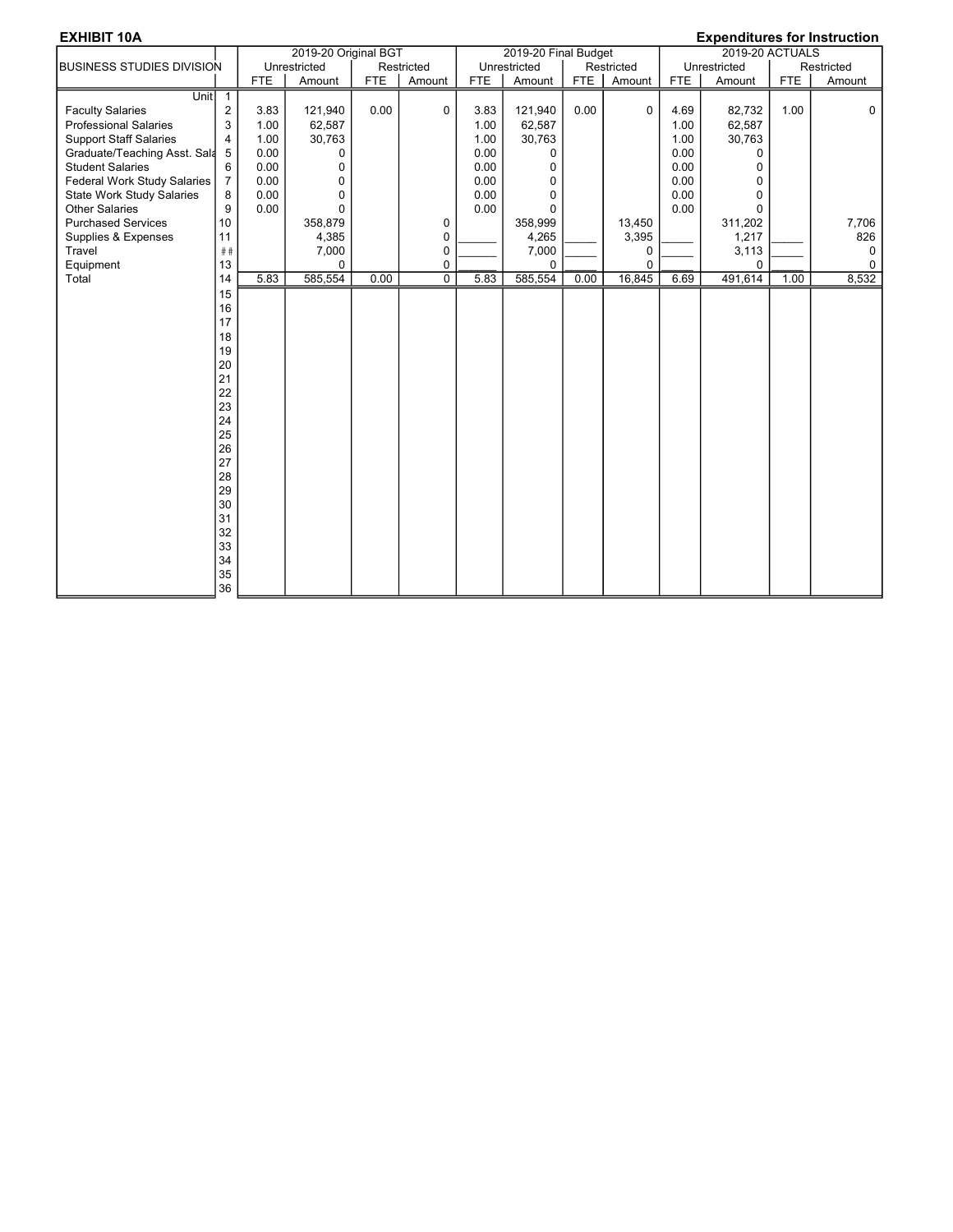| <b>EXHIBIT 10A</b>               |                |            |                      |            |            |            |                      |            |            |            |                 |            | <b>Expenditures for Instruction</b> |
|----------------------------------|----------------|------------|----------------------|------------|------------|------------|----------------------|------------|------------|------------|-----------------|------------|-------------------------------------|
|                                  |                |            | 2019-20 Original BGT |            |            |            | 2019-20 Final Budget |            |            |            | 2019-20 ACTUALS |            |                                     |
| HEALTH OCCUPATIONS DEPART        |                |            | Unrestricted         |            | Restricted |            | Unrestricted         |            | Restricted |            | Unrestricted    |            | Restricted                          |
|                                  |                | <b>FTE</b> | Amount               | <b>FTE</b> | Amount     | <b>FTE</b> | Amount               | <b>FTE</b> | Amount     | <b>FTE</b> | Amount          | <b>FTE</b> | Amount                              |
| Unit 1                           |                |            |                      |            |            |            |                      |            |            |            |                 |            |                                     |
| <b>Faculty Salaries</b>          | $\overline{2}$ | 17.91      | 613,585              |            |            | 21.62      | 675,344              |            |            | 16.91      | 568,935         |            |                                     |
| <b>Professional Salaries</b>     | 3              | 2.00       | 137,846              |            |            | 2.88       | 150,246              |            |            | 2.15       | 118,817         |            |                                     |
| <b>Support Staff Salaries</b>    | $\overline{4}$ | 6.00       | 184,957              |            |            | 3.00       | 134,876              |            |            | 5.00       | 147,196         |            |                                     |
| Graduate/Teaching Asst. Sala     | 5              | 0.00       | $\Omega$             |            |            | 0.00       | 0                    |            |            | 0.00       | $\Omega$        |            |                                     |
| <b>Student Salaries</b>          | 6              | 0.00       | $\Omega$             |            |            | 0.00       | 0                    |            |            | 0.00       | $\Omega$        |            |                                     |
| Federal Work Study Salaries      | $\overline{7}$ | 0.00       | 0                    |            |            | 0.00       | $\mathbf 0$          |            |            | 0.00       | $\Omega$        |            |                                     |
| <b>State Work Study Salaries</b> | 8              | 0.00       | $\Omega$             |            |            | 0.00       | 0                    |            |            | 0.00       | $\Omega$        |            |                                     |
| <b>Other Salaries</b>            | 9              | 0.00       | 12,099               |            |            | 0.00       | 0                    |            |            | 0.00       | $\Omega$        |            |                                     |
| <b>Purchased Services</b>        | 10             |            | 118,519              |            |            |            | 181,310              |            |            |            | 95,196          |            |                                     |
| Supplies & Expenses              | 11             |            | 89,319               |            |            |            | 95,868               |            |            |            | 49,700          |            |                                     |
| Travel                           | 12             |            | 24,364               |            |            |            | 44,864               |            |            |            | 14,731          |            |                                     |
| Equipment                        | 13             |            | $\Omega$             |            |            |            | 149,330              |            |            |            | 46,632          |            |                                     |
| Total                            | 14             | 25.91      | 1,180,689            | 0.00       | $\Omega$   | 27.49      | 1,431,838            | 0.00       | $\Omega$   | 24.06      | 1,041,207       | 0.00       | $\overline{0}$                      |
|                                  | 15             |            |                      |            |            |            |                      |            |            |            |                 |            |                                     |
|                                  | 16             |            |                      |            |            |            |                      |            |            |            |                 |            |                                     |
|                                  | 17             |            |                      |            |            |            |                      |            |            |            |                 |            |                                     |
|                                  | 18             |            |                      |            |            |            |                      |            |            |            |                 |            |                                     |
|                                  | 19             |            |                      |            |            |            |                      |            |            |            |                 |            |                                     |
|                                  | 20             |            |                      |            |            |            |                      |            |            |            |                 |            |                                     |
|                                  | 21             |            |                      |            |            |            |                      |            |            |            |                 |            |                                     |
|                                  | 22             |            |                      |            |            |            |                      |            |            |            |                 |            |                                     |
|                                  | 23             |            |                      |            |            |            |                      |            |            |            |                 |            |                                     |
|                                  | 24             |            |                      |            |            |            |                      |            |            |            |                 |            |                                     |
|                                  | 25             |            |                      |            |            |            |                      |            |            |            |                 |            |                                     |
|                                  | 26             |            |                      |            |            |            |                      |            |            |            |                 |            |                                     |
|                                  | 27             |            |                      |            |            |            |                      |            |            |            |                 |            |                                     |
|                                  | 28             |            |                      |            |            |            |                      |            |            |            |                 |            |                                     |
|                                  | 29             |            |                      |            |            |            |                      |            |            |            |                 |            |                                     |
|                                  | 30             |            |                      |            |            |            |                      |            |            |            |                 |            |                                     |
|                                  | 31             |            |                      |            |            |            |                      |            |            |            |                 |            |                                     |
|                                  | 32             |            |                      |            |            |            |                      |            |            |            |                 |            |                                     |
|                                  | 33             |            |                      |            |            |            |                      |            |            |            |                 |            |                                     |
|                                  | 34             |            |                      |            |            |            |                      |            |            |            |                 |            |                                     |
|                                  | 35             |            |                      |            |            |            |                      |            |            |            |                 |            |                                     |
|                                  | 36             |            |                      |            |            |            |                      |            |            |            |                 |            |                                     |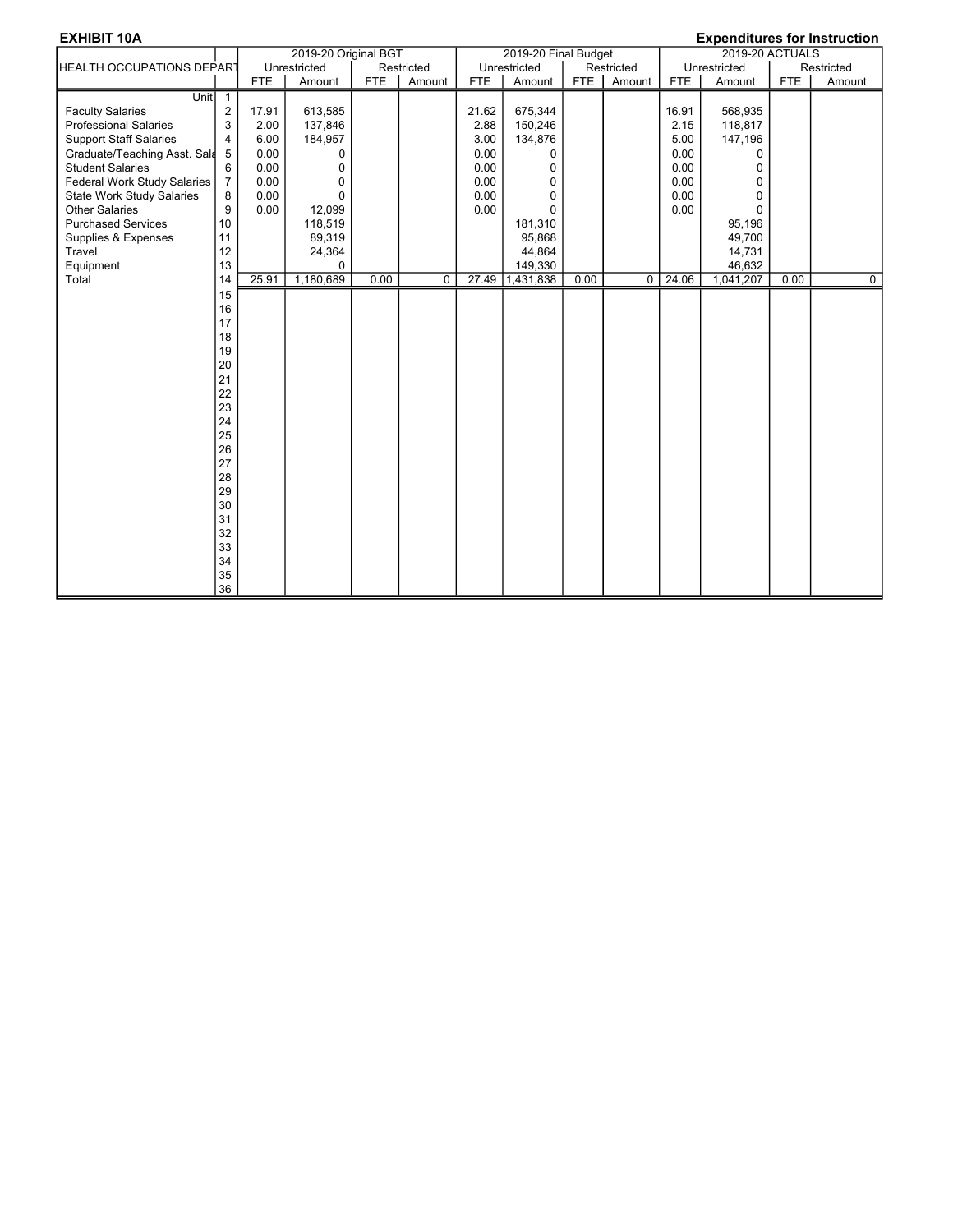| <b>EXHIBIT 10A</b>               |                 |            |                      |            |             |            |                      |            |            |            |                 |            | <b>Expenditures for Instruction</b> |
|----------------------------------|-----------------|------------|----------------------|------------|-------------|------------|----------------------|------------|------------|------------|-----------------|------------|-------------------------------------|
|                                  |                 |            | 2019-20 Original BGT |            |             |            | 2019-20 Final Budget |            |            |            | 2019-20 ACTUALS |            |                                     |
| <b>EARLY CHILDHOOD EDUCATION</b> |                 |            | Unrestricted         |            | Restricted  |            | Unrestricted         |            | Restricted |            | Unrestricted    |            | Restricted                          |
|                                  |                 | <b>FTE</b> | Amount               | <b>FTE</b> | Amount      | <b>FTE</b> | Amount               | <b>FTE</b> | Amount     | <b>FTE</b> | Amount          | <b>FTE</b> | Amount                              |
| Unit $\overline{\phantom{a}}$ 1  |                 |            |                      |            |             |            |                      |            |            |            |                 |            |                                     |
| <b>Faculty Salaries</b>          | $\overline{2}$  | 1.25       | 29,250               |            |             | 1.25       | 29,250               |            |            | 0.76       | 17,875          |            |                                     |
| <b>Professional Salaries</b>     | 3               | 1.00       | 62,587               |            |             | 1.00       | 62,587               |            |            | 1.00       | 62,587          |            |                                     |
| <b>Support Staff Salaries</b>    | $\overline{4}$  | 0.00       | $\Omega$             |            |             | 0.00       | $\Omega$             |            |            | 0.00       | $\Omega$        |            |                                     |
| Graduate/Teaching Asst. Sala     | $5\phantom{.0}$ | 1.00       | 30,763               |            |             | 1.00       | 30,763               |            |            | 1.00       | 30,415          |            |                                     |
| <b>Student Salaries</b>          | 6               | 0.00       | 0                    |            |             | 0.00       | 0                    |            |            | 0.00       | $\Omega$        |            |                                     |
| Federal Work Study Salaries      | $\overline{7}$  | 0.00       | 0                    |            |             | 0.00       | 0                    |            |            | 0.00       | $\Omega$        |            |                                     |
| <b>State Work Study Salaries</b> | 8               | 0.00       | 0                    |            |             | 0.00       | 0                    |            |            | 0.00       | 0               |            |                                     |
| <b>Other Salaries</b>            | 9               | 0.00       | $\Omega$             |            |             | 0.00       | $\Omega$             |            |            | 0.00       | $\Omega$        |            |                                     |
| <b>Purchased Services</b>        | 10              |            | 8,266                |            |             |            | 8,266                |            |            |            | $\Omega$        |            |                                     |
| Supplies & Expenses              | 11              |            | 6,450                |            |             |            | 6,450                |            |            |            | 3,207           |            |                                     |
| Travel                           | ##              |            | 11,400               |            |             |            | 11,400               |            |            |            | 36              |            |                                     |
| Equipment                        | 13              |            | 0                    |            |             |            | 0                    |            |            |            | $\Omega$        |            |                                     |
| Total                            | 14              | 3.25       | 148,716              | 0.00       | $\mathbf 0$ | 3.25       | 148,716              | 0.00       | 0          | 2.76       | 114,120         | 0.00       | $\overline{0}$                      |
|                                  | 15              |            |                      |            |             |            |                      |            |            |            |                 |            |                                     |
|                                  | 16              |            |                      |            |             |            |                      |            |            |            |                 |            |                                     |
|                                  | 17              |            |                      |            |             |            |                      |            |            |            |                 |            |                                     |
|                                  | 18              |            |                      |            |             |            |                      |            |            |            |                 |            |                                     |
|                                  | 19              |            |                      |            |             |            |                      |            |            |            |                 |            |                                     |
|                                  | 20              |            |                      |            |             |            |                      |            |            |            |                 |            |                                     |
|                                  | 21              |            |                      |            |             |            |                      |            |            |            |                 |            |                                     |
|                                  | 22              |            |                      |            |             |            |                      |            |            |            |                 |            |                                     |
|                                  | 23              |            |                      |            |             |            |                      |            |            |            |                 |            |                                     |
|                                  | 24              |            |                      |            |             |            |                      |            |            |            |                 |            |                                     |
|                                  | 25              |            |                      |            |             |            |                      |            |            |            |                 |            |                                     |
|                                  | 26              |            |                      |            |             |            |                      |            |            |            |                 |            |                                     |
|                                  | 27              |            |                      |            |             |            |                      |            |            |            |                 |            |                                     |
|                                  | 28              |            |                      |            |             |            |                      |            |            |            |                 |            |                                     |
|                                  | 29              |            |                      |            |             |            |                      |            |            |            |                 |            |                                     |
|                                  | 30              |            |                      |            |             |            |                      |            |            |            |                 |            |                                     |
|                                  | 31              |            |                      |            |             |            |                      |            |            |            |                 |            |                                     |
|                                  | 32              |            |                      |            |             |            |                      |            |            |            |                 |            |                                     |
|                                  | 33<br>34        |            |                      |            |             |            |                      |            |            |            |                 |            |                                     |
|                                  | 35              |            |                      |            |             |            |                      |            |            |            |                 |            |                                     |
|                                  | 36              |            |                      |            |             |            |                      |            |            |            |                 |            |                                     |
|                                  |                 |            |                      |            |             |            |                      |            |            |            |                 |            |                                     |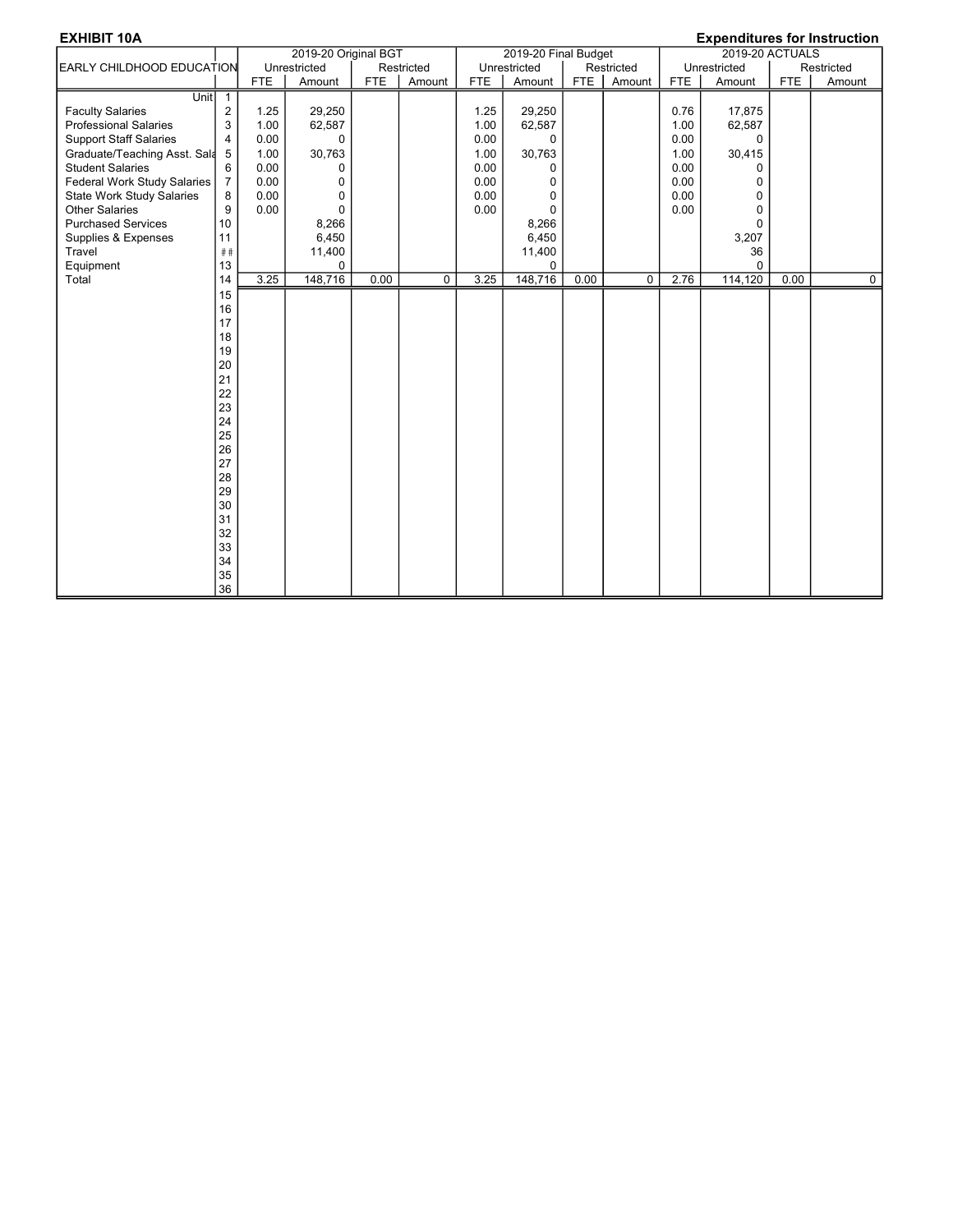| <b>EXHIBIT 10A</b>               |                |            |                      |            |             |            |                      |            |             |            |                 |            | <b>Expenditures for Instruction</b> |
|----------------------------------|----------------|------------|----------------------|------------|-------------|------------|----------------------|------------|-------------|------------|-----------------|------------|-------------------------------------|
|                                  |                |            | 2019-20 Original BGT |            |             |            | 2019-20 Final Budget |            |             |            | 2019-20 ACTUALS |            |                                     |
| <b>PUBLIC SAFETY DIVISION</b>    |                |            | Unrestricted         |            | Restricted  |            | Unrestricted         |            | Restricted  |            | Unrestricted    |            | Restricted                          |
|                                  |                | <b>FTE</b> | Amount               | <b>FTE</b> | Amount      | <b>FTE</b> | Amount               | <b>FTE</b> | Amount      | <b>FTE</b> | Amount          | <b>FTE</b> | Amount                              |
| Unit                             | $\sqrt{1}$     |            |                      |            |             |            |                      |            |             |            |                 |            |                                     |
| <b>Faculty Salaries</b>          | $\overline{2}$ | 0.00       | 0                    |            |             | 0.00       | 1,948                |            |             | 0.00       | 0               |            |                                     |
| <b>Professional Salaries</b>     | 3              | 0.00       | 0                    |            |             | 0.00       | 0                    |            |             | 0.00       | 0               |            |                                     |
| <b>Support Staff Salaries</b>    | $\overline{4}$ | 0.00       | 0                    |            |             | 0.00       | 0                    |            |             | 0.00       | 0               |            |                                     |
| Graduate/Teaching Asst. Sala     | 5              | 0.00       | $\pmb{0}$            |            |             | 0.00       | 0                    |            |             | 0.00       | $\pmb{0}$       |            |                                     |
| <b>Student Salaries</b>          | 6              | 0.00       | 0                    |            |             | 0.00       | 0                    |            |             | 0.00       | $\mathbf 0$     |            |                                     |
| Federal Work Study Salaries      | $\overline{7}$ | 0.00       | 0                    |            |             | 0.00       | 0                    |            |             | 0.00       | $\mathbf 0$     |            |                                     |
| <b>State Work Study Salaries</b> | 8              | 0.00       | 0                    |            |             | 0.00       | 0                    |            |             | 0.00       | 0               |            |                                     |
| <b>Other Salaries</b>            | 9              | 0.00       | 0                    |            |             | 0.00       | 0                    |            |             | 0.00       | $\mathbf 0$     |            |                                     |
| <b>Purchased Services</b>        | 10             |            | 0                    |            |             |            | 0                    |            |             |            | $\mathbf 0$     |            |                                     |
| Supplies & Expenses              | 11             |            | 0                    |            |             |            | 0                    |            |             |            | $\mathbf 0$     |            |                                     |
| Travel                           | 12             |            | $\Omega$             |            |             |            | 0                    |            |             |            | $\Omega$        |            |                                     |
| Equipment                        | 13             |            | 0                    |            |             |            | 0                    |            |             |            | 0               |            |                                     |
| Total                            | 14             | 0.00       | $\overline{0}$       | 0.00       | $\mathbf 0$ | 0.00       | 1,948                | 0.00       | $\mathbf 0$ | 0.00       | $\overline{0}$  | 0.00       | $\overline{0}$                      |
|                                  | 15             |            |                      |            |             |            |                      |            |             |            |                 |            |                                     |
|                                  | 16             |            |                      |            |             |            |                      |            |             |            |                 |            |                                     |
|                                  | 17             |            |                      |            |             |            |                      |            |             |            |                 |            |                                     |
|                                  | 18             |            |                      |            |             |            |                      |            |             |            |                 |            |                                     |
|                                  | 19             |            |                      |            |             |            |                      |            |             |            |                 |            |                                     |
|                                  | 20             |            |                      |            |             |            |                      |            |             |            |                 |            |                                     |
|                                  | 21             |            |                      |            |             |            |                      |            |             |            |                 |            |                                     |
|                                  | 22             |            |                      |            |             |            |                      |            |             |            |                 |            |                                     |
|                                  | 23             |            |                      |            |             |            |                      |            |             |            |                 |            |                                     |
|                                  | 24             |            |                      |            |             |            |                      |            |             |            |                 |            |                                     |
|                                  | 25             |            |                      |            |             |            |                      |            |             |            |                 |            |                                     |
|                                  | 26             |            |                      |            |             |            |                      |            |             |            |                 |            |                                     |
|                                  | 27             |            |                      |            |             |            |                      |            |             |            |                 |            |                                     |
|                                  | 28             |            |                      |            |             |            |                      |            |             |            |                 |            |                                     |
|                                  | 29             |            |                      |            |             |            |                      |            |             |            |                 |            |                                     |
|                                  | 30             |            |                      |            |             |            |                      |            |             |            |                 |            |                                     |
|                                  | 31             |            |                      |            |             |            |                      |            |             |            |                 |            |                                     |
|                                  | 32             |            |                      |            |             |            |                      |            |             |            |                 |            |                                     |
|                                  | 33             |            |                      |            |             |            |                      |            |             |            |                 |            |                                     |
|                                  | 34             |            |                      |            |             |            |                      |            |             |            |                 |            |                                     |
|                                  | 35             |            |                      |            |             |            |                      |            |             |            |                 |            |                                     |
|                                  | 36             |            |                      |            |             |            |                      |            |             |            |                 |            |                                     |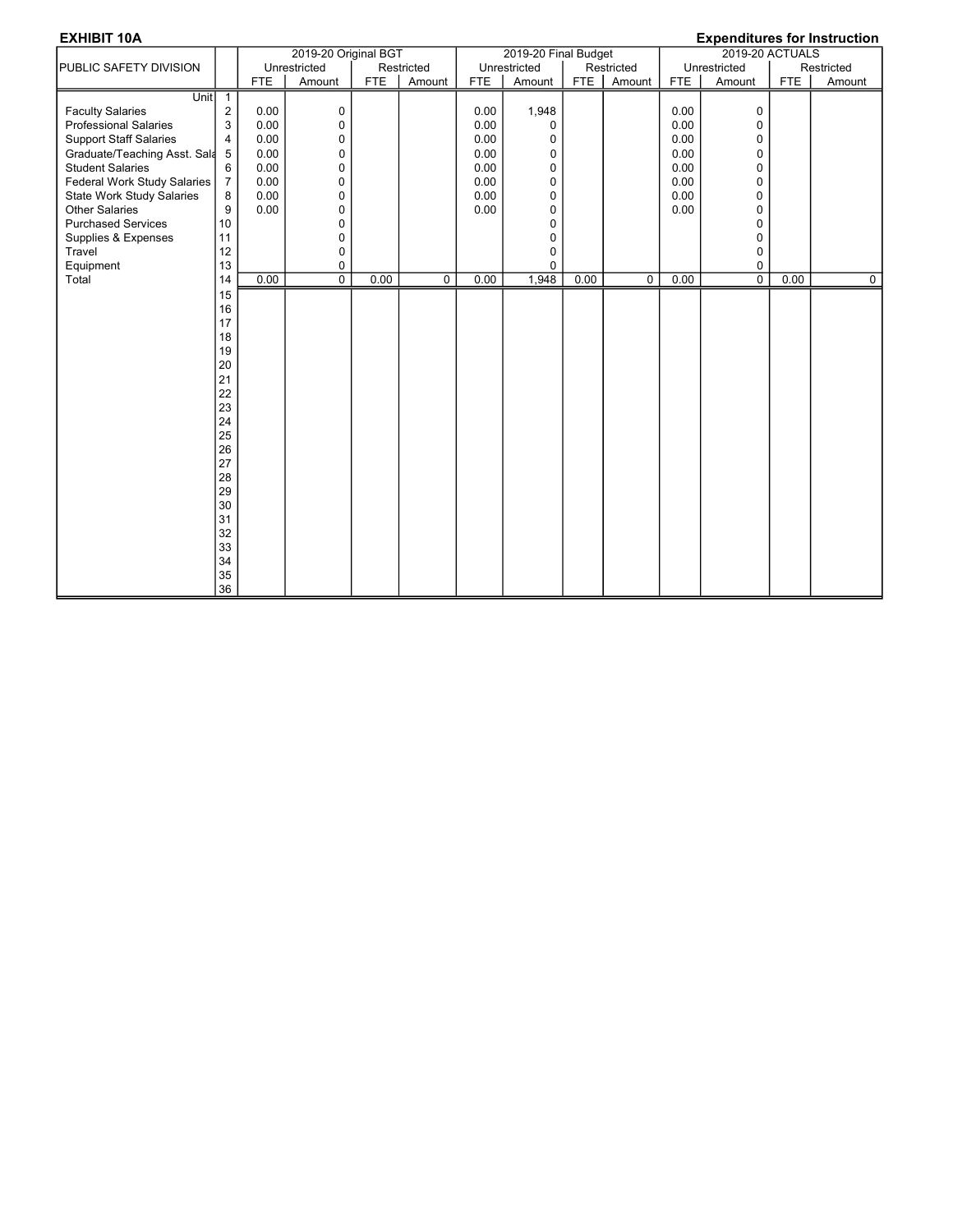|                                  |                |            | 2019-20 Original BGT |            |                |            | 2019-20 Final Budget |      |                |       | $\mathsf{L}$ , ponditatos tor motraction<br>2019-20 ACTUALS |            |                |
|----------------------------------|----------------|------------|----------------------|------------|----------------|------------|----------------------|------|----------------|-------|-------------------------------------------------------------|------------|----------------|
| TECHNOLOGIES DEPARTMENT          |                |            | Unrestricted         |            | Restricted     |            | Unrestricted         |      | Restricted     |       | Unrestricted                                                |            | Restricted     |
|                                  |                | <b>FTE</b> | Amount               | <b>FTE</b> | Amount         | <b>FTE</b> | Amount               | FTE  | Amount         | FTE   | Amount                                                      | <b>FTE</b> | Amount         |
| Unit                             | $\mathbf{1}$   |            |                      |            |                |            |                      |      |                |       |                                                             |            |                |
| <b>Faculty Salaries</b>          | 2              | 8.68       | 355,143              | 0.00       | 0              | 8.93       | 355,143              | 0.00 | $\mathbf 0$    | 8.12  | 289,080                                                     | 0.00       | $\Omega$       |
| <b>Professional Salaries</b>     | 3              | 1.00       | 62,587               |            |                | 1.00       | 62,587               |      |                | 1.00  | 62,587                                                      |            |                |
| <b>Support Staff Salaries</b>    | 4              | 1.00       | 30,763               |            |                | 1.00       | 30,763               |      |                | 1.00  | 30,763                                                      |            |                |
| Graduate/Teaching Asst. Sala     | 5              | 0.00       | 0                    |            |                | 0.00       | 0                    |      |                | 0.00  | 0                                                           |            |                |
| <b>Student Salaries</b>          | 6              | 0.00       | 0                    |            |                | 0.00       | 0                    |      |                | 0.00  | 0                                                           |            | 0              |
| Federal Work Study Salaries      | $\overline{7}$ | 0.00       | 0                    |            |                | 0.00       | 0                    |      |                | 0.00  | 0                                                           |            | $\mathbf{0}$   |
| <b>State Work Study Salaries</b> | 8              | 0.00       | $\Omega$             |            |                | 0.00       | 0                    |      |                | 0.00  | 0                                                           |            | $\mathbf 0$    |
| <b>Other Salaries</b>            | 9              | 0.00       | 0                    |            | 0              | 0.00       | $\mathbf{0}$         |      |                | 0.00  | $\mathbf 0$                                                 |            |                |
| <b>Purchased Services</b>        | 10             |            | 3,250                |            | 0              |            | 3,050                |      | 0              |       | 420                                                         |            | 0              |
| Supplies & Expenses              | 11             |            | 1,800                |            | 0              |            | 8,200                |      | 0              |       | 6,755                                                       |            | 0              |
| Travel                           | ##             |            | 2,000                |            | 0              |            | 2,000                |      | 0              |       | 1,104                                                       |            | 0              |
| Equipment                        | 13             |            | $\Omega$             |            | 0              |            | $\Omega$             |      | 0              |       | $\Omega$                                                    |            | 0              |
| Total                            | 14             | 10.68      | 455,543              | 0.00       | $\overline{0}$ | 10.93      | 461,743              | 0.00 | $\overline{0}$ | 10.12 | 390,709                                                     | 0.00       | $\overline{0}$ |
|                                  | 15             |            |                      |            |                |            |                      |      |                |       |                                                             |            |                |
|                                  | 16             |            |                      |            |                |            |                      |      |                |       |                                                             |            |                |
|                                  | 17             |            |                      |            |                |            |                      |      |                |       |                                                             |            |                |
|                                  | 18             |            |                      |            |                |            |                      |      |                |       |                                                             |            |                |
|                                  | 19             |            |                      |            |                |            |                      |      |                |       |                                                             |            |                |
|                                  | 20             |            |                      |            |                |            |                      |      |                |       |                                                             |            |                |
|                                  | 21             |            |                      |            |                |            |                      |      |                |       |                                                             |            |                |
|                                  | 22             |            |                      |            |                |            |                      |      |                |       |                                                             |            |                |
|                                  | 23             |            |                      |            |                |            |                      |      |                |       |                                                             |            |                |
|                                  | 24             |            |                      |            |                |            |                      |      |                |       |                                                             |            |                |
|                                  | 25             |            |                      |            |                |            |                      |      |                |       |                                                             |            |                |
|                                  | 26             |            |                      |            |                |            |                      |      |                |       |                                                             |            |                |
|                                  | 27             |            |                      |            |                |            |                      |      |                |       |                                                             |            |                |
|                                  | 28             |            |                      |            |                |            |                      |      |                |       |                                                             |            |                |
|                                  | 29             |            |                      |            |                |            |                      |      |                |       |                                                             |            |                |
|                                  | 30             |            |                      |            |                |            |                      |      |                |       |                                                             |            |                |
|                                  | 31             |            |                      |            |                |            |                      |      |                |       |                                                             |            |                |
|                                  | 32             |            |                      |            |                |            |                      |      |                |       |                                                             |            |                |
|                                  | 33             |            |                      |            |                |            |                      |      |                |       |                                                             |            |                |
|                                  | 34             |            |                      |            |                |            |                      |      |                |       |                                                             |            |                |
|                                  | 35<br>36       |            |                      |            |                |            |                      |      |                |       |                                                             |            |                |
|                                  |                |            |                      |            |                |            |                      |      |                |       |                                                             |            |                |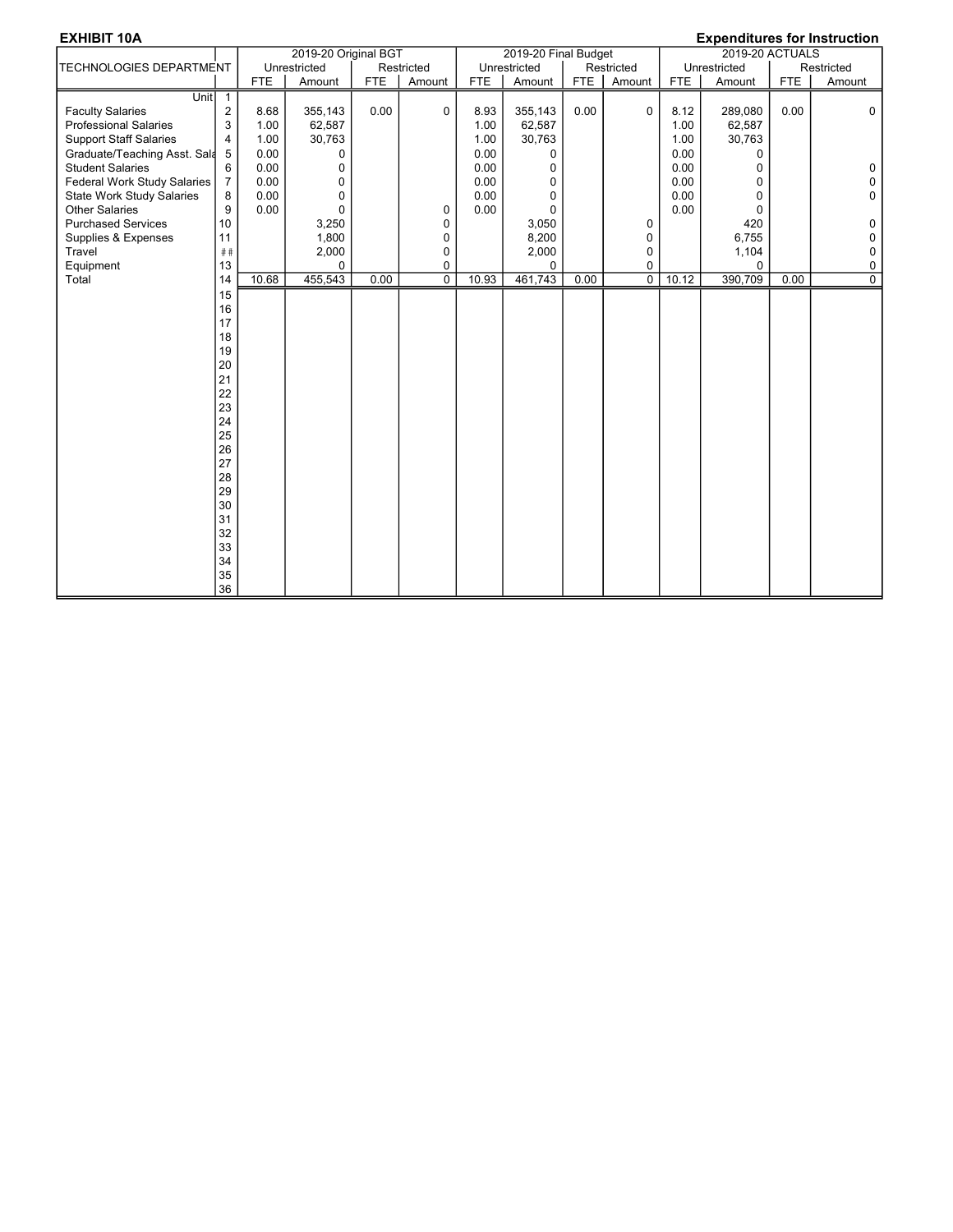|                                  |                  |            | 2019-20 Original BGT |            |                |            | 2019-20 Final Budget |      |             |       | $\mathsf{L}$ , ponditatos tor motraction<br>2019-20 ACTUALS |            |                |
|----------------------------------|------------------|------------|----------------------|------------|----------------|------------|----------------------|------|-------------|-------|-------------------------------------------------------------|------------|----------------|
| APPLIED TECHNOLOGIES             |                  |            | Unrestricted         |            | Restricted     |            | Unrestricted         |      | Restricted  |       | Unrestricted                                                |            | Restricted     |
|                                  |                  | <b>FTE</b> | Amount               | <b>FTE</b> | Amount         | <b>FTE</b> | Amount               | FTE  | Amount      | FTE   | Amount                                                      | <b>FTE</b> | Amount         |
| Unit                             | $\mathbf{1}$     |            |                      |            |                |            |                      |      |             |       |                                                             |            |                |
| <b>Faculty Salaries</b>          | $\boldsymbol{2}$ | 13.01      | 413,537              | 0.00       | 0              | 12.78      | 421,357              | 0.17 | 9,880       | 13.78 | 360,260                                                     | 0.00       | $\Omega$       |
| <b>Professional Salaries</b>     | 3                | 1.00       | 57,200               |            |                | 1.00       | 52,433               |      |             | 1.00  | 51,794                                                      |            |                |
| <b>Support Staff Salaries</b>    | 4                | 0.00       | 0                    | 0.00       | 0              | 0.00       | 30,160               | 0.00 | $\Omega$    | 0.00  | 30,160                                                      | 0.00       | $\Omega$       |
| Graduate/Teaching Asst. Sala     | 5                | 0.00       | 0                    |            |                | 0.00       | 0                    |      |             | 0.00  | $\Omega$                                                    |            |                |
| <b>Student Salaries</b>          | 6                | 0.00       | 0                    |            | 0              | 0.00       | 0                    |      | $\Omega$    | 0.00  | 0                                                           |            | $\mathbf 0$    |
| Federal Work Study Salaries      | $\overline{7}$   | 0.00       | 0                    |            |                | 0.00       | $\Omega$             |      |             | 0.00  | 0                                                           |            |                |
| <b>State Work Study Salaries</b> | 8                | 0.00       | 0                    |            |                | 0.00       | 0                    |      |             | 0.00  | 0                                                           |            |                |
| <b>Other Salaries</b>            | 9                | 0.00       | $\Omega$             |            | 0              | 0.00       | $\Omega$             |      | $\mathbf 0$ | 0.00  | $\Omega$                                                    |            | $\Omega$       |
| <b>Purchased Services</b>        | 10               |            | 18,605               |            | 0              |            | 18,605               |      | 7,382       |       | 12,299                                                      |            | $\Omega$       |
| Supplies & Expenses              | 11               |            | 47,700               |            | 0              |            | 44,647               |      | 6,500       |       | 25,781                                                      |            | 0              |
| Travel                           | 12               |            | 6,000                |            | 0              |            | 6,000                |      | 1,218       |       | 4,756                                                       |            | 0              |
| Equipment                        | 13               |            | $\Omega$             |            | 0              |            | $\Omega$             |      | $\Omega$    |       | $\Omega$                                                    |            | 0              |
| Total                            | 14               | 14.01      | 543,042              | 0.00       | $\overline{0}$ | 13.78      | 573,202              | 0.17 | 24,980      | 14.78 | 485,050                                                     | 0.00       | $\overline{0}$ |
|                                  | 15               |            |                      |            |                |            |                      |      |             |       |                                                             |            |                |
|                                  | 16               |            |                      |            |                |            |                      |      |             |       |                                                             |            |                |
|                                  | 17               |            |                      |            |                |            |                      |      |             |       |                                                             |            |                |
|                                  | 18               |            |                      |            |                |            |                      |      |             |       |                                                             |            |                |
|                                  | 19               |            |                      |            |                |            |                      |      |             |       |                                                             |            |                |
|                                  | 20               |            |                      |            |                |            |                      |      |             |       |                                                             |            |                |
|                                  | 21               |            |                      |            |                |            |                      |      |             |       |                                                             |            |                |
|                                  | 22               |            |                      |            |                |            |                      |      |             |       |                                                             |            |                |
|                                  | 23               |            |                      |            |                |            |                      |      |             |       |                                                             |            |                |
|                                  | 24               |            |                      |            |                |            |                      |      |             |       |                                                             |            |                |
|                                  | 25               |            |                      |            |                |            |                      |      |             |       |                                                             |            |                |
|                                  | 26               |            |                      |            |                |            |                      |      |             |       |                                                             |            |                |
|                                  | 27               |            |                      |            |                |            |                      |      |             |       |                                                             |            |                |
|                                  | 28               |            |                      |            |                |            |                      |      |             |       |                                                             |            |                |
|                                  | 29               |            |                      |            |                |            |                      |      |             |       |                                                             |            |                |
|                                  | 30               |            |                      |            |                |            |                      |      |             |       |                                                             |            |                |
|                                  | 31               |            |                      |            |                |            |                      |      |             |       |                                                             |            |                |
|                                  | 32               |            |                      |            |                |            |                      |      |             |       |                                                             |            |                |
|                                  | 33               |            |                      |            |                |            |                      |      |             |       |                                                             |            |                |
|                                  | 34               |            |                      |            |                |            |                      |      |             |       |                                                             |            |                |
|                                  | 35<br>36         |            |                      |            |                |            |                      |      |             |       |                                                             |            |                |
|                                  |                  |            |                      |            |                |            |                      |      |             |       |                                                             |            |                |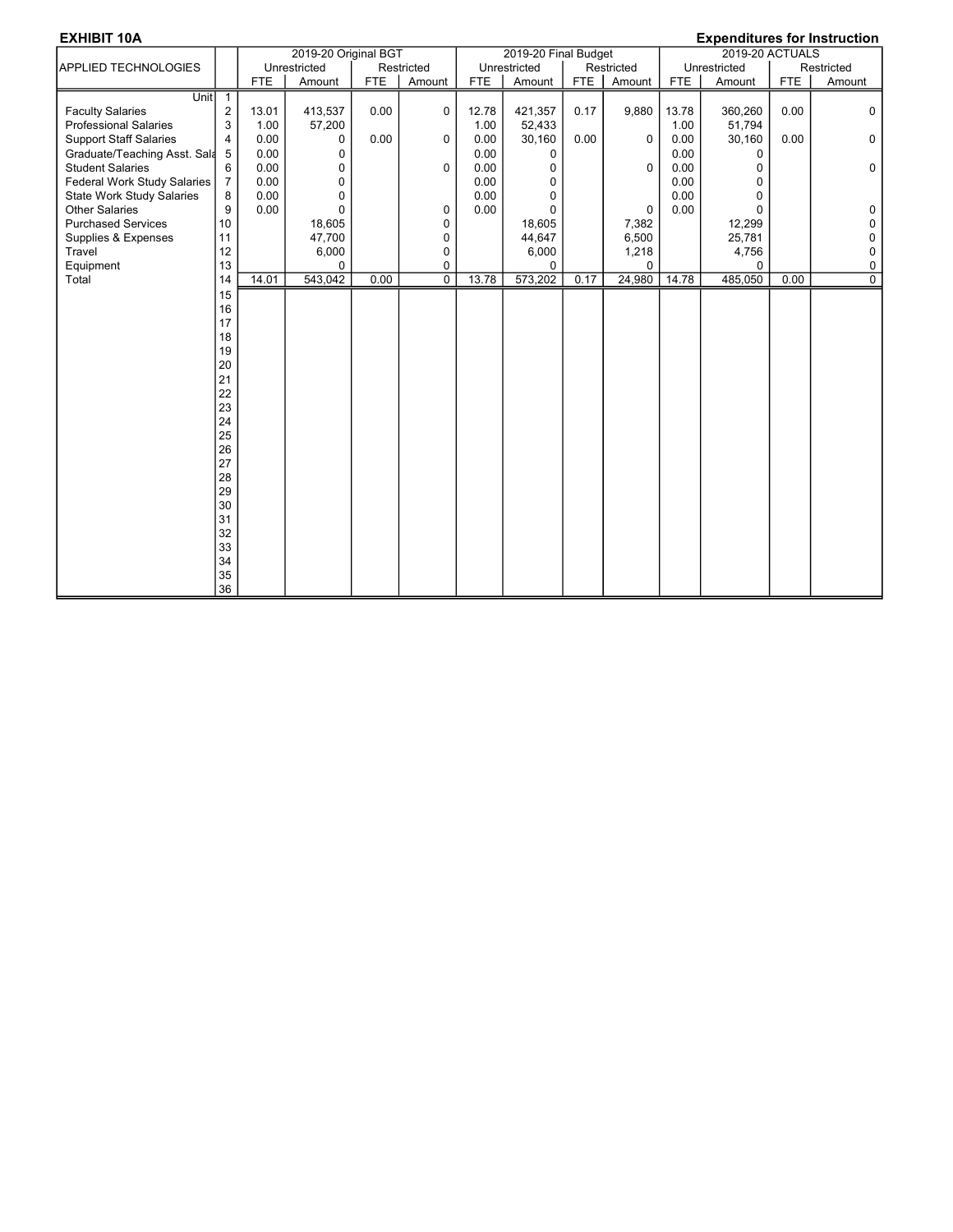|                                  |                       |            | 2019-20 Original BGT |            |            |            | 2019-20 Final Budget |      |             |       | $\mathsf{L}$ , ponditatos tor motraction<br>2019-20 ACTUALS |            |            |
|----------------------------------|-----------------------|------------|----------------------|------------|------------|------------|----------------------|------|-------------|-------|-------------------------------------------------------------|------------|------------|
| <b>GENERAL STUDIES</b>           |                       |            | Unrestricted         |            | Restricted |            | Unrestricted         |      | Restricted  |       | Unrestricted                                                |            | Restricted |
|                                  |                       | <b>FTE</b> | Amount               | <b>FTE</b> | Amount     | <b>FTE</b> | Amount               | FTE  | Amount      | FTE   | Amount                                                      | <b>FTE</b> | Amount     |
| <b>Faculty Salaries</b>          | 1<br>$\boldsymbol{2}$ | 13.50      | 386,794              | 3.50       | 98,466     | 13.42      | 381,794              | 3.00 | 100,956     | 9.09  | 291,515                                                     | 0.00       | 0          |
| <b>Professional Salaries</b>     | 3                     | 1.00       | 62,587               |            |            | 1.00       | 62,587               |      |             | 1.00  | 62,587                                                      | 2.00       | 114,010    |
| <b>Support Staff Salaries</b>    | 4                     | 1.00       | 30,763               | 1.00       | 28,642     | 1.00       | 30,763               | 1.00 | 26,497      | 1.00  | 30,763                                                      | 1.00       | 8,793      |
| Graduate/Teaching Asst. Sala     | 5                     | 0.00       | 0                    |            |            | 0.00       | 0                    |      |             | 0.00  | 0                                                           |            |            |
| <b>Student Salaries</b>          | 6                     | 0.00       | 0                    |            |            | 0.00       | 0                    |      |             | 0.00  | 0                                                           |            |            |
| Federal Work Study Salaries      | $\overline{7}$        | 0.00       | 0                    |            |            | 0.00       | 0                    |      |             | 0.00  | 0                                                           |            |            |
| <b>State Work Study Salaries</b> | 8                     | 0.00       | 0                    |            |            | 0.00       | 0                    |      |             | 0.00  | 0                                                           |            |            |
| <b>Other Salaries</b>            | 9                     | 0.00       | 0                    |            | 0          | 0.00       | $\mathbf{0}$         |      | 0           | 0.00  | $\Omega$                                                    |            | 0          |
| <b>Purchased Services</b>        | 10                    |            | $\mathbf 0$          |            | 0          |            | 5,000                |      | $\mathbf 0$ |       | 2,623                                                       |            | $\Omega$   |
| Supplies & Expenses              | 11                    |            | 8,300                |            | 0          |            | 8,300                |      | 2,100       |       | 4,039                                                       |            | 2,637      |
| Travel                           | 12                    |            | 200                  |            | 0          |            | 200                  |      | 3,545       |       | 0                                                           |            | $\Omega$   |
| Equipment                        | 13                    |            | $\Omega$             |            | 0          |            | $\Omega$             |      | $\Omega$    |       | $\Omega$                                                    |            | 1,185      |
| Total                            | 14                    | 15.50      | 488,644              | 4.50       | 127,108    | 15.42      | 488,644              | 4.00 | 133,098     | 11.09 | 391,527                                                     | 3.00       | 126,625    |
|                                  | 15                    |            |                      |            |            |            |                      |      |             |       |                                                             |            |            |
|                                  | 16                    |            |                      |            |            |            |                      |      |             |       |                                                             |            |            |
|                                  | 17                    |            |                      |            |            |            |                      |      |             |       |                                                             |            |            |
|                                  | 18                    |            |                      |            |            |            |                      |      |             |       |                                                             |            |            |
|                                  | 19                    |            |                      |            |            |            |                      |      |             |       |                                                             |            |            |
|                                  | 20                    |            |                      |            |            |            |                      |      |             |       |                                                             |            |            |
|                                  | 21                    |            |                      |            |            |            |                      |      |             |       |                                                             |            |            |
|                                  | 22                    |            |                      |            |            |            |                      |      |             |       |                                                             |            |            |
|                                  | 23                    |            |                      |            |            |            |                      |      |             |       |                                                             |            |            |
|                                  | 24                    |            |                      |            |            |            |                      |      |             |       |                                                             |            |            |
|                                  | 25                    |            |                      |            |            |            |                      |      |             |       |                                                             |            |            |
|                                  | 26                    |            |                      |            |            |            |                      |      |             |       |                                                             |            |            |
|                                  | 27                    |            |                      |            |            |            |                      |      |             |       |                                                             |            |            |
|                                  | 28<br>29              |            |                      |            |            |            |                      |      |             |       |                                                             |            |            |
|                                  | 30                    |            |                      |            |            |            |                      |      |             |       |                                                             |            |            |
|                                  | 31                    |            |                      |            |            |            |                      |      |             |       |                                                             |            |            |
|                                  | 32                    |            |                      |            |            |            |                      |      |             |       |                                                             |            |            |
|                                  | 33                    |            |                      |            |            |            |                      |      |             |       |                                                             |            |            |
|                                  | 34                    |            |                      |            |            |            |                      |      |             |       |                                                             |            |            |
|                                  | 35                    |            |                      |            |            |            |                      |      |             |       |                                                             |            |            |
|                                  | 36                    |            |                      |            |            |            |                      |      |             |       |                                                             |            |            |
|                                  |                       |            |                      |            |            |            |                      |      |             |       |                                                             |            |            |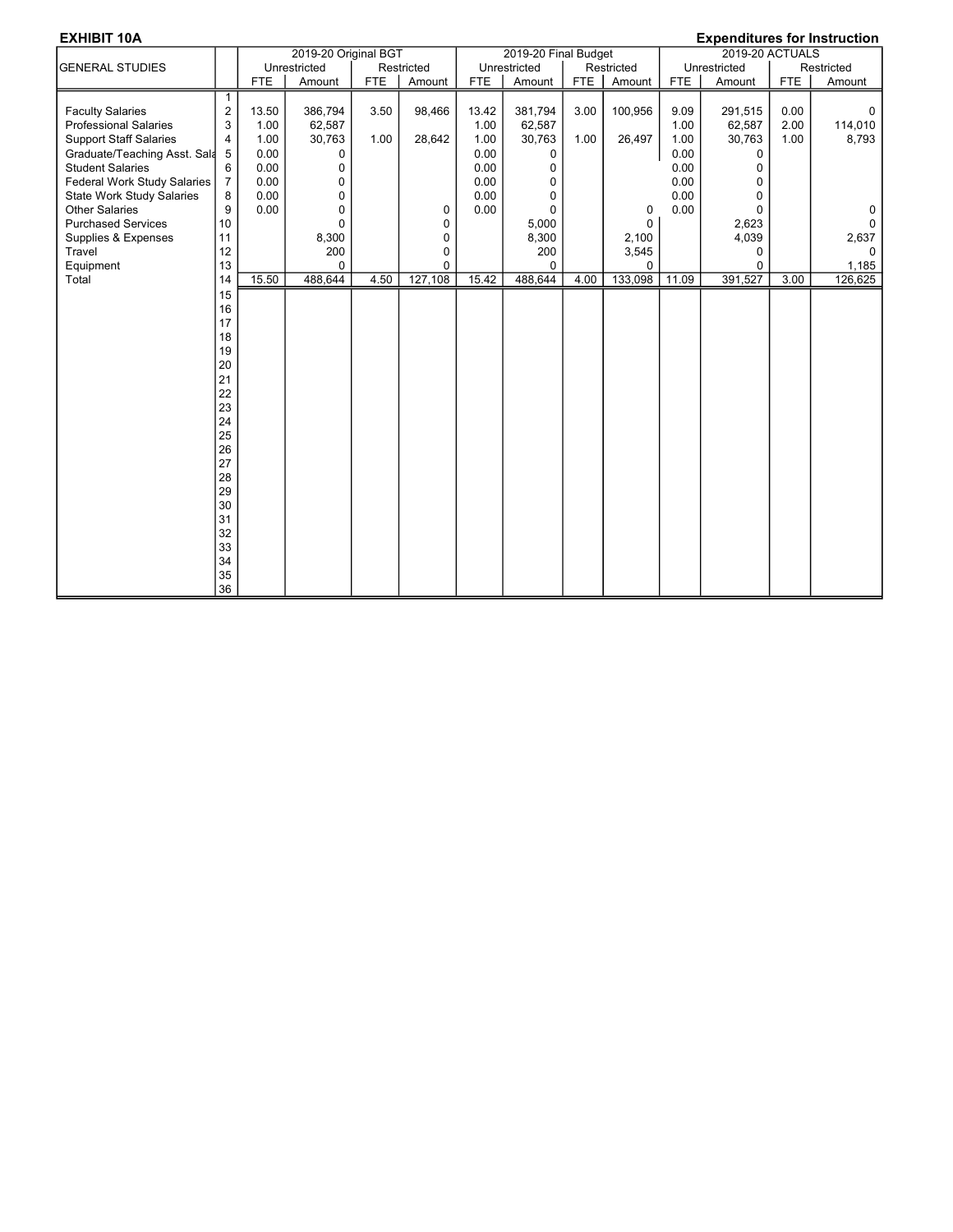|                                  |                | 2019-20 Original BGT |                |            |                |            | 2019-20 Final Budget |            |             | $L$ , ponditures for motivation<br>2019-20 ACTUALS |                |      |            |
|----------------------------------|----------------|----------------------|----------------|------------|----------------|------------|----------------------|------------|-------------|----------------------------------------------------|----------------|------|------------|
| <b>MASS MEDIA</b>                |                |                      | Unrestricted   |            | Restricted     |            | Unrestricted         |            | Restricted  |                                                    | Unrestricted   |      | Restricted |
|                                  |                | <b>FTE</b>           | Amount         | <b>FTE</b> | Amount         | <b>FTE</b> | Amount               | <b>FTE</b> | Amount      | FTE                                                | Amount         | FTE  | Amount     |
| Unit                             | $\mathbf{1}$   |                      |                |            |                |            |                      |            |             |                                                    |                |      |            |
| <b>Faculty Salaries</b>          | 2              | 0.00                 | 0              |            |                | 0.00       | 0                    |            |             | 0.00                                               | $\Omega$       |      |            |
| <b>Professional Salaries</b>     | 3              | 0.00                 | 0              |            |                | 0.00       | 0                    |            |             | 0.00                                               | 0              |      |            |
| <b>Support Staff Salaries</b>    | 4              | 0.00                 | 0              |            |                | 0.00       | 0                    |            |             | 0.00                                               | 0              |      |            |
| Graduate/Teaching Asst. Sala     | 5              | 0.00                 | 0              |            |                | 0.00       | 0                    |            |             | 0.00                                               | 0              |      |            |
| <b>Student Salaries</b>          | 6              | 0.00                 | $\pmb{0}$      |            |                | 0.00       | 0                    |            |             | 0.00                                               | $\mathbf 0$    |      |            |
| Federal Work Study Salaries      | $\overline{7}$ | 0.00                 | $\mathbf 0$    |            |                | 0.00       | 0                    |            |             | 0.00                                               | $\mathbf 0$    |      |            |
| <b>State Work Study Salaries</b> | 8              | 0.00                 | $\mathbf 0$    |            |                | 0.00       | $\mathbf 0$          |            |             | 0.00                                               | 0              |      |            |
| <b>Other Salaries</b>            | 9              | 0.00                 | $\mathbf 0$    |            |                | 0.00       | 0                    |            |             | 0.00                                               | 0              |      |            |
| <b>Purchased Services</b>        | 10             |                      | $\Omega$       |            |                |            | 0                    |            |             |                                                    | $\Omega$       |      |            |
| Supplies & Expenses              | 11             |                      | 0              |            |                |            | 0                    |            |             |                                                    | 0              |      |            |
| Travel                           | 12             |                      | 0              |            |                |            | 0                    |            |             |                                                    | 0              |      |            |
| Equipment                        | 13             |                      | 0              |            |                |            | 0                    |            |             |                                                    | 0              |      |            |
| Total                            | 14             | 0.00                 | $\overline{0}$ | 0.00       | $\overline{0}$ | 0.00       | $\overline{0}$       | 0.00       | $\mathbf 0$ | 0.00                                               | $\overline{0}$ | 0.00 | 0          |
|                                  | 15             |                      |                |            |                |            |                      |            |             |                                                    |                |      |            |
|                                  | 16             |                      |                |            |                |            |                      |            |             |                                                    |                |      |            |
|                                  | 17             |                      |                |            |                |            |                      |            |             |                                                    |                |      |            |
|                                  | 18             |                      |                |            |                |            |                      |            |             |                                                    |                |      |            |
|                                  | 19             |                      |                |            |                |            |                      |            |             |                                                    |                |      |            |
|                                  | 20             |                      |                |            |                |            |                      |            |             |                                                    |                |      |            |
|                                  | 21             |                      |                |            |                |            |                      |            |             |                                                    |                |      |            |
|                                  | 22             |                      |                |            |                |            |                      |            |             |                                                    |                |      |            |
|                                  | 23             |                      |                |            |                |            |                      |            |             |                                                    |                |      |            |
|                                  | 24             |                      |                |            |                |            |                      |            |             |                                                    |                |      |            |
|                                  | 25             |                      |                |            |                |            |                      |            |             |                                                    |                |      |            |
|                                  | 26             |                      |                |            |                |            |                      |            |             |                                                    |                |      |            |
|                                  | 27             |                      |                |            |                |            |                      |            |             |                                                    |                |      |            |
|                                  | 28             |                      |                |            |                |            |                      |            |             |                                                    |                |      |            |
|                                  | 29             |                      |                |            |                |            |                      |            |             |                                                    |                |      |            |
|                                  | 30             |                      |                |            |                |            |                      |            |             |                                                    |                |      |            |
|                                  | 31             |                      |                |            |                |            |                      |            |             |                                                    |                |      |            |
|                                  | 32             |                      |                |            |                |            |                      |            |             |                                                    |                |      |            |
|                                  | 33             |                      |                |            |                |            |                      |            |             |                                                    |                |      |            |
|                                  | 34             |                      |                |            |                |            |                      |            |             |                                                    |                |      |            |
|                                  | 35             |                      |                |            |                |            |                      |            |             |                                                    |                |      |            |
|                                  | 36             |                      |                |            |                |            |                      |            |             |                                                    |                |      |            |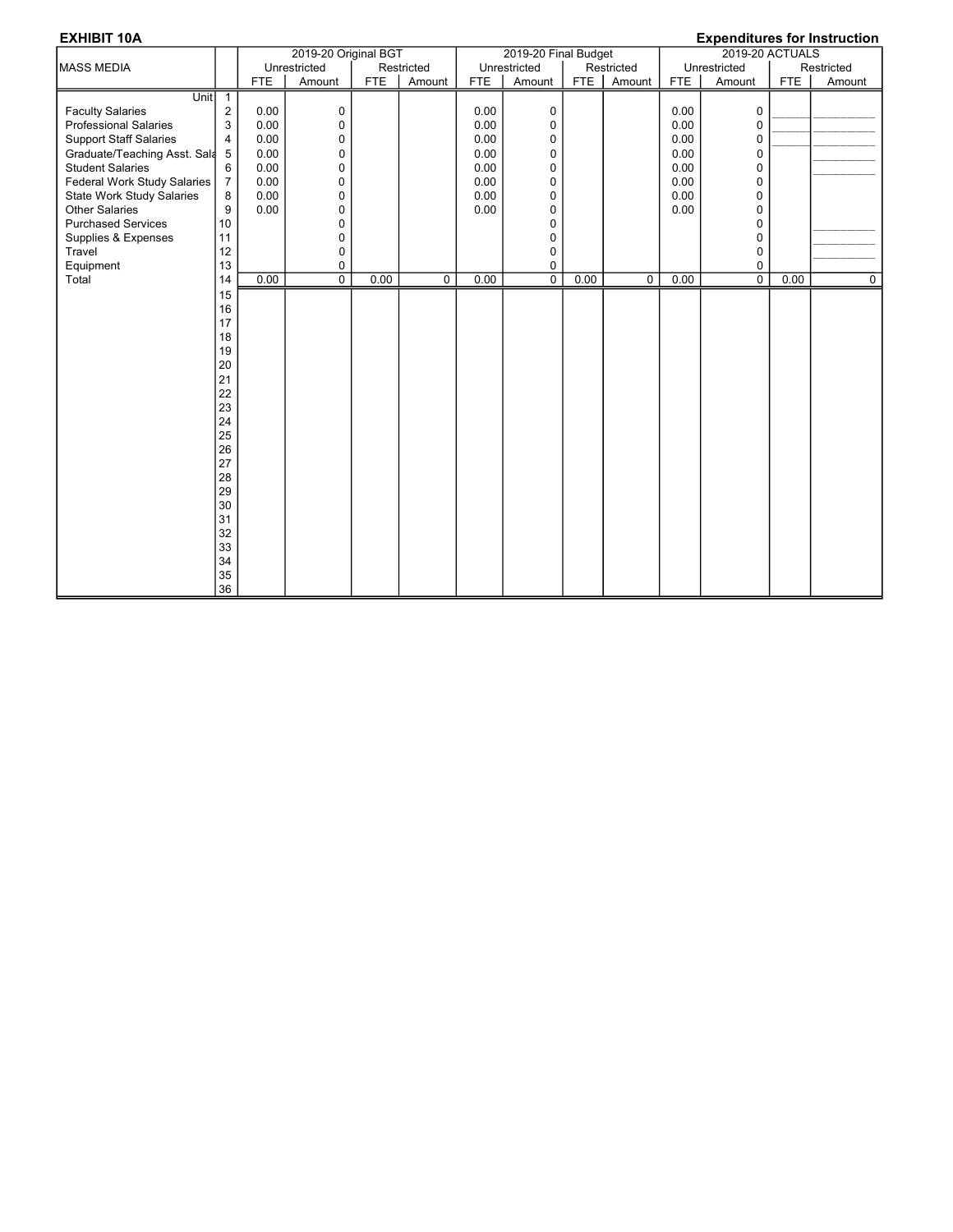| <b>EXHIBIT 10A</b><br><b>Expenditures for Instruction</b> |                |            |                      |            |                |            |                      |      |                |                 |                |            |                |
|-----------------------------------------------------------|----------------|------------|----------------------|------------|----------------|------------|----------------------|------|----------------|-----------------|----------------|------------|----------------|
|                                                           |                |            | 2019-20 Original BGT |            |                |            | 2019-20 Final Budget |      |                | 2019-20 ACTUALS |                |            |                |
| COMMUNITY EDUCATION                                       |                |            | Unrestricted         |            | Restricted     |            | Unrestricted         |      | Restricted     |                 | Unrestricted   |            | Restricted     |
|                                                           |                | <b>FTE</b> | Amount               | <b>FTE</b> | Amount         | <b>FTE</b> | Amount               | FTE  | Amount         | <b>FTE</b>      | Amount         | <b>FTE</b> | Amount         |
| Unit                                                      | $\overline{1}$ |            |                      |            |                |            |                      |      |                |                 |                |            |                |
| <b>Faculty Salaries</b>                                   | $\sqrt{2}$     | 0.00       | 0                    |            |                | 0.00       | 0                    |      |                | 0.00            | 0              |            |                |
| <b>Professional Salaries</b>                              | 3              | 0.00       | 0                    |            |                | 0.00       | 0                    |      |                | 0.00            | 0              |            |                |
| <b>Support Staff Salaries</b>                             | $\overline{4}$ | 0.00       | 0                    |            |                | 0.00       | 0                    |      |                | 0.00            | 0              |            |                |
| Graduate/Teaching Asst. Sala                              | 5              | 0.00       | $\pmb{0}$            |            |                | 0.00       | $\mathbf 0$          |      |                | 0.00            | $\pmb{0}$      |            |                |
| <b>Student Salaries</b>                                   | 6              | 0.00       | $\mathbf 0$          |            |                | 0.00       | $\mathbf 0$          |      |                | 0.00            | 0              |            |                |
| Federal Work Study Salaries                               | $\overline{7}$ | 0.00       | $\mathbf 0$          |            |                | 0.00       | 0                    |      |                | 0.00            | 0              |            |                |
| <b>State Work Study Salaries</b>                          | 8              | 0.00       | 0                    |            |                | 0.00       | 0                    |      |                | 0.00            | 0              |            |                |
| <b>Other Salaries</b>                                     | 9              | 0.00       | 0                    |            |                | 0.00       | 0                    |      |                | 0.00            | 0              |            |                |
| <b>Purchased Services</b>                                 | 10             |            | 0                    |            |                |            | 0                    |      |                |                 | 0              |            |                |
| Supplies & Expenses                                       | 11             |            | $\mathbf 0$          |            |                |            | $\mathbf 0$          |      |                |                 | 0              |            |                |
| Travel                                                    | 12             |            | 0                    |            |                |            | $\mathbf 0$          |      |                |                 | $\Omega$       |            |                |
| Equipment                                                 | 13             |            | 0                    |            |                |            | 0                    |      |                |                 | 0              |            |                |
| Total                                                     | 14             | 0.00       | $\overline{0}$       | 0.00       | $\overline{0}$ | 0.00       | $\overline{0}$       | 0.00 | $\overline{0}$ | 0.00            | $\overline{0}$ | 0.00       | $\overline{0}$ |
|                                                           | 15             |            |                      |            |                |            |                      |      |                |                 |                |            |                |
|                                                           | 16             |            |                      |            |                |            |                      |      |                |                 |                |            |                |
|                                                           | 17             |            |                      |            |                |            |                      |      |                |                 |                |            |                |
|                                                           | 18             |            |                      |            |                |            |                      |      |                |                 |                |            |                |
|                                                           | 19             |            |                      |            |                |            |                      |      |                |                 |                |            |                |
|                                                           | 20             |            |                      |            |                |            |                      |      |                |                 |                |            |                |
|                                                           | 21             |            |                      |            |                |            |                      |      |                |                 |                |            |                |
|                                                           | 22             |            |                      |            |                |            |                      |      |                |                 |                |            |                |
|                                                           | 23             |            |                      |            |                |            |                      |      |                |                 |                |            |                |
|                                                           | 24             |            |                      |            |                |            |                      |      |                |                 |                |            |                |
|                                                           | 25             |            |                      |            |                |            |                      |      |                |                 |                |            |                |
|                                                           | 26             |            |                      |            |                |            |                      |      |                |                 |                |            |                |
|                                                           | 27             |            |                      |            |                |            |                      |      |                |                 |                |            |                |
|                                                           | 28             |            |                      |            |                |            |                      |      |                |                 |                |            |                |
|                                                           | 29             |            |                      |            |                |            |                      |      |                |                 |                |            |                |
|                                                           | 30             |            |                      |            |                |            |                      |      |                |                 |                |            |                |
|                                                           | 31             |            |                      |            |                |            |                      |      |                |                 |                |            |                |
|                                                           | 32             |            |                      |            |                |            |                      |      |                |                 |                |            |                |
|                                                           | 33             |            |                      |            |                |            |                      |      |                |                 |                |            |                |
|                                                           | 34             |            |                      |            |                |            |                      |      |                |                 |                |            |                |
|                                                           | 35             |            |                      |            |                |            |                      |      |                |                 |                |            |                |
|                                                           | 36             |            |                      |            |                |            |                      |      |                |                 |                |            |                |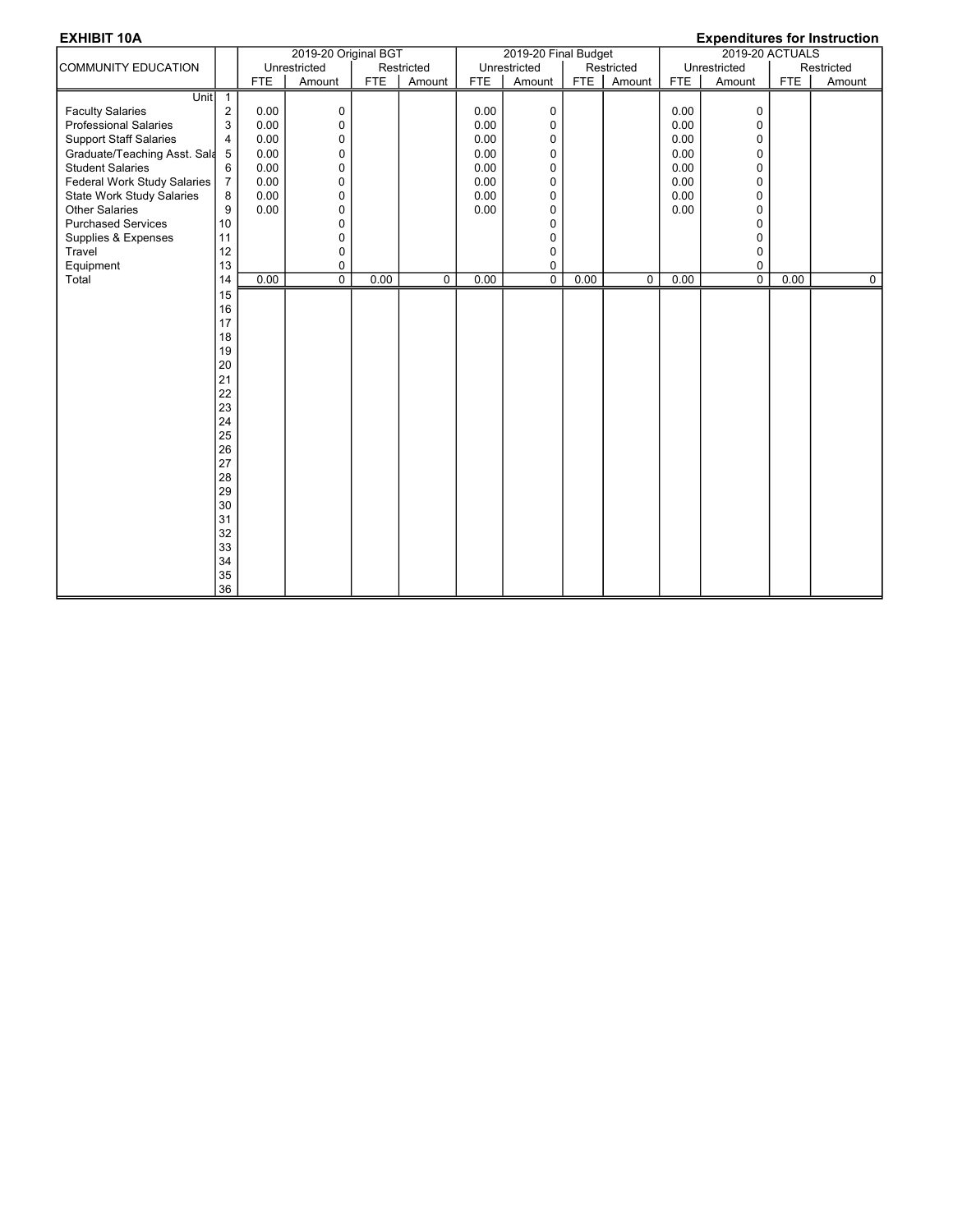|                                                                                                                                                                                                |                                                                                                                                  |                              | 2019-20 Original BGT                 |            |             |                              | 2019-20 Final Budget                 |      |             | $L$ , ponunu 100 101 monuonon<br>2019-20 ACTUALS |                                                |      |            |
|------------------------------------------------------------------------------------------------------------------------------------------------------------------------------------------------|----------------------------------------------------------------------------------------------------------------------------------|------------------------------|--------------------------------------|------------|-------------|------------------------------|--------------------------------------|------|-------------|--------------------------------------------------|------------------------------------------------|------|------------|
| <b>SUMMER SESSION</b>                                                                                                                                                                          |                                                                                                                                  |                              | Unrestricted                         |            | Restricted  |                              | Unrestricted                         |      | Restricted  |                                                  | Unrestricted                                   |      | Restricted |
|                                                                                                                                                                                                |                                                                                                                                  | <b>FTE</b>                   | Amount                               | <b>FTE</b> | Amount      | <b>FTE</b>                   | Amount                               | FTE  | Amount      | FTE                                              | Amount                                         | FTE  | Amount     |
| Unit<br><b>Faculty Salaries</b><br><b>Professional Salaries</b><br><b>Support Staff Salaries</b><br>Graduate/Teaching Asst. Sala                                                               | $\mathbf{1}$<br>2<br>3<br>4<br>5                                                                                                 | 0.00                         | 0                                    |            |             | 0.00                         | 0                                    |      |             | 0.00                                             | $\mathbf 0$                                    |      |            |
| <b>Student Salaries</b><br>Federal Work Study Salaries<br><b>State Work Study Salaries</b><br><b>Other Salaries</b><br><b>Purchased Services</b><br>Supplies & Expenses<br>Travel<br>Equipment | 6<br>$\overline{7}$<br>8<br>9<br>10<br>11<br>12<br>13                                                                            | 0.00<br>0.00<br>0.00<br>0.00 | 0<br>0<br>0<br>0<br>0<br>0<br>0<br>0 |            |             | 0.00<br>0.00<br>0.00<br>0.00 | 0<br>0<br>0<br>0<br>0<br>0<br>0<br>0 |      |             | 0.00<br>0.00<br>0.00<br>0.00                     | 0<br>0<br>$\mathbf 0$<br>0<br>0<br>0<br>0<br>0 |      |            |
| Total                                                                                                                                                                                          | 14                                                                                                                               | 0.00                         | $\overline{0}$                       | 0.00       | $\mathbf 0$ | 0.00                         | $\overline{0}$                       | 0.00 | $\mathbf 0$ | 0.00                                             | $\overline{0}$                                 | 0.00 | 0          |
|                                                                                                                                                                                                | 15<br>16<br>17<br>18<br>19<br>20<br>21<br>22<br>23<br>24<br>25<br>26<br>27<br>28<br>29<br>30<br>31<br>32<br>33<br>34<br>35<br>36 |                              |                                      |            |             |                              |                                      |      |             |                                                  |                                                |      |            |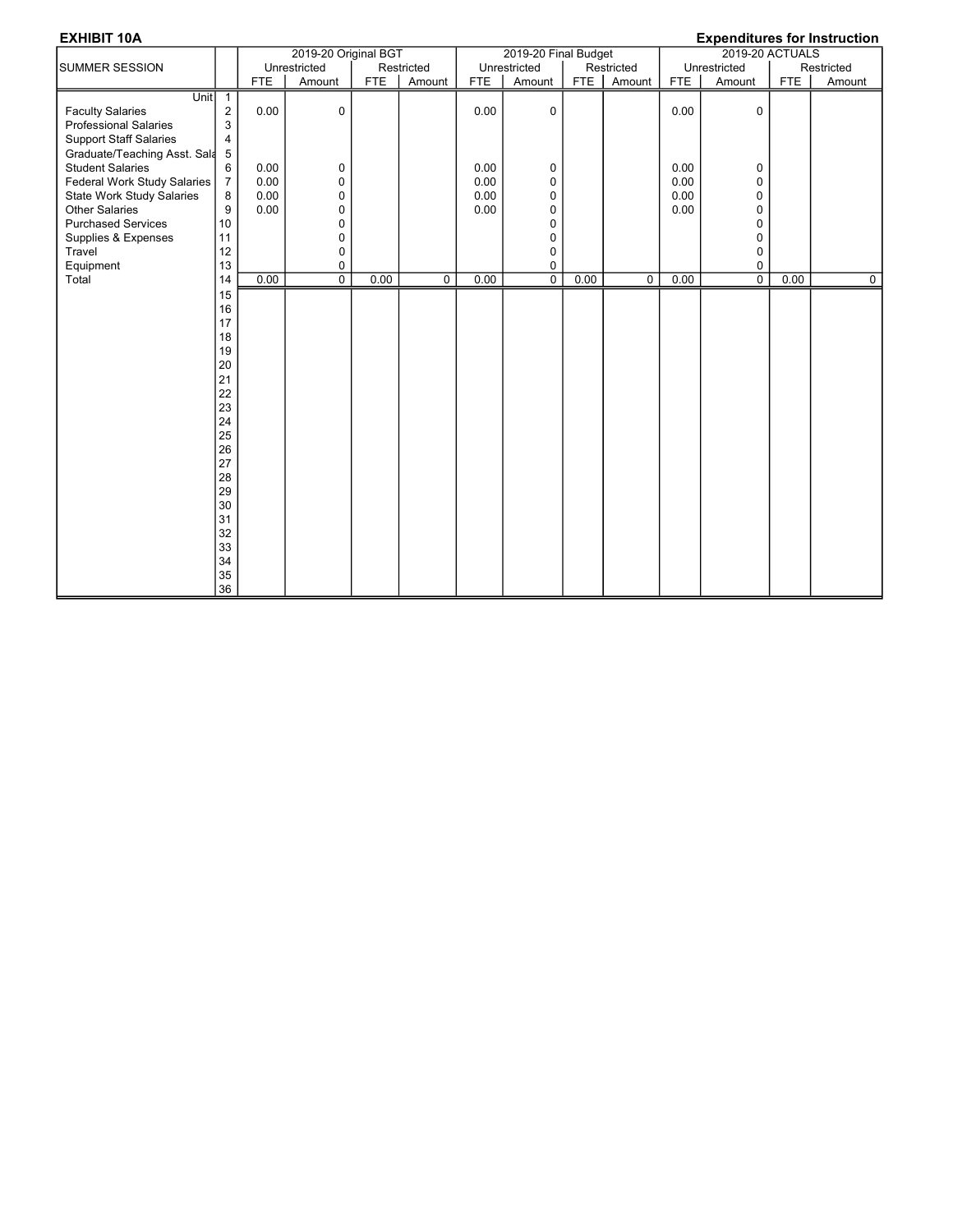| <b>EXHIBIT 10A</b><br><b>Expenditures for Instruction</b> |                |            |                      |            |             |            |                      |            |          |                        |              |            |             |
|-----------------------------------------------------------|----------------|------------|----------------------|------------|-------------|------------|----------------------|------------|----------|------------------------|--------------|------------|-------------|
|                                                           |                |            | 2019-20 Original BGT |            |             |            | 2019-20 Final Budget |            |          | <b>2019-20 ACTUALS</b> |              |            |             |
| <b>INSTRUCTIONAL</b>                                      |                |            | Unrestricted         |            | Restricted  |            | Unrestricted         | Restricted |          | Unrestricted           |              | Restricted |             |
| <b>MASTER</b>                                             |                | <b>FTE</b> | Amount               | <b>FTE</b> | Amount      | <b>FTE</b> | Amount               | <b>FTE</b> | Amount   | <b>FTE</b>             | Amount       | <b>FTE</b> | Amount      |
|                                                           | $\mathbf{1}$   |            |                      |            |             |            |                      |            |          |                        |              |            |             |
| <b>Faculty Salaries</b>                                   | $\overline{2}$ | 58.18      | 1,920,249            | 3.50       | 98,466      | 61.84      | 1,986,776            | 3.17       | 110,836  | 53.35                  | 1,610,397    | 1.00       | 0           |
| <b>Professional Salaries</b>                              | 3              | 7.00       | 445,394              | 0.00       | 0           | 7.88       | 453,027              | 0.00       | 0        | 7.15                   | 420,959      | 2.00       | 114,010     |
| <b>Support Staff Salaries</b>                             | $\overline{4}$ | 9.00       | 277,246              | 1.00       | 28,642      | 6.00       | 257,325              | 1.00       | 26,497   | 8.00                   | 269,645      | 1.00       | 8,793       |
| Graduate/Teaching Asst. Sala                              | 5              | 1.00       | 30,763               | 0.00       | 0           | 1.00       | 30,763               | 0.00       | 0        | 1.00                   | 30,415       | 0.00       | 0           |
| <b>Student Salaries</b>                                   | 6              | 0.00       | 0                    | 0.00       | 0           | 0.00       | 0                    | 0.00       | 0        | 0.00                   | 0            | 0.00       | $\mathbf 0$ |
| <b>Federal Work Study Salaries</b>                        | $\overline{7}$ | 0.00       | 0                    | 0.00       | 0           | 0.00       | 0                    | 0.00       | 0        | 0.00                   | 0            | 0.00       | $\mathbf 0$ |
| <b>State Work Study Salaries</b>                          | 8              | 0.00       | 0                    | 0.00       | 0           | 0.00       | 0                    | 0.00       | 0        | 0.00                   | 0            | 0.00       | $\mathbf 0$ |
| <b>Other Salaries</b>                                     | 9              | 0.00       | 12,099               | 0.00       | 0           | 0.00       | 0                    | 0.00       | 0        | 0.00                   | $\mathbf{0}$ | 0.00       | $\mathbf 0$ |
| <b>Purchased Services</b>                                 | 10             | 0.00       | 507,519              | 0.00       | $\mathbf 0$ | 0.00       | 575,230              | 0.00       | 20,832   | 0.00                   | 421,740      | 0.00       | 7,706       |
| Supplies & Expenses                                       | 11             | 0.00       | 157,954              | 0.00       | 0           | 0.00       | 167,730              | 0.00       | 11,995   | 0.00                   | 90,699       | 0.00       | 3,463       |
| Travel                                                    | 12             | 0.00       | 50,964               | 0.00       | 0           | 0.00       | 71,464               | 0.00       | 4,763    | 0.00                   | 23,740       | 0.00       | $\Omega$    |
| Equipment                                                 | 13             | 0.00       | $\Omega$             | 0.00       | $\mathbf 0$ | 0.00       | 149,330              | 0.00       | $\Omega$ | 0.00                   | 46,632       | 0.00       | 1,185       |
| Total                                                     | 14             | 75.18      | 3,402,188            | 4.50       | 127,108     | 76.71      | 3,691,645            | 4.17       | 174,923  | 69.50                  | 2,914,227    | 4.00       | 135, 157    |
|                                                           | 15             |            | 0                    |            |             |            | 0                    |            |          |                        | $\Omega$     |            |             |
|                                                           | 16             |            |                      |            |             |            |                      |            |          |                        |              |            |             |
|                                                           | 17             |            |                      |            |             |            |                      |            |          |                        |              |            |             |
|                                                           | 18             |            |                      |            |             |            |                      |            |          |                        |              |            |             |
|                                                           | 19             |            |                      |            |             |            |                      |            |          |                        |              |            |             |
|                                                           | 20             |            |                      |            |             |            |                      |            |          |                        |              |            |             |
|                                                           | 21             |            |                      |            |             |            |                      |            |          |                        |              |            |             |
|                                                           | 22             |            |                      |            |             |            |                      |            |          |                        |              |            |             |
|                                                           | 23             |            |                      |            |             |            |                      |            |          |                        |              |            |             |
|                                                           | 24             |            |                      |            |             |            |                      |            |          |                        |              |            |             |
|                                                           | 25             |            |                      |            |             |            |                      |            |          |                        |              |            |             |
|                                                           | 26             |            |                      |            |             |            |                      |            |          |                        |              |            |             |
|                                                           | 27             |            |                      |            |             |            |                      |            |          |                        |              |            |             |
|                                                           | 28             |            |                      |            |             |            |                      |            |          |                        |              |            |             |
|                                                           | 29             |            |                      |            |             |            |                      |            |          |                        |              |            |             |
|                                                           | 30             |            |                      |            |             |            |                      |            |          |                        |              |            |             |
|                                                           | 31             |            |                      |            |             |            |                      |            |          |                        |              |            |             |
|                                                           | 32             |            |                      |            |             |            |                      |            |          |                        |              |            |             |
|                                                           | 33             |            |                      |            |             |            |                      |            |          |                        |              |            |             |
|                                                           | 34             |            |                      |            |             |            |                      |            |          |                        |              |            |             |
|                                                           | 35             |            |                      |            |             |            |                      |            |          |                        |              |            |             |
|                                                           | 36             |            |                      |            |             |            |                      |            |          |                        |              |            |             |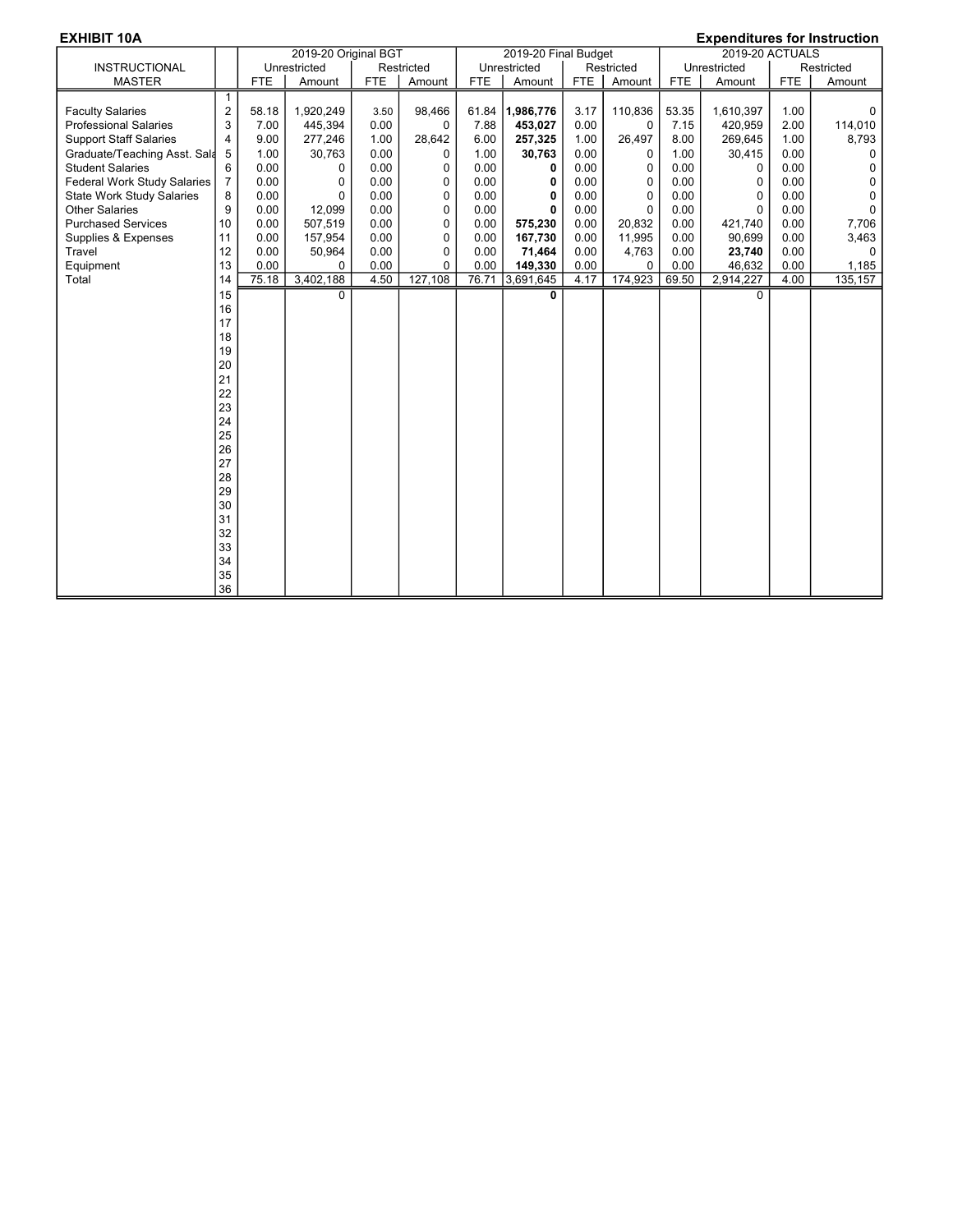## **EXHIBIT 11.**

### **Expenditures for Academic Support** Page 1

|                                         |                | 2019-20 Original BGT      |              | 2019-20 Final Budget |             | 2019-20 ACTUALS         |             |  |
|-----------------------------------------|----------------|---------------------------|--------------|----------------------|-------------|-------------------------|-------------|--|
|                                         |                | Unrestricted   Restricted |              | Unrestricted         | Restricted  | Unrestricted Restricted |             |  |
|                                         | 1              |                           |              |                      |             |                         |             |  |
| Main Library                            | 2              | 168,807                   | $\mathbf 0$  | 168,807              | 0           | 159,407                 | $\mathbf 0$ |  |
| David Cargo Library - Mora Site         | 3              | 0                         |              | 0                    |             | 0                       |             |  |
|                                         | 4              |                           |              |                      |             |                         |             |  |
|                                         | 5              |                           |              |                      |             |                         |             |  |
|                                         | 6              |                           |              |                      |             |                         |             |  |
| <b>Total Libraries</b>                  | $\overline{7}$ | 168,807                   | $\mathbf 0$  | 168,807              | $\mathbf 0$ | 159,407                 | $\mathbf 0$ |  |
|                                         | 8              |                           |              |                      |             |                         |             |  |
| MUSEUMS & GALLERIES-BY IND. UNIT (E     | 9              |                           |              |                      |             |                         |             |  |
|                                         | 10             |                           |              |                      |             |                         |             |  |
|                                         | 11             |                           |              |                      |             |                         |             |  |
|                                         | 12             |                           |              |                      |             |                         |             |  |
|                                         | 13             |                           |              |                      |             |                         |             |  |
|                                         | 14             |                           |              |                      |             |                         |             |  |
| <b>Total Museums &amp; Galleries</b>    | 15             | $\mathbf 0$               | $\mathbf{0}$ | $\Omega$             | $\mathbf 0$ | $\Omega$                | $\mathbf 0$ |  |
|                                         | 16             |                           |              |                      |             |                         |             |  |
| AUDIO VISUAL SERV-BY INDIV UNIT (Exh 17 |                |                           |              |                      |             |                         |             |  |
|                                         | 18             |                           |              |                      |             |                         |             |  |
|                                         | 19             |                           |              |                      |             |                         |             |  |
|                                         | 20             |                           |              |                      |             |                         |             |  |
|                                         | 21<br>22       |                           |              |                      |             |                         |             |  |
| Total Audio-Visual Serv.                | 23             | 0                         | 0            | 0                    | $\pmb{0}$   | 0                       | $\mathbf 0$ |  |
|                                         | 24             |                           |              |                      |             |                         |             |  |
| ANCILLARY SUPPORT-BY INDIV UNIT (Ex 25  |                |                           |              |                      |             |                         |             |  |
|                                         | 26             |                           |              |                      |             |                         |             |  |
|                                         | 27             |                           |              |                      |             |                         |             |  |
|                                         | 28             |                           |              |                      |             |                         |             |  |
|                                         | 29             |                           |              |                      |             |                         |             |  |
|                                         | 30             |                           |              |                      |             |                         |             |  |
|                                         | 31             |                           |              |                      |             |                         |             |  |
|                                         | 32             |                           |              |                      |             |                         |             |  |
|                                         | 33             |                           |              |                      |             |                         |             |  |
|                                         | 34             |                           |              |                      |             |                         |             |  |
|                                         | 35             |                           |              |                      |             |                         |             |  |
| <b>Total Ancillary Support</b>          | 41             | 0                         | 0            | $\mathbf 0$          | 0           | 0                       | $\mathbf 0$ |  |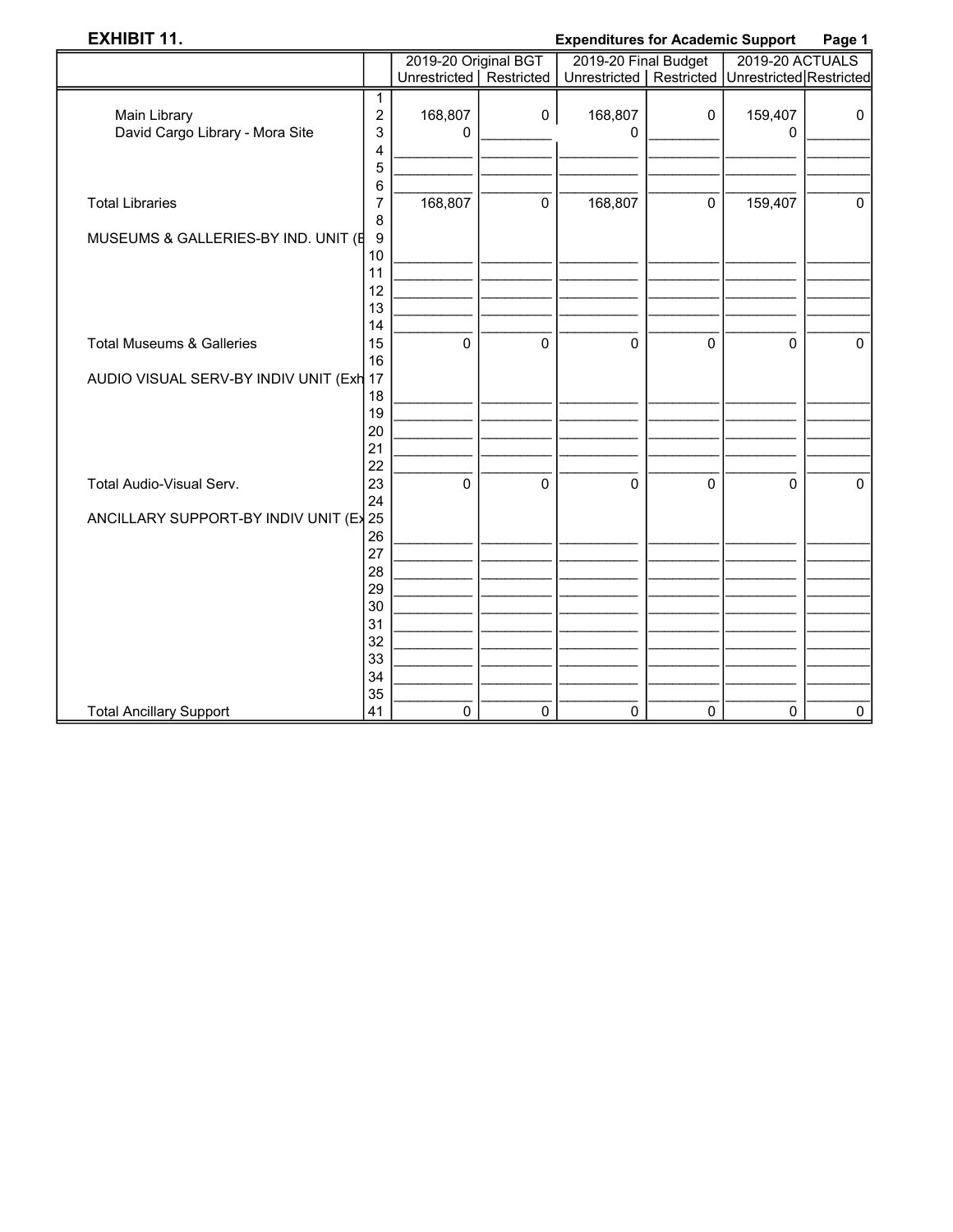## EXHIBIT 11. Expenditures for Academic Support Page 2

|                                                     |                     | 2019-20 Original BGT      |             | 2019-20 Final Budget                                  |             | 2019-20 ACTUALS |                |
|-----------------------------------------------------|---------------------|---------------------------|-------------|-------------------------------------------------------|-------------|-----------------|----------------|
|                                                     |                     | Unrestricted   Restricted |             | Unrestricted   Restricted   Unrestricted   Restricted |             |                 |                |
| ACAD.ADMIN.& PERS'L DEV-BY IND.UNIT(Ex              | $\mathbf 1$         |                           |             |                                                       |             |                 |                |
| <b>ACADEMIC AFF/STU SVC</b>                         | $\overline{c}$<br>3 | 278,601                   | 0           | 278,601                                               | $\mathbf 0$ | 237,776         | $\pmb{0}$      |
| PROFESSIONAL DEVELOPMENT                            | 4                   | 0                         |             | 0                                                     |             | 363             |                |
|                                                     | 5                   |                           |             |                                                       |             |                 |                |
|                                                     | 6<br>7              |                           |             |                                                       |             |                 |                |
|                                                     | 8                   |                           |             |                                                       |             |                 |                |
|                                                     | 9                   |                           |             |                                                       |             |                 |                |
|                                                     | 10<br>11            |                           |             |                                                       |             |                 |                |
|                                                     | 12                  |                           |             |                                                       |             |                 |                |
|                                                     | 13                  |                           |             |                                                       |             |                 |                |
|                                                     | 14                  |                           |             |                                                       |             |                 |                |
|                                                     | 15<br>16            |                           |             |                                                       |             |                 |                |
|                                                     | 17                  |                           |             |                                                       |             |                 |                |
|                                                     | 18                  |                           |             |                                                       |             |                 |                |
| Total Acad. Admin. & Pers'l Dev.                    | 19                  | 278,601                   | $\mathbf 0$ | 278,601                                               | 0           | 238,139         | $\overline{0}$ |
|                                                     | 20                  |                           |             |                                                       |             |                 |                |
| COURSE & CURR. DEV-BY IND. UNIT (Exh.11             | 21<br>22            |                           |             |                                                       |             |                 |                |
|                                                     | 23                  |                           |             |                                                       |             |                 |                |
|                                                     | 24                  |                           |             |                                                       |             |                 |                |
| Total Course & Curr. Dev.                           | 25                  |                           |             |                                                       |             |                 |                |
| Federal Work Study<br>Retirement                    | 26<br>27            | 31,534                    | 0           | 31,534                                                | 0           | 31,203          | 0              |
| 1.3% Retiree's Health Act                           | 28                  | 4,537                     | 0           | 4,537                                                 | 0           | 4,411           | 0              |
| Social Security                                     | 29                  | 14,066                    | 0           | 14,066                                                | 0           | 12,884          | 0              |
| Medicare                                            | 30                  | 3,290                     | 0           | 3,290                                                 | 0           | 3,016           | 0              |
| Group Insurance                                     | 31                  | 31,153                    | 0           | 31,153                                                | 0           | 27,135          | 0              |
| Workmen's Compensation<br>Unemployment Compensation | 32<br>33            | 10,871<br>12,500          | 0<br>0      | 10,871<br>12,500                                      | 0<br>0      | 9,650<br>3,871  | $\pmb{0}$<br>0 |
| Waiver of Tuition                                   | 34                  |                           |             |                                                       |             |                 |                |
|                                                     | 35                  |                           |             |                                                       |             |                 |                |
| Total Items not Included in 11A's                   | 36                  | 107,951                   | 0           | 107,951                                               | 0           | 92,170          | 0              |
| GR. TOT. EXP. FOR ACAD. SUPPORT (Exh. 241           |                     | 555,359                   | $\Omega$    | 555,359                                               | 0           | 489,716         | $\overline{0}$ |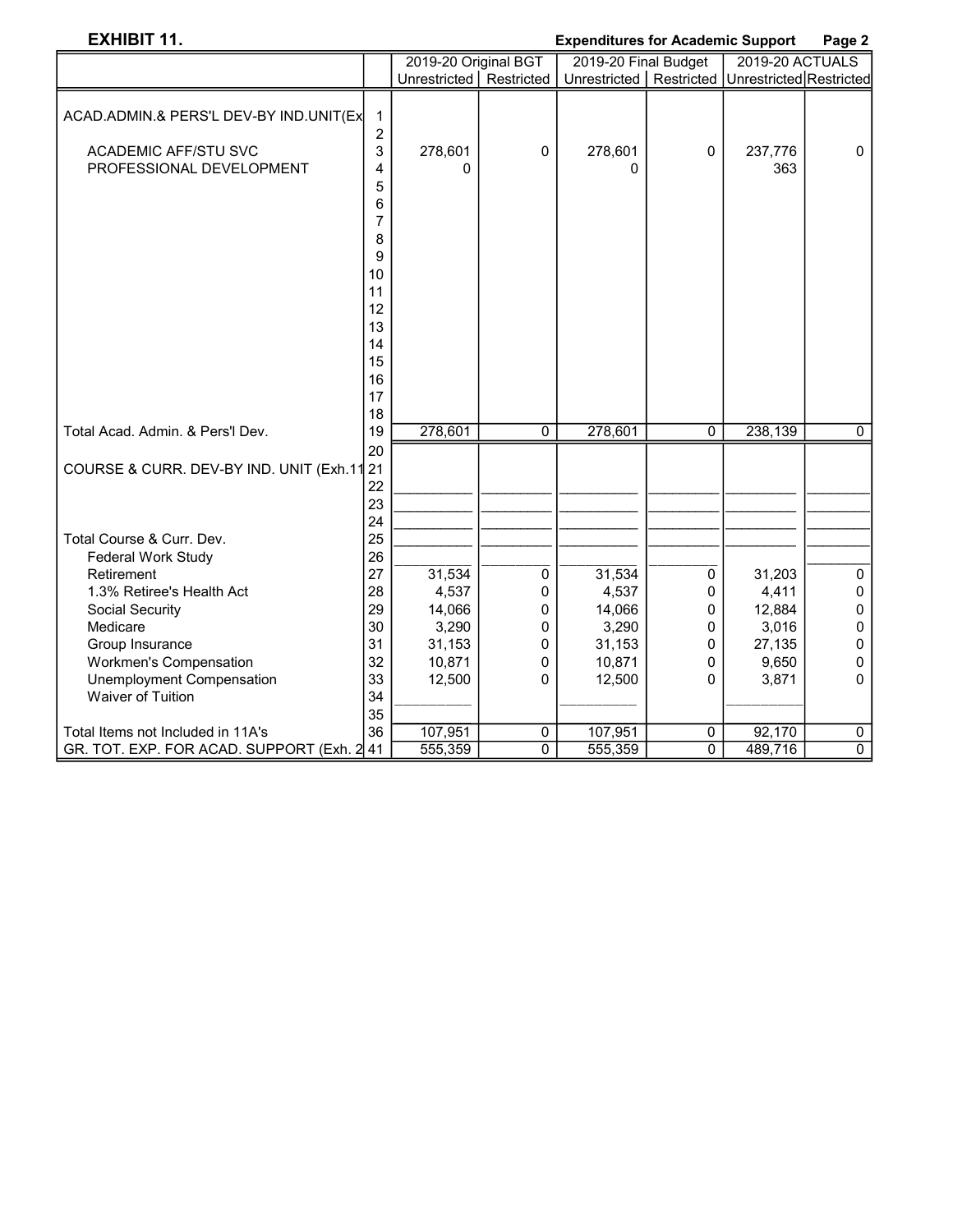### EXHIBIT 12. Expenditures for Student Services

|                                                 |                | 2019-20 Original BGT      |                | 2019-20 Final Budget                                  |                | <b>2019-20 ACTUALS</b> |                |  |
|-------------------------------------------------|----------------|---------------------------|----------------|-------------------------------------------------------|----------------|------------------------|----------------|--|
|                                                 |                | Unrestricted   Restricted |                | Unrestricted   Restricted   Unrestricted   Restricted |                |                        |                |  |
|                                                 |                |                           |                |                                                       |                |                        |                |  |
| SUPPLEMENTARY ED. SERV.-BY IND. PROG            | $\mathbf{1}$   |                           |                |                                                       |                |                        |                |  |
| Recruitment                                     | $\overline{c}$ | 244,849                   | $\pmb{0}$      | 244,849                                               | $\pmb{0}$      | 189,055                | $\mathbf 0$    |  |
| <b>Student Support Services</b>                 | 3              | O                         | 0              | 0                                                     | 0              | $\Omega$               | 0              |  |
|                                                 | 4              |                           |                |                                                       |                |                        |                |  |
| Total Suppl'y. Educ. Serv.                      | 5              | 244,849                   | 0              | 244,849                                               | 0              | 189,055                | $\mathbf 0$    |  |
|                                                 | 6              |                           |                |                                                       |                |                        |                |  |
| COUNSEL. & CAREER GUID.-BY UNIT (Exh. 1         | $\overline{7}$ |                           |                |                                                       |                |                        |                |  |
|                                                 | 8              |                           |                |                                                       |                |                        |                |  |
| Counseling & Guidance                           | 9              | 526,140                   |                | 526,140                                               |                | 511,819                | $\mathbf 0$    |  |
|                                                 | 10             |                           | 0              |                                                       | 0              |                        | $\Omega$       |  |
| <b>Career Planning &amp; Placement Services</b> | 11             | 240,766                   |                | 215,843                                               |                | 182,603                |                |  |
| Other                                           | 12             |                           | 0              |                                                       | 0              |                        | 0              |  |
|                                                 | 13             |                           |                |                                                       |                |                        |                |  |
|                                                 | 14             |                           |                |                                                       |                |                        |                |  |
| Total Counsel, & Career Guid.                   | 15             | 766,906                   | $\Omega$       | 741,983                                               | $\Omega$       | 694,422                | $\mathbf 0$    |  |
|                                                 | 16             |                           |                |                                                       |                |                        |                |  |
| FIN. AID ADMIN.-BY IND. UNIT (Exh. 12A)         | 17             |                           |                |                                                       |                |                        |                |  |
| <b>Financial Aids Office</b>                    | 18             | 210,372                   |                | 210,372                                               |                | 172,895                | $\Omega$       |  |
|                                                 | 19             |                           |                |                                                       |                |                        |                |  |
| Total Fin. Aid Admin.                           | 20             | 210,372                   | 0              | 210,372                                               | $\Omega$       | 172,895                | $\Omega$       |  |
|                                                 | 21             |                           |                |                                                       |                |                        |                |  |
| STU. ADM. & RECORDS-BY IND. UNIT (Exh.          | 22             |                           |                |                                                       |                |                        |                |  |
| Registrar's Office                              | 23             | 190,435                   |                | 190,435                                               |                | 113,914                |                |  |
|                                                 | 24             |                           |                |                                                       |                |                        |                |  |
|                                                 | 25             |                           |                |                                                       |                |                        |                |  |
| <b>Total Admissions &amp; Records</b>           | 26             | 190,435                   | 0              | 190,435                                               | 0              | 113,914                | 0              |  |
| Federal Work Study                              | 27             |                           |                |                                                       |                |                        |                |  |
| Retirement                                      | 28             | 134,939                   | 0              | 83,802                                                | 0              | 133,523                | $\mathbf 0$    |  |
| 1.3% Retiree's Health Act                       | 29             | 19,398                    | 0              | 14,011                                                | 0              | 18,872                 | 0              |  |
| Social Security                                 | 30             | 68,856                    | 0              | 159,201                                               | 0              | 56,237                 | 0              |  |
| Medicare                                        | 31             | 14,077                    | 0              | 15,165                                                | 0              | 13,152                 | 0              |  |
| Group Insurance                                 | 32             | 61,302                    | 0              | 51,316                                                | 0              | 81,510                 | 0              |  |
| <b>Workmen's Compensation</b>                   | 33             | 10,864                    | 0              | 10,864                                                | 0              | 9,444                  | 0              |  |
| Unemployment Compensation                       | 34             | 202,500                   | 0              | 202,500                                               | 0              | 148,152                | 0              |  |
| Waiver of Tuition                               | 35             |                           |                |                                                       |                |                        |                |  |
| Total Items not Included in 12A's               | 36             | 511,936                   | 0              | 536,859                                               | $\mathbf 0$    | 460,890                | $\pmb{0}$      |  |
| GR. TOT. EXP. FOR STU. SERV. (Exh. 2)           | 41             | 1,924,498                 | $\overline{0}$ | 1,924,498                                             | $\overline{0}$ | 1,631,176              | $\overline{0}$ |  |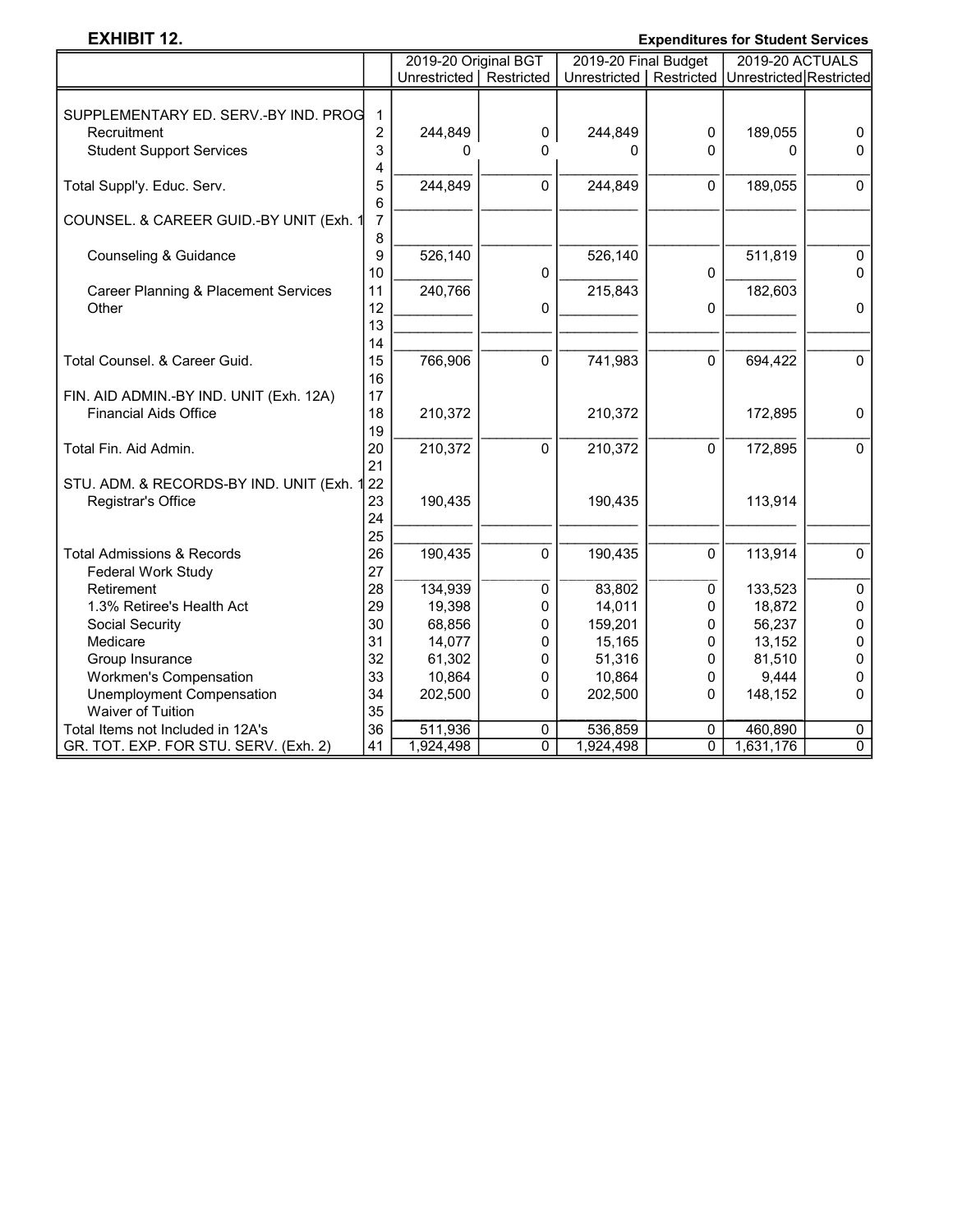### EXHIBIT 13. Expenditures for Institutional Support Page 1

|                                           |                | 2019-20 Original BGT      |             | 2019-20 Final Budget |            | 2019-20 ACTUALS         |              |
|-------------------------------------------|----------------|---------------------------|-------------|----------------------|------------|-------------------------|--------------|
|                                           |                | Unrestricted   Restricted |             | Unrestricted         | Restricted | Unrestricted Restricted |              |
|                                           |                |                           |             |                      |            |                         |              |
| EXEC. MANAGEMENT-BY IND. UNIT (Exh)       | 1              |                           |             |                      |            |                         |              |
| President's Office                        | $\overline{c}$ | 270,666                   |             | 278,533              |            | 233,762                 |              |
| <b>Administration &amp; Finance</b>       | 3              | 226,368                   |             | 225,368              |            | 203,516                 |              |
|                                           | 4              |                           |             |                      |            |                         |              |
|                                           | 5              |                           |             |                      |            |                         |              |
|                                           | 6              |                           |             |                      |            |                         |              |
|                                           | 7              |                           |             |                      |            |                         |              |
|                                           | 8              |                           |             |                      |            |                         |              |
|                                           | 9              |                           |             |                      |            |                         |              |
|                                           | 10             |                           |             |                      |            |                         |              |
|                                           | 11             |                           |             |                      |            |                         |              |
| <b>Legal Services</b>                     | 12             | 0                         |             | $\mathbf 0$          |            | 0                       |              |
| <b>Board of Trustees</b>                  | 13             | 222,000                   |             | 218,100              |            | 68,714                  |              |
| <b>Total Exec. Management</b>             | 14             | 719,034                   | 0           | 722,001              | 0          | 505,992                 | $\mathbf 0$  |
|                                           | 15             |                           |             |                      |            |                         |              |
| FISCAL OPER. - BY IND. UNIT (Exh. 13A)    | 16             |                           |             |                      |            |                         |              |
| <b>Fiscal Operations</b>                  | 17             | 211,969                   |             | 211,969              |            | 197,747                 |              |
| Shipping & Receiving                      | 18             | 50,300                    |             | 50,300               |            | 42,671                  |              |
|                                           | 19<br>20       |                           |             |                      |            |                         |              |
|                                           | 21             |                           |             |                      |            |                         |              |
|                                           | 22             |                           |             |                      |            |                         |              |
| <b>Surety Bond</b>                        | 23             |                           |             |                      |            |                         |              |
| <b>External Audit</b>                     | 24             | 54,000                    |             | 54,000               |            | 45,308                  |              |
| Provision for Uncollecable Accounts       | 25             |                           |             |                      |            |                         |              |
| <b>Total Fiscal Operations</b>            | 26             | 316,269                   | $\mathbf 0$ | 316,269              | $\Omega$   | 285,726                 | $\mathbf{0}$ |
|                                           | 27             |                           |             |                      |            |                         |              |
| GEN'L. ADMIN. SERV.-BY IND. UNIT (Exh. 28 |                |                           |             |                      |            |                         |              |
| Research & Development                    | 29             | 522,511                   |             | 534,011              |            | 460,146                 |              |
| <b>Security Services</b>                  | 30             | 149,267                   |             | 149,267              |            | 143,977                 |              |
|                                           | 31             |                           |             |                      |            |                         |              |
|                                           | 32             |                           |             |                      |            |                         |              |
|                                           | 33             |                           |             |                      |            |                         |              |
|                                           | 34             |                           |             |                      |            |                         |              |
|                                           | 35             |                           |             |                      |            |                         |              |
| Tot. Gen'l Admin. Serv.                   | 41             | 671,778                   | 0           | 683,278              | 0          | 604,123                 | 0            |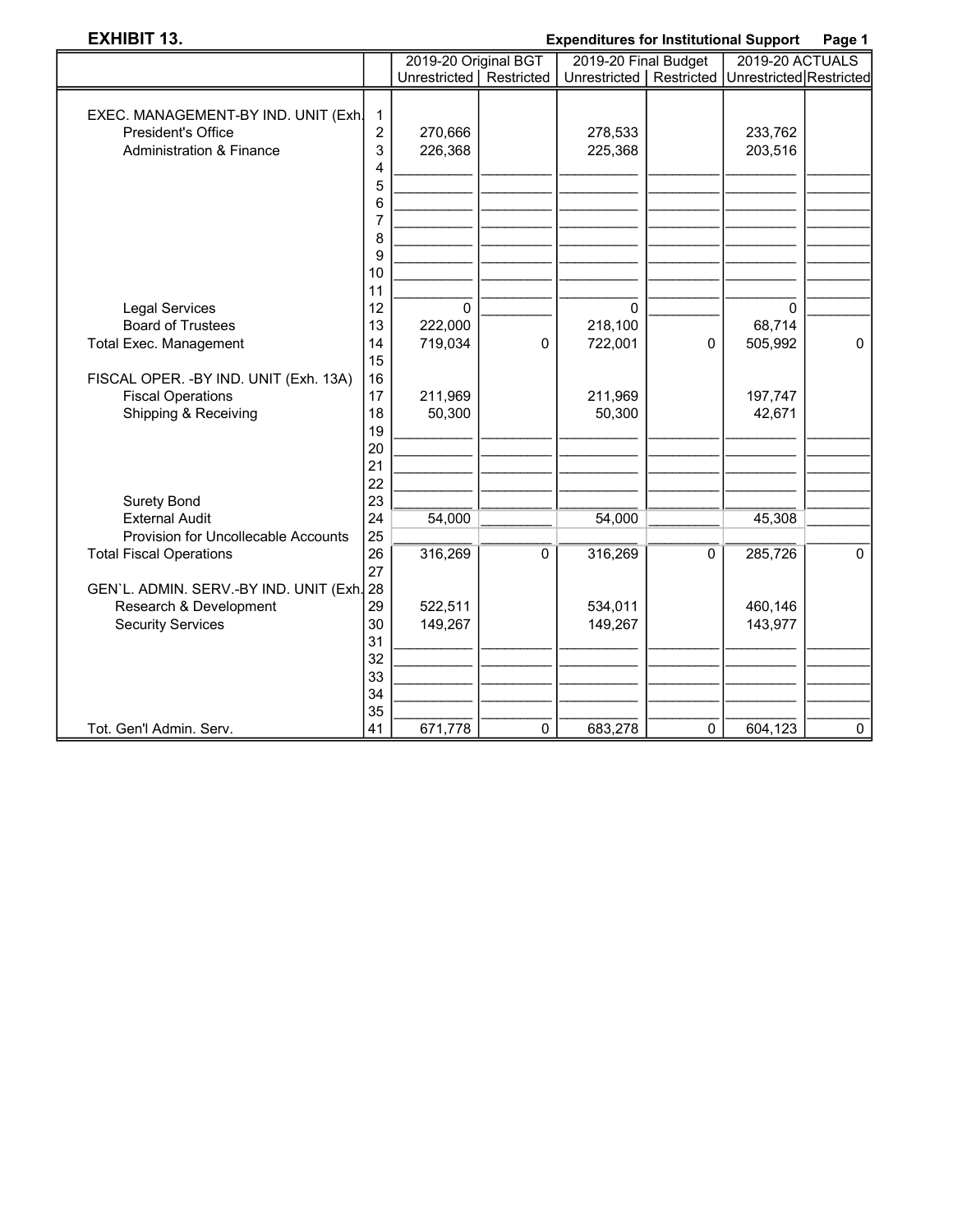┕

# EXHIBIT 13. Expenditures for Institutional Support Page 2

|                                                |                         | 2019-20 Original BGT      |                | 2019-20 Final Budget                                |   | 2019-20 ACTUALS |                |
|------------------------------------------------|-------------------------|---------------------------|----------------|-----------------------------------------------------|---|-----------------|----------------|
|                                                |                         | Unrestricted   Restricted |                | Unrestricted   Restricted   Unrestricted Restricted |   |                 |                |
|                                                |                         |                           |                |                                                     |   |                 |                |
| LOGISTICAL SERV.-BY IND. UNIT (Exh. 13         | $\mathbf{1}$            |                           |                |                                                     |   |                 |                |
| Logistics and Communications                   | $\overline{\mathbf{c}}$ | 118,080                   |                | 118,080                                             |   | 102,432         |                |
|                                                | 3                       |                           |                |                                                     |   |                 |                |
|                                                | 4                       |                           |                |                                                     |   |                 |                |
|                                                | 5                       |                           |                |                                                     |   |                 |                |
| Insurance (except property insurance)          | 6                       |                           |                |                                                     |   |                 |                |
| <b>Total Logistical Services</b>               | 7                       | 118,080                   | 0              | 118,080                                             | 0 | 102,432         | $\mathbf{0}$   |
| INSTITUTIONAL SPT.-SANTA ROSA & MO             | 8<br>9                  |                           |                |                                                     |   |                 |                |
| Technician                                     | 10                      | 130,983                   |                | 130,983                                             |   | 93,456          |                |
|                                                | 11                      |                           |                |                                                     |   |                 |                |
|                                                | 12                      |                           |                |                                                     |   |                 |                |
|                                                | 13                      |                           |                |                                                     |   |                 |                |
|                                                | 14                      |                           |                |                                                     |   |                 |                |
|                                                | 15                      |                           |                |                                                     |   |                 |                |
| Dues and Memberships                           | 16                      |                           |                |                                                     |   |                 |                |
|                                                | 17                      |                           |                |                                                     |   |                 |                |
| Total Insitutional Support-Santa Rosa & Mor 18 |                         | 130,983                   | 0              | 130,983                                             | 0 | 93,456          | 0              |
| Federal Work Study                             | 19                      |                           |                |                                                     |   |                 |                |
| Retirement                                     | 20                      | 131,440                   |                | 142,455                                             |   | 159,886         |                |
| 1.3% Retiree's Health Act                      | 21                      | 18,912                    |                | 20,497                                              |   | 22,599          |                |
| Social Security                                | 22                      | 142,507                   |                | 127,407                                             |   | 64,818          |                |
| Medicare                                       | 23                      | 13,712                    |                | 14,861                                              |   | 15,161          |                |
| Group Insurance                                | 24                      | 115,235                   |                | 119,710                                             |   | 130,290         |                |
| Workmen's Compensation                         | 25                      | 10,836                    |                | 10,846                                              |   | 9,762           |                |
| <b>Unemployment Compensation</b>               | 26                      | 74,500                    |                | 74,500                                              |   | 26,855          |                |
| <b>Waiver of Tuition</b>                       | 27                      |                           |                |                                                     |   |                 |                |
| Total Items not Included in 13A's              | 28                      | 507,142                   | 0              | 510,276                                             | 0 | 429,371         | 0              |
| GR. TOT. GROSS EXP. FOR INST. SUPPO 29         |                         | 2,463,286                 | $\overline{0}$ | 2,480,887                                           | 0 | 2,021,100       | $\overline{0}$ |
|                                                | 30                      |                           |                |                                                     |   |                 |                |
| LESS INST. SUPPORT CHARGED TO:                 | 31                      |                           |                |                                                     |   |                 |                |
| <b>Auxiliary Enterprises</b>                   | 32                      |                           |                |                                                     |   |                 |                |
| Inter-Collegiate Athletics                     | 33                      |                           |                |                                                     |   |                 |                |
| Independent Operations                         | 34                      |                           |                |                                                     |   |                 |                |
| <b>Branch Colleges</b>                         | 35                      |                           |                |                                                     |   |                 |                |
| <b>Total Charges</b>                           | 36                      | $\Omega$                  | 0              | $\Omega$                                            | 0 | 0               | $\mathbf 0$    |
| NET EXP. FOR INST. SUPPORT IN I&G(E) 41        |                         | 2,463,286                 | 0              | 2,480,887                                           | 0 | 2,021,100       | 0              |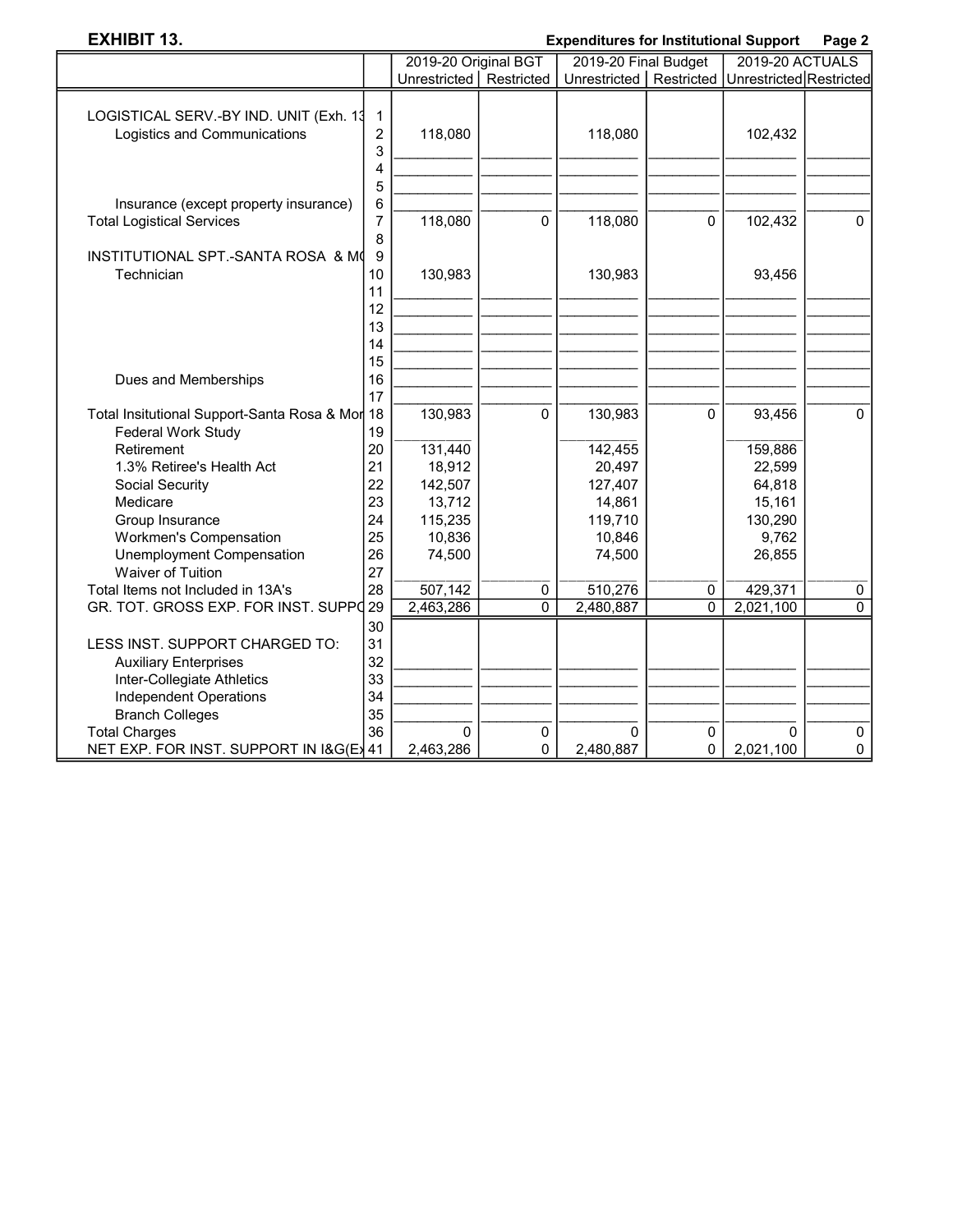# EXHIBIT 14. Expenditures for Operation and Maintenance of Plant

|                                           |                | 2019-20 Original BGT      |          | Aponanaroo tor Oporanon ana mamnonanoo<br>2019-20 Final Budget |   | 2019-20 ACTUALS |             |
|-------------------------------------------|----------------|---------------------------|----------|----------------------------------------------------------------|---|-----------------|-------------|
|                                           |                | Unrestricted   Restricted |          | Unrestricted   Restricted   Unrestricted   Restricted          |   |                 |             |
|                                           |                |                           |          |                                                                |   |                 |             |
| OPER. & MAINT. OF PLANT - BY IND UNIT (Ex | 1              |                           |          |                                                                |   |                 |             |
| Maintenance of Plant                      | $\overline{c}$ | 713,045                   |          | 833,045                                                        |   | 667,617         |             |
|                                           | 3              | O                         |          | U                                                              |   | 0               |             |
| <b>Motor Pool</b>                         | 4              | 74,500                    |          | 74,500                                                         |   | 39,773          |             |
|                                           | 5              | O                         |          | U                                                              |   | $\Omega$        |             |
|                                           | 6              |                           |          |                                                                |   |                 |             |
|                                           | 7              |                           |          |                                                                |   |                 |             |
|                                           | 8              |                           |          |                                                                |   |                 |             |
|                                           | 9              |                           |          |                                                                |   |                 |             |
|                                           | 10             |                           |          |                                                                |   |                 |             |
| <b>Federal Work Study</b>                 | 11             |                           |          |                                                                |   |                 |             |
| Retirement                                | 12             | 79,244                    |          | 79,244                                                         |   | 81,229          |             |
| 1.3% Retiree's Health Act                 | 13             | 10,108                    |          | 10,108                                                         |   | 11,480          |             |
| Social Security                           | 14             | 85,403                    |          | 85,403                                                         |   | 32,035          |             |
| Medicare                                  | 15             | 7,327                     |          | 7,327                                                          |   | 7,493           |             |
| Group Insurance                           | 16             | 87,929                    |          | 87,929                                                         |   | 86,593          |             |
| <b>Workmen's Compensation</b>             | 17             | 10,782                    |          | 10,782                                                         |   | 9,712           |             |
| Unemployment Compensation                 | 18             | 12,700                    |          | 12,700                                                         |   | 3,840           |             |
| Waiver of Tuition                         | 19             |                           |          |                                                                |   |                 |             |
|                                           | 20             |                           |          |                                                                |   |                 |             |
| Fuel                                      | 21             | 180,000                   | $\circ$  | 180,000                                                        | 0 | 68,376          | 0           |
| Electricity                               | 22             | 350,000                   | 0        | 350,000                                                        | 0 | 298,455         | 0           |
| Water                                     | 23             | 130,000                   | 0        | 130,000                                                        | 0 | 43,011          | 0           |
| Sewer                                     | 24             | 60,000                    | $\Omega$ | 60,000                                                         | 0 | 188,236         | 0           |
| Garbage Disposal                          | 25             |                           |          |                                                                |   |                 |             |
| Property Insurance                        | 26             | 450,704                   |          | 450,704                                                        |   | 357,832         |             |
|                                           | 27             |                           |          |                                                                |   |                 |             |
| GR. TOT. GROSS EXP. FOR OPER.& MAINT (    | 28             | 2,251,742                 | $\Omega$ | 2,371,742                                                      | 0 | 1,895,682       | $\mathbf 0$ |
|                                           | 29             |                           |          |                                                                |   |                 |             |
| LESS OPER. & MAINT. OF PLANT CHARGED      | 30             |                           |          |                                                                |   |                 |             |
| <b>Auxiliary Enterprises</b>              | 31             |                           |          |                                                                |   |                 |             |
| Inter-Collegiate Athletics                | 32             |                           |          |                                                                |   |                 |             |
| <b>Independent Operations</b>             | 33             |                           |          |                                                                |   |                 |             |
| <b>Departmental Applied Charges</b>       | 34             |                           |          |                                                                |   |                 |             |
| Plant Fund Capital Outlay Applied Charges | 35             |                           |          |                                                                |   |                 |             |
|                                           | 36             |                           |          |                                                                |   |                 |             |
| NET EXP FOR OPER & MAINT OF PLANT/I&G 41  |                | 2,251,742                 | 0        | 2,371,742                                                      | 0 | 1,895,682       | $\mathbf 0$ |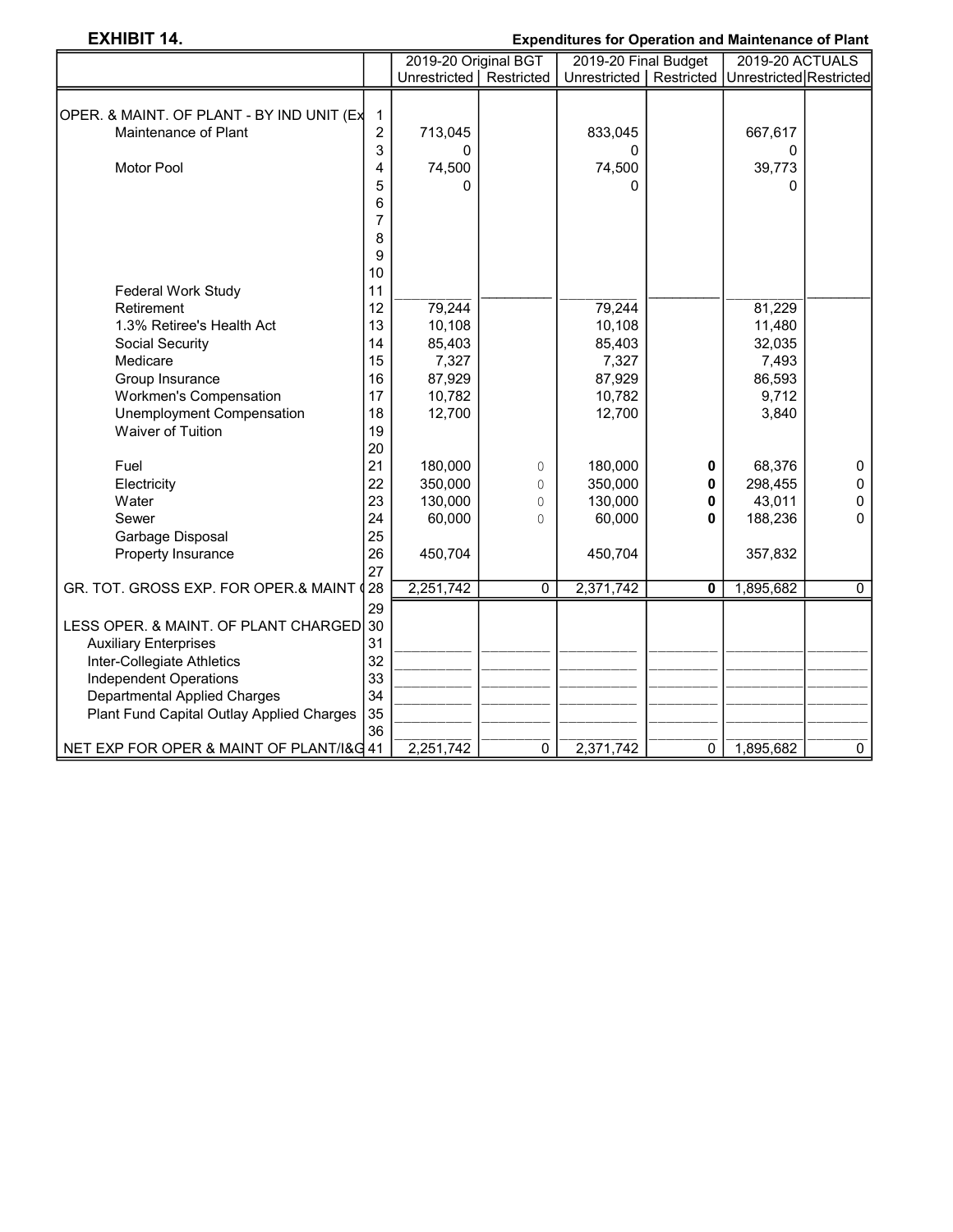EXHIBIT 11A. **Academic Support Detail Page 1** Academic Support Detail Page 1

| LAIIIDII IIA.                      |                |            |                      |            |            |            |                      |            | Academic Support Detail | raye ı     |                        |            |            |
|------------------------------------|----------------|------------|----------------------|------------|------------|------------|----------------------|------------|-------------------------|------------|------------------------|------------|------------|
|                                    |                |            | 2019-20 Original BGT |            |            |            | 2019-20 Final Budget |            |                         |            | <b>2019-20 ACTUALS</b> |            |            |
| <b>ACADEMIC SUPPORT</b>            |                |            | Unrestricted         |            | Restricted |            | Unrestricted         |            | Restricted              |            | Unrestricted           |            | Restricted |
|                                    |                | <b>FTE</b> | Amount               | <b>FTE</b> | Amount     | <b>FTE</b> | Amount               | <b>FTE</b> | Amount                  | <b>FTE</b> | Amount                 | <b>FTE</b> | Amount     |
| Unit<br><b>IBRARY/AUDIO VISUAL</b> | $\overline{1}$ |            |                      |            |            |            |                      |            |                         |            |                        |            |            |
| <b>Professional Salaries</b>       | $\overline{2}$ | 1.00       | 45,614               |            |            | 1.00       | 45,614               |            |                         | 1.00       | 45,614                 |            |            |
| <b>Support Staff Salaries</b>      | 3              | 1.50       | 48,251               |            |            | 1.50       | 48,251               |            |                         | 1.50       | 48,251                 |            |            |
| Graduate/Teaching Assistant Sa     |                |            |                      |            |            |            |                      |            |                         |            |                        |            |            |
| <b>Student Salaries</b>            | 5              | 0.00       | 0                    |            |            | 0.00       | $\Omega$             |            |                         | 0.00       | U                      |            |            |
| <b>Federal Workstudy Salaries</b>  | 6              | 0.00       | 0                    |            |            | 0.00       | $\Omega$             |            |                         | 0.00       |                        |            |            |
| State Workstudy Salaries           | $\overline{7}$ | 0.00       | 0                    |            |            | 0.00       | $\Omega$             |            |                         | 0.00       |                        |            |            |
| <b>Other Salaries</b>              | 8              | 0.00       | 0                    |            |            | 0.00       | $\Omega$             |            |                         | 0.00       |                        |            |            |
| <b>Purchased Services</b>          | 9              |            | 44,942               |            |            |            | 44,942               |            |                         |            | 41,330                 |            |            |
| <b>Libarary Acquisitions</b>       |                |            | U                    |            | 0          |            | <sup>0</sup>         |            | $\Omega$                |            |                        |            | $\Omega$   |
| Supplies & Expenses                | 10             |            | 30,000               |            |            |            | 30,000               |            |                         |            | 24,212                 |            |            |
| Travel                             | 11             |            | O                    |            |            |            | 0                    |            |                         |            |                        |            |            |
| Equipment                          | 12             |            | U                    |            |            |            | U                    |            |                         |            |                        |            |            |
| Total                              | 13             | 2.50       | 168,807              | 0.00       | $\Omega$   | 2.50       | 168,807              | 0.00       | $\Omega$                | 2.50       | 159,407                | 0.00       | $\Omega$   |
|                                    | 14             |            |                      |            |            |            |                      |            |                         |            |                        |            |            |
| ACAD. AFF. & STU. SVC. A Unit 15   |                |            |                      |            |            |            |                      |            |                         |            |                        |            |            |
| <b>Professional Salaries</b>       | 16             | 1.25       | 112.943              | 0.00       | 0          | 1.25       | 112.943              | 1.75       | 0                       | 1.25       | 82.098                 | 0.00       | 0          |
| <b>Support Staff Salaries</b>      | 17             | 1.00       | 44.554               | 0.00       | $\Omega$   | 1.00       | 44.554               | 0.25       | $\Omega$                | 1.00       | 44,554                 | 0.00       | $\Omega$   |
| Graduate/Teaching Assistant Sa 18  |                |            |                      |            |            |            |                      |            |                         |            |                        |            |            |
| <b>Student Salaries</b>            | 19             |            | 0                    |            |            |            | $\Omega$             |            |                         |            | 0                      |            |            |
| <b>Federal Workstudy Salaries</b>  | 20             | 0.00       | 0                    |            |            | 0.00       | $\Omega$             |            |                         | 0.00       |                        |            |            |
| <b>State Workstudy Salaries</b>    | 21             | 0.00       | 0                    |            |            | 0.00       | $\Omega$             |            |                         | 0.00       |                        |            |            |
| Other Salaries                     | 22             |            | U                    |            | 0          |            | U                    |            | 0                       |            |                        |            | U          |
| <b>Purchased Services</b>          | 23             |            | 109.504              |            |            |            | 109.504              |            | $\Omega$                |            | 108,295                |            |            |
| Supplies & Expenses                | 24             |            | 4,100                |            |            |            | 4,100                |            |                         |            | 2,752                  |            |            |
| Travel                             | 25             |            | 7,500                |            | 0          |            | 7,500                |            | 0                       |            | 77                     |            | U          |
| Equipment                          | 26             |            | U                    |            | 0          |            | $\Omega$             |            | 0                       |            | $\Omega$               |            |            |
| Total                              | 27             | 2.25       | 278,601              | 0.00       | $\Omega$   | 2.25       | 278,601              | 2.00       | $\Omega$                | 2.25       | 237,776                | 0.00       | $\Omega$   |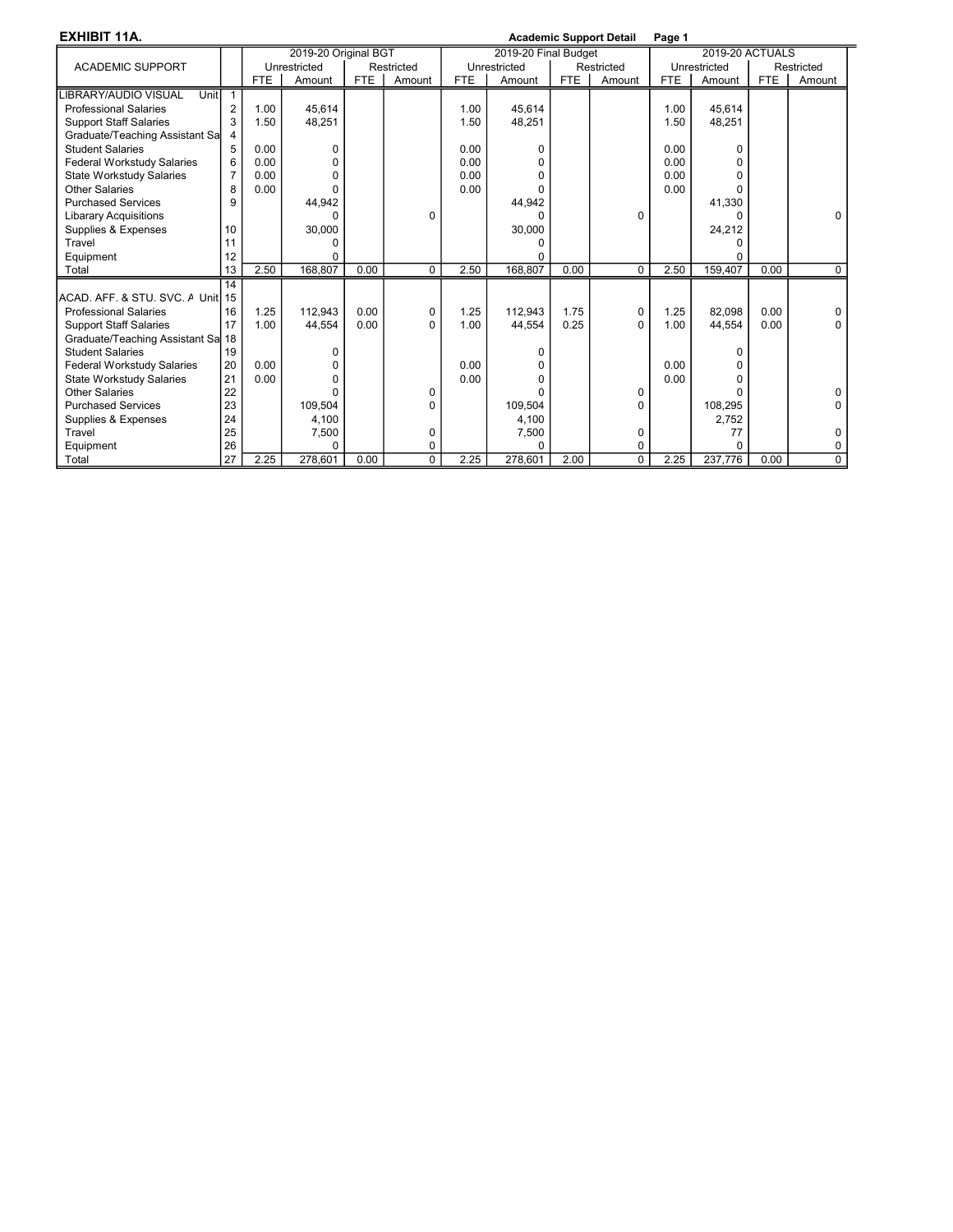| <b>EXHIBIT 11A.</b>                |    |      |                      |      |            |      |                      |      | <b>Academic Support Detail</b> |      |                 | Page2 |            |
|------------------------------------|----|------|----------------------|------|------------|------|----------------------|------|--------------------------------|------|-----------------|-------|------------|
|                                    |    |      | 2019-20 Original BGT |      |            |      | 2019-20 Final Budget |      |                                |      | 2019-20 ACTUALS |       |            |
| <b>ACADEMIC SUPPORT</b>            |    |      | Unrestricted         |      | Restricted |      | Unrestricted         |      | Restricted                     |      | Unrestricted    |       | Restricted |
|                                    |    | FTE. | Amount               | FTE  | Amount     | FTE. | Amount               | FTE  | Amount                         | FTE  | Amount          | FTE   | Amount     |
|                                    |    |      |                      |      |            |      |                      |      |                                |      |                 |       |            |
| <b>IPROFESSIONAL DEVELOI UnitI</b> |    |      |                      |      |            |      |                      |      |                                |      |                 |       |            |
| <b>Professional Salaries</b>       | 2  | 0.00 |                      |      |            | 0.00 |                      |      |                                | 0.00 |                 |       |            |
| <b>Support Staff Salaries</b>      | 3  | 0.00 |                      |      |            | 0.00 |                      |      |                                | 0.00 |                 |       |            |
| Graduate/Teaching Assistant Sa     | 4  | 0.00 |                      |      |            | 0.00 |                      |      |                                | 0.00 |                 |       |            |
| <b>Student Salaries</b>            | 5  |      |                      |      |            |      |                      |      |                                |      |                 |       |            |
| <b>Federal Workstudy Salaries</b>  | 6  |      |                      |      |            |      |                      |      |                                |      |                 |       |            |
| <b>State Workstudy Salaries</b>    |    |      |                      |      |            |      |                      |      |                                |      |                 |       |            |
| Other Salaries                     | 8  |      |                      |      |            |      |                      |      |                                |      |                 |       |            |
| <b>Purchased Services</b>          | 9  |      |                      |      |            |      |                      |      |                                |      |                 |       |            |
| Supplies & Expenses                | 10 |      |                      |      |            |      |                      |      |                                |      |                 |       |            |
| Travel                             |    |      |                      |      |            |      |                      |      |                                |      | 363             |       |            |
| Equipment                          | 12 |      |                      |      |            |      |                      |      |                                |      |                 |       |            |
| Total                              | 13 | 0.00 | 0                    | 0.00 |            | 0.00 |                      | 0.00 |                                | 0.00 | 363             | 0.00  | 0          |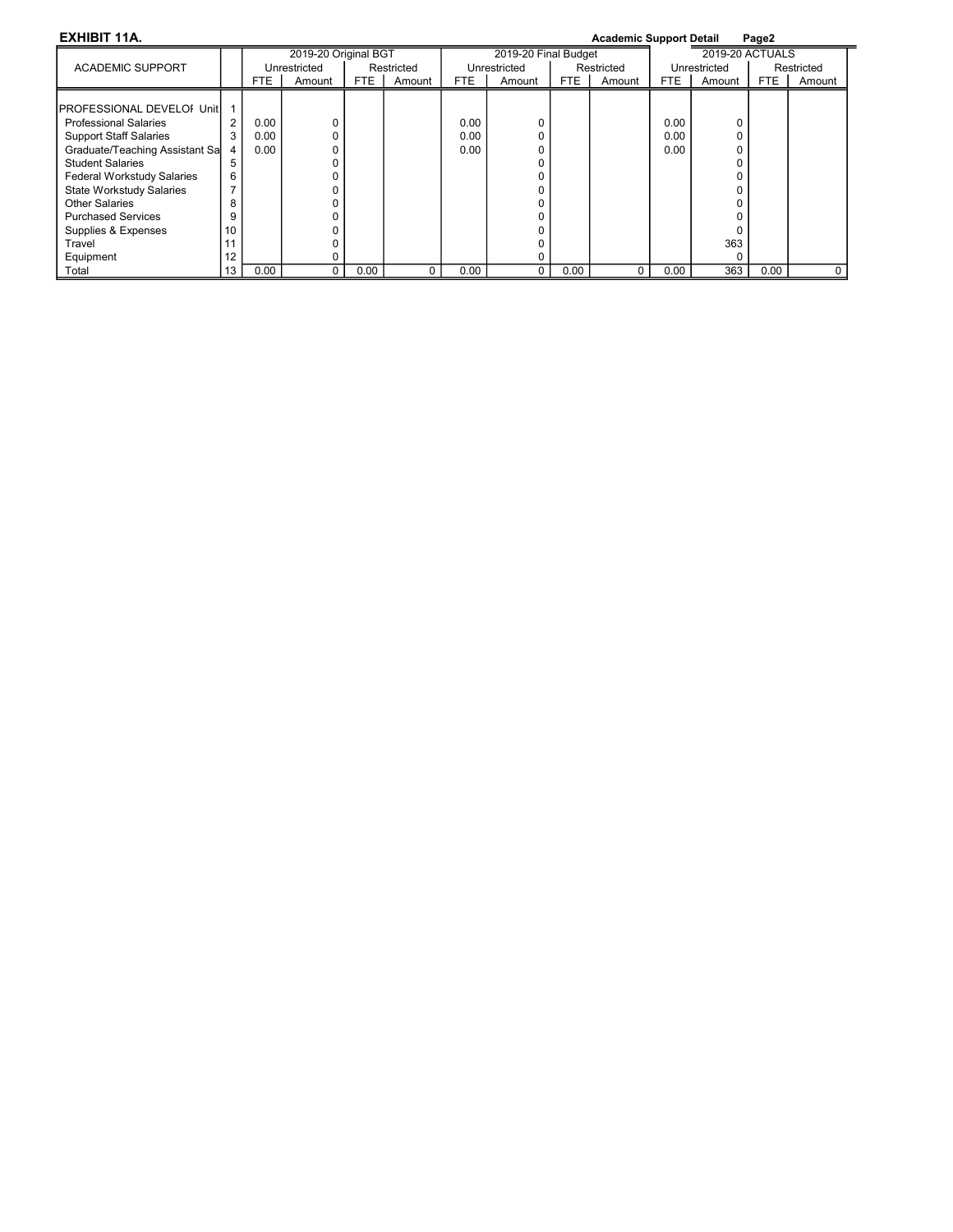| EXHIBIT 12A.                        |                |            |                      |            |              |            |                      |            |            |            | <b>Student Services Detail Page1</b> |            |             |
|-------------------------------------|----------------|------------|----------------------|------------|--------------|------------|----------------------|------------|------------|------------|--------------------------------------|------------|-------------|
|                                     |                |            | 2019-20 Original BGT |            |              |            | 2019-20 Final Budget |            |            |            | <b>2019-20 ACTUALS</b>               |            |             |
| <b>STUDENT SERVICES</b>             |                |            | Unrestricted         |            | Restricted   |            | Unrestricted         |            | Restricted |            | Unrestricted                         |            | Restricted  |
|                                     |                | <b>FTE</b> | Amount               | <b>FTE</b> | Amount       | <b>FTE</b> | Amount               | <b>FTE</b> | Amount     | <b>FTE</b> | Amount                               | <b>FTE</b> | Amount      |
|                                     |                |            |                      |            |              |            |                      |            |            |            |                                      |            |             |
| COUNSELING/GUIDANCE Unit            |                |            |                      |            |              |            |                      |            |            |            |                                      |            |             |
| <b>Professional Salaries</b>        | $\overline{2}$ | 11.00      | 416.486              |            |              | 13.00      | 412,298              |            |            | 11.00      | 397.977                              |            |             |
| <b>Support Staff Salaries</b>       | 3              | 0.00       | n                    |            |              | 0.00       | n                    |            |            | 0.00       | n                                    |            |             |
| Graduate/Teaching Assistant Sa      |                |            |                      |            |              |            |                      |            |            |            |                                      |            |             |
| <b>Student Salaries</b>             | 5              |            | O                    |            |              |            | 0                    |            |            |            | n                                    |            |             |
| <b>Federal Workstudy Salaries</b>   | 6              |            |                      |            |              |            | U                    |            |            |            |                                      |            |             |
| <b>State Workstudy Salaries</b>     | 7              |            |                      |            |              |            | n                    |            |            |            |                                      |            |             |
| <b>Other Salaries</b>               | 8              |            | n                    |            |              |            |                      |            |            |            |                                      |            |             |
| <b>Purchased Services</b>           | 9              |            | 109.654              |            |              |            | 113,842              |            |            |            | 113.842                              |            |             |
| Supplies & Expenses                 | 10             |            |                      |            |              |            |                      |            |            |            |                                      |            |             |
| Travel                              | 11             |            |                      |            |              |            |                      |            |            |            |                                      |            |             |
| Equipment                           | 12             |            | n                    |            |              |            |                      |            |            |            |                                      |            |             |
| Total                               | 13             | 11.00      | 526,140              | 0.00       | $\Omega$     | 13.00      | 526,140              | 0.00       | $\Omega$   | 11.00      | 511,819                              | 0.00       | $\mathbf 0$ |
|                                     | 14             |            |                      |            |              |            |                      |            |            |            |                                      |            |             |
| <b>SUPPORT SERVICES</b><br>Unitl 15 |                |            |                      |            |              |            |                      |            |            |            |                                      |            |             |
| <b>Professional Salaries</b>        | 16             | 0.00       | 0                    | 0.00       | $\Omega$     | 0.00       | 0                    | 0.00       | $\Omega$   | 0.00       | 0                                    | 0.00       | $\Omega$    |
| <b>Support Staff Salaries</b>       | 17             | 0.00       | 0                    |            |              | 0.00       | 0                    |            |            |            | 0                                    |            |             |
| Graduate/Teaching Assistant Sa 18   |                |            |                      |            |              |            |                      |            |            |            |                                      |            |             |
| <b>Student Salaries</b>             | 19             |            |                      |            | 0            |            |                      |            | U          |            |                                      |            |             |
| <b>Federal Workstudy Salaries</b>   | 20             | 0.00       | 0                    |            | 0            | 0.00       | 0                    |            |            |            | 0                                    |            |             |
| State Workstudy Salaries            | 21             | 0.00       | $\Omega$             |            | <sup>0</sup> | 0.00       | 0                    |            |            |            | n                                    |            |             |
| Other Salaries                      | 22             |            |                      |            |              |            |                      |            |            |            |                                      |            |             |
| <b>Purchased Services</b>           | 23             |            | 0                    |            |              |            | 0                    |            |            |            | $\Omega$                             |            |             |
| Supplies & Expenses                 | 24             |            | ი                    |            | U            |            | 0                    |            |            |            | n                                    |            |             |
| Travel                              | 25             |            | 0                    |            | 0            |            | 0                    |            | O          |            | 0                                    |            |             |
| Equipment                           | 26             |            | 0                    |            | 0            |            | 0                    |            |            |            | U                                    |            |             |
| Total                               | 27             | 0.00       | $\Omega$             | 0.00       | $\Omega$     | $0.00 -$   | $\Omega$             | 0.00       | $\Omega$   | 0.00       | $\Omega$                             | 0.00       | $\Omega$    |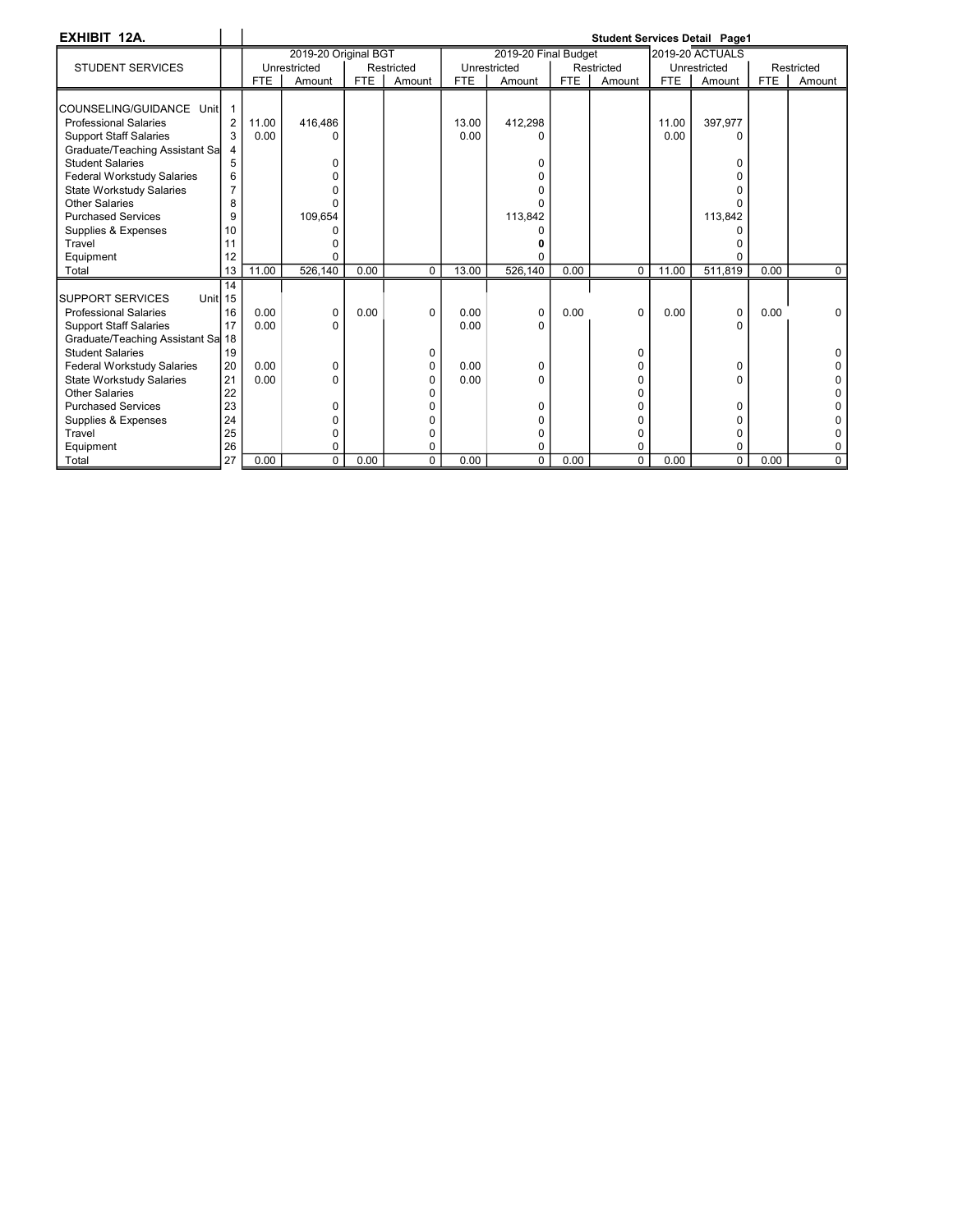EXHIBIT 12A. Student Services Detail Page 2

| -линин ка                         |                |            |                      |            |            |            |                      |            | υιαυσικ υσι νιυσο υσιαιι |            |                        | r aye 4    |             |
|-----------------------------------|----------------|------------|----------------------|------------|------------|------------|----------------------|------------|--------------------------|------------|------------------------|------------|-------------|
|                                   |                |            | 2019-20 Original BGT |            |            |            | 2019-20 Final Budget |            |                          |            | <b>2019-20 ACTUALS</b> |            |             |
| <b>STUDENT SERVICES</b>           |                |            | Unrestricted         |            | Restricted |            | Unrestricted         |            | Restricted               |            | Unrestricted           |            | Restricted  |
|                                   |                | <b>FTE</b> | Amount               | <b>FTE</b> | Amount     | <b>FTE</b> | Amount               | <b>FTE</b> | Amount                   | <b>FTE</b> | Amount                 | <b>FTE</b> | Amount      |
|                                   |                |            |                      |            |            |            |                      |            |                          |            |                        |            |             |
| CAREER PLANNING & PL/ Unit        |                |            |                      |            |            |            |                      |            |                          |            |                        |            |             |
| <b>Professional Salaries</b>      | $\overline{2}$ | 4.00       | 197,816              | 0.00       |            | 4.00       | 178.893              | 0.00       |                          | 4.00       | 169,277                | 0.00       |             |
| <b>Support Staff Salaries</b>     | 3              | 0.00       | U                    |            |            | 0.00       | 9,740                |            |                          | 0.00       | 2,725                  |            |             |
| Graduate/Teaching Assistant Sa    |                |            |                      |            |            |            |                      |            |                          |            |                        |            |             |
| <b>Student Salaries</b>           | 5              |            | 0                    |            |            |            |                      |            |                          |            |                        |            |             |
| <b>Federal Workstudy Salaries</b> | 6              |            |                      |            |            |            |                      |            |                          |            |                        |            |             |
| State Workstudy Salaries          |                |            |                      |            |            |            |                      |            |                          |            |                        |            |             |
| <b>Other Salaries</b>             | 8              |            |                      |            |            |            |                      |            |                          |            |                        |            |             |
| <b>Purchased Services</b>         | 9              |            | 3,350                |            |            |            | 3,350                |            |                          |            | 3,349                  |            |             |
| Supplies & Expenses               | 10             |            | 25,600               |            |            |            | 10,360               |            |                          |            | 5,242                  |            |             |
| Travel                            | 11             |            | 14,000               |            |            |            | 13,500               |            |                          |            | 2,010                  |            |             |
| Equipment                         | 12             |            | $\Omega$             |            |            |            |                      |            |                          |            | $\Omega$               |            |             |
| Total                             | 13             | 4.00       | 240,766              | 0.00       | $\Omega$   | 4.00       | 215,843              | 0.00       | $\Omega$                 | 4.00       | 182,603                | 0.00       | $\Omega$    |
|                                   | 14             |            |                      |            |            |            |                      |            |                          |            |                        |            |             |
| <b>FINANCIAL AID</b><br>Unitl 15  |                |            |                      |            |            |            |                      |            |                          |            |                        |            |             |
| <b>Professional Salaries</b>      | 16             | 1.00       | 68,422               | 0.00       |            | 1.00       | 68,422               | 0.00       |                          | 1.00       | 68,422                 | 0.00       |             |
| <b>Support Staff Salaries</b>     | 17             | 2.00       | 83,183               | 0.00       |            | 1.00       | 83.183               | 0.00       |                          | 2.00       | 64.091                 | 0.00       |             |
| Graduate/Teaching Assistant Sa 18 |                |            |                      |            |            |            |                      |            |                          |            |                        |            |             |
| <b>Student Salaries</b>           | 19             |            | $\Omega$             |            |            |            |                      |            |                          |            |                        |            |             |
| <b>Federal Workstudy Salaries</b> | 20             |            | 11,500               |            |            |            | 11,500               |            |                          |            |                        |            |             |
| State Workstudy Salaries          | 21             |            | 15,267               |            |            |            | 15,267               |            |                          |            | 16,658                 |            |             |
| Other Salaries                    | 22             |            | O                    |            |            |            |                      |            |                          |            |                        |            |             |
| <b>Purchased Services</b>         | 23             |            | 22,000               |            |            |            | 22,000               |            |                          |            | 20,665                 |            |             |
| Supplies & Expenses               | 24             |            | 4,000                |            |            |            | 4,000                |            |                          |            | 1,000                  |            |             |
| Travel                            | 25             |            | 6,000                |            |            |            | 6,000                |            |                          |            | 2,059                  |            |             |
| Equipment                         | 26             |            | $\Omega$             |            |            |            |                      |            |                          |            |                        |            |             |
| Total                             | 27             | 3.00       | 210,372              | 0.00       | 0          | 2.00       | 210,372              | 0.00       | 0                        | 3.00       | 172,895                | 0.00       | $\mathbf 0$ |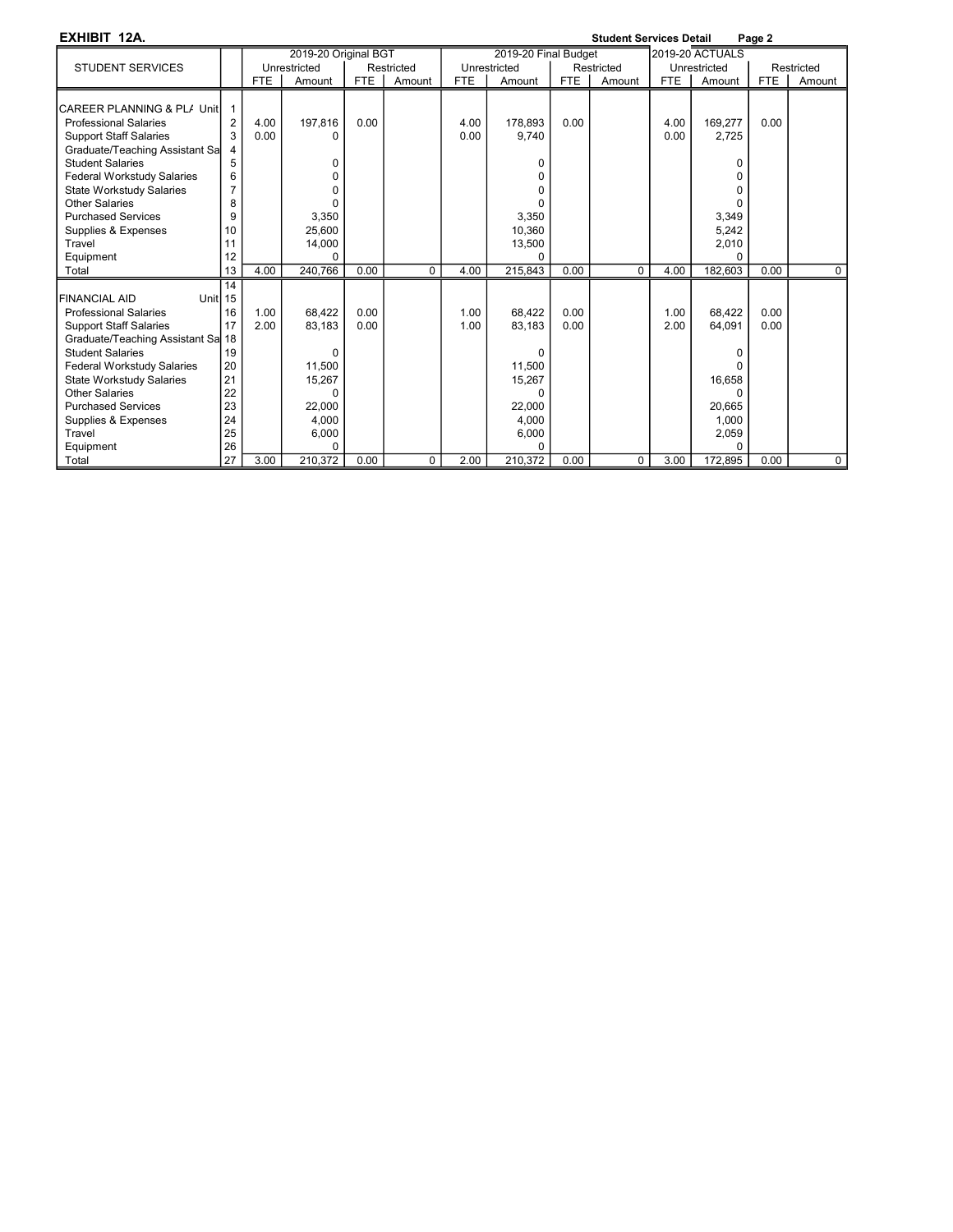| EXHIBIT 12A.                      |                |            |                      |            |            |            |                      |      | <b>Student Services Detail</b> |            |                        | Page 3     |             |
|-----------------------------------|----------------|------------|----------------------|------------|------------|------------|----------------------|------|--------------------------------|------------|------------------------|------------|-------------|
|                                   |                |            | 2019-20 Original BGT |            |            |            | 2019-20 Final Budget |      |                                |            | <b>2019-20 ACTUALS</b> |            |             |
| <b>STUDENT SERVICES</b>           |                |            | Unrestricted         |            | Restricted |            | Unrestricted         |      | Restricted                     |            | Unrestricted           |            | Restricted  |
|                                   |                | <b>FTE</b> | Amount               | <b>FTE</b> | Amount     | <b>FTE</b> | Amount               | FTE  | Amount                         | <b>FTE</b> | Amount                 | <b>FTE</b> | Amount      |
|                                   |                |            |                      |            |            |            |                      |      |                                |            |                        |            |             |
| REGISTRARS/RECORDS: Unit          |                |            |                      |            |            |            |                      |      |                                |            |                        |            |             |
| <b>Professional Salaries</b>      | $\overline{2}$ | 1.00       | 62,587               |            |            | 1.00       | 62.587               |      |                                | 1.00       | 49,717                 |            |             |
| <b>Support Staff Salaries</b>     | 3              | 3.00       | 97,448               |            |            | 3.00       | 97,448               |      |                                | 2.00       | 59,637                 |            |             |
| Graduate/Teaching Assistant Sa    |                |            |                      |            |            |            |                      |      |                                |            |                        |            |             |
| <b>Student Salaries</b>           | 5              |            | 0                    |            |            |            |                      |      |                                |            | <sup>0</sup>           |            |             |
| <b>Federal Workstudy Salaries</b> | 6              | 0.00       | 0                    |            |            | 0.00       |                      |      |                                | 0.00       | $\Omega$               |            |             |
| <b>State Workstudy Salaries</b>   | 7              | 0.00       | $\Omega$             |            |            | 0.00       | ŋ                    |      |                                | 0.00       | U                      |            |             |
| <b>Other Salaries</b>             | 8              |            | $\Omega$             |            |            |            |                      |      |                                |            | U                      |            |             |
| <b>Purchased Services</b>         | 9              |            | 16,500               |            |            |            | 7,500                |      |                                |            | 1,978                  |            |             |
| Supplies & Expenses               | 10             |            | 8.400                |            |            |            | 8.400                |      |                                |            | 2.436                  |            |             |
| Travel                            | 11             |            | 5,500                |            |            |            | 5,500                |      |                                |            | 146                    |            |             |
| Equipment                         | 12             |            | $\Omega$             |            |            |            | 9.000                |      |                                |            | <sup>0</sup>           |            |             |
| Total                             | 13             | 4.00       | 190,435              | 0.00       | $\Omega$   | 4.00       | 190,435              | 0.00 | $\Omega$                       | 3.00       | 113,914                | 0.00       | $\Omega$    |
|                                   | 14             |            |                      |            |            |            |                      |      |                                |            |                        |            |             |
| RECRUITMENT/ADMISSIO Unit 15      |                |            |                      |            |            |            |                      |      |                                |            |                        |            |             |
| <b>Professional Salaries</b>      | 16             | 4.00       | 156,999              |            |            | 4.00       | 156,999              |      |                                | 4.00       | 145,126                |            |             |
| <b>Support Staff Salaries</b>     | 17             |            |                      |            |            |            |                      |      |                                |            |                        |            |             |
| Graduate/Teaching Assistant Sa 18 |                |            |                      |            |            |            |                      |      |                                |            |                        |            |             |
| <b>Student Salaries</b>           | 19             | 0.00       | $\Omega$             |            |            | 0.00       |                      |      |                                | 0.00       | 0                      |            |             |
| <b>Federal Workstudy Salaries</b> | 20             | 0.00       | 0                    |            |            | 0.00       | $\Omega$             |      |                                | 0.00       | $\Omega$               |            |             |
| State Workstudy Salaries          | 21             | 0.00       | $\Omega$             |            |            | 0.00       | ŋ                    |      |                                | 0.00       | U                      |            |             |
| <b>Other Salaries</b>             | 22             |            | $\Omega$             |            |            |            |                      |      |                                |            | $\Omega$               |            |             |
| <b>Purchased Services</b>         | 23             |            | 69,000               |            |            |            | 69.000               |      |                                |            | 38.988                 |            |             |
| Supplies & Expenses               | 24             |            | 6,850                |            |            |            | 6,850                |      |                                |            | 4,588                  |            |             |
| Travel                            | 25             |            | 12,000               |            |            |            | 12,000               |      |                                |            | 353                    |            |             |
| Equipment                         | 26             |            | $\Omega$             |            |            |            |                      |      |                                |            |                        |            |             |
| Total                             | 27             | 4.00       | 244,849              | 0.00       | 0          | 4.00       | 244,849              | 0.00 | $\Omega$                       | 4.00       | 189,055                | 0.00       | $\mathbf 0$ |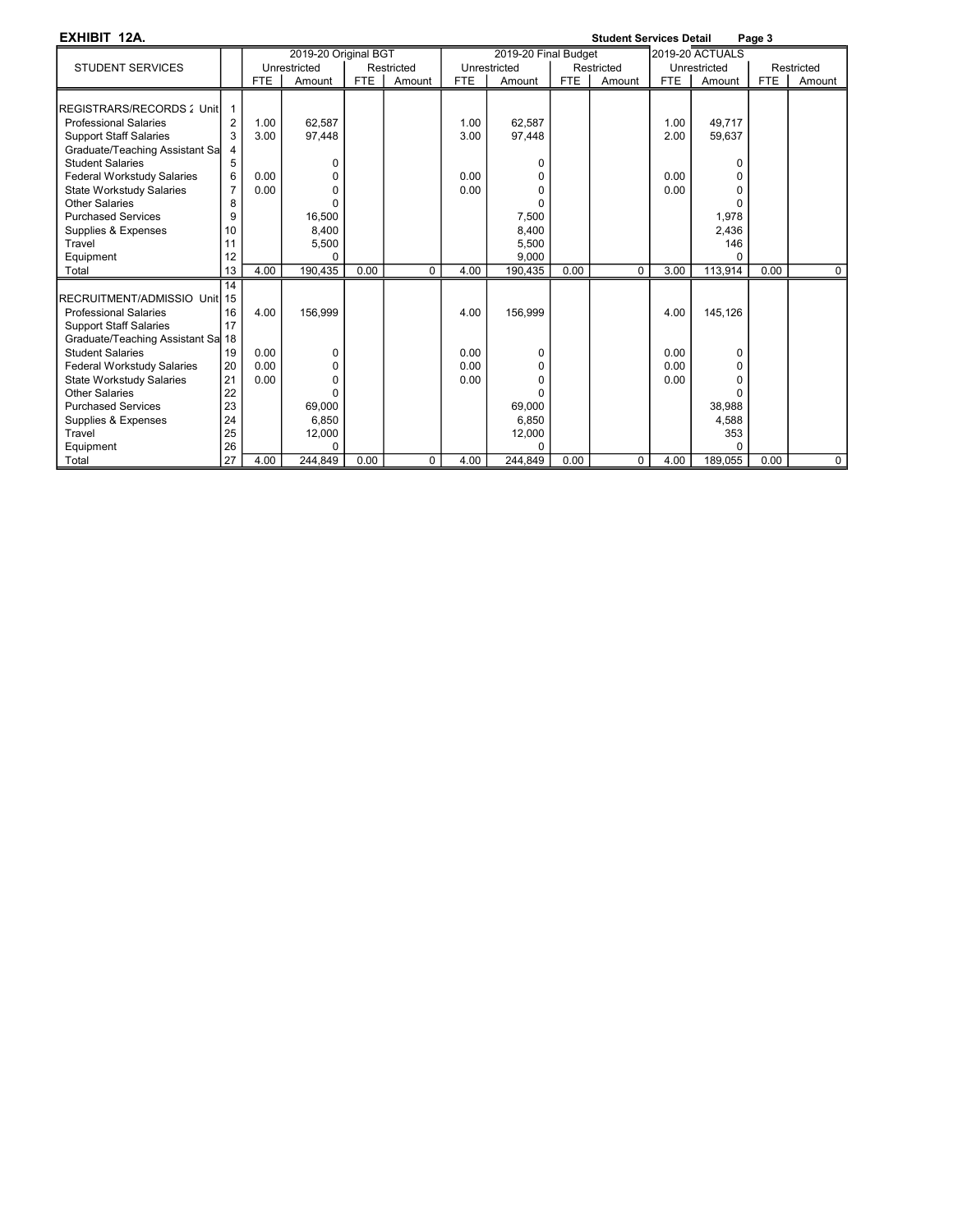EXHIBIT 13A. Institutional Support Detail Page 1

|                                   |                |            | 2019-20 Original BGT |            |             |            | 2019-20 Final Budget |            |             |            | <b>2019-20 ACTUALS</b> |            |             |
|-----------------------------------|----------------|------------|----------------------|------------|-------------|------------|----------------------|------------|-------------|------------|------------------------|------------|-------------|
| <b>INSTITUTIONAL SUPPORT</b>      |                |            | Unrestricted         |            | Restricted  |            | Unrestricted         |            | Restricted  |            | Unrestricted           |            | Restricted  |
|                                   |                | <b>FTE</b> | Amount               | <b>FTE</b> | Amount      | <b>FTE</b> | Amount               | <b>FTE</b> | Amount      | <b>FTE</b> | Amount                 | <b>FTE</b> | Amount      |
|                                   |                |            |                      |            |             |            |                      |            |             |            |                        |            |             |
| EXECUTIVE MANAGEMEN UnitI         |                |            |                      |            |             |            |                      |            |             |            |                        |            |             |
| <b>Professional Salaries</b>      | $\overline{2}$ | 1.00       | 130,000              |            |             | 1.00       | 135,200              |            |             | 1.00       | 135,200                |            |             |
| <b>Support Staff Salaries</b>     | 3              | 1.25       | 60,166               |            |             | 1.25       | 61,000               |            |             | 1.00       | 59,688                 |            |             |
| Graduate/Teaching Assistant Sa    | 4              |            |                      |            |             |            |                      |            |             |            |                        |            |             |
| <b>Student Salaries</b>           | 5              |            | 0                    |            |             |            | 0                    |            |             |            | $\Omega$               |            |             |
| <b>Federal Workstudy Salaries</b> | 6              | 0.00       | 0                    |            |             | 0.00       | 0                    |            |             |            | O                      |            |             |
| State Workstudy Salaries          | $\overline{7}$ | 0.00       | 0                    |            |             | 0.00       | U                    |            |             |            |                        |            |             |
| <b>Other Salaries</b>             | 8              |            | $\Omega$             |            |             |            |                      |            |             |            | $\Omega$               |            |             |
| <b>Purchased Services</b>         | 9              |            | 68,500               |            |             |            | 62,833               |            |             |            | 31,447                 |            |             |
| Supplies & Expenses               | 10             |            | 8,500                |            |             |            | 11,000               |            |             |            | 1,106                  |            |             |
| Travel                            | 11             |            | 3.500                |            |             |            | 8,500                |            |             |            | 6,321                  |            |             |
| Equipment                         | 12             |            | $\Omega$             |            |             |            | n                    |            |             |            | U                      |            |             |
| Total                             | 13             | 2.25       | 270.666              | 0.00       | $\mathbf 0$ | 2.25       | 278,533              | 0.00       | $\mathbf 0$ | 2.00       | 233.762                | 0.00       | $\mathbf 0$ |
|                                   | 14             |            |                      |            |             |            |                      |            |             |            |                        |            |             |
| ADMIN & FIN/ACAD AFFAII_UnitI 15  |                |            |                      |            |             |            |                      |            |             |            |                        |            |             |
| <b>Professional Salaries</b>      | 16             | 1.00       | 98.842               |            |             | 1.00       | 98.842               |            |             | 1.00       | 101.819                |            |             |
| <b>Support Staff Salaries</b>     | 17             | 2.00       | 85,626               |            |             | 2.00       | 89,626               |            |             | 2.00       | 85,626                 |            |             |
| Graduate/Teaching Assistant Sa 18 |                |            |                      |            |             |            |                      |            |             |            |                        |            |             |
| <b>Student Salaries</b>           | 19             |            | 0                    |            |             |            | 0                    |            |             |            | 0                      |            |             |
| <b>Federal Workstudy Salaries</b> | 20             | 0.00       | 0                    |            |             | 0.00       | U                    |            |             | 0.00       | O                      |            |             |
| <b>State Workstudy Salaries</b>   | 21             | 0.00       | 0                    |            |             | 0.00       | 0                    |            |             | 0.00       | O                      |            |             |
| Other Salaries                    | 22             |            | $\Omega$             |            |             |            |                      |            |             |            | ŋ                      |            |             |
| <b>Purchased Services</b>         | 23             |            | 26,400               |            |             |            | 21,400               |            |             |            | 12,473                 |            |             |
| Supplies & Expenses               | 24             |            | 8,500                |            |             |            | 8,500                |            |             |            | 3,014                  |            |             |
| Travel                            | 25             |            | 7,000                |            |             |            | 7,000                |            |             |            | 584                    |            |             |
| Equipment                         | 26             |            | $\Omega$             |            |             |            | U                    |            |             |            |                        |            |             |
| Total                             | 27             | 3.00       | 226,368              | 0.00       | $\Omega$    | 3.00       | 225,368              | 0.00       | $\Omega$    | 3.00       | 203,516                | 0.00       | $\Omega$    |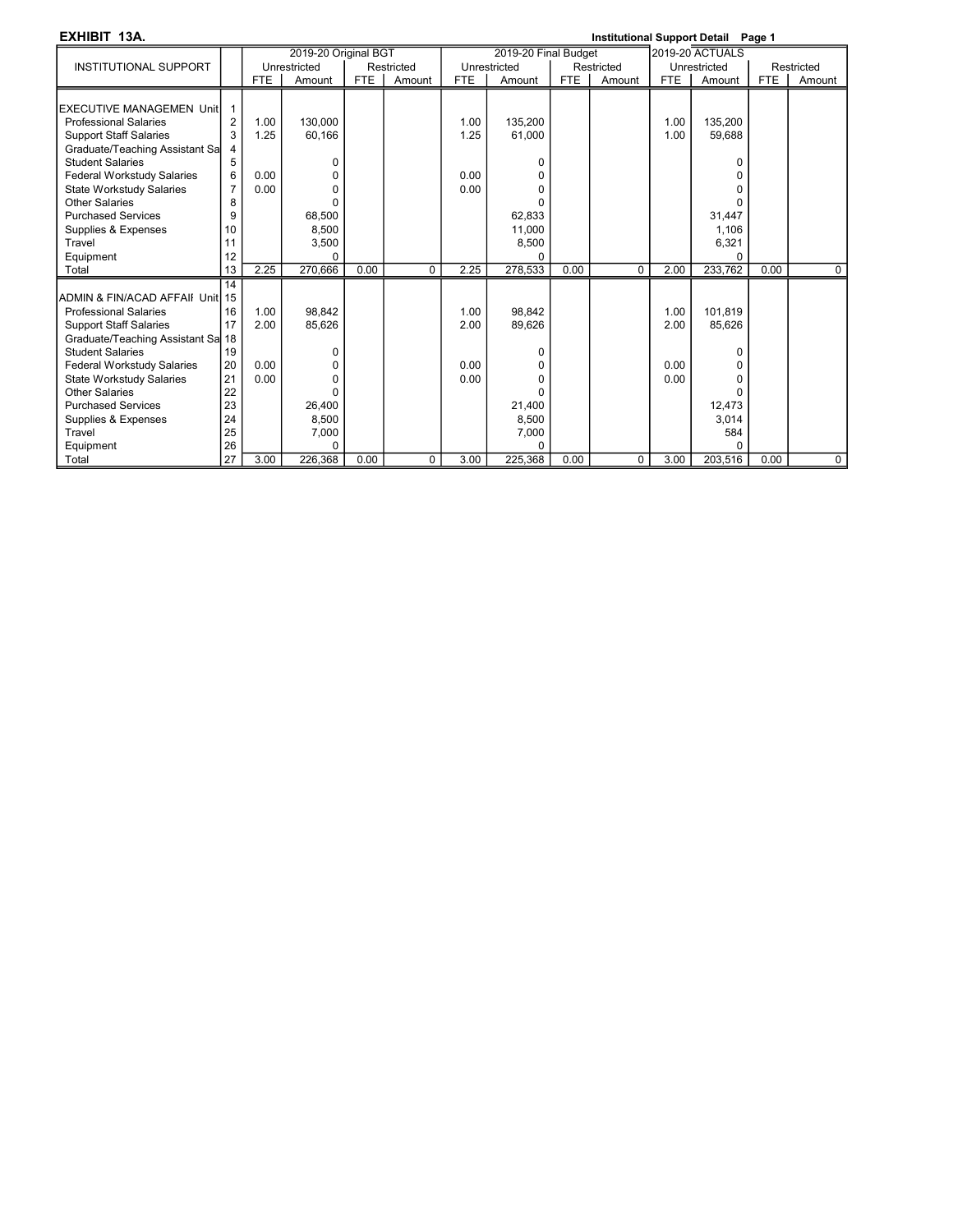| EXHIBIT 13A.                          |                |            |                      |            |            |            |                      |            | <b>Institutional Support Detail</b> |            |                        | Page 2     |             |
|---------------------------------------|----------------|------------|----------------------|------------|------------|------------|----------------------|------------|-------------------------------------|------------|------------------------|------------|-------------|
|                                       |                |            | 2019-20 Original BGT |            |            |            | 2019-20 Final Budget |            |                                     |            | <b>2019-20 ACTUALS</b> |            |             |
| <b>INSTITUTIONAL SUPPORT</b>          |                |            | Unrestricted         |            | Restricted |            | Unrestricted         |            | Restricted                          |            | Unrestricted           |            | Restricted  |
|                                       |                | <b>FTE</b> | Amount               | <b>FTE</b> | Amount     | <b>FTE</b> | Amount               | <b>FTE</b> | Amount                              | <b>FTE</b> | Amount                 | <b>FTE</b> | Amount      |
|                                       |                |            |                      |            |            |            |                      |            |                                     |            |                        |            |             |
| Unit<br><b>BOARD SERVICES</b>         | $\mathbf{1}$   |            |                      |            |            |            |                      |            |                                     |            |                        |            |             |
| <b>Professional Salaries</b>          | $\overline{2}$ |            |                      |            |            |            |                      |            |                                     | 0.00       | 0                      |            |             |
| <b>Support Staff Salaries</b>         | 3              |            |                      |            |            |            |                      |            |                                     |            |                        |            |             |
| Graduate/Teaching Assistant Sa        | 4              |            |                      |            |            |            |                      |            |                                     |            |                        |            |             |
| <b>Student Salaries</b>               | 5              |            |                      |            |            |            |                      |            |                                     |            |                        |            |             |
| <b>Federal Workstudy Salaries</b>     | 6              |            |                      |            |            |            |                      |            |                                     |            |                        |            |             |
| <b>State Workstudy Salaries</b>       | $\overline{7}$ |            |                      |            |            |            |                      |            |                                     |            |                        |            |             |
| Other Salaries                        | 8              |            |                      |            |            |            |                      |            |                                     |            |                        |            |             |
| <b>Purchased Services</b>             | 9              |            | 135.500              |            |            |            | 135,500              |            |                                     |            | 36.844                 |            |             |
| Supplies & Expenses                   | 10             |            | 6,500                |            |            |            | 6,500                |            |                                     |            | 4,630                  |            |             |
| Travel                                | 11             |            | 80,000               |            |            |            | 76,100               |            |                                     |            | 27,240                 |            |             |
| Equipment                             | 12             |            | $\Omega$             |            |            |            | $\Omega$             |            |                                     |            | $\Omega$               |            |             |
| Total                                 | 13             | 0.00       | 222,000              | 0.00       | 0          | 0.00       | 218,100              | 0.00       | $\mathbf 0$                         | 0.00       | 68.714                 | 0.00       | $\mathbf 0$ |
|                                       | 14             |            |                      |            |            |            |                      |            |                                     |            |                        |            |             |
| Unitl 15<br><b>IFISCAL OPERATIONS</b> |                |            |                      |            |            |            |                      |            |                                     |            |                        |            |             |
| <b>Professional Salaries</b>          | 16             | 0.00       | $\Omega$             |            |            | 0.00       | $\Omega$             |            |                                     | 0.00       | $\Omega$               |            |             |
| <b>Support Staff Salaries</b>         | 17             | 4.00       | 184,969              |            |            | 4.00       | 184,969              |            |                                     | 4.00       | 182,323                |            |             |
| Graduate/Teaching Assistant Sa 18     |                |            |                      |            |            |            |                      |            |                                     |            |                        |            |             |
| <b>Student Salaries</b>               | 19             | 0.00       | 0                    |            |            | 0.00       | $\Omega$             |            |                                     | 0.00       | 0                      |            |             |
| <b>Federal Workstudy Salaries</b>     | 20             | 0.00       | $\Omega$             |            |            | 0.00       | 0                    |            |                                     | 0.00       | 0                      |            |             |
| <b>State Workstudy Salaries</b>       | 21             | 0.00       | $\Omega$             |            |            | 0.00       | 0                    |            |                                     | 0.00       | 0                      |            |             |
| Other Salaries                        | 22             |            | $\Omega$             |            |            |            | $\Omega$             |            |                                     |            | 0                      |            |             |
| <b>Purchased Services</b>             | 23             |            | 65,000               |            |            |            | 65,000               |            |                                     |            | 55,559                 |            |             |
| Supplies & Expenses                   | 24             |            | 12,000               |            |            |            | 12,000               |            |                                     |            | 5.173                  |            |             |
| Travel                                | 25             |            | 4,000                |            |            |            | 4,000                |            |                                     |            | 0                      |            |             |
| Equipment                             | 26             |            | $\Omega$             |            |            |            | $\Omega$             |            |                                     |            | 0                      |            |             |
| Total                                 | 27             | 4.00       | 265,969              | 0.00       | $\Omega$   | 4.00       | 265,969              | 0.00       | $\Omega$                            | 4.00       | 243,055                | 0.00       | $\mathbf 0$ |
|                                       |                |            |                      |            |            |            |                      |            |                                     |            |                        |            |             |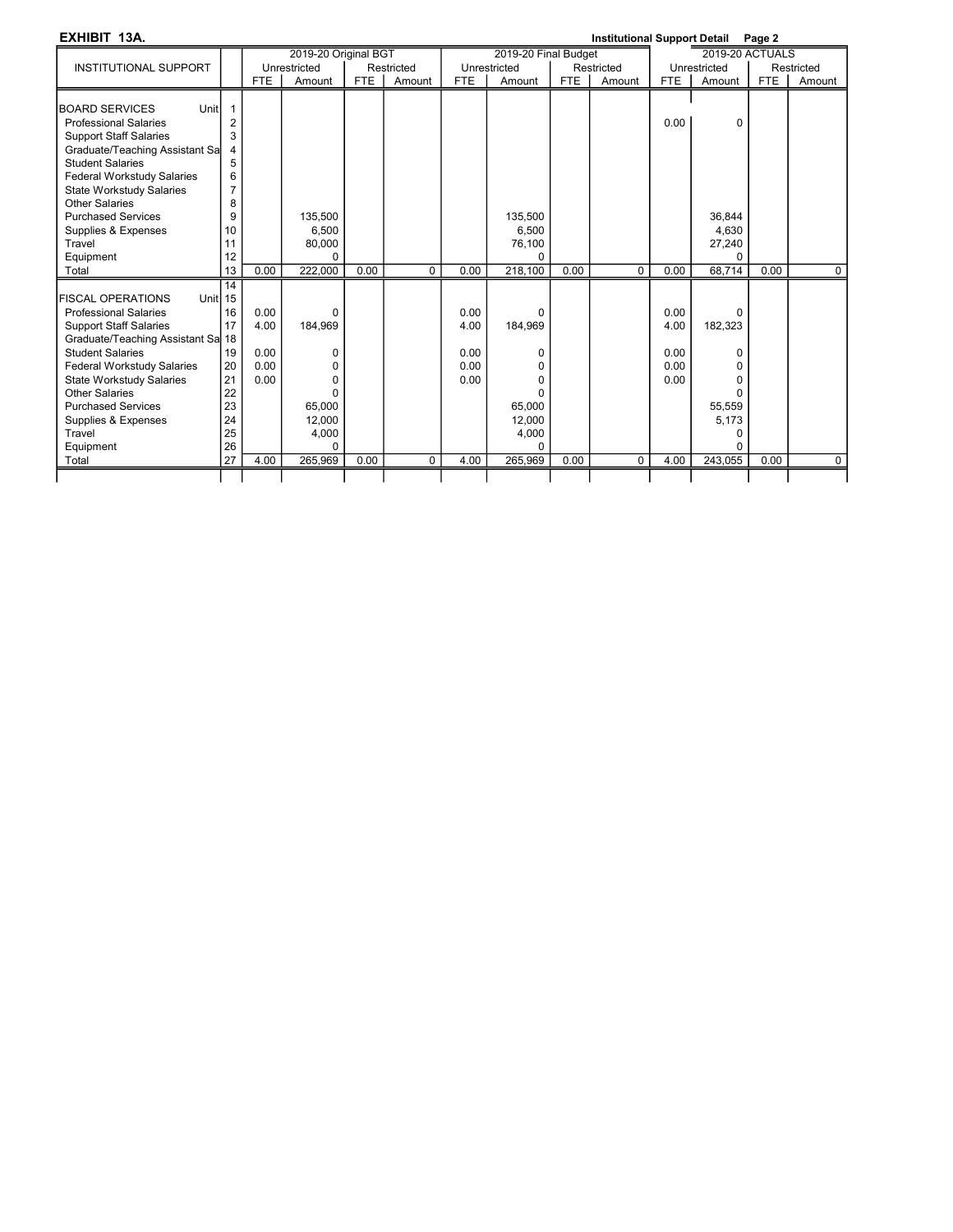| EXHIBIT 13A.                       |                |            |                      |            |            |            |                      |            | Institutional Support Detail Page 3 |      |                 |            |            |
|------------------------------------|----------------|------------|----------------------|------------|------------|------------|----------------------|------------|-------------------------------------|------|-----------------|------------|------------|
|                                    |                |            | 2019-20 Original BGT |            |            |            | 2019-20 Final Budget |            |                                     |      | 2019-20 ACTUALS |            |            |
| <b>INSTITUTIONAL SUPPORT</b>       |                |            | Unrestricted         |            | Restricted |            | Unrestricted         |            | Restricted                          |      | Unrestricted    |            | Restricted |
|                                    |                | <b>FTE</b> | Amount               | <b>FTE</b> | Amount     | <b>FTE</b> | Amount               | <b>FTE</b> | Amount                              | FTE  | Amount          | <b>FTE</b> | Amount     |
|                                    |                |            |                      |            |            |            |                      |            |                                     |      |                 |            |            |
| SHIPPING & RECEIVING<br>Unitl      |                |            |                      |            |            |            |                      |            |                                     |      |                 |            |            |
| <b>Professional Salaries</b>       | $\overline{2}$ | 1.00       | 41.600               |            |            | 1.00       | 41,600               |            |                                     | 1.00 | 41.600          |            |            |
| <b>Support Staff Salaries</b>      | 3              | 0.00       | $\Omega$             |            |            | 0.00       | O                    |            |                                     | 0.00 | O               |            |            |
| Graduate/Teaching Assistant Sal    | 4              |            |                      |            |            |            |                      |            |                                     |      |                 |            |            |
| <b>Student Salaries</b>            | 5              |            | $\Omega$             |            |            |            | 0                    |            |                                     |      | $\Omega$        |            |            |
| <b>Federal Workstudy Salaries</b>  | 6              |            | n                    |            |            |            | $\Omega$             |            |                                     |      | O               |            |            |
| <b>State Workstudy Salaries</b>    | $\overline{7}$ |            | O                    |            |            |            | $\Omega$             |            |                                     |      | O               |            |            |
| Other Salaries                     | 8              |            | U                    |            |            |            | U                    |            |                                     |      | $\Omega$        |            |            |
| <b>Purchased Services</b>          | 9              |            | 3,200                |            |            |            | 3,200                |            |                                     |      | 585             |            |            |
| Supplies & Expenses                | 10             |            | 3,500                |            |            |            | 3,500                |            |                                     |      | 314             |            |            |
| Travel                             | 11             |            | 2,000                |            |            |            | 2,000                |            |                                     |      | 172             |            |            |
| Equipment                          | 12             |            | $\Omega$             |            |            |            | 0                    |            |                                     |      | $\Omega$        |            |            |
| Total                              | 13             | 1.00       | 50,300               | 0.00       | $\Omega$   | 1.00       | 50,300               | 0.00       | $\Omega$                            | 1.00 | 42,671          | 0.00       | $\Omega$   |
| <b>INSTITUTIONAL SUPPORT &amp;</b> | 14             |            |                      |            |            |            |                      |            |                                     |      |                 |            |            |
| <b>HUMAN RESOURCES</b><br>Unitl 15 |                |            |                      |            |            |            |                      |            |                                     |      |                 |            |            |
| <b>Professional Salaries</b>       | 16             | 4.00       | 218.335              |            |            | 4.00       | 200.835              |            |                                     | 5.00 | 155,935         |            |            |
| <b>Support Staff Salaries</b>      | 17             | 1.50       | 60.636               |            |            | 1.50       | 60,636               |            |                                     | 1.50 | 60,636          |            |            |
| Graduate/Teaching Assistant Sa 18  |                |            |                      |            |            |            |                      |            |                                     |      |                 |            |            |
| <b>Student Salaries</b>            | 19             |            | 0                    |            |            |            | 0                    |            |                                     |      | 0               |            |            |
| <b>Federal Workstudy Salaries</b>  | 20             |            | U                    |            |            |            | n                    |            |                                     |      | U               |            |            |
| <b>State Workstudy Salaries</b>    | 21             |            | U                    |            |            |            |                      |            |                                     |      |                 |            |            |
| <b>Other Salaries</b>              | 22             | 1.00       | 61.904               |            |            | 1.00       | 61.904               |            |                                     | 1.00 | 59,796          |            |            |
| <b>Purchased Services</b>          | 23             |            | 168,936              |            |            |            | 181,542              |            |                                     |      | 180,886         |            |            |
| Supplies & Expenses                | 24             |            | 11.300               |            |            |            | 26,694               |            |                                     |      | 2,893           |            |            |
| Travel                             | 25             |            | 1,400                |            |            |            | 2,400                |            |                                     |      | 0               |            |            |
| Equipment                          | 26             |            | $\Omega$             |            |            |            | ŋ                    |            |                                     |      | U               |            |            |
| Total                              | 27             | 6.50       | 522,511              | 0.00       | $\Omega$   | 6.50       | 534,011              | 0.00       | $\Omega$                            | 7.50 | 460,146         | 0.00       | $\Omega$   |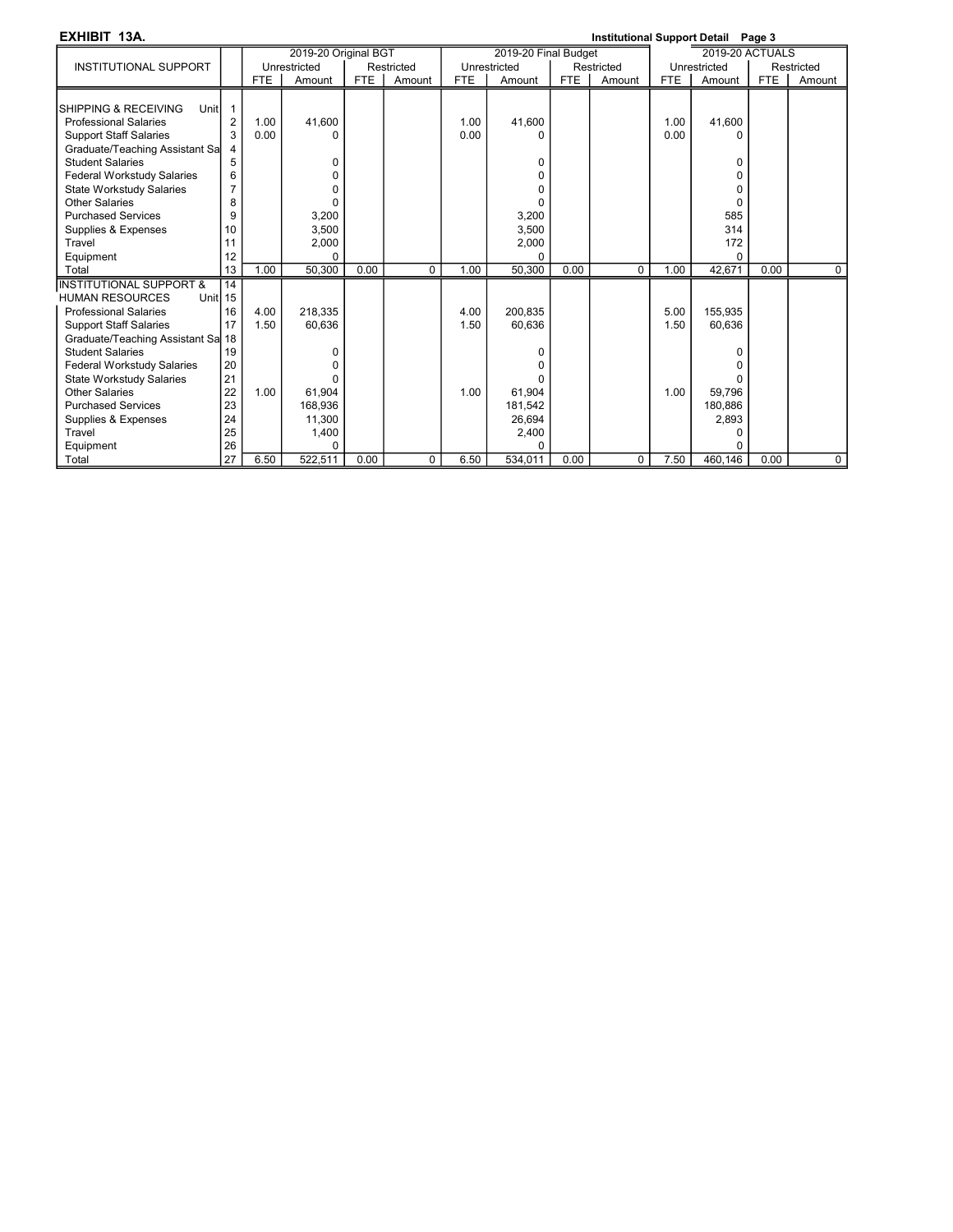EXHIBIT 13A. Institutional Support Detail Page 4

|                                   |                |            | 2019-20 Original BGT |            |            |      | 2019-20 Final Budget |            |            |            | <b>2019-20 ACTUALS</b> |            |              |
|-----------------------------------|----------------|------------|----------------------|------------|------------|------|----------------------|------------|------------|------------|------------------------|------------|--------------|
| <b>INSTITUTIONAL SUPPORT</b>      |                |            | Unrestricted         |            | Restricted |      | Unrestricted         |            | Restricted |            | Unrestricted           |            | Restricted   |
|                                   |                | <b>FTE</b> | Amount               | <b>FTE</b> | Amount     | FTE  | Amount               | <b>FTE</b> | Amount     | <b>FTE</b> | Amount                 | <b>FTE</b> | Amount       |
|                                   |                |            |                      |            |            |      |                      |            |            |            |                        |            |              |
| <b>SECURITY SERVICES</b><br>Unitl |                |            |                      |            |            |      |                      |            |            |            |                        |            |              |
| <b>Professional Salaries</b>      | $\overline{2}$ |            |                      |            |            |      |                      |            |            |            |                        |            |              |
| <b>Support Staff Salaries</b>     |                | 4.00       | 119,267              |            |            | 3.00 | 119,267              |            |            | 3.00       | 133,571                |            |              |
| Graduate/Teaching Assistant Sa    |                |            |                      |            |            |      |                      |            |            |            |                        |            |              |
| <b>Student Salaries</b>           | 5              |            | O                    |            |            |      |                      |            |            |            | $\Omega$               |            |              |
| Federal Workstudy Salaries        | 6              |            |                      |            |            |      |                      |            |            |            |                        |            |              |
| <b>State Workstudy Salaries</b>   | 7              |            |                      |            |            |      |                      |            |            |            | ŋ                      |            |              |
| <b>Other Salaries</b>             | 8              |            | $\Omega$             |            |            |      |                      |            |            |            | U                      |            |              |
| <b>Purchased Services</b>         | 9              |            | 21,000               |            |            |      | 21,000               |            |            |            | 6,515                  |            |              |
| Supplies & Expenses               | 10             |            | 8,000                |            |            |      | 8,000                |            |            |            | 3,891                  |            |              |
| Travel                            | 11             |            | 1,000                |            |            |      | 1,000                |            |            |            | $\Omega$               |            |              |
| Equipment                         | 12             |            | $\Omega$             |            |            |      |                      |            |            |            | $\Omega$               |            |              |
| Total                             | 13             | 4.00       | 149.267              | 0.00       | $\Omega$   | 3.00 | 149.267              | 0.00       | $\Omega$   | 3.00       | 143.977                | 0.00       | $\mathbf{0}$ |
|                                   | 14             |            |                      |            |            |      |                      |            |            |            |                        |            |              |
| LOGISTICS/COMMUNICAT_UnitI 15     |                |            |                      |            |            |      |                      |            |            |            |                        |            |              |
| <b>Professional Salaries</b>      | 16             | 0.00       | 0                    |            |            | 0.00 | $\Omega$             |            |            | 0.00       | $\Omega$               |            |              |
| <b>Support Staff Salaries</b>     | 17             | 1.00       | 28,080               |            |            | 1.00 | 28,080               |            |            | 1.00       | 27,758                 |            |              |
| Graduate/Teaching Assistant Sa 18 |                | 0.00       | O                    |            |            | 0.00 |                      |            |            | 0.00       | $\Omega$               |            |              |
| <b>Student Salaries</b>           | 19             |            |                      |            |            |      |                      |            |            |            | ŋ                      |            |              |
| Federal Workstudy Salaries        | 20             |            |                      |            |            |      |                      |            |            |            |                        |            |              |
| <b>State Workstudy Salaries</b>   | 21             |            |                      |            |            |      |                      |            |            |            |                        |            |              |
| Other Salaries                    | 22             |            | 0                    |            |            |      |                      |            |            |            | U                      |            |              |
| <b>Purchased Services</b>         | 23             |            | 90,000               |            |            |      | 90,000               |            |            |            | 74,674                 |            |              |
| Supplies & Expenses               | 24             |            | O                    |            |            |      |                      |            |            |            | 0                      |            |              |
| Travel                            | 25             |            | O                    |            |            |      |                      |            |            |            | n                      |            |              |
| Equipment                         | 26             |            | $\Omega$             |            |            |      |                      |            |            |            | $\Omega$               |            |              |
| Total                             | 27             | 1.00       | 118,080              | 0.00       | $\Omega$   | 1.00 | 118,080              | 0.00       | $\Omega$   | 1.00       | 102,432                | 0.00       | $\Omega$     |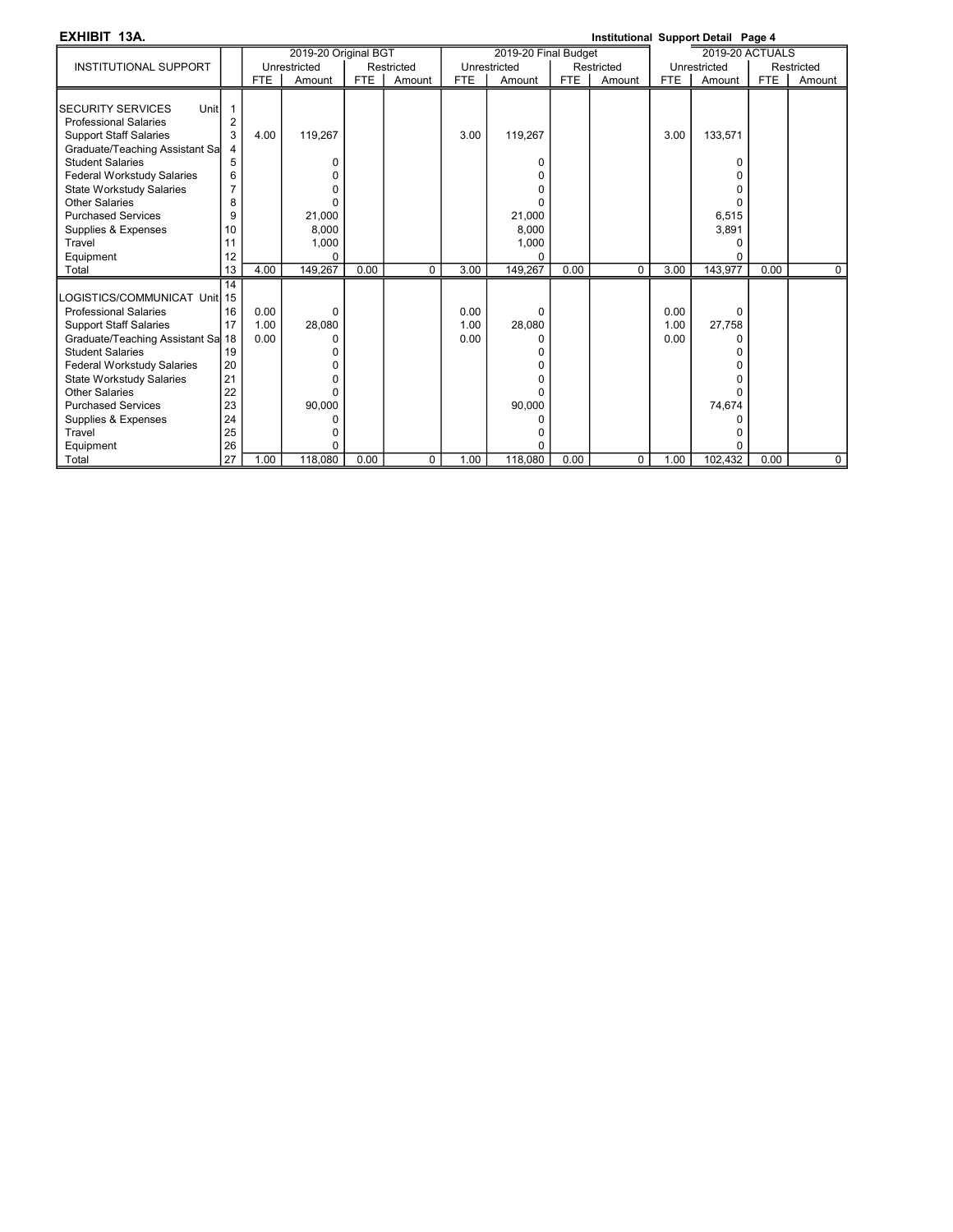### EXHIBIT 13A. Institutional Support Detail Page 5

|                                     |    |            | 2019-20 Original BGT |            |            |      | 2019-20 Final Budget |      |            |      | 2019-20 ACTUALS |      |            |
|-------------------------------------|----|------------|----------------------|------------|------------|------|----------------------|------|------------|------|-----------------|------|------------|
| INSTITUTIONAL SUPPORT               |    |            | Unrestricted         |            | Restricted |      | Unrestricted         |      | Restricted |      | Unrestricted    |      | Restricted |
|                                     |    | <b>FTE</b> | Amount               | <b>FTE</b> | Amount     | FTE. | Amount               | FTE. | Amount     | FTE  | Amount          | FTE  | Amount     |
| INSTITUTIONAL SPT-SANTA ROSA & MORA |    |            |                      |            |            |      |                      |      |            |      |                 |      |            |
|                                     |    |            |                      |            |            |      |                      |      |            |      |                 |      |            |
| <b>Professional Salaries</b>        | 2  | 0.00       | 69,337               |            |            | 1.00 | 69,337               |      |            | 0.00 | 36,126          |      |            |
| <b>Support Staff Salaries</b>       | 3  | 1.00       | 54,896               |            |            | 1.00 | 54,896               |      |            | 1.00 | 54,896          |      |            |
| Graduate/Teaching Assistant Sa      | 4  | 0.00       |                      |            |            | 0.00 |                      |      |            | 0.00 |                 |      |            |
| <b>Student Salaries</b>             | 5  | 0.00       |                      |            |            | 0.00 |                      |      |            | 0.00 |                 |      |            |
| <b>Federal Workstudy Salaries</b>   | 6  | 0.00       |                      |            |            | 0.00 |                      |      |            | 0.00 |                 |      |            |
| <b>State Workstudy Salaries</b>     | 7  | 0.00       |                      |            |            | 0.00 |                      |      |            | 0.00 |                 |      |            |
| Other Salaries                      | 8  | 0.00       |                      |            |            | 0.00 |                      |      |            | 0.00 |                 |      |            |
| <b>Purchased Services</b>           | 9  |            | 2,250                |            |            |      | 2,250                |      |            |      | 194             |      |            |
| Supplies & Expenses                 | 10 |            | 3,500                |            |            |      | 3,500                |      |            |      | 2.240           |      |            |
| Travel                              | 11 |            | 1,000                |            |            |      | 1,000                |      |            |      |                 |      |            |
| Equipment                           | 12 |            |                      |            |            |      |                      |      |            |      |                 |      |            |
| Total                               | 13 | .00        | 130.983              | 0.00       |            | 2.00 | 130.983              | 0.00 | 0          | 1.00 | 93.456          | 0.00 | 0          |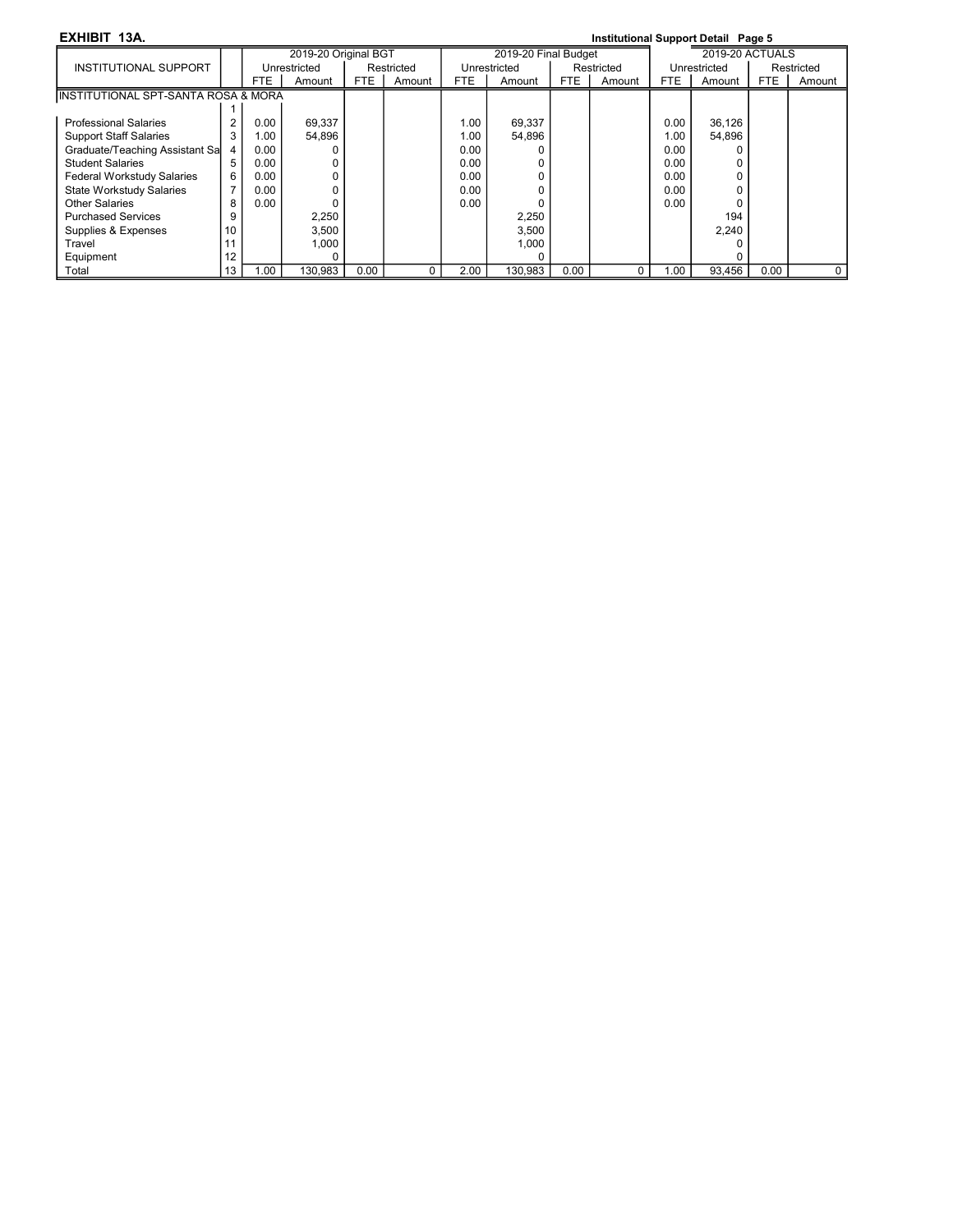| <b>EXHIBIT 14A.</b>               |                |            |                      |            |            |            |                      |            | <b>Maintenance &amp; Operation Plant Detail 1</b> |            |                 |            |             |
|-----------------------------------|----------------|------------|----------------------|------------|------------|------------|----------------------|------------|---------------------------------------------------|------------|-----------------|------------|-------------|
|                                   |                |            | 2019-20 Original BGT |            |            |            | 2019-20 Final Budget |            |                                                   |            | 2019-20 ACTUALS |            |             |
| MAINTENANCE & OPERATION           |                |            | Unrestricted         |            | Restricted |            | Unrestricted         |            | Restricted                                        |            | Unrestricted    |            | Restricted  |
| OF PLANT                          |                | <b>FTE</b> | Amount               | <b>FTE</b> | Amount     | <b>FTE</b> | Amount               | <b>FTE</b> | Amount                                            | <b>FTE</b> | Amount          | <b>FTE</b> | Amount      |
| Unit<br><b>MAINTENANCE</b>        |                |            |                      |            |            |            |                      |            |                                                   |            |                 |            |             |
| <b>Professional Salaries</b>      | $\overline{2}$ | 2.00       | 108.676              |            |            | 3.20       | 147.682              |            |                                                   | 2.00       | 108.919         |            |             |
| <b>Support Staff Salaries</b>     | 3              | 17.25      | 482,769              |            |            | 17.25      | 443.763              |            |                                                   | 17.25      | 465,252         |            |             |
| Graduate/Teaching Assistant Sa    | 4              |            |                      |            |            |            |                      |            |                                                   |            |                 |            |             |
| <b>Student Salaries</b>           | 5              | 0.00       | 0                    |            |            | 0.00       | 0                    |            |                                                   | 0.00       | 0               |            |             |
| <b>Federal Workstudy Salaries</b> | 6              | 0.00       | 0                    |            |            | 0.00       | n                    |            |                                                   | 0.00       | U               |            |             |
| <b>State Workstudy Salaries</b>   | 7              | 0.00       | 0                    |            |            | 0.00       |                      |            |                                                   | 0.00       | ŋ               |            |             |
| Other Salaries                    | 8              |            | $\Omega$             |            |            |            |                      |            |                                                   |            | O               |            |             |
| <b>Purchased Services</b>         | 9              |            | 15,000               |            |            |            | 145,000              |            |                                                   |            | 21,547          |            |             |
| Supplies & Expenses               | 10             |            | 100,600              |            |            |            | 90,600               |            |                                                   |            | 71,349          |            |             |
| Travel                            | 11             |            | 6,000                |            |            |            | 6,000                |            |                                                   |            | 550             |            |             |
| Equipment                         | 12             |            | $\Omega$             |            |            |            |                      |            |                                                   |            | ŋ               |            |             |
| Total                             | 13             | 19.25      | 713,045              | 0.00       | $\Omega$   | 20.45      | 833,045              | 0.00       | $\Omega$                                          | 19.25      | 667.617         | 0.00       | $\mathbf 0$ |
|                                   | 14             |            |                      |            |            |            |                      |            |                                                   |            |                 |            |             |
| <b>VACANT</b><br>Unitl 15         |                |            |                      |            |            |            |                      |            |                                                   |            |                 |            |             |
| <b>Professional Salaries</b>      | 16             | 0.00       | 0                    |            |            | 0.00       | $\mathbf 0$          |            |                                                   | 0.00       | 0               |            |             |
| <b>Support Staff Salaries</b>     | 17             | 0.00       | 0                    |            |            | 0.00       | $\Omega$             |            |                                                   | 0.00       | 0               |            |             |
| Graduate/Teaching Assistant Sa 18 |                |            |                      |            |            |            |                      |            |                                                   |            |                 |            |             |
| <b>Student Salaries</b>           | 19             | 0.00       | 0                    |            |            | 0.00       | $\Omega$             |            |                                                   | 0.00       | 0               |            |             |
| <b>Federal Workstudy Salaries</b> | 20             | 0.00       | $\mathbf 0$          |            |            | 0.00       | 0                    |            |                                                   | 0.00       | 0               |            |             |
| <b>State Workstudy Salaries</b>   | 21             | 0.00       | 0                    |            |            | 0.00       | $\Omega$             |            |                                                   | 0.00       | O               |            |             |
| Other Salaries                    | 22             |            | 0                    |            |            |            | 0                    |            |                                                   |            | 0               |            |             |
| <b>Purchased Services</b>         | 23             |            | 0                    |            |            |            | 0                    |            |                                                   |            | O               |            |             |
| Supplies & Expenses               | 24             |            | 0                    |            |            |            | n                    |            |                                                   |            | O               |            |             |
| Travel                            | 25             |            | 0                    |            |            |            | 0                    |            |                                                   |            | 0               |            |             |
| Equipment                         | 26             |            | 0                    |            |            |            | 0                    |            |                                                   |            | 0               |            |             |
| Total                             | 27             | 0.00       | 0                    | 0.00       | 0          | 0.00       | 0                    | 0.00       | 0                                                 | 0.00       | 0               | 0.00       | $\mathbf 0$ |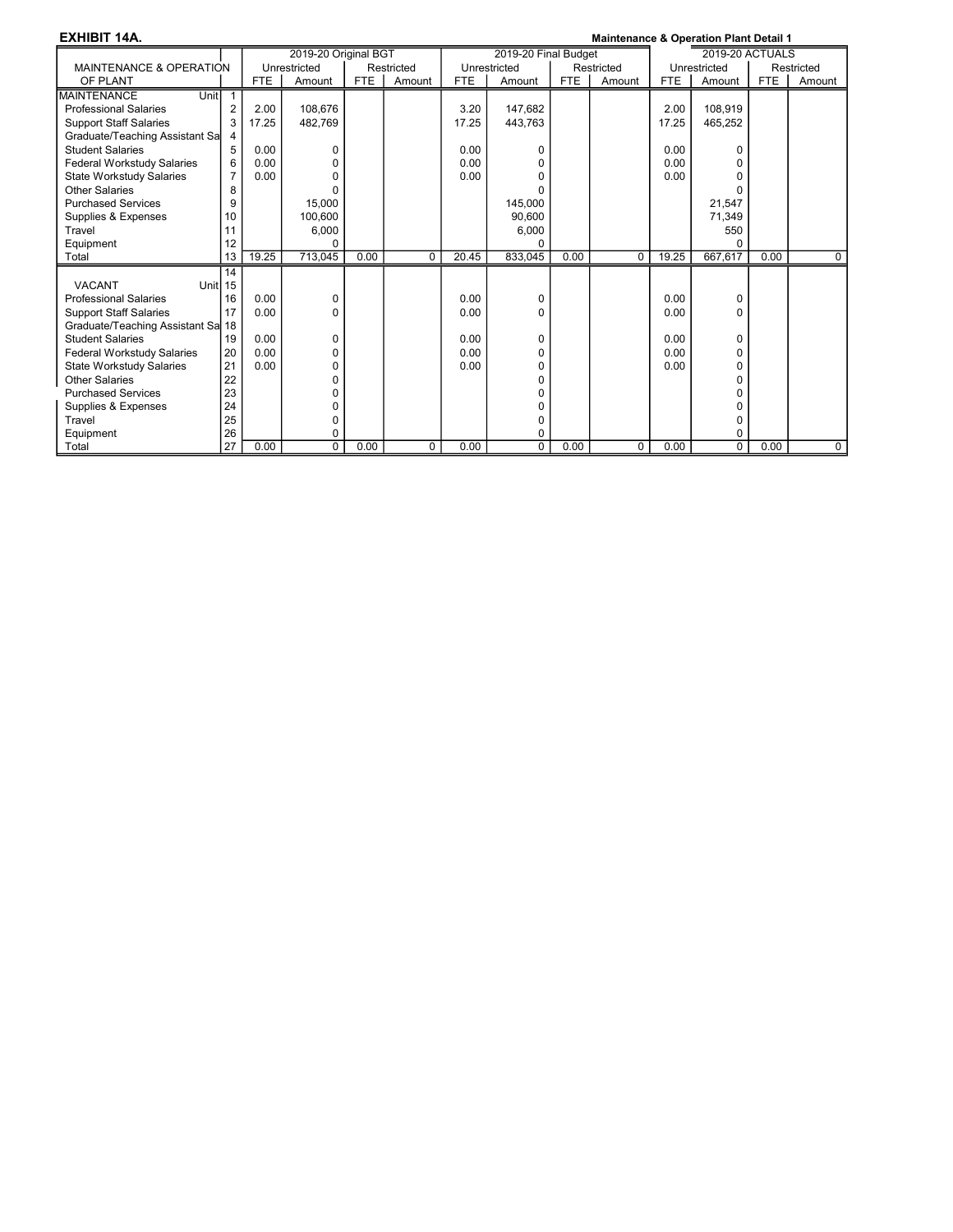| <b>EXHIBIT 14A.</b>                |                |      |                      |            |            |      |                      |            | <b>Maintenance &amp; Operation Plant Detail 2</b> |      |                        |            |            |
|------------------------------------|----------------|------|----------------------|------------|------------|------|----------------------|------------|---------------------------------------------------|------|------------------------|------------|------------|
|                                    |                |      | 2019-20 Original BGT |            |            |      | 2019-20 Final Budget |            |                                                   |      | <b>2019-20 ACTUALS</b> |            |            |
| <b>MAINTENANCE &amp; OPERATION</b> |                |      | Unrestricted         |            | Restricted |      | Unrestricted         |            | Restricted                                        |      | Unrestricted           |            | Restricted |
| OF PLANT                           |                | FTE  | Amount               | <b>FTE</b> | Amount     | FTE. | Amount               | <b>FTE</b> | Amount                                            | FTE  | Amount                 | <b>FTE</b> | Amount     |
|                                    |                |      |                      |            |            |      |                      |            |                                                   |      |                        |            |            |
| PUPIL TRANSPORTATION Unit          | 1              |      |                      |            |            |      |                      |            |                                                   |      |                        |            |            |
| <b>Professional Salaries</b>       | $\overline{2}$ |      |                      |            |            |      |                      |            |                                                   |      |                        |            |            |
| <b>Support Staff Salaries</b>      | 3              | 0.00 | 0                    |            |            | 0.00 | 0                    |            |                                                   | 0.00 | 0                      |            |            |
| Graduate/Teaching Assistant Sa     | 4              |      |                      |            |            |      |                      |            |                                                   |      |                        |            |            |
| <b>Student Salaries</b>            | 5              |      | 0                    |            |            |      | $\Omega$             |            |                                                   |      | 0                      |            |            |
| <b>Federal Workstudy Salaries</b>  | 6              |      | $\Omega$             |            |            |      | 0                    |            |                                                   |      | 0                      |            |            |
| <b>State Workstudy Salaries</b>    | $\overline{7}$ |      | 0                    |            |            |      | 0                    |            |                                                   |      | 0                      |            |            |
| Other Salaries                     | 8              |      | 0                    |            |            |      | O                    |            |                                                   |      | 0                      |            |            |
| <b>Purchased Services</b>          | 9              |      | 0                    |            |            |      | O                    |            |                                                   |      |                        |            |            |
| Supplies & Expenses                | 10             |      | 0                    |            |            |      | 0                    |            |                                                   |      | 0                      |            |            |
| Travel                             | 11             |      | 0                    |            |            |      | O                    |            |                                                   |      | 0                      |            |            |
| Equipment                          | 12             |      | 0                    |            |            |      | O                    |            |                                                   |      | 0                      |            |            |
| Total                              | 13             | 0.00 | $\Omega$             | 0.00       | $\Omega$   | 0.00 | $\Omega$             | 0.00       | $\Omega$                                          | 0.00 | $\Omega$               | 0.00       | 0          |
|                                    | 14             |      |                      |            |            |      |                      |            |                                                   |      |                        |            |            |
| Unitl 15<br>IMOTOR POOL            |                |      |                      |            |            |      |                      |            |                                                   |      |                        |            |            |
| <b>Professional Salaries</b>       | 16             | 0.00 | 0                    |            |            | 0.00 | $\Omega$             |            |                                                   | 0.00 | 0                      |            |            |
| <b>Support Staff Salaries</b>      | 17             |      |                      |            |            |      |                      |            |                                                   |      |                        |            |            |
| Graduate/Teaching Assistant Sa 18  |                |      |                      |            |            |      |                      |            |                                                   |      |                        |            |            |
| <b>Student Salaries</b>            | 19             |      | 0                    |            |            |      | 0                    |            |                                                   |      | 0                      |            |            |
| <b>Federal Workstudy Salaries</b>  | 20             |      | $\Omega$             |            |            |      | 0                    |            |                                                   |      | O                      |            |            |
| State Workstudy Salaries           | 21             |      | 0                    |            |            |      | O                    |            |                                                   |      | n                      |            |            |
| <b>Other Salaries</b>              | 22             |      | $\Omega$             |            |            |      | O                    |            |                                                   |      | O                      |            |            |
| <b>Purchased Services</b>          | 23             |      | 40,000               |            |            |      | 40,000               |            |                                                   |      | 18,787                 |            |            |
| Supplies & Expenses                | 24             |      | 9,500                |            |            |      | 9,500                |            |                                                   |      | 4,532                  |            |            |
| Travel                             | 25             |      | 25,000               |            |            |      | 25,000               |            |                                                   |      | 16,454                 |            |            |
| Equipment                          | 26             |      | 0                    |            |            |      |                      |            |                                                   |      | O                      |            |            |
| Total                              | 27             | 0.00 | 74,500               | 0.00       | $\Omega$   | 0.00 | 74,500               | 0.00       | $\Omega$                                          | 0.00 | 39,773                 | 0.00       | $\Omega$   |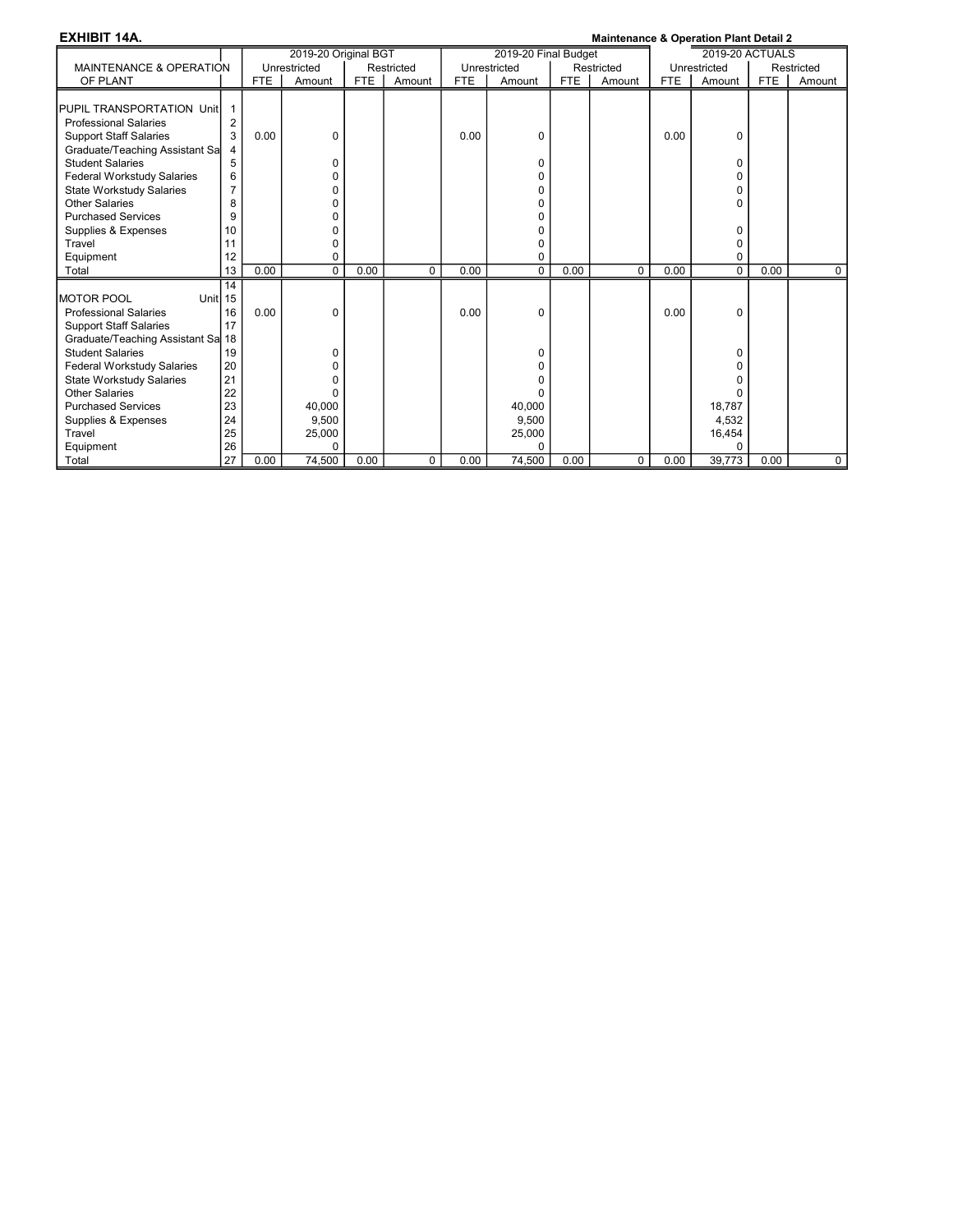EXHIBIT 11-14B Expenditure Masters

|                                    |                |            | 2019-20 Original BGT |            |              |            | 2019-20 Final Budget |            |            |            | <b>2019-20 ACTUALS</b> |            |                |
|------------------------------------|----------------|------------|----------------------|------------|--------------|------------|----------------------|------------|------------|------------|------------------------|------------|----------------|
|                                    |                |            | Unrestricted         |            | Restricted   |            | Unrestricted         |            | Restricted |            | Unrestricted           |            | Restricted     |
|                                    |                | <b>FTE</b> | Amount               | <b>FTE</b> | Amount       | <b>FTE</b> | Amount               | <b>FTE</b> | Amount     | <b>FTE</b> | Amount                 | <b>FTE</b> | Amount         |
| <b>ACADEMIC SUPPORT MA: Unit</b>   | $\overline{1}$ |            |                      |            |              |            |                      |            |            |            |                        |            |                |
| <b>Professional Salaries</b>       | $\overline{2}$ | 2.25       | 158.557              | 0.00       | 0            | 2.25       | 158.557              | 1.75       | 0          | 2.25       | 127.712                | 0.00       | $\Omega$       |
| <b>Support Staff Salaries</b>      | 3              | 2.50       | 92,805               | 0.00       | <sup>0</sup> | 2.50       | 92,805               | 0.25       | $\Omega$   | 2.50       | 92.805                 | 0.00       | $\Omega$       |
| Graduate/Teaching Assist. Salar    | 4              | 0.00       | 0                    | 0.00       | O            | 0.00       | 0                    | 0.00       | $\Omega$   | 0.00       | 0                      | 0.00       | 0              |
| <b>Student Salaries</b>            | 5              | 0.00       | 0                    | 0.00       | $\Omega$     | 0.00       | O                    | 0.00       | 0          | 0.00       | 0                      | 0.00       | $\Omega$       |
| <b>Federal Work Study Salaries</b> | 6              | 0.00       | O                    | 0.00       | $\Omega$     | 0.00       |                      | 0.00       | U          | 0.00       | $\Omega$               | 0.00       | 0              |
| <b>State Work Study Salaries</b>   | $\overline{7}$ | 0.00       | $\Omega$             | 0.00       | $\Omega$     | 0.00       |                      | 0.00       | $\Omega$   | 0.00       | $\Omega$               | 0.00       | $\Omega$       |
| <b>Other Salaries</b>              | 8              | 0.00       | $\Omega$             | 0.00       | 0            | 0.00       |                      | 0.00       | 0          | 0.00       | $\Omega$               | 0.00       | 0              |
| <b>Purchased Services</b>          | 9              | 0.00       | 154,446              | 0.00       | $\Omega$     | 0.00       | 154.446              | 0.00       | 0          | 0.00       | 149.625                | 0.00       | $\Omega$       |
| Supplies & Expenses                | 10             | 0.00       | 34,100               | 0.00       | O            | 0.00       | 34.100               | 0.00       | U          | 0.00       | 26.964                 | 0.00       | $\Omega$       |
| Travel                             | 11             | 0.00       | 7.500                | 0.00       | $\Omega$     | 0.00       | 7.500                | 0.00       | 0          | 0.00       | 440                    | 0.00       | 0              |
| Equipment                          | 12             | 0.00       | O                    | 0.00       | O            | 0.00       | U                    | 0.00       | 0          | 0.00       | U                      | 0.00       | 0              |
| Total                              | 13             | 4.75       | 447.408              | 0.00       | $\Omega$     | 4.75       | 447.408              | 2.00       | $\Omega$   | 4.75       | 397.546                | 0.00       | $\overline{0}$ |
|                                    | 14             |            |                      |            |              |            |                      |            |            |            |                        |            |                |
| STUDENT SERVICES MAS Unit 15       |                |            |                      |            |              |            |                      |            |            |            |                        |            |                |
| <b>Professional Salaries</b>       | 16             | 21.00      | 902.310              | 0.00       | $\Omega$     | 23.00      | 879.199              | 0.00       | $\Omega$   | 21.00      | 830.519                | 0.00       | $\Omega$       |
| <b>Support Staff Salaries</b>      | 17             | 5.00       | 180.631              | 0.00       | 0            | 4.00       | 190.371              | 0.00       | $\Omega$   | 4.00       | 126.453                | 0.00       | $\Omega$       |
| Graduate/Teaching Assist. Salar 18 |                | 0.00       | $\Omega$             | 0.00       | 0            | 0.00       |                      | 0.00       | $\Omega$   | 0.00       | 0                      | 0.00       | $\Omega$       |
| <b>Student Salaries</b>            | 19             | 0.00       | O                    | 0.00       | $\Omega$     | 0.00       |                      | 0.00       | U          | 0.00       | $\Omega$               | 0.00       | $\Omega$       |
| <b>Federal Work Study Salaries</b> | 20             | 0.00       | 11,500               | 0.00       | 0            | 0.00       | 11.500               | 0.00       | 0          | 0.00       | $\Omega$               | 0.00       | 0              |
| <b>State Work Study Salaries</b>   | 21             | 0.00       | 15,267               | 0.00       | 0            | 0.00       | 15.267               | 0.00       | $\Omega$   | 0.00       | 16.658                 | 0.00       | 0              |
| <b>Other Salaries</b>              | 22             | 0.00       | $\Omega$             | 0.00       | U            | 0.00       | ŋ                    | 0.00       | U          | 0.00       | $\Omega$               | 0.00       | 0              |
| <b>Purchased Services</b>          | 23             |            | 220.504              |            | n            |            | 215.692              |            | U          |            | 178.822                |            | $\Omega$       |
| Supplies & Expenses                | 24             |            | 44.850               |            |              |            | 29.610               |            | U          |            | 13.266                 |            | ŋ              |
| Travel                             | 25             |            | 37,500               |            |              |            | 37,000               |            | n          |            | 4,568                  |            | 0              |
| Equipment                          | 26             |            | 0                    |            | 0            |            | 9,000                |            | 0          |            | ŋ                      |            | 0              |
| Total                              | 27             | 26.00      | 1,412,562            | 0.00       | $\Omega$     | 27.00      | 1,387,639            | 0.00       | $\Omega$   | 25.00      | 1,170,286              | 0.00       | $\overline{0}$ |
|                                    |                |            |                      |            |              |            |                      |            |            |            |                        |            |                |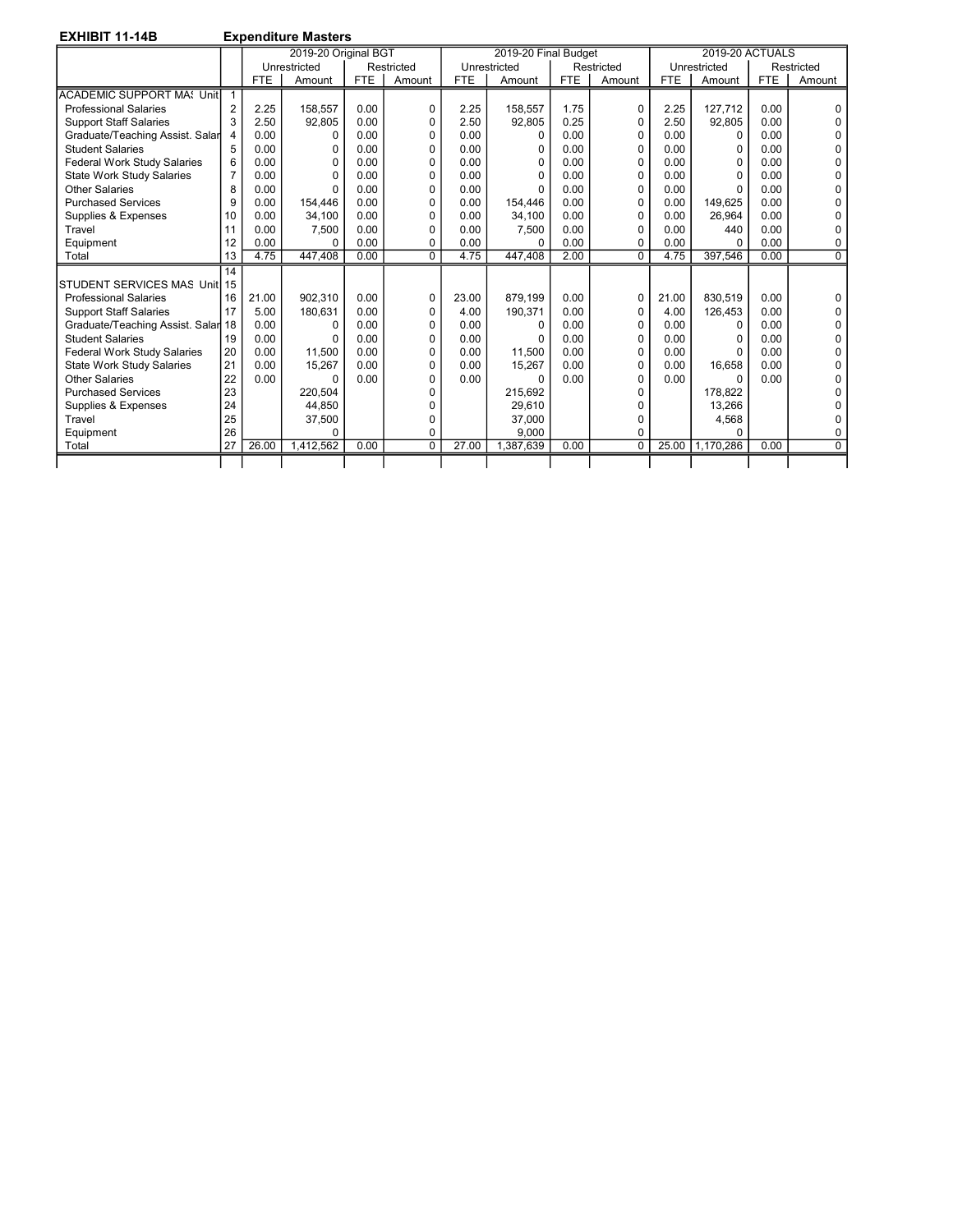| <b>EXHIBIT 11-14B</b>              |                |            | <b>Expenditure Masters</b> |            |             |            |                      |            |              |            |                        |            |            |
|------------------------------------|----------------|------------|----------------------------|------------|-------------|------------|----------------------|------------|--------------|------------|------------------------|------------|------------|
|                                    |                |            | 2019-20 Original BGT       |            |             |            | 2019-20 Final Budget |            |              |            | <b>2019-20 ACTUALS</b> |            |            |
|                                    |                |            | Unrestricted               |            | Restricted  |            | Unrestricted         |            | Restricted   |            | Unrestricted           |            | Restricted |
|                                    |                | <b>FTE</b> | Amount                     | <b>FTE</b> | Amount      | <b>FTE</b> | Amount               | <b>FTE</b> | Amount       | <b>FTE</b> | Amount                 | <b>FTE</b> | Amount     |
|                                    |                |            | 655,544                    |            |             |            | 660.378              |            |              |            |                        |            |            |
| <b>INSTITUTIONAL SUPPORT Unit</b>  |                |            |                            |            |             |            |                      |            |              |            |                        |            |            |
| <b>Professional Salaries</b>       | 2              | 7.00       | 558.114                    | 0.00       | $\Omega$    | 8.00       | 545.814              | 0.00       | $\Omega$     | 8.00       | 470.680                | 0.00       |            |
| <b>Support Staff Salaries</b>      | 3              | 14.75      | 593,640                    | 0.00       | $\mathbf 0$ | 13.75      | 598,474              | 0.00       | $\Omega$     | 13.50      | 604,498                | 0.00       |            |
| Graduate/Teaching Assist. Salar    | 4              | 0.00       | 0                          | 0.00       | $\Omega$    | 0.00       | $\Omega$             | 0.00       | 0            | 0.00       | $\Omega$               | 0.00       |            |
| <b>Student Salaries</b>            | 5              | 0.00       | O                          | 0.00       | $\Omega$    | 0.00       | 0                    | 0.00       | <sup>0</sup> | 0.00       | $\Omega$               | 0.00       |            |
| <b>Federal Work Study Salaries</b> | 6              | 0.00       | O                          | 0.00       | $\Omega$    | 0.00       |                      | 0.00       | $\Omega$     | 0.00       | $\Omega$               | 0.00       |            |
| <b>State Work Study Salaries</b>   | $\overline{7}$ | 0.00       | 0                          | 0.00       | $\Omega$    | 0.00       |                      | 0.00       | 0            | 0.00       | $\Omega$               | 0.00       |            |
| <b>Other Salaries</b>              | 8              | 1.00       | 61.904                     | 0.00       | $\Omega$    | 1.00       | 61.904               | 0.00       | O            | 1.00       | 59.796                 | 0.00       |            |
| <b>Purchased Services</b>          | 9              |            | 580.786                    |            |             |            | 582,725              |            |              |            | 399,177                |            |            |
| Supplies & Expenses                | 10             |            | 61.800                     |            |             |            | 79.694               |            |              |            | 23.261                 |            |            |
| Travel                             | 11             |            | 99,900                     |            | n           |            | 102,000              |            | n            |            | 34,317                 |            |            |
| Equipment                          | 12             |            | $\Omega$                   |            | $\Omega$    |            | U                    |            | 0            |            | ŋ                      |            |            |
| Total                              | 13             | 22.75      | 1.956.144                  | 0.00       | $\Omega$    | 22.75      | 1.970.611            | 0.00       | $\Omega$     | 22.50      | 1.591.729              | 0.00       | $\Omega$   |
|                                    | 14             |            |                            |            |             |            |                      |            |              |            |                        |            |            |
| OPERATION & MAINT. MA: Unit 15     |                |            |                            |            |             |            |                      |            |              |            |                        |            |            |
| <b>Professional Salaries</b>       | 16             | 2.00       | 108.676                    | 0.00       | 0           | 3.20       | 147.682              | 0.00       | 0            | 2.00       | 108,919                | 0.00       |            |
| <b>Support Staff Salaries</b>      | 17             | 17.25      | 482.769                    | 0.00       | $\Omega$    | 17.25      | 443.763              | 0.00       | 0            | 17.25      | 465.252                | 0.00       |            |
| Graduate/Teaching Assist. Salar 18 |                | 0.00       | 0                          | 0.00       | $\Omega$    | 0.00       | $\Omega$             | 0.00       | 0            | 0.00       | 0                      | 0.00       |            |
| <b>Student Salaries</b>            | 19             | 0.00       | O                          | 0.00       | $\Omega$    | 0.00       |                      | 0.00       | 0            | 0.00       | $\Omega$               | 0.00       |            |
| Federal Work Study Salaries        | 20             | 0.00       | O                          | 0.00       | $\Omega$    | 0.00       |                      | 0.00       | O            | 0.00       | $\Omega$               | 0.00       |            |
| <b>State Work Study Salaries</b>   | 21             | 0.00       | 0                          | 0.00       | $\Omega$    | 0.00       | U                    | 0.00       | 0            | 0.00       | $\Omega$               | 0.00       |            |
| Other Salaries                     | 22             | 0.00       | $\Omega$                   | 0.00       | $\Omega$    | 0.00       | U                    | 0.00       | O            | 0.00       | ŋ                      | 0.00       |            |
| <b>Purchased Services</b>          | 23             |            | 55.000                     |            |             |            | 185.000              |            |              |            | 40.334                 |            |            |
| Supplies & Expenses                | 24             |            | 110.100                    |            |             |            | 100,100              |            |              |            | 75.881                 |            |            |
| Travel                             | 25             |            | 31,000                     |            |             |            | 31,000               |            | n            |            | 17,004                 |            |            |
| Equipment                          | 26             |            | $\Omega$                   |            | 0           |            |                      |            | 0            |            |                        |            |            |
| Total                              | 27             | 19.25      | 787,545                    | 0.00       | $\Omega$    | 20.45      | 907,545              | 0.00       | $\Omega$     | 19.25      | 707,390                | 0.00       | $\Omega$   |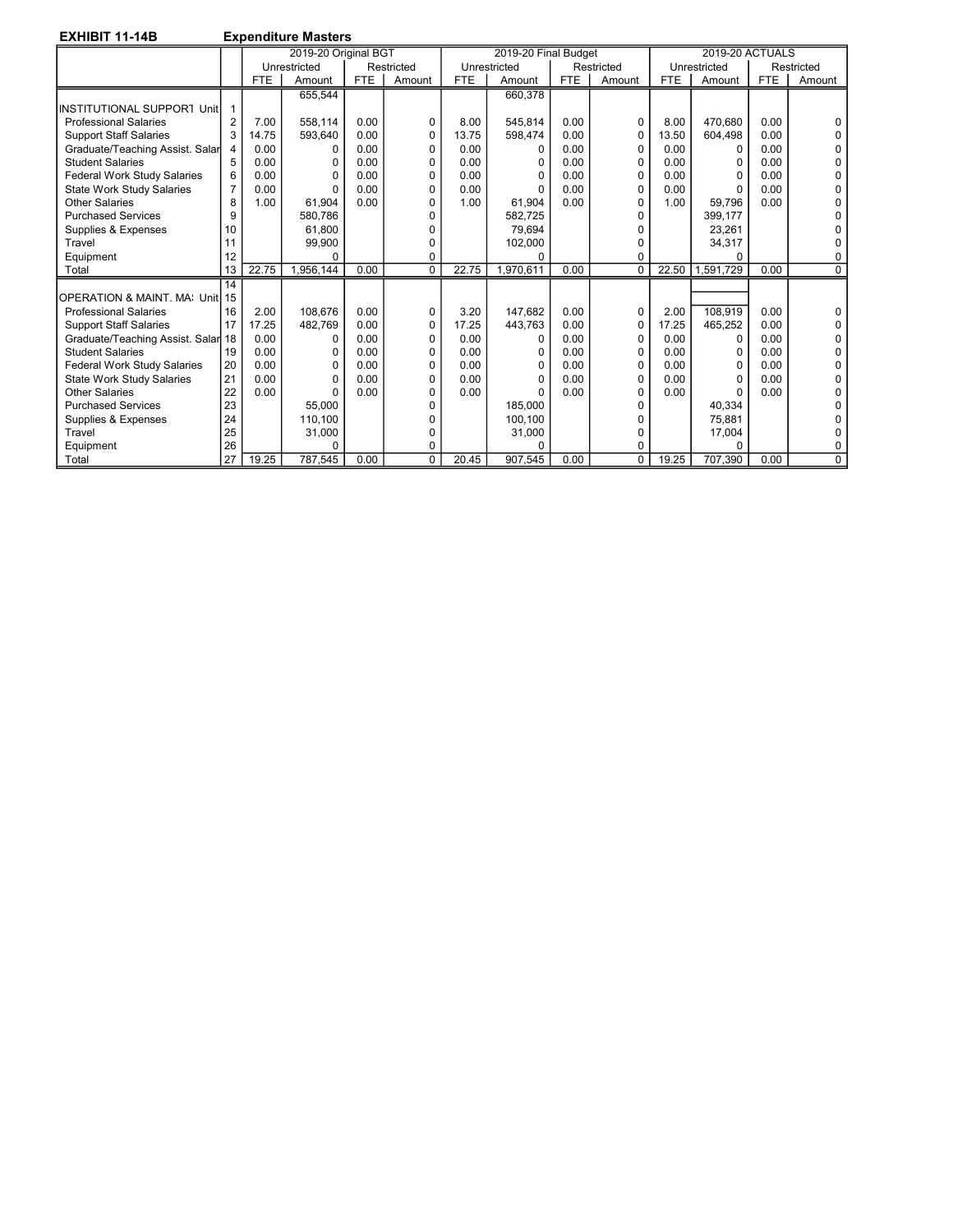| <b>EXHIBIT 11-14B</b> |  |
|-----------------------|--|
|-----------------------|--|

**Expenditure Masters** 

| -----------                      |                |            |                      |            |            |            |                      |      |            |            |                        |      |            |
|----------------------------------|----------------|------------|----------------------|------------|------------|------------|----------------------|------|------------|------------|------------------------|------|------------|
|                                  |                |            | 2019-20 Original BGT |            |            |            | 2019-20 Final Budget |      |            |            | <b>2019-20 ACTUALS</b> |      |            |
|                                  |                |            | Unrestricted         |            | Restricted |            | Unrestricted         |      | Restricted |            | Unrestricted           |      | Restricted |
|                                  |                | <b>FTE</b> | Amount               | <b>FTE</b> | Amount     | <b>FTE</b> | Amount               | FTE  | Amount     | <b>FTE</b> | Amount                 | FTE. | Amount     |
| Unitl<br><b>TOTAL GENERAL</b>    |                |            |                      |            |            |            |                      |      |            |            |                        |      |            |
| <b>Professional Salaries</b>     | $\overline{2}$ | 32.25      | 1.727.657            | 0.00       | 0          | 36.45      | 1.731.252            | 1.75 | 0          | 33.25      | 1,537,830              | 0.00 |            |
| <b>Support Staff Salaries</b>    | 3              | 39.50      | 349,845              | 0.00       | 0          | 37.50      | 1,325,413            | 0.25 | 0          | 37.25      | 1,289,008              | 0.00 |            |
| Graduate/Teaching Assist. Salar  | 4              | 0.00       |                      | 0.00       |            | 0.00       |                      | 0.00 | 0          | 0.00       | 0                      | 0.00 |            |
| <b>Student Salaries</b>          | 5              | 0.00       | 0                    | 0.00       |            | 0.00       |                      | 0.00 | 0          | 0.00       | 0                      | 0.00 |            |
| Federal Work Study Salaries      | 6              | 0.00       | 11.500               | 0.00       |            | 0.00       | 11.500               | 0.00 | 0          | 0.00       | 0                      | 0.00 |            |
| <b>State Work Study Salaries</b> | 7              | 0.00       | 15.267               | 0.00       |            | 0.00       | 15.267               | 0.00 | $\Omega$   | 0.00       | 16.658                 | 0.00 |            |
| Other Salaries                   | 8              | 1.00       | 61.904               | 0.00       |            | 1.00       | 61.904               | 0.00 | 0          | 1.00       | 59.796                 | 0.00 |            |
| <b>Purchased Services</b>        | 9              | 0.00       | .010.736             | 0.00       |            | 0.00       | 1,137,863            | 0.00 | 0          | 0.00       | 767.958                | 0.00 |            |
| Supplies & Expenses              | 10             | 0.00       | 250.850              | 0.00       |            | 0.00       | 243.504              | 0.00 | 0          | 0.00       | 139,372                | 0.00 |            |
| Travel                           | 11             | 0.00       | 175.900              | 0.00       |            | 0.00       | 177.500              | 0.00 | 0          | 0.00       | 56.329                 | 0.00 |            |
| Equipment                        | 12             | 0.00       | 0                    | 0.00       |            | 0.00       | 9,000                | 0.00 | 0          | $0.00\,$   | 0                      | 0.00 |            |
| Total                            | 12             | 72.75      | 4,603,659            | 0.00       | $\Omega$   | 74.95      | 4,713,203            | 2.00 | 0          |            | 71.50 3,866,951        | 0.00 | 0          |
|                                  |                |            |                      |            |            |            |                      |      |            |            |                        |      |            |
| <b>Breakdown Total</b>           |                | 72.75      | 4.603.659            | 0.00       | 0          | 74.95      | 4.713.203            | 2.00 | 0          | 71.50      | 3.866.951              | 0.00 |            |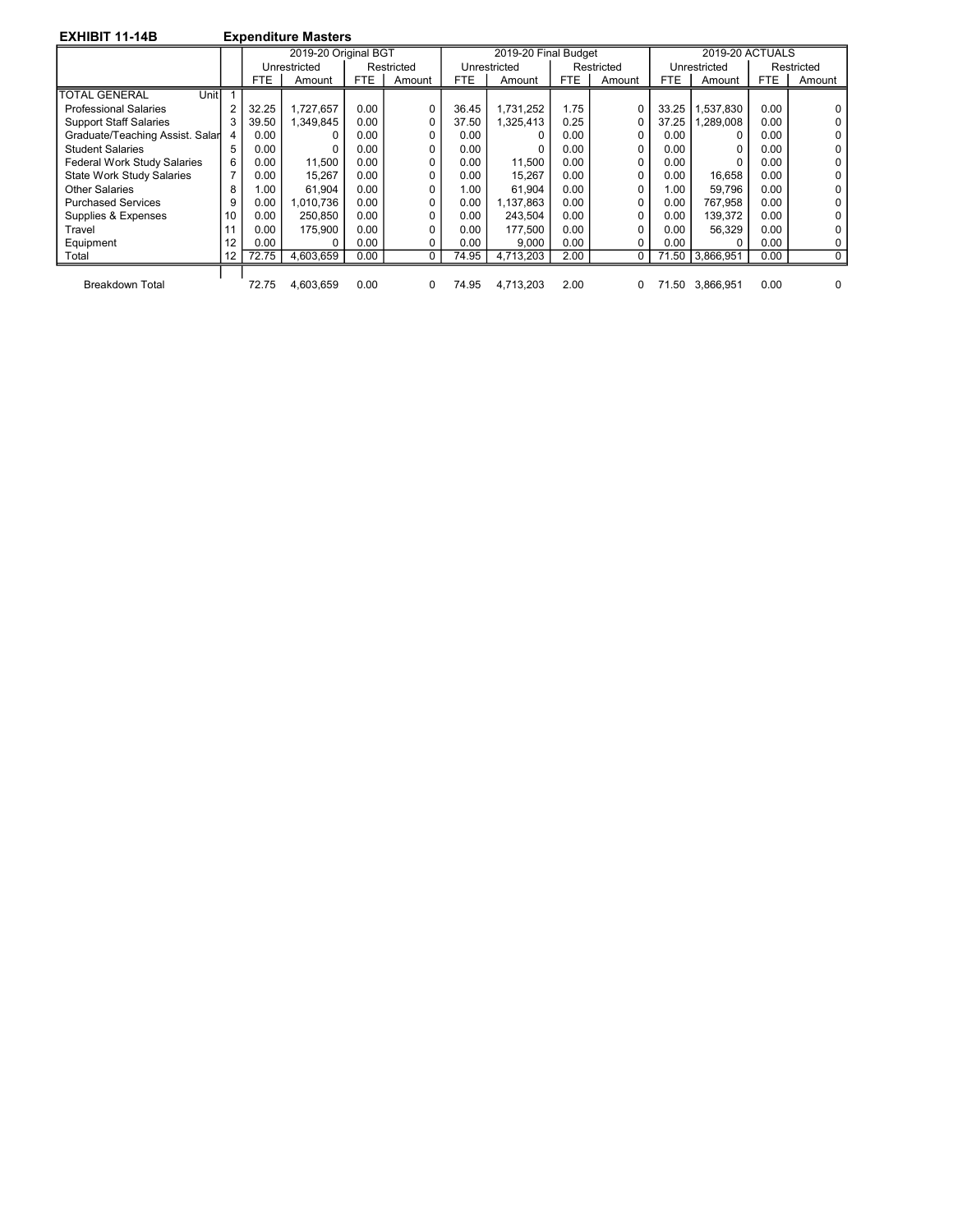# EXHIBIT 15 STUDENT SOCIAL & CULTURAL DEVELOPMENT

|                                         |          |                |      | 2019-20 Original BGT |      |               |                | 2019-20 Final Budget |      |                |      | <b>2019-20 ACTUALS</b> |      |                |
|-----------------------------------------|----------|----------------|------|----------------------|------|---------------|----------------|----------------------|------|----------------|------|------------------------|------|----------------|
|                                         |          |                |      | Unrestricted         |      | Restricted    |                | Unrestricted         |      | Restricted     |      | Unrestricted           |      | Restricted     |
|                                         |          |                | FTE  | Amount               |      | FTE Amount    | FTE I          | Amount               |      | FTE kmourl FTE |      | Amount                 |      | FTE   Amount   |
| <b>REVENUES</b>                         |          | 1              |      |                      |      |               |                |                      |      |                |      |                        |      |                |
|                                         |          |                |      |                      |      |               |                |                      |      |                |      |                        |      |                |
| <b>Tuition &amp; Fees</b>               |          | 3              |      | 23.645               |      |               |                | 23,645               |      |                |      | 16,342                 |      |                |
| Gov't Approp.                           | -Federal | 3              |      | 0                    |      |               |                | 0                    |      |                |      | 0                      |      |                |
|                                         | -State   | $\overline{4}$ |      | 0                    |      |               |                | 0                    |      |                |      | 0                      |      |                |
|                                         | -Local   | 5              |      | 0                    |      |               |                | 0                    |      |                |      | 0                      |      |                |
| Gov.Grts.& Contr.                       | -Federal | 6              |      | 0                    |      |               |                | 0                    |      |                |      | $\overline{0}$         |      |                |
|                                         | -State   | $\overline{7}$ |      | 0                    |      |               |                | $\mathbf 0$          |      |                |      | 0                      |      |                |
|                                         | -Local   | 8              |      | 0                    |      |               |                | 0                    |      |                |      | 0                      |      |                |
| Priv. Gifts, Grts. & Contr.             |          | 9              |      | 0                    |      |               |                | 0                    |      |                |      | 0                      |      |                |
| Endowment Inc.-Restricted               |          | 10             |      | 0                    |      |               |                | $\mathbf 0$          |      |                |      | 0                      |      |                |
| Sales & Services                        |          | 11             |      | 0                    |      |               |                | 0                    |      |                |      | 0                      |      |                |
| <b>Other Sources</b>                    |          |                |      | 0                    |      |               |                | $\Omega$             |      |                |      | $\Omega$               |      |                |
| (Ind. Cost Recov.Grts.&Con.)            |          | 12             |      |                      |      |               |                |                      |      |                |      |                        |      |                |
| Total Revenue (Exh. 1)                  |          | 13             |      | 23.645               |      | 0             |                | 23.645               |      | 0              |      | 16,342                 |      | 0              |
| BEGINNING BALANCE (Exh. 1)              |          | 14             |      |                      |      |               |                |                      |      | 0              |      | 0                      |      | $\overline{0}$ |
| TOTAL AVAILABLE (Exh. 1)                |          | 15             |      | 23,645               |      | 0             |                | 23,645               |      | $\Omega$       |      | 16,342                 |      | $\Omega$       |
| <b>EXPENDITURES</b>                     |          | 16             |      |                      |      |               |                |                      |      |                |      |                        |      |                |
| <b>Faculty Salaries</b>                 |          | 17             | 0.00 | 0                    |      |               | 0.00           | 0                    |      |                | 0.00 | 0                      |      |                |
| <b>Professional Salaries</b>            |          | 18             | 0.00 | 0                    |      |               | 0.00           | $\mathbf 0$          |      |                | 0.00 | $\Omega$               |      |                |
| <b>Support Staff Salaries</b>           |          | 19             | 0.00 | 0                    |      |               | 0.00           | 0                    |      |                | 0.00 | $\overline{0}$         |      |                |
| Graduate/Teaching Assistant Salaries 20 |          |                | 0.00 | $\Omega$             |      |               | 0.00           | $\Omega$             |      |                | 0.00 | $\Omega$               |      |                |
| <b>Student Salaries</b>                 |          | 21             | 0.25 | 5,000                |      |               | 0.00           | 5,000                |      |                | 0.22 | 7,165                  |      |                |
| Federal Work Study                      |          | 22             | 0.00 | 0                    |      |               | 0.00           | 0                    |      |                | 0.00 | 0                      |      |                |
| State Work Study                        |          | 23             | 0.00 | 0                    |      |               | 0.00           | $\Omega$             |      |                | 0.00 | $\Omega$               |      |                |
| <b>Other Salaries</b>                   |          | 24             |      | $\Omega$             |      |               |                | $\Omega$             |      |                |      | $\Omega$               |      |                |
| Supplies & Expense                      |          | 26             |      | 18,345               |      |               |                | 18,445               |      |                |      | 8,504                  |      |                |
| Travel                                  |          | 27             |      | 300                  |      |               |                | 200                  |      |                |      | 0                      |      |                |
| Equipment                               |          | 28             |      | 0                    |      |               |                | 0                    |      |                |      | 0                      |      |                |
| Retirement                              |          | 29             |      | 0                    |      |               |                | 0                    |      |                |      | 457                    |      |                |
| Social Security                         |          | 30             |      | 0                    |      |               |                | $\mathbf 0$          |      |                |      | 175                    |      |                |
| Medicare                                |          | 31             |      | 0                    |      |               |                | 0                    |      |                |      | 41                     |      |                |
| Group Insurance                         |          | 32             |      | 0                    |      |               | $\overline{0}$ | 0                    |      |                |      | 0                      |      |                |
| Workmen's Compensation                  |          | 33             |      | 0                    |      |               |                | $\pmb{0}$            |      |                |      | 0                      |      |                |
| Unemployment Compensation               |          | 34             |      | 0                    |      |               |                | 0                    |      |                |      | $\overline{0}$         |      |                |
| <b>Waiver of Tuition</b>                |          | 35             |      | 0                    |      |               |                | $\Omega$             |      |                |      | 0                      |      |                |
| Total Expenditures (Exh. 1)             |          | 36             | 0.25 | 23,645               | 0.00 | 0             | 0.00           | 23,645               | 0.00 | 0              | 0.22 | 16,342                 | 0.00 | 0              |
| TRANSFER TO OR (FROM)                   |          | 37             |      |                      |      |               |                |                      |      |                |      |                        |      |                |
| 1 & G (Exh.1A)                          |          | 38             |      | 0                    |      | <b>XXXXXX</b> |                |                      |      | <b>XXXXXX</b>  |      | 0                      |      | <b>XXXXXX</b>  |
| <b>ENDING BALANCE (Exh. 1)</b>          |          | 39             |      | 0                    |      | 0             |                |                      |      | $\overline{0}$ | 0.22 | $\overline{0}$         | 0.00 | $\Omega$       |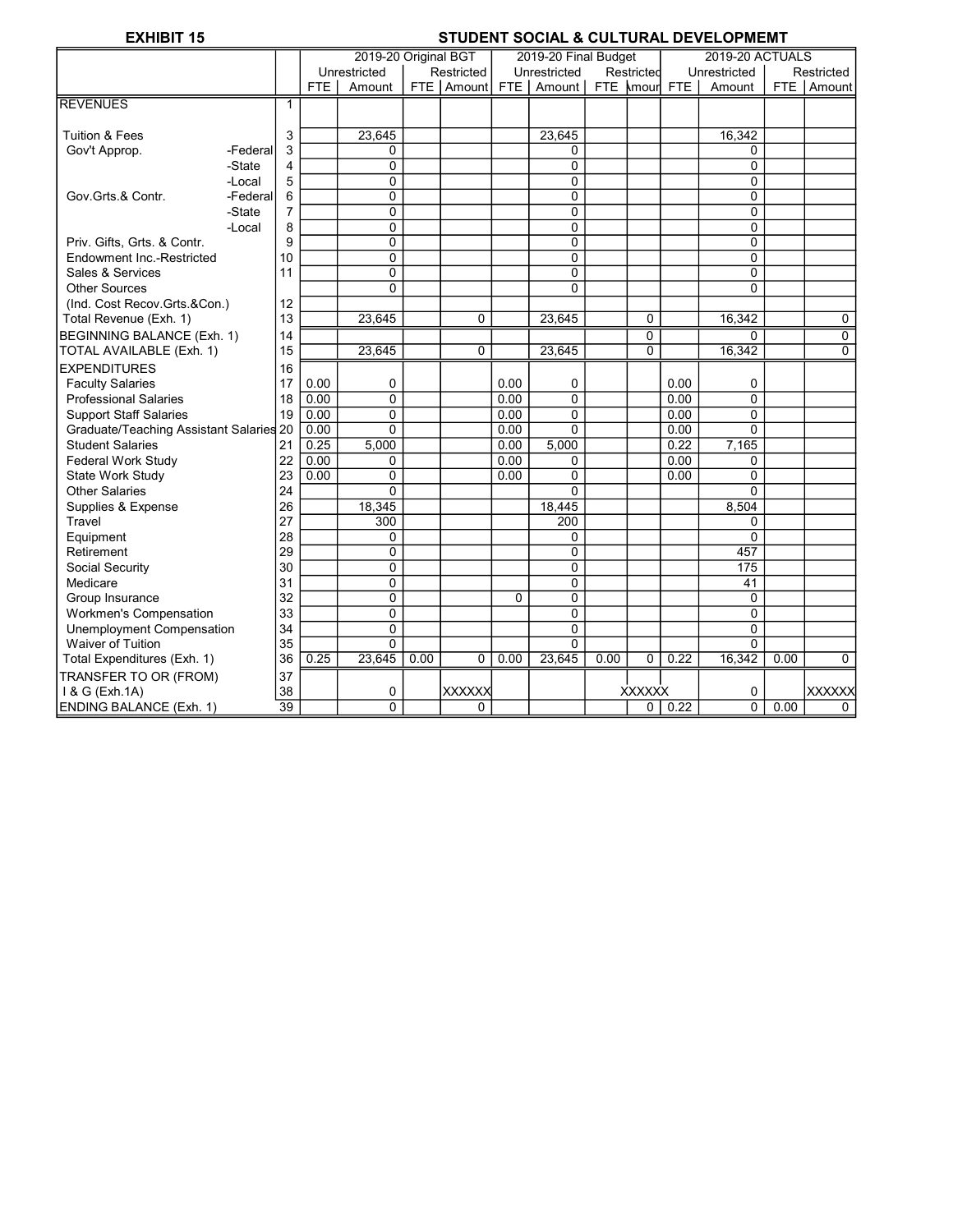### EXHIBIT 15 A STUDENT GOVERNMENT

|                                         |          |                |            | 19-20 Proposed Budget |      |                    |      | 19-20 Final Budget   |      |               | $\Omega$ | 2020-21 Proposed |      |                |
|-----------------------------------------|----------|----------------|------------|-----------------------|------|--------------------|------|----------------------|------|---------------|----------|------------------|------|----------------|
|                                         |          |                |            | Unrestricted          |      | Restricted         |      | Unrestricted         |      | Restricted    |          | Unrestricted     |      | Restricted     |
|                                         |          |                | <b>FTE</b> | Amount                |      | FTE   Amount   FTE |      | Amount FTE Amour FTE |      |               |          | Amount           |      | FTE   Amount   |
| <b>REVENUES</b>                         |          | $\mathbf{1}$   |            |                       |      |                    |      |                      |      |               |          |                  |      |                |
|                                         |          |                |            |                       |      |                    |      |                      |      |               |          |                  |      |                |
| <b>Tuition &amp; Fees</b>               |          | 3              |            | 13,645                |      |                    |      | 10,000               |      |               |          | 6,693            |      |                |
| Gov't Approp.                           | -Federal | 3              |            |                       |      |                    |      |                      |      |               |          |                  |      |                |
|                                         | -State   | 4              |            |                       |      |                    |      |                      |      |               |          |                  |      |                |
|                                         | -Local   | 5              |            |                       |      |                    |      |                      |      |               |          |                  |      |                |
| Gov.Grts.& Contr.                       | -Federal | 6              |            |                       |      |                    |      |                      |      |               |          |                  |      |                |
|                                         | -State   | $\overline{7}$ |            |                       |      |                    |      |                      |      |               |          |                  |      |                |
|                                         | -Local   | 8              |            |                       |      |                    |      |                      |      |               |          |                  |      |                |
| Priv. Gifts, Grts. & Contr.             |          | 9              |            |                       |      |                    |      |                      |      |               |          |                  |      |                |
| Endowment Inc.-Restricted               |          | 10             |            |                       |      |                    |      |                      |      |               |          |                  |      |                |
| Sales & Services                        |          | 11             |            |                       |      |                    |      |                      |      |               |          |                  |      |                |
| <b>Other Sources</b>                    |          |                |            |                       |      |                    |      |                      |      |               |          |                  |      |                |
| (Ind. Cost Recov.Grts.&Con.)            |          | 12             |            |                       |      |                    |      |                      |      |               |          |                  |      |                |
| Total Revenue (Exh. 1)                  |          | 13             |            | 13.645                |      | 0                  |      | 10.000               |      | $\Omega$      |          | 6,693            |      | $\mathbf 0$    |
| <b>BEGINNING BALANCE (Exh. 1)</b>       |          | 14             |            |                       |      |                    |      |                      |      | 0             |          | $\Omega$         |      | $\overline{0}$ |
| TOTAL AVAILABLE (Exh. 1)                |          | 15             |            | 13,645                |      | 0                  |      | 10,000               |      | 0             |          | 6,693            |      | $\Omega$       |
| <b>EXPENDITURES</b>                     |          | 16             |            |                       |      |                    |      |                      |      |               |          |                  |      |                |
| <b>Faculty Salaries</b>                 |          | 17             |            |                       |      |                    |      |                      |      |               |          |                  |      |                |
| <b>Professional Salaries</b>            |          | 18             |            |                       |      |                    |      |                      |      |               |          |                  |      |                |
| <b>Support Staff Salaries</b>           |          | 19             |            |                       |      |                    |      |                      |      |               |          |                  |      |                |
| Graduate/Teaching Assistant Salaries 20 |          |                |            |                       |      |                    |      |                      |      |               |          |                  |      |                |
| <b>Student Salaries</b>                 |          | 21             | 0.25       | 5,000                 |      |                    | 0.00 | 0                    |      |               | 0.22     | 4,340            |      |                |
| Federal Work Study                      |          | 22             |            |                       |      |                    |      |                      |      |               |          |                  |      |                |
| State Work Study                        |          | 23             |            |                       |      |                    |      |                      |      |               |          |                  |      |                |
| <b>Other Salaries</b>                   |          | 24             |            |                       |      |                    |      |                      |      |               |          |                  |      |                |
| Supplies & Expense                      |          | 26             |            | 8.445                 |      |                    |      | 10.000               |      |               |          | 2.353            |      |                |
| Travel                                  |          | 27             |            | 200                   |      |                    |      | 0                    |      |               |          | 0                |      |                |
| Equipment                               |          | 28             |            | 0                     |      |                    |      | $\Omega$             |      |               |          | $\Omega$         |      |                |
| Retirement                              |          | 29             |            |                       |      |                    |      |                      |      |               |          |                  |      |                |
| Social Security                         |          | 30             |            |                       |      |                    |      |                      |      |               |          |                  |      |                |
| Medicare                                |          | 31             |            |                       |      |                    |      |                      |      |               |          |                  |      |                |
| Group Insurance                         |          | 32             |            |                       |      |                    |      |                      |      |               |          |                  |      |                |
| Workmen's Compensation                  |          | 33             |            |                       |      |                    |      |                      |      |               |          |                  |      |                |
| Unemployment Compensation               |          | 34             |            |                       |      |                    |      |                      |      |               |          |                  |      |                |
| Waiver of Tuition                       |          | 35             |            |                       |      |                    |      |                      |      |               |          |                  |      |                |
| Total Expenditures (Exh. 1)             |          | 36             | 0.25       | 13,645                | 0.00 | 0                  | 0.00 | 10,000               | 0.00 | 0             | 0.22     | 6,693            | 0.00 | $\Omega$       |
| TRANSFER TO OR (FROM)                   |          | 37             |            |                       |      |                    |      |                      |      |               |          |                  |      |                |
| 1 & G (Exh.1A)                          |          | 38             |            | 0                     |      | <b>XXXXXX</b>      |      |                      |      | <b>XXXXXX</b> |          | 0                |      | <b>XXXXXX</b>  |
| <b>ENDING BALANCE (Exh. 1)</b>          |          | 39             |            | 0                     |      | 0                  |      |                      |      | 0             | 0.22     | $\overline{0}$   | 0.00 | $\Omega$       |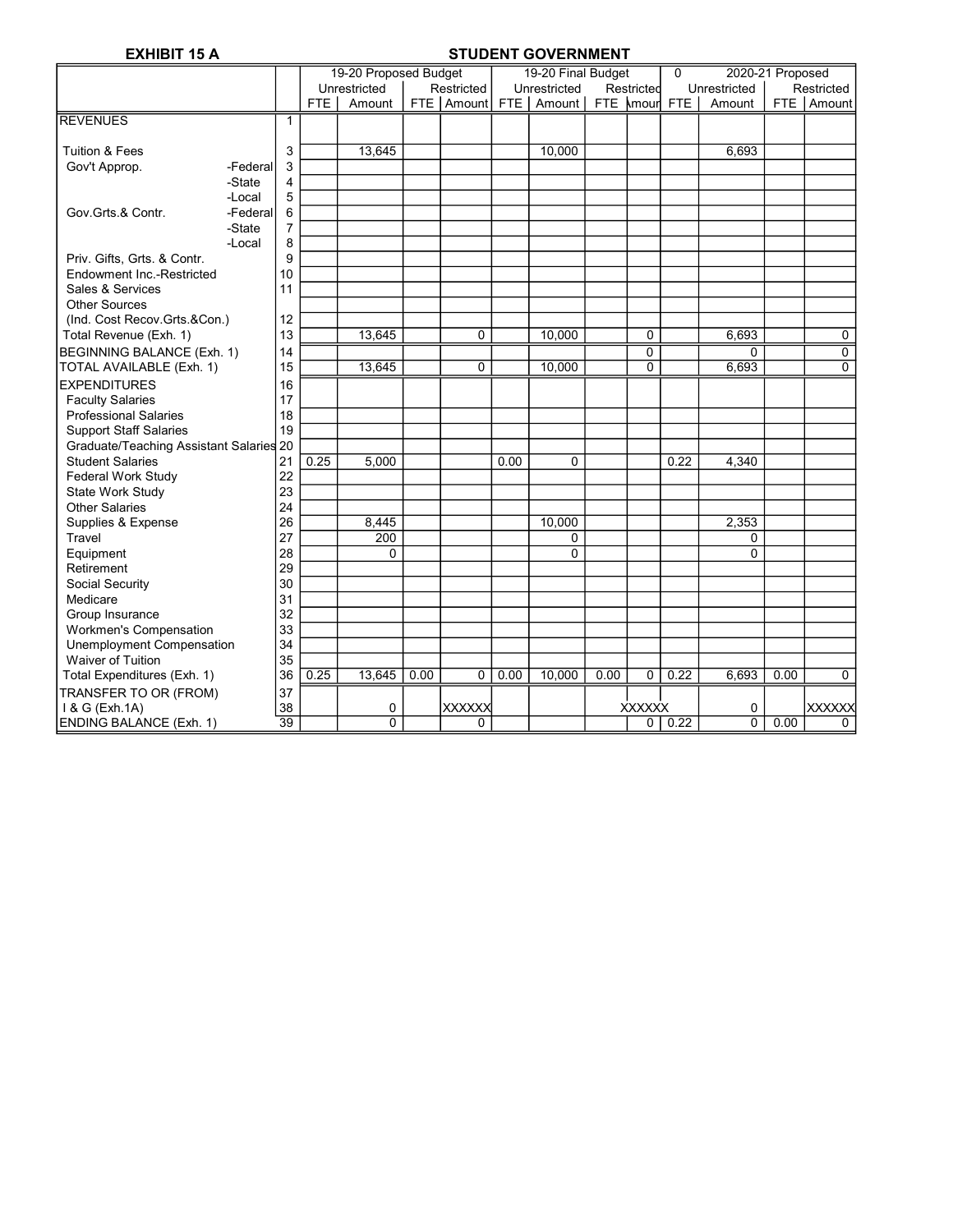### EXHIBIT 15 B CAMPUS ACTIVITIES

|                                         |          |                 |            | 19-20 Proposed Budget |      |               |       | 19-20 Final Budget   |      |               | $\Omega$ | 2020-21 Proposed |      |                |
|-----------------------------------------|----------|-----------------|------------|-----------------------|------|---------------|-------|----------------------|------|---------------|----------|------------------|------|----------------|
|                                         |          |                 |            | Unrestricted          |      | Restricted    |       | Unrestricted         |      | Restricted    |          | Unrestricted     |      | Restricted     |
|                                         |          |                 | <b>FTE</b> | Amount                |      | FTE Amount    | FTE I | Amount FTE Amour FTE |      |               |          | Amount           |      | FTE Amount     |
| <b>REVENUES</b>                         |          | $\mathbf{1}$    |            |                       |      |               |       |                      |      |               |          |                  |      |                |
|                                         |          |                 |            |                       |      |               |       |                      |      |               |          |                  |      |                |
| <b>Tuition &amp; Fees</b>               |          | 3               |            | 10,000                |      |               |       | 13,645               |      |               |          | 9,649            |      |                |
| Gov't Approp.                           | -Federal | 3               |            |                       |      |               |       |                      |      |               |          |                  |      |                |
|                                         | -State   | 4               |            |                       |      |               |       |                      |      |               |          |                  |      |                |
|                                         | -Local   | 5               |            |                       |      |               |       |                      |      |               |          |                  |      |                |
| Gov.Grts.& Contr.                       | -Federal | 6               |            |                       |      |               |       |                      |      |               |          |                  |      |                |
|                                         | -State   | $\overline{7}$  |            |                       |      |               |       |                      |      |               |          |                  |      |                |
|                                         | -Local   | 8               |            |                       |      |               |       |                      |      |               |          |                  |      |                |
| Priv. Gifts, Grts. & Contr.             |          | 9               |            |                       |      |               |       |                      |      |               |          |                  |      |                |
| Endowment Inc.-Restricted               |          | 10              |            |                       |      |               |       |                      |      |               |          |                  |      |                |
| Sales & Services                        |          | 11              |            |                       |      |               |       |                      |      |               |          |                  |      |                |
| <b>Other Sources</b>                    |          |                 |            |                       |      |               |       |                      |      |               |          |                  |      |                |
| (Ind. Cost Recov.Grts.&Con.)            |          | 12              |            |                       |      |               |       |                      |      |               |          |                  |      |                |
| Total Revenue (Exh. 1)                  |          | 13              |            | 10.000                |      | 0             |       | 13.645               |      | 0             |          | 9,649            |      | 0              |
| BEGINNING BALANCE (Exh. 1)              |          | 14              |            |                       |      |               |       |                      |      | 0             |          | 0                |      | 0              |
| TOTAL AVAILABLE (Exh. 1)                |          | 15              |            | 10,000                |      | 0             |       | 13,645               |      | 0             |          | 9,649            |      | $\overline{0}$ |
| <b>EXPENDITURES</b>                     |          | 16              |            |                       |      |               |       |                      |      |               |          |                  |      |                |
| <b>Faculty Salaries</b>                 |          | 17              |            |                       |      |               |       |                      |      |               |          |                  |      |                |
| <b>Professional Salaries</b>            |          | 18              |            |                       |      |               |       |                      |      |               |          |                  |      |                |
| <b>Support Staff Salaries</b>           |          | 19              |            |                       |      |               |       |                      |      |               |          |                  |      |                |
| Graduate/Teaching Assistant Salaries 20 |          |                 |            |                       |      |               |       |                      |      |               |          |                  |      |                |
| <b>Student Salaries</b>                 |          | 21              | 0.00       | $\Omega$              |      |               | 0.25  | 5,000                |      |               | 0.14     | 2.825            |      |                |
| Federal Work Study                      |          | 22              |            |                       |      |               |       |                      |      |               |          |                  |      |                |
| <b>State Work Study</b>                 |          | 23              |            |                       |      |               |       |                      |      |               |          |                  |      |                |
| <b>Other Salaries</b>                   |          | 24              |            |                       |      |               |       |                      |      |               |          |                  |      |                |
| Supplies & Expense                      |          | 26              |            | 9,900                 |      |               |       | 8,445                |      |               |          | 6,151            |      |                |
| Travel                                  |          | 27              |            | 100                   |      |               |       | 200                  |      |               |          | 0                |      |                |
| Equipment                               |          | 28              |            | 0                     |      |               |       |                      |      |               |          | $\Omega$         |      |                |
| Retirement                              |          | 29              |            |                       |      |               |       |                      |      |               |          | 457              |      |                |
| Social Security                         |          | 30              |            |                       |      |               |       |                      |      |               |          | 175              |      |                |
| Medicare                                |          | 31              |            |                       |      |               |       |                      |      |               |          | 41               |      |                |
| Group Insurance                         |          | 32              |            |                       |      |               |       |                      |      |               |          |                  |      |                |
| <b>Workmen's Compensation</b>           |          | 33              |            |                       |      |               |       |                      |      |               |          |                  |      |                |
| Unemployment Compensation               |          | 34              |            |                       |      |               |       |                      |      |               |          |                  |      |                |
| <b>Waiver of Tuition</b>                |          | 35              |            |                       |      |               |       |                      |      |               |          |                  |      |                |
| Total Expenditures (Exh. 1)             |          | 36              | 0.00       | 10.000                | 0.00 | 0             | 0.25  | 13,645               | 0.00 | $\mathbf{0}$  | 0.14     | 9.649            | 0.00 | $\Omega$       |
| TRANSFER TO OR (FROM)                   |          | 37              |            |                       |      |               |       |                      |      |               |          |                  |      |                |
| 1 & G (Exh.1A)                          |          | 38              |            | 0                     |      | <b>XXXXXX</b> |       |                      |      | <b>XXXXXX</b> |          | 0                |      | <b>XXXXXX</b>  |
| <b>ENDING BALANCE (Exh. 1)</b>          |          | $\overline{39}$ |            | 0                     |      | 0             |       |                      |      | 0             | 0.14     | $\overline{0}$   | 0.00 | $\Omega$       |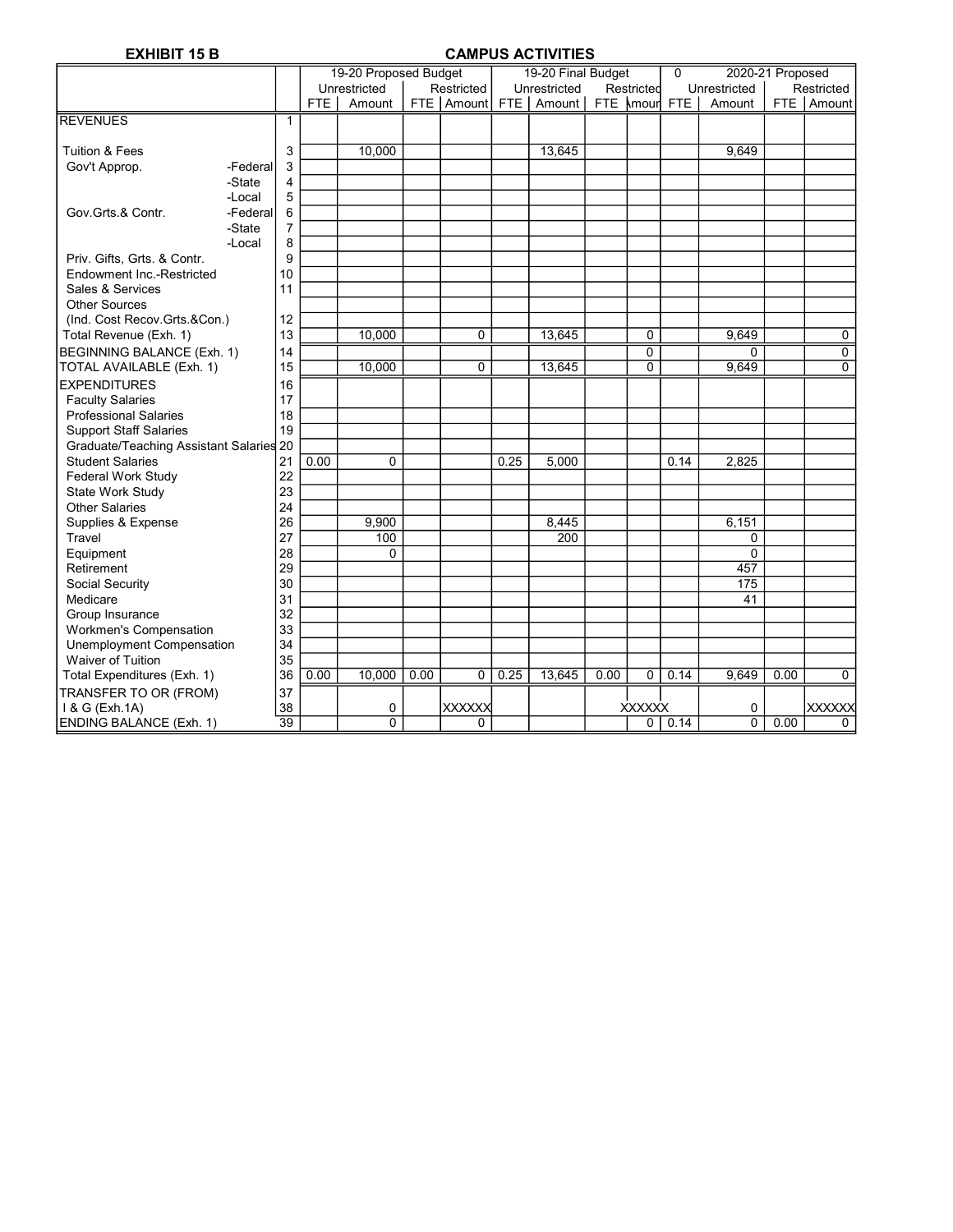| <b>EXHIBIT 17</b>                |          |              |            |                      |            |                |            |                      |      |               |            |                |                        | Summary of Public Service |
|----------------------------------|----------|--------------|------------|----------------------|------------|----------------|------------|----------------------|------|---------------|------------|----------------|------------------------|---------------------------|
| Summary                          |          |              |            | 2019-20 Original BGT |            |                |            | 2019-20 Final Budget |      |               |            |                | <b>2019-20 ACTUALS</b> |                           |
|                                  |          |              |            | Unrestricted         |            | Restricted     |            | Unrestricted         |      | Restricted    |            | Unrestricted   |                        | Restricted                |
|                                  |          |              | <b>FTE</b> | Amount               | <b>FTE</b> | Amount         | <b>FTE</b> | Amount               | FTE. | Amount        | <b>FTE</b> | Amount         | <b>FTE</b>             | Amount                    |
| <b>REVENUES</b>                  |          | $\mathbf{1}$ |            |                      |            |                |            |                      |      |               |            |                |                        |                           |
| Gov't Approp.                    | -Federal | 3            |            | 0                    |            | 0              |            | $\mathbf 0$          |      | 0             |            | $\mathbf 0$    |                        | $\Omega$                  |
|                                  | -State   | 4            |            | 0                    |            | $\mathbf 0$    |            | $\mathbf 0$          |      | $\mathbf 0$   |            | $\mathbf 0$    |                        | $\Omega$                  |
|                                  | -Local   | 5            |            | $\mathbf{0}$         |            | $\mathbf{0}$   |            | $\Omega$             |      | $\Omega$      |            | $\Omega$       |                        | $\Omega$                  |
| Gov.Grts.& Contr.                | -Federal | 6            |            | 0                    |            | 91,629         |            | $\mathbf 0$          |      | 116,782       |            | 2,479          |                        | 83.422                    |
|                                  | -State   | 7            |            | 0                    |            | 241,453        |            | $\Omega$             |      | 248,698       |            | $\Omega$       |                        | 242,604                   |
|                                  | -Local   | 8            |            | 0                    |            | 0              |            | $\Omega$             |      | $\Omega$      |            | $\Omega$       |                        | $\Omega$                  |
| Priv. Gifts. Grts. & Contr.      |          | 9            |            | $\mathbf{0}$         |            | 0              |            | 3.900                |      | 70.000        |            | 4.000          |                        | 30.477                    |
| Endowment Inc.-Restricted        |          | 10           |            | 0                    |            | $\mathbf 0$    |            | $\Omega$             |      | 0             |            | $\Omega$       |                        | $\Omega$                  |
| Sales & Services                 |          | 11           |            | 97.000               |            | $\overline{0}$ |            | 83,212               |      | $\Omega$      |            | 129,785        |                        | $\Omega$                  |
| <b>Other Sources</b>             |          |              |            | 0                    |            | $\overline{0}$ |            | 0                    |      | $\mathbf 0$   |            | 0              |                        | $\Omega$                  |
| (Ind. Cost Recov.Grts.&Con.)     |          | 12           |            | 0                    |            | $\mathbf{0}$   |            | $\Omega$             |      | $\Omega$      |            | $\Omega$       |                        | $\Omega$                  |
| Total Revenue (Exh. 1)           |          | 13           |            | 97.000               |            | 333,082        |            | 87,112               |      | 435,480       |            | 136,264        |                        | 356,503                   |
|                                  |          |              |            |                      |            |                |            |                      |      |               |            |                |                        |                           |
|                                  |          |              |            |                      |            |                |            |                      |      |               |            |                |                        |                           |
| BEGINNING BALANCE (Exh. 1) 14    |          |              |            | 12,758               |            | 0              |            | 108.697              |      | $\Omega$      |            | 108.697        |                        | <sup>0</sup>              |
| TOTAL AVAILABLE (Exh. 1)         |          | 15           |            | 109,758              |            | 333,082        |            | 195,809              |      | 435,480       |            | 244,961        |                        | 356,503                   |
| <b>EXPENDITURES</b>              |          | 16           |            |                      |            |                |            |                      |      |               |            |                |                        |                           |
| <b>Faculty Salaries</b>          |          | 17           | 0.00       | 0                    | 0.00       | 0              | 0.00       | $\mathbf 0$          | 0.00 | $\Omega$      | 0.00       | $\mathbf 0$    | 0.00                   | $\Omega$                  |
| <b>Professional Salaries</b>     |          | 18           | 0.00       | 0                    | 4.30       | 168.897        | 1.33       | 22,000               | 2.00 | 222.003       | 0.09       | 4.808          | 4.30                   | 150.718                   |
| <b>Support Staff Salaries</b>    |          | 19           | 2.00       | 68,088               | 1.00       | 41,700         | 2.00       | 68.088               | 0.00 | $\mathbf 0$   | 2.00       | 84,593         | 1.00                   | 54,554                    |
| Graduate/Teaching Assistant S 20 |          |              | 0.00       | 0                    | 0.00       | 0              | 0.00       | 0                    | 0.00 | $\mathbf 0$   | 0.00       | $\mathbf 0$    | $\Omega$               | 0                         |
| <b>Student Salaries</b>          |          | 21           | 0.00       | 0                    | 0.00       | 0              | 0.00       | 0                    | 0.00 | 0             | 0.00       | $\mathbf 0$    | 0                      | $\mathbf 0$               |
| Federal Work Study               |          | 22           | 0.00       | 0                    | 0.00       | $\mathbf 0$    | 0.00       | $\mathbf 0$          | 0.00 | $\mathbf 0$   | 0.00       | $\Omega$       | $\Omega$               | $\Omega$                  |
| State Work Study                 |          | 23           | 0.00       | 0                    | 0.00       | $\overline{0}$ | 0.00       | $\Omega$             | 0.00 | $\Omega$      | 0.00       | $\overline{0}$ | $\overline{0}$         | $\Omega$                  |
| Other Salaries                   |          | 24           | 0.00       | $\mathbf{0}$         | 0.00       | $\mathbf{0}$   | 0.00       | $\Omega$             | 0.00 | $\Omega$      | 0.00       | $\Omega$       | $\Omega$               | $\Omega$                  |
| Supplies & Expense               |          | 26           |            | 12.200               |            | 44,191         |            | 65.425               |      | 70.406        |            | 14,434         |                        | 26,454                    |
| Travel                           |          | 27           |            | 980                  |            | 15.445         |            | 8.980                |      | 66.603        |            | 814            |                        | 54.649                    |
| Equipment                        | ######   | 28           |            | 0                    |            | 6.500          |            | 5.882                |      | $\Omega$      |            | $\Omega$       |                        | $\Omega$                  |
| Retirement                       |          | 29           |            | 10.409               |            | 29,848         |            | 10,409               |      | $\Omega$      |            | 11,364         |                        | 33.324                    |
| Social Security                  |          | 30           |            | 4.059                |            | 11.546         |            | 10,559               |      | 73.529        |            | 5.289          |                        | 11.957                    |
| Medicare                         |          | 31           |            | 949                  |            | 2,700          |            | 949                  |      | 2.939         |            | 1.227          |                        | 2.795                     |
| Group Insurance                  |          | 32           |            | 4,509                |            | 12,228         |            | 4,509                |      | $\Omega$      |            | 5,099          |                        | 22,019                    |
| <b>Workmen's Compensation</b>    |          | 33           |            | 18                   |            | 27             |            | 18                   |      | $\mathbf 0$   |            | 30             |                        | 33                        |
| Unemployment Compensation        |          | 34           |            | 0                    |            | $\mathbf{0}$   |            | $\Omega$             |      | $\Omega$      |            | $\Omega$       |                        | $\Omega$                  |
| Waiver of Tuition                |          | 35           |            | $\mathbf{0}$         |            | 0              |            | $\Omega$             |      | $\Omega$      | 0.00       | $\Omega$       |                        | $\Omega$                  |
| Total Expenditures (Exh. 1)      |          | 36           | 2.00       | 101,212              | 5.30       | 333,082        | 3.33       | 196,819              | 2.00 | 435,480       | 2.09       | 127,658        | 5.30                   | 356,503                   |
| TRANSFER TO OR (FROM)            |          | 37           |            |                      |            |                |            |                      |      |               |            |                |                        |                           |
| 1 & G (Exh.1A)                   |          | 38           |            | 4.212                |            | <b>XXXXXX</b>  |            | 3,900                |      | <b>XXXXXX</b> |            | 3,259          |                        | <b>XXXXXX</b>             |
| ENDING BALANCE (Exh. 1)          |          | 39           | 2.00       | 12,758               | 5.30       | $\mathbf{0}$   |            | 2,890                |      | $\mathbf 0$   | 2.09       | 120,562        | 5.30                   | $\Omega$                  |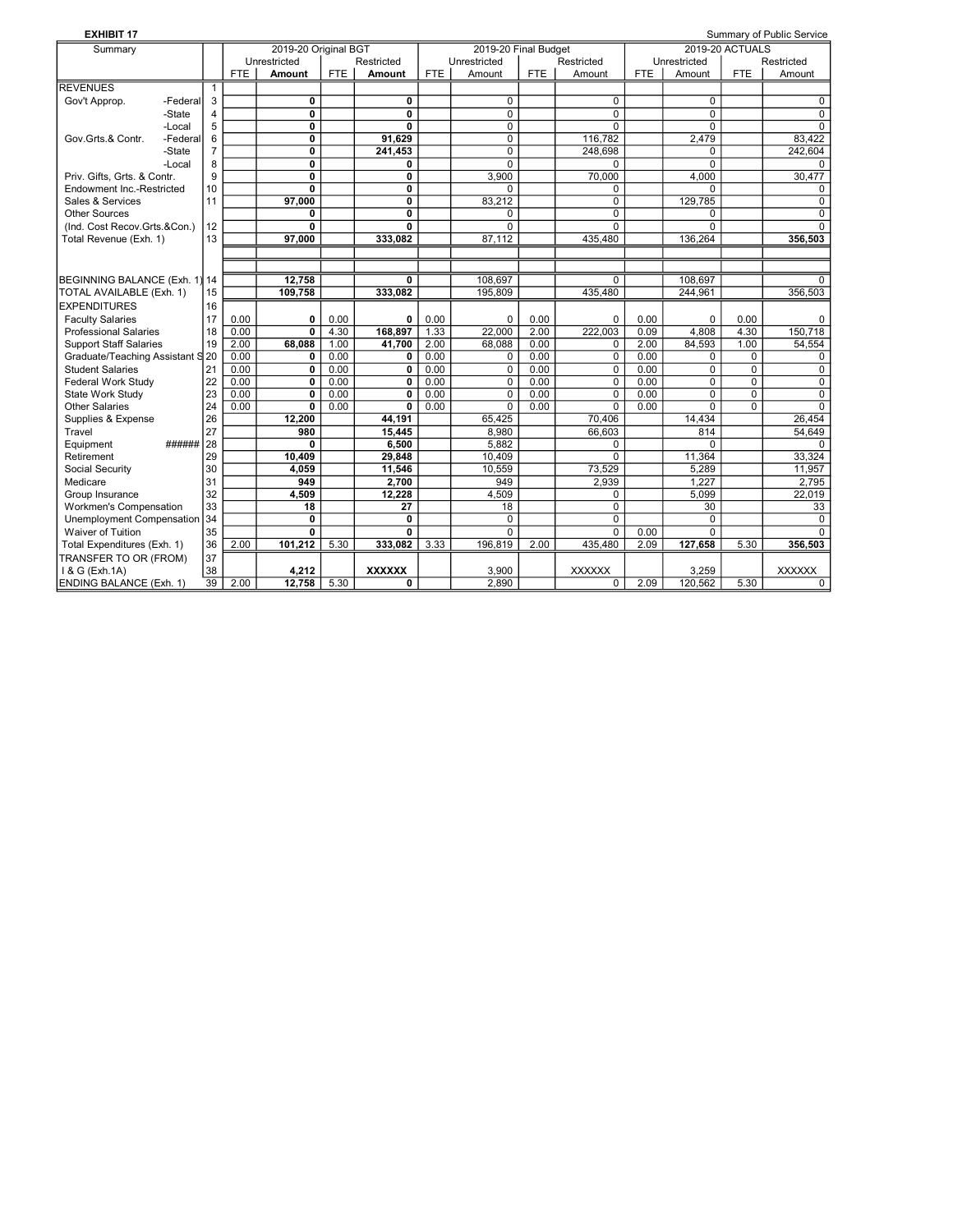| <b>EXHIBIT 17A Public Service</b> |                |            |                      |            |               |            |                      |            |                |            |              |                        | EARLY CHILDHOOD DEVELOPMENT CENTER |
|-----------------------------------|----------------|------------|----------------------|------------|---------------|------------|----------------------|------------|----------------|------------|--------------|------------------------|------------------------------------|
|                                   |                |            | 2019-20 Original BGT |            |               |            | 2019-20 Final Budget |            |                |            |              | <b>2019-20 ACTUALS</b> |                                    |
|                                   |                |            | Unrestricted         |            | Restricted    |            | Unrestricted         |            | Restricted     |            | Unrestricted |                        | Restricted                         |
| <b>ECDC 5106</b>                  |                | <b>FTE</b> | <b>Amount</b>        | <b>FTE</b> | Amount        | <b>FTE</b> | Amount               | <b>FTE</b> | Amount         | <b>FTE</b> | Amount       | <b>FTE</b>             | Amount                             |
| <b>REVENUES</b>                   | 1              |            |                      |            |               |            |                      |            |                |            |              |                        |                                    |
| Gov't Approp.<br>-Federall        | $\overline{2}$ |            |                      |            |               |            |                      |            |                |            |              |                        |                                    |
| -State                            | 3              |            |                      |            | 0             |            |                      |            |                |            | $\Omega$     |                        | $\Omega$                           |
| -Local                            | 4              |            |                      |            |               |            |                      |            |                |            |              |                        |                                    |
| Gov.Grts.& Contr.<br>-Federal     | 5              |            |                      |            | 0             |            |                      |            | $\mathbf 0$    |            |              |                        | $\Omega$                           |
| Food Prog./Other -State           | 6              |            | $\mathbf{0}$         |            |               |            | $\Omega$             |            |                |            | $\Omega$     |                        |                                    |
| Priv. Gifts, Grts. & Contr.-S.A.  | $\overline{7}$ |            |                      |            |               |            |                      |            |                |            |              |                        |                                    |
| Endowment Inc.-Restricted         | 8              |            |                      |            |               |            |                      |            |                |            |              |                        |                                    |
| Sales & Services                  | 9              |            | 97,000               |            |               |            | 83,212               |            |                |            | 129,785      |                        |                                    |
| <b>Other Sources</b>              | 10             |            |                      |            | 0             |            |                      |            | 0              |            |              |                        | 0                                  |
|                                   | 11             |            |                      |            |               |            |                      |            |                |            |              |                        |                                    |
| (Ind. Cost Recov.Grts.&Con.)      | 12             |            |                      |            |               |            |                      |            |                |            |              |                        |                                    |
| Total Revenue (Exh. 1)            | 13             |            | 97.000               |            | 0             |            | 83.212               |            | $\mathbf 0$    |            | 129.785      |                        | 0                                  |
| BEGINNING BALANCE (Exh. 1)        | 14             |            | 12.715               |            | <b>XXXXXX</b> |            | 20.846               |            | <b>XXXXXX</b>  |            | 20.846       |                        | <b>XXXXXX</b>                      |
| TOTAL AVAILABLE (Exh. 1)          | 15             |            | 109,715              |            | <b>XXXXXX</b> |            | 104,058              |            | XXXXXX         |            | 150,631      |                        | <b>XXXXXX</b>                      |
| EXPENDITURES-ECDC                 | 16             |            |                      |            |               |            |                      |            |                |            |              |                        |                                    |
| <b>Faculty Salaries</b>           | 17             |            |                      |            |               |            |                      |            |                |            |              |                        |                                    |
| <b>Professional Salaries</b>      | 18             | 0.00       | $\Omega$             | 0.00       | 0             | 0.67       | $\Omega$             | 0.00       | $\mathbf 0$    |            | $\Omega$     | 0.00                   | 0                                  |
| <b>Support Staff Salaries</b>     | 19             | 2.00       | 68,088               | 0.00       | 0             | 2.00       | 68,088               | 0.00       | $\mathbf 0$    | 2.00       | 84,593       | 0.00                   | 0                                  |
| Graduate/Teaching Assistant S 20  |                |            |                      |            |               |            |                      |            |                |            |              |                        |                                    |
| <b>Student Salaries</b>           | 21             |            |                      |            | 0             |            |                      |            | 0              |            |              |                        | $\mathbf 0$                        |
| Federal Work Study                | 22             |            | 0                    | 0.00       | 0             |            | $\Omega$             | 0.00       | 0              |            | 0            | 0                      | 0                                  |
| State Work Study                  | 23             |            | 0                    |            | 0             |            | $\Omega$             |            | $\mathbf 0$    |            | $\Omega$     |                        | 0                                  |
| <b>Other Salaries</b>             | 24             |            |                      |            |               |            |                      |            |                |            |              |                        |                                    |
| Supplies & Expense                | 26             |            | 12,200               |            | 0             |            | 12,200               |            | 0              |            | 5,453        |                        | $\mathbf 0$                        |
| Travel                            | 27             |            | 980                  |            | 0             |            | 980                  |            | $\mathbf 0$    |            | 89           |                        | $\mathbf 0$                        |
| Equipment                         | 28             |            | $\mathbf{0}$         |            | 0             |            | $\Omega$             |            | $\mathbf 0$    |            | $\Omega$     |                        | 0                                  |
| Retirement                        | 29             |            | 10,409               |            | 0             |            | 10,409               |            | $\overline{0}$ |            | 10,896       |                        | $\mathbf 0$                        |
| Social Security                   | 30             |            | 4,059                |            | 0             |            | 4,059                |            | $\mathbf 0$    |            | 5,125        |                        | $\mathbf 0$                        |
| Medicare                          | 31             |            | 949                  |            | 0             |            | 949                  |            | $\mathbf 0$    |            | 1,198        |                        | 0                                  |
| Group Insurance                   | 32             |            | 4.509                |            | 0             |            | 4.509                |            | 0              |            | 5,099        |                        | 0                                  |
| <b>Workmen's Compensation</b>     | 33             |            | 18                   |            | 0             |            | 18                   |            | $\mathbf 0$    |            | 30           |                        | 0                                  |
| Unemployment Compensation         | 34             |            | $\mathbf{0}$         |            | 0             |            | $\Omega$             |            | $\mathbf 0$    |            | $\Omega$     |                        | 0                                  |
| Waiver of Tuition                 | 35             |            |                      |            |               |            |                      |            |                |            |              |                        |                                    |
| Total Expenditures (Exh. 1)       | 36             | 2.00       | 101,212              | 0.00       | 0             | 2.67       | 101,212              | 0.00       | 0              | 2.00       | 112,483      | 0.00                   | $\Omega$                           |
| TRANSFER TO OR (FROM)             | 37             |            |                      |            |               |            |                      |            |                |            |              |                        |                                    |
| 1 & G (Exh.1A)                    | 38             |            | 4,212                |            | <b>XXXXXX</b> |            | $\Omega$             |            | <b>XXXXXX</b>  |            | 0            |                        | <b>XXXXXX</b>                      |
| <b>ENDING BALANCE (Exh. 1)</b>    | 39             | 2.00       | 12,715               |            | 0             |            | 2.846                |            | 0              | 2.00       | 38.148       |                        | 0                                  |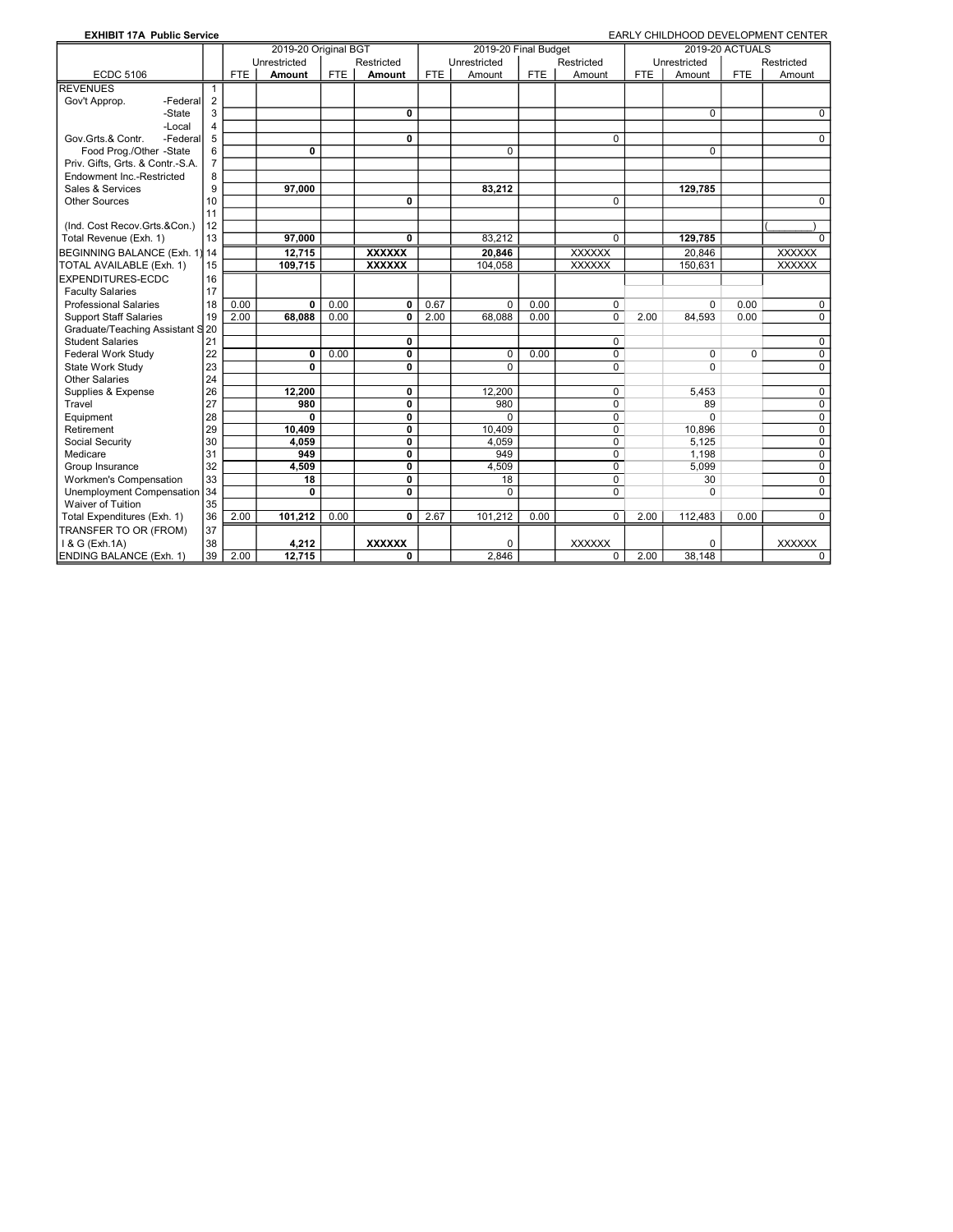| <b>EXHIBIT 17A Public Service</b> |                |            |                      |            |               |            |                      |            |                |            |                |                        | SMALL BUSINESS DEVELOPMENT CENTER |
|-----------------------------------|----------------|------------|----------------------|------------|---------------|------------|----------------------|------------|----------------|------------|----------------|------------------------|-----------------------------------|
|                                   |                |            | 2019-20 Original BGT |            |               |            | 2019-20 Final Budget |            |                |            |                | <b>2019-20 ACTUALS</b> |                                   |
|                                   |                |            | Unrestricted         |            | Restricted    |            | Unrestricted         |            | Restricted     |            | Unrestricted   |                        | Restricted                        |
| <b>SBDC</b>                       |                | <b>FTE</b> | Amount               | <b>FTE</b> | Amount        | <b>FTE</b> | Amount               | <b>FTE</b> | Amount         | <b>FTE</b> | Amount         | <b>FTE</b>             | Amount                            |
| <b>REVENUES</b>                   | 1              |            |                      |            |               |            |                      |            |                |            |                |                        |                                   |
| Gov't Approp.<br>-Federal         | $\overline{2}$ |            |                      |            |               |            |                      |            |                |            |                |                        |                                   |
| -State                            | 3              |            |                      |            |               |            |                      |            |                |            |                |                        |                                   |
| -Local                            | $\overline{4}$ |            |                      |            | 0             |            |                      |            |                |            |                |                        |                                   |
| Gov.Grts.& Contr.<br>-Federal     | 5              |            |                      |            | 10.746        |            |                      |            | $\Omega$       |            |                |                        | $\Omega$                          |
| - State                           | 6              |            |                      |            | 168,210       |            |                      |            | 198.698        |            |                |                        | 195.222                           |
| Priv. Gifts, Grts. & Contr.       | $\overline{7}$ |            |                      |            |               |            |                      |            |                |            |                |                        |                                   |
| <b>Endowment Inc.-Restricted</b>  | 8              |            |                      |            |               |            |                      |            |                |            |                |                        |                                   |
| Sales & Services                  | 9              |            | 0                    |            |               |            | $\Omega$             |            |                |            | 0              |                        |                                   |
| <b>Other Sources</b>              | 10             |            |                      |            |               |            | $\overline{0}$       |            |                |            | $\overline{0}$ |                        | $\Omega$                          |
|                                   | 11             |            |                      |            |               |            |                      |            |                |            |                |                        |                                   |
| (Ind. Cost Recov.Grts.&Con.)      | 12             |            |                      |            |               |            |                      |            |                |            |                |                        |                                   |
| Total Revenue (Exh. 1)            | 13             |            | 0                    |            | 178.956       |            | 0                    |            | 198.698        |            | $\mathbf{0}$   |                        | 195.222                           |
| BEGINNING BALANCE (Exh. 1)        | 14             |            | 0                    |            | <b>XXXXXX</b> |            | 8,882                |            | XXXXXX         |            | 8,882          |                        | <b>XXXXXX</b>                     |
| TOTAL AVAILABLE (Exh. 1)          | 15             |            | 0                    |            | 178.956       |            | 8.882                |            | 198.698        |            | 8.882          |                        | 195.222                           |
| <b>EXPENDITURES</b>               | 16             |            |                      |            |               |            |                      |            |                |            |                |                        |                                   |
| <b>Faculty Salaries</b>           | 17             |            |                      |            |               |            |                      |            |                |            |                |                        |                                   |
| <b>Professional Salaries</b>      | 18             |            | 0                    | 1.00       | 94,504        |            | $\Omega$             | 1.00       | 127,353        |            |                | 1.00                   | 79,133                            |
| <b>Support Staff Salaries</b>     | 19             |            |                      | 1.00       | 41,700        |            | $\Omega$             | 1.00       | 0              |            |                | 1.00                   | 47,916                            |
| Graduate Assistant Sal.           | 20             |            |                      |            |               |            |                      |            |                |            |                |                        |                                   |
| <b>Student Salaries</b>           | 21             |            | $\mathbf 0$          |            | 0             |            | $\Omega$             |            | $\mathbf 0$    |            | $\mathbf 0$    |                        | $\Omega$                          |
| Federal Work Study                | 22             | 0.00       | $\mathbf 0$          | 0.00       | 0             | 0.00       | $\Omega$             | 0.00       | $\mathbf 0$    | 0.00       | $\mathbf 0$    |                        | $\Omega$                          |
| State Work Study                  | 23             |            | 0                    | 0.00       | 0             |            | $\Omega$             | 0.00       | $\Omega$       |            | $\Omega$       |                        | $\Omega$                          |
| <b>Other Salaries</b>             | 24             |            |                      |            |               |            |                      |            |                |            |                |                        |                                   |
| Supplies & Expense                | 26             |            | 0                    |            | 4,623         |            | 8,000                |            | 18,636         |            | $\mathbf 0$    |                        | 17,104                            |
| Travel                            | 27             |            | 0                    |            | 10,750        |            | $\Omega$             |            | 9.500          |            | $\mathbf 0$    |                        | 9.016                             |
| Equipment                         | 28             |            | 0                    |            | 0             |            | 882                  |            | 0              |            | $\Omega$       |                        | $\Omega$                          |
| Retirement                        | 29             |            |                      |            | 18,474        |            |                      |            | $\overline{0}$ |            |                |                        | 20,486                            |
| Social Security                   | 30             |            | 0                    |            | 7,111         |            | $\Omega$             |            | 43,209         |            |                |                        | 7,338                             |
| Medicare                          | 31             |            |                      |            | 1,663         |            |                      |            | $\mathbf 0$    |            |                |                        | 1.716                             |
| Group Insurance                   | 32             |            |                      |            | 113           |            |                      |            | 0              |            |                |                        | 12,494                            |
| <b>Workmen's Compensation</b>     | 33             |            |                      |            | 18            |            |                      |            | $\overline{0}$ |            |                |                        | 19                                |
| Unemployment Compensation         | 34             |            |                      |            | 0             |            |                      |            | $\Omega$       |            |                |                        | $\Omega$                          |
| Waiver of Tuition                 | 35             |            |                      |            |               |            |                      |            |                |            |                |                        |                                   |
| Total Expenditures (Exh. 1)       | 36             | $\Omega$   | 0                    | 2.00       | 178,956       | $\Omega$   | 8.882                | 2.00       | 198,698        |            | $\Omega$       | 2.00                   | 195,222                           |
| TRANSFER TO OR (FROM)             | 37             |            |                      |            |               |            |                      |            |                |            |                |                        |                                   |
| 1 & G (Exh.1A)                    | 38             |            |                      |            | <b>XXXXXX</b> |            |                      |            | <b>XXXXXX</b>  |            |                |                        | <b>XXXXXX</b>                     |
| <b>ENDING BALANCE (Exh. 1)</b>    | 38             | 0.00       | 0                    | 2.00       | 0             | 0.07       | (0)                  | 2.00       | $\mathbf 0$    |            | 8,882          | 2.00                   | $\mathbf 0$                       |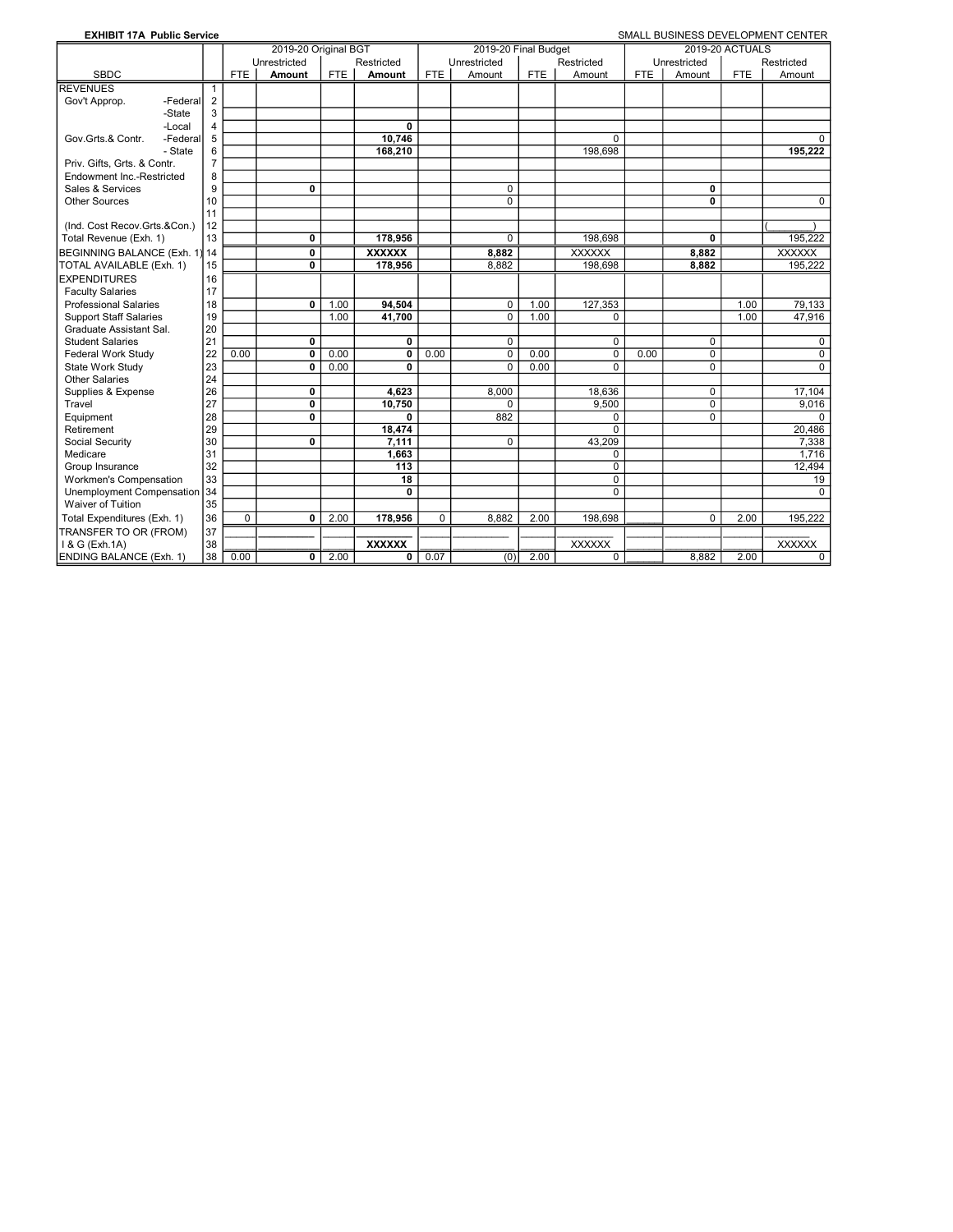| <b>17A Public Service</b>        |                |                      |                         |            |               |      |                      |            |                |            |              |                 | AREA HEALTH EDUCATION CENTER |
|----------------------------------|----------------|----------------------|-------------------------|------------|---------------|------|----------------------|------------|----------------|------------|--------------|-----------------|------------------------------|
|                                  |                | 2019-20 Original BGT |                         |            |               |      | 2019-20 Final Budget |            |                |            |              | 2019-20 ACTUALS |                              |
|                                  |                |                      | Unrestricted            |            | Restricted    |      | Unrestricted         |            | Restricted     |            | Unrestricted |                 | Restricted                   |
| AHEC                             |                | <b>FTE</b>           | <b>Amount</b>           | <b>FTE</b> | Amount        | FTE  | Amount               | <b>FTE</b> | Amount         | <b>FTE</b> | Amount       | <b>FTE</b>      | Amount                       |
| <b>REVENUES</b>                  |                |                      |                         |            |               |      |                      |            |                |            |              |                 |                              |
| Gov't Approp.<br>-Federal        | $\overline{2}$ |                      |                         |            |               |      |                      |            |                |            |              |                 |                              |
| -State                           | 3              |                      |                         |            |               |      |                      |            |                |            | 0            |                 |                              |
| -Local                           | 4              |                      |                         |            |               |      |                      |            |                |            |              |                 |                              |
| Gov.Grts.& Contr.<br>-Federal    | 5              |                      |                         |            | 80,883        |      | $\mathbf 0$          |            | 116,782        |            | 2,479        |                 | 83,422                       |
| -State                           | 6              |                      | $\mathbf{0}$            |            | 73.243        |      | $\mathbf 0$          |            | 50.000         |            | $\Omega$     |                 | 47,382                       |
| Priv. Gifts, Grts. & Contr.      | $\overline{7}$ |                      |                         |            |               |      | $\Omega$             |            | 70,000         |            | $\Omega$     |                 | 30.477                       |
| Endowment Inc.-Restricted        | 8              |                      |                         |            |               |      |                      |            |                |            |              |                 |                              |
| Sales & Services                 | 9              |                      |                         |            |               |      |                      |            |                |            |              |                 |                              |
| <b>Other Sources</b>             | 10             |                      | 0                       |            |               |      | $\mathbf 0$          |            |                |            | 0            |                 |                              |
|                                  | 11             |                      |                         |            |               |      |                      |            |                |            |              |                 |                              |
| (Ind. Cost Recov.Grts.&Con.)     | 12             |                      |                         |            |               |      |                      |            |                |            |              |                 |                              |
| Total Revenue (Exh. 1)           | 13             |                      | 0                       |            | 154.126       |      | $\Omega$             |            | 236.782        |            | 2.479        |                 | 161.281                      |
| BEGINNING BALANCE (Exh. 1) 14    |                |                      | 0                       |            |               |      | 78,925               |            |                |            | 78.925       |                 | $\mathbf{0}$                 |
| TOTAL AVAILABLE (Exh. 1)         | 15             |                      | $\mathbf{0}$            |            | 154,126       |      | 78,925               |            | 236,782        |            | 81,404       |                 | 161,281                      |
| <b>EXPENDITURES</b>              | 16             |                      |                         |            |               |      |                      |            |                |            |              |                 |                              |
| <b>Faculty Salaries</b>          | 17             |                      |                         |            |               |      |                      |            |                |            |              |                 |                              |
| <b>Professional Salaries</b>     | 18             | 0.00                 | $\mathbf{0}$            | 1.00       | 74.393        | 0.67 | 20.000               | 1.00       | 94.650         | 0.09       | 2.808        | 1.00            | 71,585                       |
| <b>Support Staff Salaries</b>    | 19             |                      |                         | 0.00       | 0             |      |                      | 1.00       | 0              |            |              | 1.00            | 6.638                        |
| Graduate/Teaching Assistant S 20 |                |                      |                         |            |               |      |                      |            |                |            |              |                 |                              |
| <b>Student Salaries</b>          | 21             |                      | 0                       |            | 0             |      | $\mathbf 0$          |            | $\Omega$       |            | $\Omega$     |                 | $\mathbf{0}$                 |
| Federal Work Study               | 22             |                      | $\mathbf 0$             |            | 0             |      | $\mathbf 0$          |            | $\mathbf 0$    |            | $\Omega$     |                 | $\mathbf 0$                  |
| State Work Study                 | 23             |                      | $\mathbf{0}$            |            | 0             |      | $\overline{0}$       |            | $\overline{0}$ |            | 0            |                 | $\overline{0}$               |
| <b>Other Salaries</b>            | 24             |                      |                         |            | 0             |      |                      |            | $\mathbf 0$    |            | $\Omega$     |                 | $\overline{0}$               |
| Supplies & Expense               | 26             |                      | 0                       |            | 39,568        |      | 39,925               |            | 51,770         |            | 4,198        |                 | 9,350                        |
| Travel                           | 27             |                      | $\mathbf 0$             |            | 4,695         |      | 8.000                |            | 57,103         |            | 725          |                 | 45,633                       |
| Equipment                        | 28             |                      | $\mathbf 0$             |            | 6,500         |      | 5,000                |            | 0              |            | $\Omega$     |                 | $\Omega$                     |
| Retirement                       | 29             |                      | $\overline{\mathbf{0}}$ |            | 11,374        |      | $\Omega$             |            | $\overline{0}$ |            | 185          |                 | 12,838                       |
| Social Security                  | 30             |                      | $\mathbf 0$             |            | 4,435         |      | 6.000                |            | 30,320         |            | $\Omega$     |                 | 4,619                        |
| Medicare                         | 31             |                      | $\overline{0}$          |            | 1,037         |      | $\Omega$             |            | 2,939          |            | $\Omega$     |                 | 1,079                        |
| Group Insurance                  | 32             |                      | $\mathbf 0$             |            | 12,115        |      | $\mathbf 0$          |            | $\mathbf 0$    |            | 0            |                 | 9,525                        |
| Workmen's Compensation           | 33             |                      | 0                       |            | 9             |      |                      |            | $\overline{0}$ |            | 0            |                 | 14                           |
| Unemployment Compensation 34     |                |                      | $\mathbf{0}$            |            | $\mathbf{0}$  |      |                      |            | $\Omega$       |            | $\Omega$     |                 | $\Omega$                     |
| Waiver of Tuition                | 35             |                      | $\mathbf{0}$            |            |               |      |                      |            |                |            | $\Omega$     |                 |                              |
| Total Expenditures (Exh. 1)      | 36             |                      | 0                       |            | 154.126       |      | 78,925               |            | 236.782        |            | 7,916        |                 | 161,281                      |
| TRANSFER TO OR (FROM)            | 37             |                      |                         |            |               |      |                      |            |                |            |              |                 |                              |
| I & G (Exh.1A)                   | 38             |                      |                         |            | <b>XXXXXX</b> |      |                      |            | <b>XXXXXX</b>  |            |              |                 | <b>XXXXXX</b>                |
| ENDING BALANCE (Exh. 1)          | 39             |                      | $\mathbf{0}$            |            | 0             |      | $\mathbf 0$          |            | $\mathbf 0$    |            | 73,488       |                 | $\mathbf 0$                  |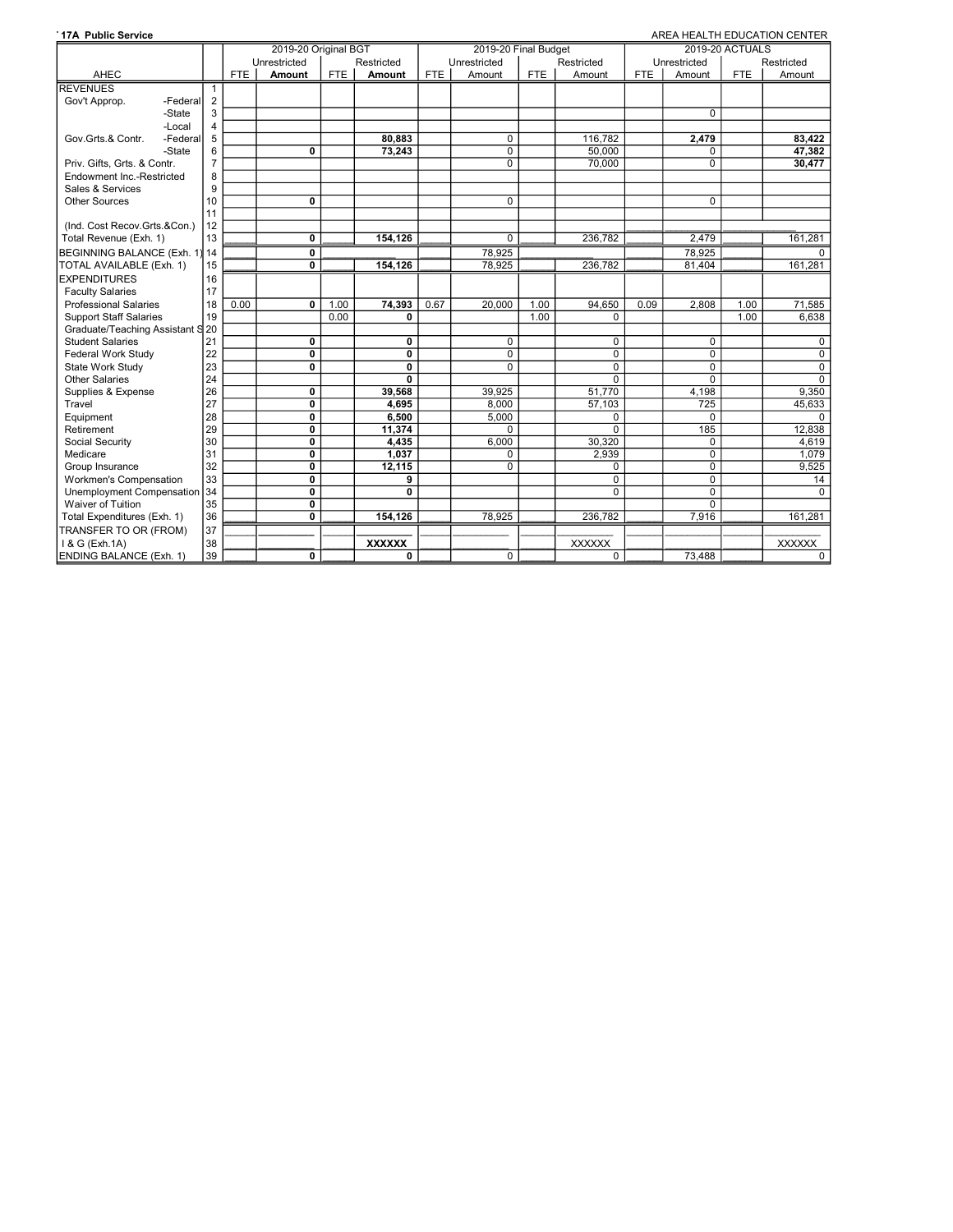| <b>EXHIBIT 17A Public Service</b> |                |            |                      |            |                |            |                      |            |               |            |              |                        | Prevention     |
|-----------------------------------|----------------|------------|----------------------|------------|----------------|------------|----------------------|------------|---------------|------------|--------------|------------------------|----------------|
|                                   |                |            | 2019-20 Original BGT |            |                |            | 2019-20 Final Budget |            |               |            |              | <b>2019-20 ACTUALS</b> |                |
|                                   |                |            | Unrestricted         |            | Restricted     |            | Unrestricted         |            | Restricted    |            | Unrestricted |                        | Restricted     |
| Noches, RRF, Prevent              |                | <b>FTE</b> | Amount               | <b>FTE</b> | Amount         | <b>FTE</b> | Amount               | <b>FTE</b> | Amount        | <b>FTE</b> | Amount       | <b>FTE</b>             | Amount         |
| <b>REVENUES</b>                   | 1              |            |                      |            |                |            |                      |            |               |            |              |                        |                |
| Gov't Approp.<br>-Federal         | $\overline{2}$ |            |                      |            |                |            |                      |            |               |            |              |                        |                |
| -State                            | 3              |            |                      |            | $\mathbf{0}$   |            |                      |            | $\Omega$      |            |              |                        | $\Omega$       |
| -Local                            | $\overline{4}$ |            |                      |            |                |            |                      |            |               |            |              |                        |                |
| Gov.Grts.& Contr.<br>-Federal     | 5              |            |                      |            |                |            |                      |            |               |            |              |                        |                |
| Food Prog.<br>-State              | 6              |            |                      |            |                |            |                      |            |               |            |              |                        | $\Omega$       |
| Priv. Gifts, Grts. & Contr.       | $\overline{7}$ |            |                      |            |                |            |                      |            |               |            | 4,000        |                        |                |
| Endowment Inc.-Restricted         | 8              |            |                      |            |                |            |                      |            |               |            |              |                        |                |
| Sales & Services                  | 9              |            |                      |            |                |            |                      |            | $\mathbf 0$   |            |              |                        |                |
| <b>Other Sources</b>              | 10             |            |                      |            |                |            |                      |            |               |            |              |                        |                |
|                                   | 11             |            |                      |            |                |            |                      |            |               |            |              |                        |                |
| (Ind. Cost Recov.Grts.&Con.)      | 12             |            | $\mathbf 0$          |            |                |            | $\mathbf 0$          |            |               |            | $\mathbf{0}$ |                        |                |
| Total Revenue (Exh. 1)            | 13             |            | 0                    |            | 0              |            | $\mathbf 0$          |            | $\mathbf 0$   |            | 4,000        |                        | 0              |
| BEGINNING BALANCE (Exh. 1)        | 14             |            | 0                    |            |                |            | $\mathbf 0$          |            | $\mathbf 0$   |            | 0            |                        | $\mathbf 0$    |
| TOTAL AVAILABLE (Exh. 1)          | 15             |            | 0                    |            | 0              |            | $\Omega$             |            | $\mathbf 0$   |            | 4,000        |                        | $\Omega$       |
| <b>EXPENDITURES</b>               | 16             |            |                      |            |                |            |                      |            |               |            |              |                        |                |
| <b>Faculty Salaries</b>           | 17             |            |                      |            |                |            |                      |            |               |            |              |                        |                |
| <b>Professional Salaries</b>      | 18             |            |                      | 0.00       | 0              |            |                      |            |               |            | 2,000        | $\Omega$               | $\mathbf 0$    |
| <b>Support Staff Salaries</b>     | 19             |            |                      |            | 0              |            |                      |            |               |            |              |                        | $\mathbf 0$    |
| Graduate/Teaching Assistant S     | 20             |            |                      |            |                |            |                      |            |               |            |              |                        |                |
| <b>Student Salaries</b>           | 21             |            |                      |            | 0              |            |                      |            |               |            |              |                        | $\mathbf 0$    |
| Federal Work Study                | 22             |            |                      |            | 0              |            |                      |            |               |            |              |                        | $\mathbf 0$    |
| State Work Study                  | 23             |            |                      |            | $\overline{0}$ |            |                      |            |               |            |              |                        | $\overline{0}$ |
| <b>Other Salaries</b>             | 24             |            |                      |            |                |            |                      |            |               |            |              |                        |                |
| Supplies & Expense                | 26             |            |                      |            | 0              |            |                      |            |               |            | 4,783        |                        | $\mathbf 0$    |
| Travel                            | 27             |            |                      |            | $\mathbf 0$    |            |                      |            |               |            |              |                        | $\mathbf 0$    |
| Equipment                         | 28             |            |                      |            | 0              |            |                      |            |               |            | $\Omega$     |                        | $\mathbf 0$    |
| Retirement                        | 29             |            |                      |            | 0              |            |                      |            |               |            | 283          |                        | $\overline{0}$ |
| Social Security                   | 30             |            |                      |            | 0              |            |                      |            |               |            | 164          |                        | $\mathbf 0$    |
| Medicare                          | 31             |            |                      |            | 0              |            |                      |            |               |            | 29           |                        | $\mathbf 0$    |
| Group Insurance                   | 32             |            |                      |            | 0              |            |                      |            |               |            |              |                        | $\mathbf 0$    |
| Workmen's Compensation            | 33             |            |                      |            | 0              |            |                      |            |               |            |              |                        | $\mathbf 0$    |
| Unemployment Compensation         | 34             |            |                      |            | 0              |            |                      |            |               |            |              |                        | $\Omega$       |
| Waiver of Tuition                 | 35             |            |                      |            |                |            |                      |            |               |            |              |                        |                |
| Total Expenditures (Exh. 1)       | 36             |            | 0                    |            | 0              |            | $\Omega$             |            | $\Omega$      |            | 7,259        | $\Omega$               | $\Omega$       |
| TRANSFER TO OR (FROM)             | 37             |            |                      |            |                |            |                      |            |               |            |              |                        |                |
| 1 & G (Exh.1A)                    | 38             |            |                      |            | <b>XXXXXX</b>  |            |                      |            | <b>XXXXXX</b> |            | 3,259        |                        | <b>XXXXXX</b>  |
| <b>ENDING BALANCE (Exh. 1)</b>    | 39             |            | 0                    |            | 0              |            | $\Omega$             |            | $\mathbf 0$   |            | 0            | $\Omega$               | $\Omega$       |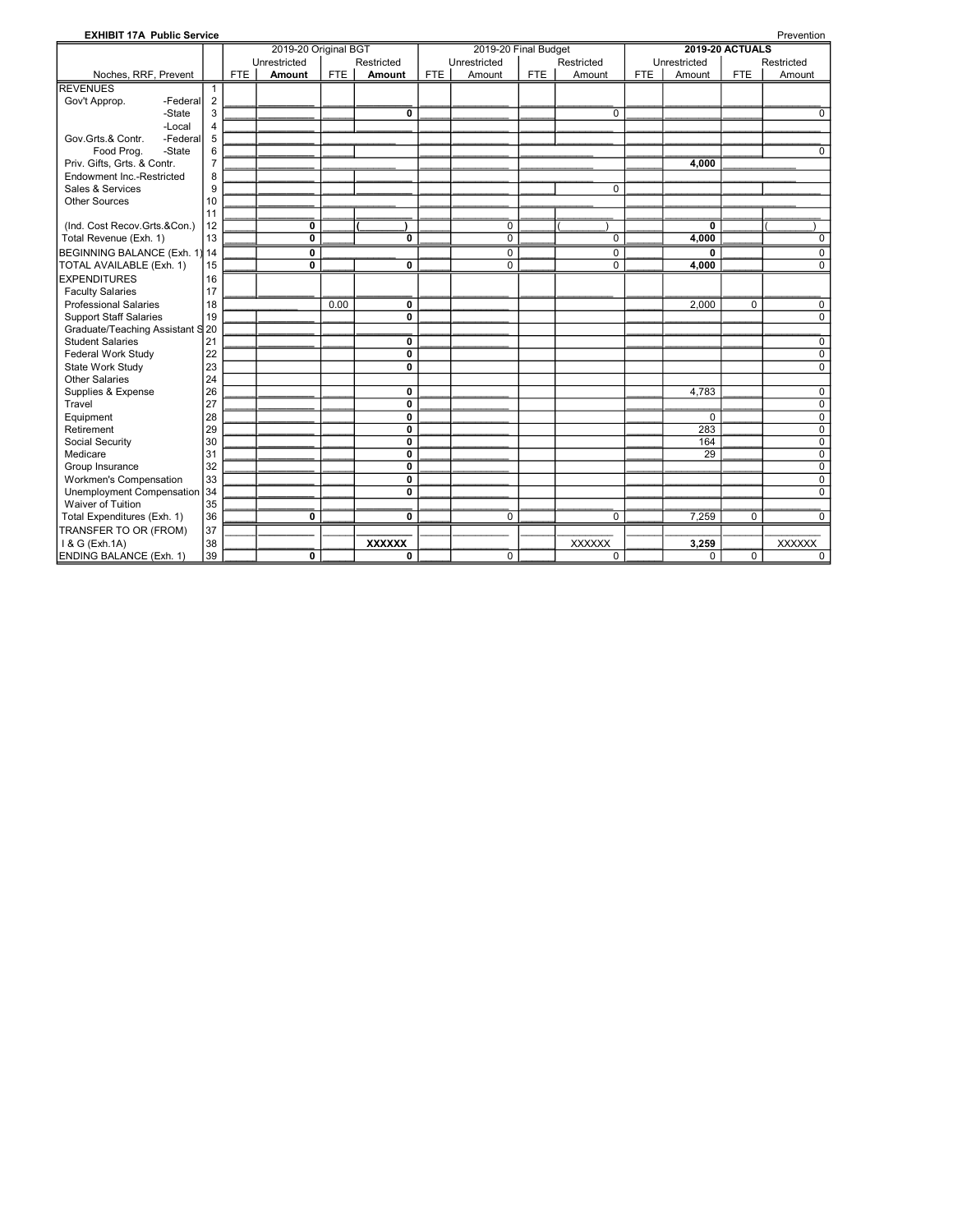### **EXHIBIT 17A Public Service**

**SA/CDSMP** 

|                                                          |                |            | $\Omega$                |            |               |            |                       | $\Omega$   |               |            |                            | $\Omega$   |             |
|----------------------------------------------------------|----------------|------------|-------------------------|------------|---------------|------------|-----------------------|------------|---------------|------------|----------------------------|------------|-------------|
|                                                          |                |            | Unrestricted            |            | Restricted    |            | Unrestricted          |            | Restricted    |            | Unrestricted               |            | Restricted  |
| Substance/CDSMP                                          |                | <b>FTE</b> | Amount                  | <b>FTE</b> | Amount        | <b>FTE</b> | Amount                | <b>FTE</b> | Amount        | <b>FTE</b> | Amount                     | <b>FTE</b> | Amount      |
| <b>REVENUES</b>                                          | 1              |            |                         |            |               |            |                       |            |               |            |                            |            |             |
| -Federal<br>Gov't Approp.                                | $\overline{2}$ |            |                         |            |               |            |                       |            |               |            |                            |            |             |
| -State                                                   | 3              |            |                         |            |               |            |                       |            |               |            |                            |            |             |
| -Local                                                   | $\overline{4}$ |            |                         |            |               |            |                       |            |               |            |                            |            |             |
| Gov.Grts.& Contr.<br>-Federal                            | 5              |            |                         |            | 0             |            |                       |            | $\mathbf 0$   |            |                            |            | $\Omega$    |
| Food Prog.<br>-State                                     | 6              |            |                         |            |               |            |                       |            |               |            |                            |            |             |
| Priv. Gifts, Grts. & Contr.<br>Endowment Inc.-Restricted | $\overline{7}$ |            | 0                       |            |               |            | 3,900                 |            |               |            | $\Omega$                   |            |             |
|                                                          | 8              |            |                         |            |               |            |                       |            |               |            |                            |            |             |
| Sales & Services                                         | 9              |            |                         |            |               |            |                       |            |               |            |                            |            |             |
| <b>Other Sources</b>                                     | 10             |            |                         |            |               |            |                       |            |               |            |                            |            |             |
|                                                          | 11             |            |                         |            |               |            |                       |            |               |            |                            |            |             |
| (Ind. Cost Recov.Grts.&Con.)                             | 12<br>13       |            | 0<br>0                  |            | 0             |            | $\mathbf{0}$<br>3,900 |            | $\mathbf 0$   |            | $\mathbf 0$<br>$\mathbf 0$ |            |             |
| Total Revenue (Exh. 1)                                   |                |            |                         |            |               |            |                       |            |               |            |                            |            | 0           |
| BEGINNING BALANCE (Exh. 1)                               | 14             |            | 44                      |            |               |            | 44                    |            |               |            | 44<br>44                   |            | $\mathbf 0$ |
| TOTAL AVAILABLE (Exh. 1)                                 | 15             |            | 44                      |            | 0             |            | 3,944                 |            | $\Omega$      |            |                            |            | $\Omega$    |
| <b>EXPENDITURES</b>                                      | 16             |            |                         |            |               |            |                       |            |               |            |                            |            |             |
| <b>Faculty Salaries</b>                                  | 17             |            |                         |            |               |            |                       |            |               |            |                            |            |             |
| <b>Professional Salaries</b>                             | 18             |            | $\mathbf{0}$            | 0.00       | 0             |            | 2,000                 | 0.00       | $\mathbf 0$   |            |                            |            | $\mathbf 0$ |
| <b>Support Staff Salaries</b>                            | 19             |            | $\overline{\mathbf{0}}$ |            |               |            |                       |            |               |            |                            |            |             |
| Graduate/Teaching Assistant S                            | 20             |            |                         |            |               |            |                       |            |               |            |                            |            |             |
| <b>Student Salaries</b>                                  | 21             |            |                         |            |               |            |                       |            |               |            |                            |            |             |
| Federal Work Study                                       | 22             |            |                         |            |               |            |                       |            |               |            |                            |            |             |
| State Work Study                                         | 23             |            |                         |            |               |            |                       |            |               |            |                            |            |             |
| <b>Other Salaries</b>                                    | 24             |            |                         | 0.00       |               |            |                       |            |               |            |                            | 0.00       |             |
| Supplies & Expense                                       | 26             |            | 0                       |            | 0             |            | 5,300                 |            | $\mathbf 0$   |            | $\Omega$                   |            |             |
| Travel                                                   | 27             |            |                         |            | 0             |            |                       |            | $\mathbf 0$   |            |                            |            |             |
| Equipment                                                | 28             |            |                         |            |               |            |                       |            |               |            |                            |            |             |
| Retirement                                               | 29             |            |                         |            |               |            |                       |            |               |            |                            |            |             |
| Social Security                                          | 30             |            |                         |            | 0             |            | 500                   |            | $\Omega$      |            |                            |            | $\Omega$    |
| Medicare                                                 | 31             |            |                         |            |               |            |                       |            |               |            |                            |            |             |
| Group Insurance                                          | 32             |            |                         |            |               |            |                       |            |               |            |                            |            |             |
| Workmen's Compensation                                   | 33             |            |                         |            |               |            |                       |            |               |            |                            |            |             |
| Unemployment Compensation                                | 34             |            |                         |            |               |            |                       |            |               |            |                            |            |             |
| <b>Waiver of Tuition</b>                                 | 35             |            |                         |            |               |            |                       |            |               |            |                            |            |             |
| Total Expenditures (Exh. 1)                              | 36             |            | $\mathbf{0}$            |            | 0             |            | 7,800                 |            | $\mathbf 0$   |            | $\Omega$                   |            | $\Omega$    |
| TRANSFER TO OR (FROM)                                    | 37             |            |                         |            |               |            | 0                     |            |               |            |                            |            |             |
| I & G (Exh.1A)                                           | 38             |            |                         |            | <b>XXXXXX</b> |            | 3,900                 |            | <b>XXXXXX</b> |            |                            |            | XXXXXX      |
| ENDING BALANCE (Exh. 1)                                  | 39             |            | 44                      |            | 0             |            | 44                    |            | $\mathbf 0$   |            | 44                         |            | 0           |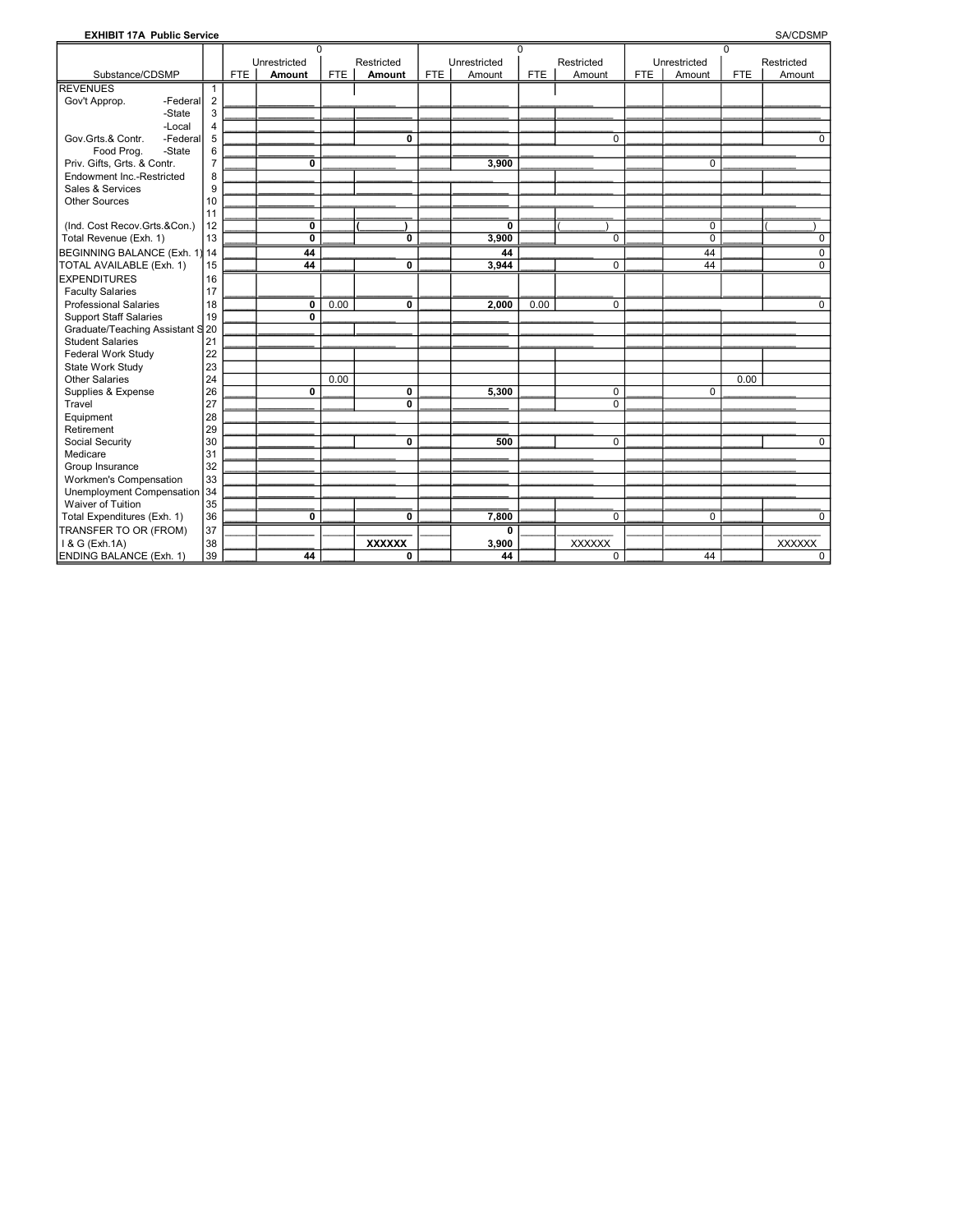## EXHIBIT 18 Summary of Internal Service

|                               |    | 2019-20 Original BGT |              |      |                | 2019-20 Final Budget |                |      |                | <b>2019-20 ACTUALS</b> |              |                |                |
|-------------------------------|----|----------------------|--------------|------|----------------|----------------------|----------------|------|----------------|------------------------|--------------|----------------|----------------|
|                               |    |                      | Unrestricted |      | Restricted     |                      | Unrestricted   |      | Restricted     |                        | Unrestricted |                | Restricted     |
|                               |    | <b>FTE</b>           | Amount       |      | FTE Amount     | <b>FTE</b>           | Amount         |      | FTE   Amount   | <b>FTE</b>             | Amount       |                | FTE   Amount   |
| <b>REVENUES</b>               |    |                      |              |      |                |                      |                |      |                |                        |              |                |                |
| Gov't Approp.<br>-Federal     | 3  |                      | 0            |      | 0              |                      | $\Omega$       |      | $\Omega$       | 0.00                   |              | $\Omega$       | $\Omega$       |
| -State                        | 4  |                      | 0            |      | $\mathbf 0$    |                      | $\mathbf 0$    |      | $\overline{0}$ | 0.00                   |              | $\overline{0}$ | $\mathbf 0$    |
| -Local                        | 5  |                      | $\mathbf{0}$ |      | $\Omega$       |                      | $\mathbf{0}$   |      | $\mathbf 0$    | 0.00                   |              | $\mathbf{0}$   | $\Omega$       |
| Gov.Grts.& Contr -Federal     | 6  |                      | 0            |      | $\overline{0}$ |                      | $\overline{0}$ |      | $\overline{0}$ | 0.00                   |              | $\overline{0}$ | $\overline{0}$ |
| -State                        | 7  |                      | 0            |      | 0              |                      | $\mathbf 0$    |      | 0              | 0.00                   |              | $\Omega$       | $\Omega$       |
| -Local                        | 8  |                      | 0            |      | $\mathbf 0$    |                      | $\mathbf 0$    |      | $\mathbf 0$    | 0.00                   |              | 0              | $\mathbf 0$    |
| Priv. Gifts, Grts. & Contr.   | 9  |                      | 0            |      | $\overline{0}$ |                      | $\mathbf 0$    |      | $\overline{0}$ | 0.00                   |              | $\overline{0}$ | $\overline{0}$ |
| Endowment Inc.-Restricted     | 10 |                      | 0            |      | $\Omega$       |                      | $\mathbf 0$    |      | $\mathbf 0$    | 0.00                   |              | 0              | $\mathbf 0$    |
| Sales & Services              | 11 |                      | 0            |      | $\Omega$       |                      | $\Omega$       |      | $\mathbf 0$    | 0.00                   | 0            | $\Omega$       | $\mathbf 0$    |
| <b>Other Sources</b>          | 12 |                      | 0            |      | $\mathbf 0$    |                      | $\mathbf 0$    |      | 0              | 0.00                   |              | $\Omega$       | 0              |
| Total Revenue (Exh. 1)        | 13 |                      | 0            |      | 0              |                      | $\Omega$       |      | $\Omega$       |                        | $\Omega$     |                | $\overline{0}$ |
| BEGINNING BALANCE (Exh. 14    |    |                      | 0            |      | $\mathbf 0$    |                      | $\mathbf 0$    |      | $\mathbf 0$    |                        | 0            |                | $\mathbf 0$    |
| TOTAL AVAILABLE (Exh. 1)      | 15 |                      | 0            |      | $\Omega$       |                      | $\Omega$       |      | $\Omega$       |                        | $\Omega$     |                | $\Omega$       |
| <b>EXPENDITURES</b>           | 16 |                      |              |      |                |                      |                |      |                |                        |              |                |                |
| <b>Faculty Salaries</b>       | 17 | 0.00                 | 0            | 0.00 | 0              | 0.00                 | $\mathbf 0$    | 0.00 | 0              | 0.00                   | $\Omega$     | 0.00           | 0              |
| <b>Professional Salaries</b>  | 18 | 2.00                 | 145,686      | 0.00 | $\overline{0}$ | 3.00                 | 188.503        | 0.00 | $\overline{0}$ | 1.00                   | 155.186      | 0.00           | $\overline{0}$ |
| <b>Support Staff Salaries</b> | 19 | 4.00                 | 181,288      | 0.00 | $\mathbf 0$    | 4.25                 | 147,971        | 0.00 | $\mathbf 0$    | 4.25                   | 181,288      | 0.00           | $\mathbf 0$    |
| Graduate/Teaching Assistar    | 20 | 0.00                 | 0            | 0.00 | 0              | 0.00                 | $\Omega$       | 0.00 | 0              | 0.00                   | $\Omega$     | 0.00           | $\mathbf 0$    |
| <b>Student Salaries</b>       | 21 | 0.00                 | 0            | 0.00 | $\Omega$       | 0.00                 | $\Omega$       | 0.00 | $\overline{0}$ | 0.00                   | $\Omega$     | 0.00           | $\overline{0}$ |
| Federal Work Study            | 22 | 0.00                 | 0            | 0.00 | $\mathbf 0$    | 0.00                 | $\mathbf 0$    | 0.00 | $\overline{0}$ | 0.00                   | $\Omega$     | 0.00           | $\mathbf 0$    |
| <b>State Work Study</b>       | 23 | 0.00                 | $\mathbf{0}$ | 0.00 | $\mathbf 0$    | 0.00                 | $\mathbf 0$    | 0.00 | $\mathbf 0$    | 0.00                   | $\Omega$     | 0.00           | $\mathbf 0$    |
| <b>Other Salaries</b>         | 24 | 0.00                 | 0            | 0.00 | $\Omega$       | 0.00                 | $\mathbf{0}$   | 0.00 | $\overline{0}$ | 0.00                   | $\Omega$     | 0.00           | $\mathbf 0$    |
| Supplies & Expense            | 25 |                      | 356.440      |      | 0              |                      | 348.790        |      | 0              |                        | 308.312      |                | $\mathbf 0$    |
| Travel                        | 26 |                      | 0            |      | $\Omega$       |                      | $\Omega$       |      | $\mathbf 0$    |                        | $\Omega$     |                | 0              |
| Equipment                     | 27 |                      | 10,000       |      | 0              |                      | $\Omega$       |      | 0              |                        | $\Omega$     |                | $\mathbf 0$    |
| Retirement                    | 29 |                      | 49.979       |      | 0              |                      | 49.979         |      | $\mathbf 0$    |                        | 54.340       |                | $\mathbf 0$    |
| Social Security               | 30 |                      | 21,762       |      | $\overline{0}$ |                      | 29.912         |      | $\overline{0}$ |                        | 18.950       |                | $\overline{0}$ |
| Medicare                      | 31 |                      | 4,565        |      | $\mathbf 0$    |                      | 4,565          |      | 0              |                        | 4,432        |                | $\Omega$       |
| Group Insurance               | 32 |                      | 35.858       |      | $\mathbf 0$    |                      | 35.858         |      | $\overline{0}$ |                        | 40.397       |                | $\mathbf 0$    |
| <b>Workmen's Compensation</b> | 33 |                      | 55           |      | $\overline{0}$ |                      | 55             |      | $\overline{0}$ |                        | 57           |                | $\overline{0}$ |
| Unemployment Compensati 34    |    |                      | $\mathbf{0}$ |      | $\Omega$       |                      | $\mathbf{0}$   |      | $\mathbf 0$    |                        | $\Omega$     |                | $\mathbf 0$    |
| <b>Applied Charges</b>        | 35 |                      | (805, 634)   |      | $\Omega$       |                      | (805, 633)     |      | 0              |                        | (762, 962)   |                | $\Omega$       |
| Total Expenditures (Exh. 1)   | 36 | 6.00                 | 0            | 0.00 | $\Omega$       | 7.25                 | 0              | 0.00 | $\overline{0}$ | 5.25                   | 0            | 0.00           | $\Omega$       |
| TRANSFER TO OR (FROM)         | 37 |                      |              |      |                |                      |                |      |                |                        |              |                |                |
| 1 & G (Exh. 1A)               | 38 |                      | 0            |      | <b>XXXXXX</b>  |                      | $\mathbf 0$    |      | <b>XXXXXX</b>  |                        | 0            |                | <b>XXXXXX</b>  |
| ENDING BALANCE (Exh. 1) 39    |    |                      | $\bf{0}$     |      | 0              |                      | $\Omega$       |      | 0              |                        | $\Omega$     | 0.00           | $\Omega$       |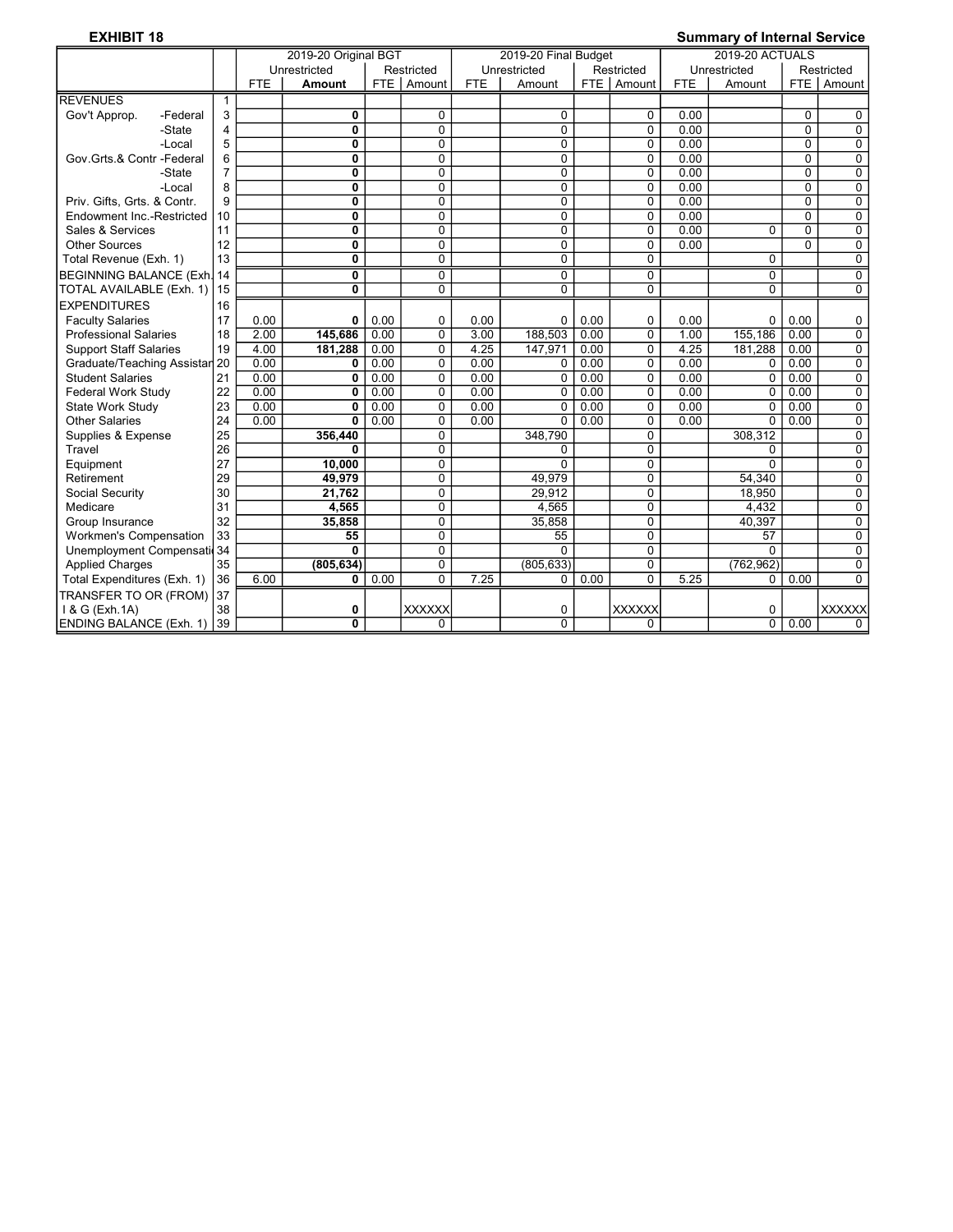### EXHIBIT 18A Internal Service - Copy Center Communication Copy Center Copy Center

|                                |                |            | 2019-20 Original BGT |      |               |            | 2019-20 Final Budget |      |                |            | <b>2019-20 ACTUALS</b> |      |               |
|--------------------------------|----------------|------------|----------------------|------|---------------|------------|----------------------|------|----------------|------------|------------------------|------|---------------|
|                                |                |            | Unrestricted         |      | Restricted    |            | Unrestricted         |      | Restricted     |            | Unrestricted           |      | Restricted    |
|                                |                | <b>FTE</b> | Amount               |      | FTE   Amount  | <b>FTE</b> | Amount               |      | FTE   Amount   | <b>FTE</b> | Amount                 |      | FTE   Amount  |
| <b>REVENUES</b>                | 1              |            |                      |      |               |            |                      |      |                |            |                        |      |               |
| Gov't Approp.<br>-Federal      | 3              |            |                      |      |               |            |                      |      |                |            |                        |      |               |
| -State                         | 4              |            |                      |      |               |            |                      |      |                |            |                        |      |               |
| -Local                         | 5              |            |                      |      |               |            |                      |      |                |            |                        |      |               |
| Gov.Grts.& Contr -Federal      | 6              |            |                      |      |               |            |                      |      |                |            |                        |      |               |
| -State                         | $\overline{7}$ |            |                      |      |               |            |                      |      |                |            |                        |      |               |
| -Local                         | 8              |            |                      |      |               |            |                      |      |                |            |                        |      |               |
| Priv. Gifts, Grts. & Contr.    | 9              |            |                      |      |               |            |                      |      |                |            |                        |      |               |
| Endowment Inc.-Restricted      | 10             |            |                      |      |               |            |                      |      |                |            |                        |      |               |
| Sales & Services               | 11             |            |                      |      |               |            |                      |      |                |            | $\Omega$               |      |               |
| <b>Other Sources</b>           | 12             |            |                      |      |               |            |                      |      |                |            |                        |      |               |
| (Ind. Cost Recov.Grts.&Con 14  |                |            |                      |      |               |            |                      |      |                |            |                        |      |               |
| Total Revenue (Exh. 1)         | 15             |            | 0                    |      | $\Omega$      |            | $\Omega$             |      | $\overline{0}$ |            | $\Omega$               |      | $\Omega$      |
| BEGINNING BALANCE (Exh. 16     |                |            | 0                    |      | <b>XXXXXX</b> |            | $\mathbf 0$          |      | <b>XXXXXX</b>  |            | $\mathbf 0$            |      | <b>XXXXXX</b> |
| TOTAL AVAILABLE (Exh. 1)       | 117            |            | 0                    |      | <b>XXXXXX</b> |            | $\Omega$             |      | <b>XXXXXX</b>  |            | $\Omega$               |      | <b>XXXXXX</b> |
| <b>EXPENDITURES</b>            | 18             |            |                      |      |               |            |                      |      |                |            |                        |      |               |
| <b>Faculty Salaries</b>        | 19             |            |                      |      |               |            |                      |      |                |            |                        |      |               |
| <b>Professional Salaries</b>   | 20             |            | 0                    |      |               |            |                      |      |                |            |                        |      |               |
| <b>Support Staff Salaries</b>  | 21             | 0.00       | 11,404               |      |               | 0.25       | 11.404               |      |                | 0.25       | 11.404                 |      |               |
| Graduate/Teaching Assistar 22  |                |            |                      |      |               |            |                      |      |                |            |                        |      |               |
| <b>Student Salaries</b>        | 23             |            |                      |      |               |            |                      |      |                |            |                        |      |               |
| <b>Federal Work Study</b>      | 24             |            |                      |      |               |            |                      |      |                |            |                        |      |               |
| State Work Study               | 25             |            |                      |      |               |            |                      |      |                |            |                        |      |               |
| <b>Other Salaries</b>          | 26             |            |                      |      |               |            |                      |      |                |            |                        |      |               |
| Supplies & Expense             | 27             |            | 70,000               |      |               |            | 70,000               |      |                |            | 55,507                 |      |               |
| Travel                         | 28             |            | 0                    |      |               |            | $\mathbf 0$          |      |                |            | 0                      |      |               |
| Equipment                      | 29             |            | 0                    |      |               |            | $\Omega$             |      |                |            | $\Omega$               |      |               |
| Retirement                     | 31             |            | 1.733                |      |               |            | 1,733                |      |                |            | 1,842                  |      |               |
| Social Security                | 32             |            | 2,949                |      |               |            | 2.949                |      |                |            | 601                    |      |               |
| Medicare                       | 33             |            | 165                  |      |               |            | 165                  |      |                |            | 141                    |      |               |
| Group Insurance                | 34             |            | 0                    |      |               |            | $\Omega$             |      |                |            | 2.580                  |      |               |
| Workmen's Compensation         | 35             |            | 0                    |      |               |            | $\Omega$             |      |                |            | $\overline{2}$         |      |               |
| Unemployment Compensati 36     |                |            |                      |      |               |            |                      |      |                |            |                        |      |               |
| <b>Applied Charges</b>         | 37             |            | (86, 252)            |      |               |            | (86, 251)            |      |                |            | (72, 077)              |      |               |
| Total Expenditures (Exh. 1)    | 38             | 0.00       | 0                    | 0.00 | $\Omega$      | 0.25       | $\mathbf 0$          | 0.00 | $\Omega$       | 0.25       | $\mathbf 0$            | 0.00 | $\Omega$      |
| TRANSFER TO OR (FROM)          | 39             |            |                      |      |               |            |                      |      |                |            |                        |      |               |
| <b>ENDING BALANCE (Exh. 1)</b> | 40             |            | 0                    |      | <b>XXXXXX</b> |            | $\Omega$             |      | <b>XXXXXX</b>  |            | $\Omega$               |      | <b>XXXXXX</b> |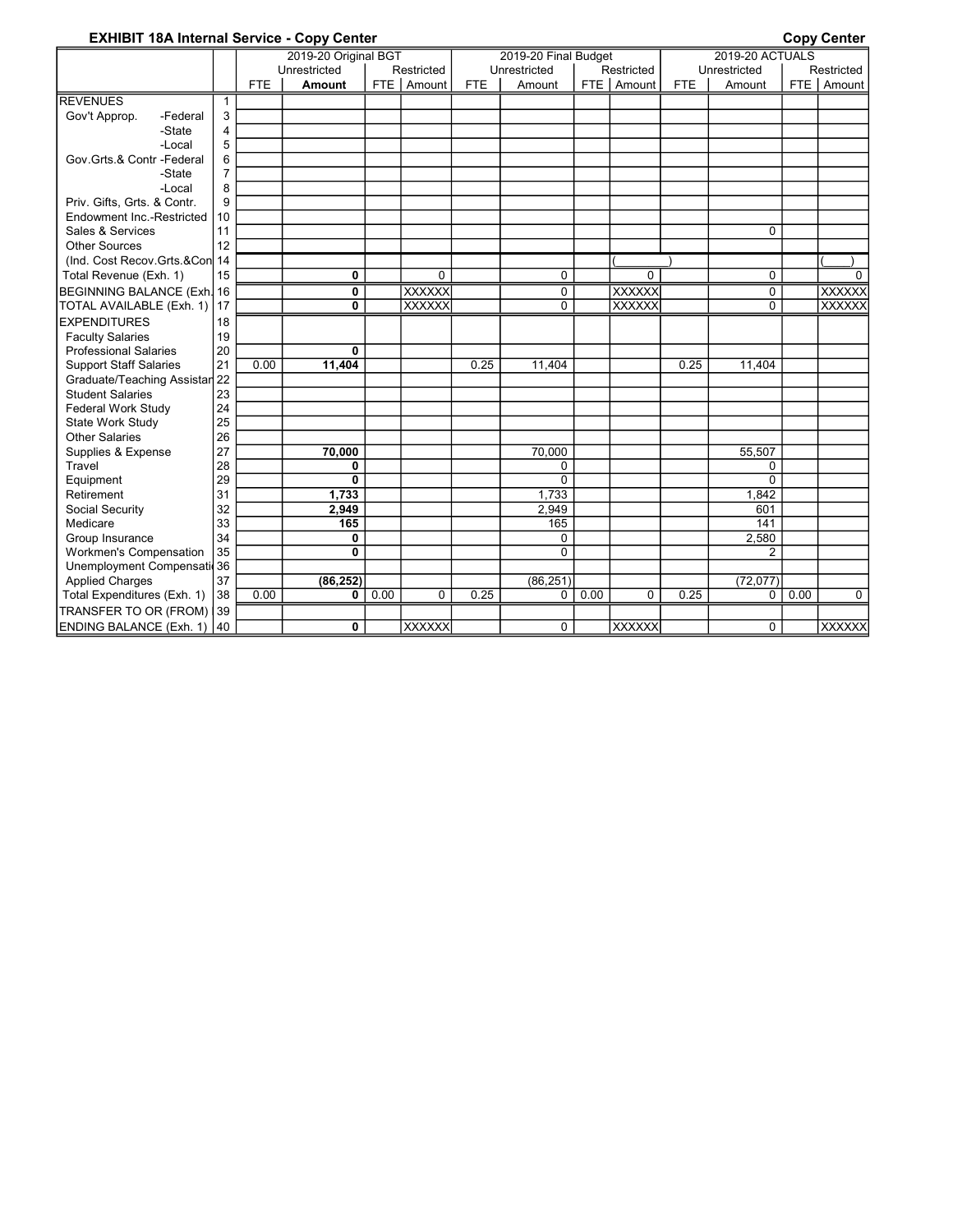## EXHIBIT 18A Internal Service **Computer Services** Computer Services

|                               |                |            | 2019-20 Original BGT |      |             |            | 2019-20 Final Budget |      |              |            | <b>2019-20 ACTUALS</b> |      |                   |
|-------------------------------|----------------|------------|----------------------|------|-------------|------------|----------------------|------|--------------|------------|------------------------|------|-------------------|
|                               |                |            | Unrestricted         |      | Restricted  |            | Unrestricted         |      | Restricted   |            | Unrestricted           |      | Restricted        |
|                               |                | <b>FTE</b> | <b>Amount</b>        |      | FTE Amount  | <b>FTE</b> | Amount               |      | FTE   Amount | <b>FTE</b> | Amount                 |      | FTE   Amount      |
| <b>REVENUES</b>               | $\mathbf 1$    |            |                      |      |             |            |                      |      |              |            |                        |      |                   |
| Gov't Approp.<br>-Federal     | 3              |            |                      |      |             |            |                      |      |              |            |                        |      |                   |
| -State                        | 4              |            |                      |      |             |            |                      |      |              |            |                        |      |                   |
| -Local                        | 5              |            |                      |      |             |            |                      |      |              |            |                        |      |                   |
| Gov.Grts.& Contr -Federal     | 6              |            |                      |      |             |            |                      |      |              |            |                        |      |                   |
| -State                        | $\overline{7}$ |            |                      |      |             |            |                      |      |              |            |                        |      |                   |
| -Local                        | 8              |            |                      |      |             |            |                      |      |              |            |                        |      |                   |
| Priv. Gifts, Grts. & Contr.   | 9              |            |                      |      |             |            |                      |      |              |            |                        |      |                   |
| Endowment Inc.-Restricted     | 10             |            |                      |      |             |            |                      |      |              |            |                        |      |                   |
| Sales & Services              | 11             |            | 0                    |      |             |            | $\Omega$             |      |              |            | $\Omega$               |      |                   |
| <b>Other Sources</b>          | 12             |            |                      |      |             |            |                      |      |              |            |                        |      |                   |
| (Ind. Cost Recov.Grts.&Con 14 |                |            |                      |      |             |            |                      |      |              |            |                        |      |                   |
| Total Revenue (Exh. 1)        | 15             |            | 0                    |      | $\Omega$    |            | $\Omega$             |      | $\mathbf 0$  |            | $\Omega$               |      | $\overline{0}$    |
| BEGINNING BALANCE (Exh. 16    |                |            | 0                    |      |             |            | 0                    |      | 0            |            | $\Omega$               |      | <b>XXXXXX</b>     |
| TOTAL AVAILABLE (Exh. 1)      | 17             |            | 0                    |      | $\mathbf 0$ |            | $\mathbf{0}$         |      | $\Omega$     |            | $\Omega$               |      | <b>XXXXXX</b>     |
| <b>EXPENDITURES</b>           | 18             |            |                      |      |             |            |                      |      |              |            |                        |      |                   |
| <b>Faculty Salaries</b>       | 19             |            |                      |      |             |            |                      |      |              |            |                        |      |                   |
| <b>Professional Salaries</b>  | 20             | 2.00       | 145,686              |      |             | 3.00       | 188.503              |      |              | 1.00       | 155,186                |      |                   |
| <b>Support Staff Salaries</b> | 21             | 4.00       | 169,884              |      |             | 4.00       | 136,567              |      |              | 4.00       | 169,884                |      |                   |
| Graduate/Teaching Assistar 22 |                |            |                      |      |             |            |                      |      |              |            |                        |      |                   |
| <b>Student Salaries</b>       | 23             |            | 0                    |      |             |            | 0                    |      |              |            | $\Omega$               |      |                   |
| <b>Federal Work Study</b>     | 24             |            | 0                    |      |             |            | $\mathbf 0$          |      |              |            | $\Omega$               |      |                   |
| State Work Study              | 25             |            | 0                    |      |             |            | $\mathbf 0$          |      |              |            | $\Omega$               |      |                   |
| <b>Other Salaries</b>         | 26             |            |                      |      |             |            |                      |      |              |            |                        |      |                   |
| Supplies & Expense            | 27             |            | 286,440              |      |             |            | 278,790              |      |              |            | 252,805                |      |                   |
| Travel                        | 28             |            | 0                    |      |             |            | 0                    |      |              |            | 0                      |      |                   |
| Equipment                     | 29             |            | 10,000               |      |             |            | $\Omega$             |      |              |            | $\Omega$               |      |                   |
| Retirement                    | 31             |            | 48,246               |      |             |            | 48,246               |      |              |            | 52,498                 |      |                   |
| Social Security               | 32             |            | 18,813               |      |             |            | 26,963               |      |              |            | 18,349                 |      |                   |
| Medicare                      | 33             |            | 4,400                |      |             |            | 4,400                |      |              |            | 4,291                  |      |                   |
| Group Insurance               | 34             |            | 35,858               |      |             |            | 35,858               |      |              |            | 37,817                 |      |                   |
| Workmen's Compensation        | 35             |            | 55                   |      |             |            | 55                   |      |              |            | 55                     |      |                   |
| Unemployment Compensati 36    |                |            | $\bf{0}$             |      |             |            | $\Omega$             |      |              |            | $\Omega$               |      |                   |
| <b>Applied Charges</b>        | 37             |            | (719, 382)           |      |             |            | (719, 382)           |      |              |            | (690, 885)             |      |                   |
| Total Expenditures (Exh. 1)   | 38             |            | 0                    | 0.00 | $\mathbf 0$ |            | $\mathbf 0$          | 0.00 | $\Omega$     |            | $\mathbf{0}$           | 0.00 | $\Omega$          |
| TRANSFER TO OR (FROM)         | 139            |            |                      |      |             |            |                      |      |              |            |                        |      |                   |
| ENDING BALANCE (Exh. 1)   40  |                | 0.00       | 0                    | 0.00 | 0           | 0.00       | $\Omega$             |      | 0.00 XXXXXX  |            |                        |      | $(1)$ 0.00 XXXXXX |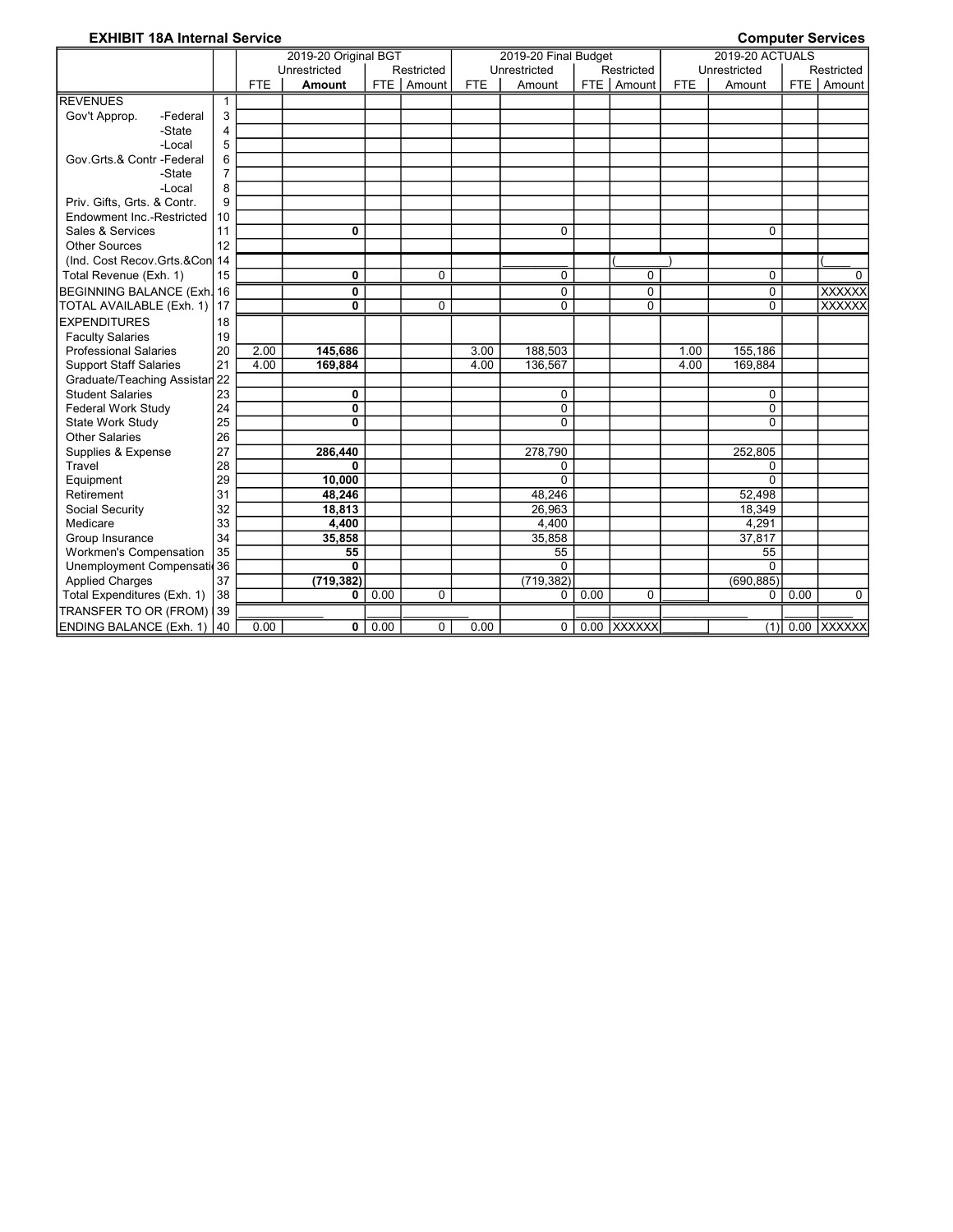### EXHIBIT 18A Internal Service **MOTOR POOL SERVICES**

|                                |                |            | 2019-20 Original BGT |              |            | 2019-20 Final Budget |              |            | <b>2019-20 ACTUALS</b> |                |
|--------------------------------|----------------|------------|----------------------|--------------|------------|----------------------|--------------|------------|------------------------|----------------|
|                                |                |            | Unrestricted         | Restricted   |            | Unrestricted         | Restricted   |            | Unrestricted           | Restricted     |
|                                |                | <b>FTE</b> | <b>Amount</b>        | FTE   Amount | <b>FTE</b> | Amount               | FTE   Amount | <b>FTE</b> | Amount                 | FTE Amount     |
|                                |                |            |                      |              |            |                      |              |            |                        |                |
| <b>REVENUES</b>                | 1              |            |                      |              |            |                      |              |            |                        |                |
| Gov't Approp.<br>-Federal      | 3              |            |                      |              |            |                      |              |            |                        |                |
| -State                         | 4              |            |                      |              |            |                      |              |            |                        |                |
| -Local                         | 5              |            |                      |              |            |                      |              |            |                        |                |
| Gov.Grts.& Contr -Federal      | 6              |            |                      |              |            |                      |              |            |                        |                |
| -State                         | $\overline{7}$ |            |                      |              |            |                      |              |            |                        |                |
| -Local                         | 8              |            |                      |              |            |                      |              |            |                        |                |
| Priv. Gifts, Grts. & Contr.    | 9              |            |                      |              |            |                      |              |            |                        |                |
| Endowment Inc.-Restricted      | 10             |            |                      |              |            |                      |              |            |                        |                |
| Sales & Services               | 11             |            |                      |              |            |                      |              |            |                        |                |
| <b>Other Sources</b>           | 12             |            |                      |              |            |                      |              |            |                        |                |
| (Ind. Cost Recov.Grts.&Con 14  |                |            |                      |              |            |                      |              |            |                        |                |
| Total Revenue (Exh. 1)         | 15             |            | 0                    | $\mathbf 0$  |            | $\mathbf 0$          | 0            |            | $\mathbf 0$            | 0              |
| BEGINNING BALANCE (Exh. 16     |                |            |                      |              |            |                      |              |            | $\mathbf 0$            | 0              |
| TOTAL AVAILABLE (Exh. 1)       | 17             |            | 0                    | $\Omega$     |            | $\Omega$             | 0            |            | $\Omega$               | $\overline{0}$ |
| <b>EXPENDITURES</b>            | 18             |            |                      |              |            |                      |              |            |                        |                |
| <b>Faculty Salaries</b>        | 19             |            |                      |              |            |                      |              |            |                        |                |
| <b>Professional Salaries</b>   | 20             |            |                      |              |            |                      |              |            |                        |                |
| <b>Support Staff Salaries</b>  | 21             |            |                      |              |            |                      |              |            |                        |                |
| Graduate/Teaching Assistar 22  |                |            |                      |              |            |                      |              |            |                        |                |
| <b>Student Salaries</b>        | 23             |            |                      |              |            |                      |              |            |                        |                |
| Federal Work Study             | 24             |            |                      |              |            |                      |              |            |                        |                |
| State Work Study               | 25             |            |                      |              |            |                      |              |            |                        |                |
| <b>Other Salaries</b>          | 26             |            |                      |              |            |                      |              |            |                        |                |
| Supplies & Expense             | 27             |            |                      |              |            |                      |              |            |                        |                |
| <b>Travel</b>                  | 28             |            |                      |              |            |                      |              |            |                        |                |
| Equipment                      | 29             |            |                      |              |            |                      |              |            |                        |                |
| Retirement                     | 30             |            |                      |              |            |                      |              |            | $\mathbf 0$            |                |
| Social Security                | 31             |            |                      |              |            |                      |              |            | $\mathbf 0$            |                |
| Medicare                       | 32             |            |                      |              |            |                      |              |            | $\Omega$               |                |
| Group Insurance                | 33             |            |                      |              |            |                      |              |            |                        |                |
| <b>Workmen's Compensation</b>  | 34             |            |                      |              |            |                      |              |            |                        |                |
| Unemployment Compensati 35     |                |            |                      |              |            |                      |              |            |                        |                |
| <b>Applied Charges</b>         | 36             |            |                      |              |            |                      |              |            |                        |                |
| Total Expenditures (Exh. 1)    | 37             |            | 0                    | $\mathbf 0$  |            | $\mathbf 0$          | 0            |            | $\mathbf 0$            | 0              |
| TRANSFER TO OR (FROM) 38       |                |            |                      |              |            |                      |              |            |                        |                |
| <b>ENDING BALANCE (Exh. 1)</b> | 39             |            | 0                    | $\Omega$     |            | 0                    | 0            |            | $\Omega$               | 0              |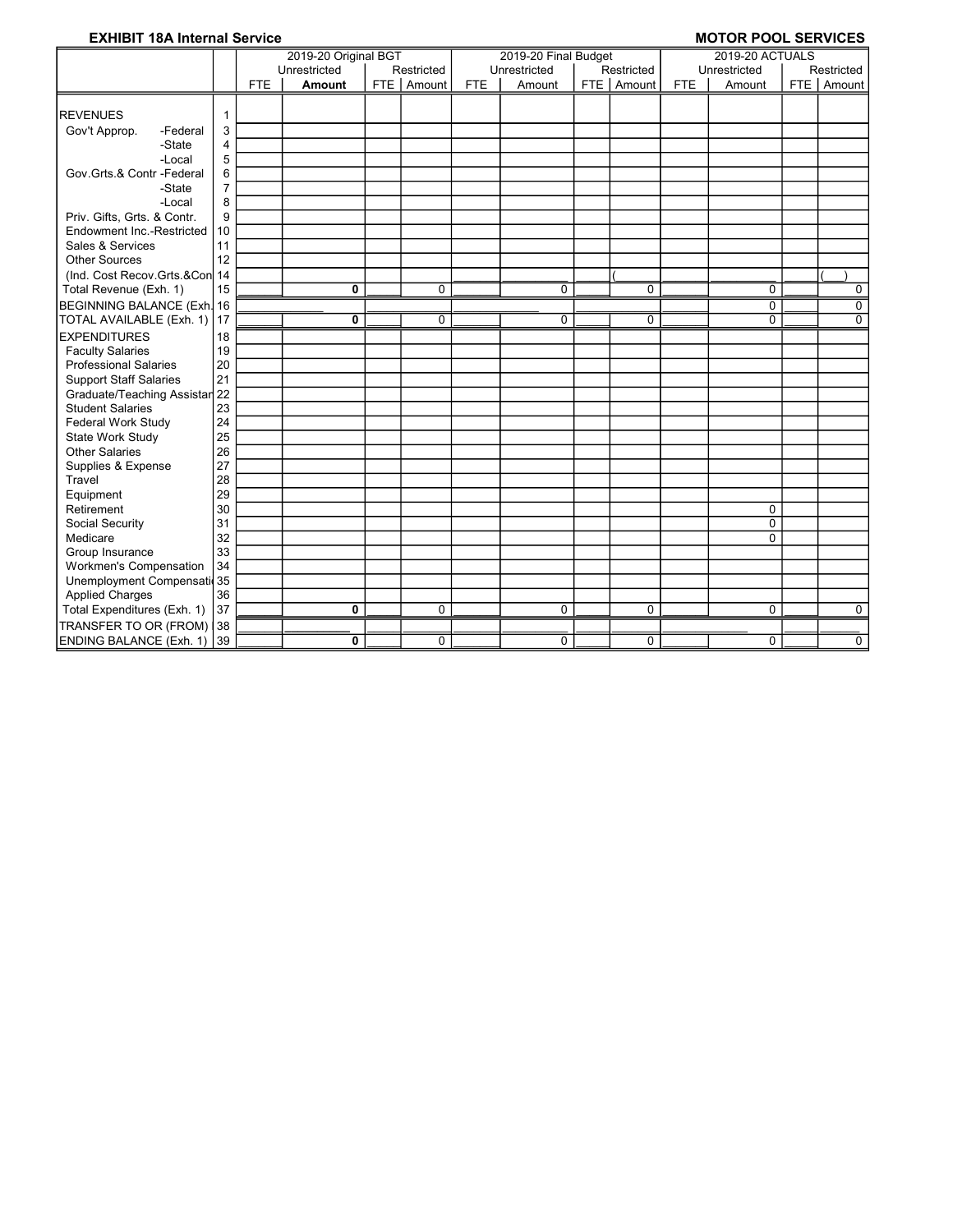**EXHIBIT 19** Student Aid Grants and Stipends

|                                              |                                |                  |              | 2019-20 Original BGT |              | 2019-20 Final Budget |              | <b>2019-20 ACTUALS</b> |
|----------------------------------------------|--------------------------------|------------------|--------------|----------------------|--------------|----------------------|--------------|------------------------|
|                                              |                                |                  | Unrestricted | Restricted           | Unrestricted | Restricted           | Unrestricted | Restricted             |
| REVENUES                                     |                                | $\mathbf{1}$     |              |                      |              |                      |              |                        |
| Fed Govt Gr & Cont -Suppl Ed Oppor Grants    |                                | $\boldsymbol{2}$ |              | 50,572               |              | 50,572               |              | 50,572                 |
|                                              | -Work Study - External         | 3                |              | 34,499               |              | 34,499               |              | 32,452                 |
|                                              | -Pell Grants                   | $\overline{4}$   |              | 2,000,000            |              | 2,000,000            |              | 1,242,054              |
| State Govt Approp. - State Incentive Grants  |                                | 5                |              | 117,883              | 0            | 146,538              |              | 118,566                |
|                                              | -Work Study - External         | 6                |              | 57,997               |              | 57,997               |              | 3,000                  |
| Fed Govt Gr & Cont Americor/Tribal           |                                | 7                |              | 20,000               |              | 20,000               |              | 9,308                  |
|                                              | Academic Comp.                 | 8                |              | 0                    |              | 0                    |              | 182,600                |
| -Minority Honors Program/Fed. AMP            |                                | 9                |              | 0                    |              | 0                    |              | 1,500                  |
| St Govt Gr & Cont                            | -Legis End/Roadrunner 3% 10    |                  | 0            | 0                    | 0            | 5,000                | 0            | 1,800                  |
| 3% Bridge 4320                               |                                | 11               |              |                      | 0            |                      |              |                        |
|                                              | Lotter/Coll Afford/Other St 12 |                  |              | 65,000               |              | 60,000               |              | 29,827                 |
| Loc Govt Gr & Cont -Instr Prog Stip (Ex. 5A) |                                | 13               |              |                      |              |                      |              |                        |
|                                              |                                | 14               |              |                      |              |                      |              |                        |
| <b>Private Sources</b>                       | -Instr Prog Stip $(Ex. 5A)$ 15 |                  |              |                      |              | 90,000               |              | 0                      |
|                                              | -Gifts for schl & Fel'ships 16 |                  | 0            | 0                    | 0            | 0                    | 0            | 100,666                |
|                                              | -Loans 17                      |                  |              | 350,000              |              | 350,000              |              | 151,901                |
| <b>Agency Awards</b>                         |                                | 18               |              | 90.000               |              | 0                    |              | 0                      |
|                                              |                                | 19               |              |                      |              |                      |              |                        |
| Total Revenue (Exh. 1)                       |                                | 20               | 0            | 2,785,951            | $\Omega$     | 2,814,606            | 0            | 1,924,246              |
| <b>BEGINNING BALANCE (Exh. 1)</b>            |                                | 21               | 51,781       | 0                    | 65,236       |                      | 37,100       |                        |
| TOTAL AVAILABLE (Exh. 1)                     |                                | 22               | 51,781       | 2,785,951            | 65,236       | 2,814,606            | 37,100       | 1,924,246              |
| <b>EXPENDITURES</b>                          |                                | 23               |              |                      |              |                      |              |                        |
| Undergraduate                                | -Suppl Ed Oppor Grants         | 24               |              | 50,572               |              | 50,572               |              | 50,572                 |
| -Instr Prog Stipends                         |                                | 25               | 43,178       | 2,642,883            | 43,178       | 1,242,054            | 35,855       | 1,264,204              |
|                                              | -Sch fr Priv Gifts & Endow 26  |                  | 0            | 0                    |              | 50,000               |              | 59,378                 |
| -State Scholarships                          |                                | 27               |              |                      |              | 211,538              |              | 203,789                |
|                                              | -Tuit Waiv Req/Prog Grant 28   |                  |              | 0                    |              | 350,000              |              | 129,751                |
| Graduate<br>-Instr Prog Stipends             |                                | 29               |              |                      |              |                      |              |                        |
|                                              | -Fed Fellow & Traineeship! 30  |                  |              |                      |              |                      |              |                        |
|                                              | -Priv Fellow & Traineeship 31  |                  |              |                      |              |                      |              |                        |
|                                              | -Tuit Waiv Reg/Prog Grant 32   |                  |              |                      |              |                      |              |                        |
| Other<br>-Student Exchange                   |                                | 33               |              |                      |              |                      |              |                        |
|                                              | -Fed/State Work Study - El 34  |                  |              | 92,496               |              | 92,496               |              | 216,552                |
| Total Expenditures (Exh. 1)                  |                                | 35               | 43,178       | 2,785,951            | 43,178       | 1,996,660            | 35,855       | 1,924,246              |
| TRANSFER TO OR (FROM) I & G (Exh.1A)         |                                | 36               | 37,100       |                      | 37,100       | 0                    | 37,100       |                        |
| <b>ENDING BALANCE (Exh. 1)</b>               |                                | 37               | 45,703       | 0                    | 59,158       | 817,946              | 38,345       | $\mathbf 0$            |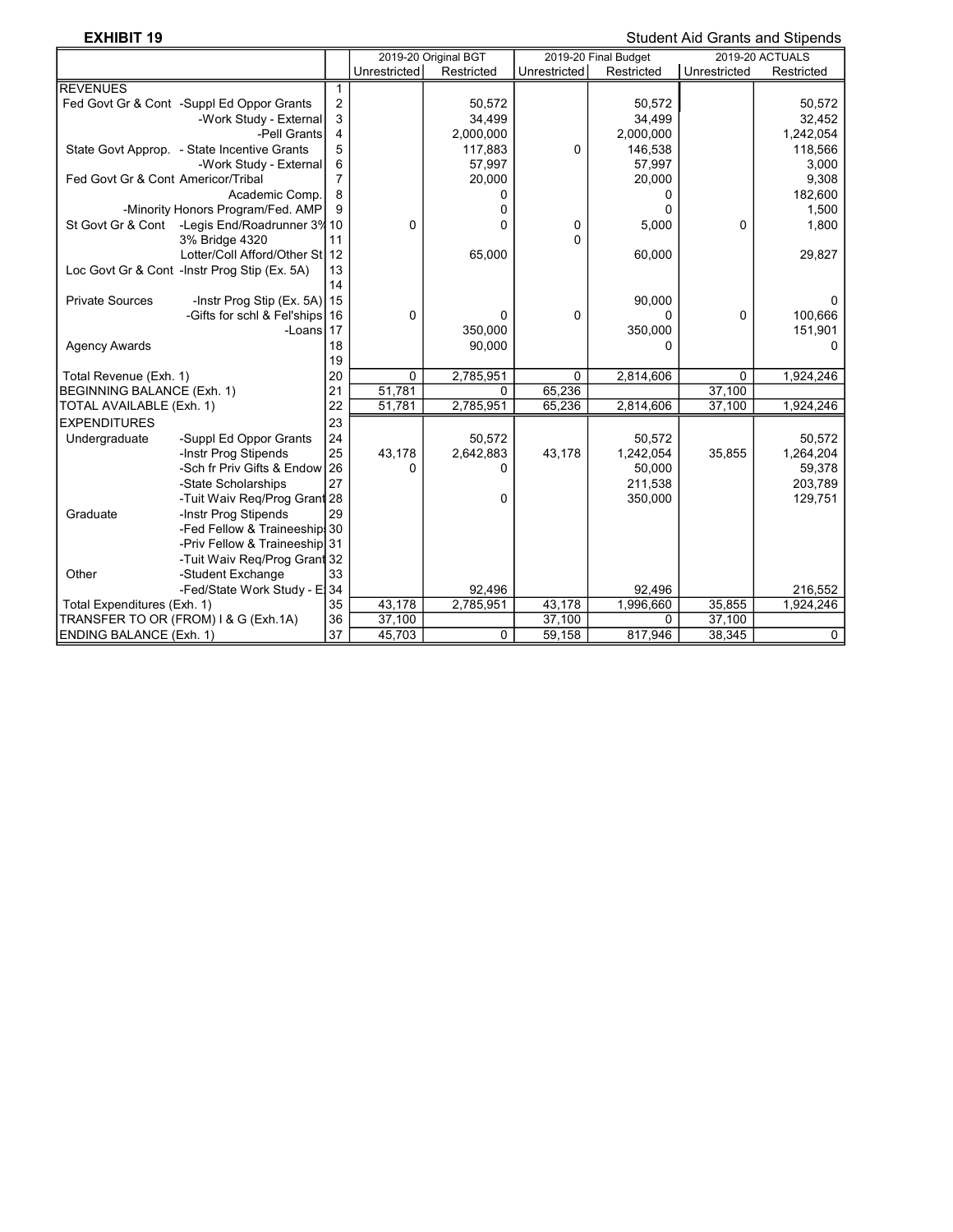| <b>EXHIBIT 20.</b><br>$\Omega$<br>1 |                |                |                      |             |                |              |                      |            |                   |              | <b>Summary of Auxiliary Enterprises</b> |          |               |
|-------------------------------------|----------------|----------------|----------------------|-------------|----------------|--------------|----------------------|------------|-------------------|--------------|-----------------------------------------|----------|---------------|
|                                     |                |                | 2019-20 Original BGT |             |                |              | 2019-20 Final Budget |            |                   |              | <b>2019-20 ACTUALS</b>                  |          |               |
|                                     |                |                | Unrestricted         |             | Restricted     |              | Unrestricted         |            | <b>Restricted</b> |              | Unrestricted                            |          | Restricted    |
|                                     |                | <b>FTE</b>     | Amount               | <b>FTE</b>  | Amount         | <b>FTE</b>   | Amount               | <b>FTE</b> | Amount            | <b>FTE</b>   | Amount                                  |          | FTE   Amount  |
| <b>REVENUES</b>                     |                |                |                      |             |                |              |                      |            |                   |              |                                         |          |               |
| Earnings from Investments           | $\overline{2}$ |                | 0                    |             | 0              |              | 0                    |            | 0                 |              | 0                                       |          | 0             |
| Sales & Services                    | 3              |                | 320.000              |             | 0              |              | 220.000              |            | $\mathbf{0}$      |              | 124,949                                 |          | 0             |
| Total Revenue (Exh. 1)              | 4              |                | 320,000              |             | $\overline{0}$ |              | 220,000              |            | $\overline{0}$    |              | 124,949                                 |          | $\Omega$      |
| Cash Balance                        |                |                |                      |             |                |              |                      |            |                   |              |                                         |          |               |
| Remaining Balance                   |                |                |                      |             |                |              |                      |            |                   |              |                                         |          |               |
| BEGINNING FUND BALANCE (Exh.        | 5              |                | (88, 447)            |             | 0              |              | (117, 684)           |            | 0                 |              | (117, 684)                              |          | 0             |
| TOTAL AVAILABLE (Exh. 1)            | 6              |                | 231.553              |             | $\overline{0}$ |              | 102,316              |            | $\overline{0}$    |              | 7.265                                   |          | 0             |
| <b>EXPENDITURES</b>                 | $\overline{7}$ |                |                      |             |                |              |                      |            |                   |              |                                         |          |               |
| <b>Professional Salaries</b>        | 8              | 2.00           | 62,853               | 0.00        | 0              | 2.00         | 67,853               | 0.00       | 0                 | 2.00         | 62,852                                  | 0.00     | 0             |
| <b>Graduate Assist, Salaries</b>    | 9              | 0.00           | 0                    | 0.00        | 0              | 0.00         | $\Omega$             | 0.00       | $\Omega$          | 0.00         | 0                                       | 0.00     | 0             |
| Secretarial & Clerical Sal.         | 10             | 0.00           | $\Omega$             | 0.00        | 0              | 0.00         | $\mathbf 0$          | 0.00       | $\Omega$          | 0.50         | 0                                       | 0.00     | 0             |
| Kitchen, Janitorial, Etc. Sal.      | 11             | 0.75           | 5.000                | 0.00        |                | 0.00         | $\Omega$             | 0.00       |                   | 0.00         | O                                       | 0.00     |               |
| <b>Maintenance Salaries</b>         | 12             | 0.00           | 0                    | 0.00        |                | 0.00         | $\mathbf 0$          | 0.00       |                   | 0.00         | $\Omega$                                | 0.00     |               |
| <b>Other Salaries</b>               | 13             | 0.00           | $\Omega$             | 0.00        |                | 0.00         | $\Omega$             | 0.00       |                   | 0.00         | $\Omega$                                | 0.00     |               |
| Supplies & Expenses                 | 14             |                | 260,447              |             | 0              |              | 169,208              |            | 0                 |              | 131,127                                 |          | $\Omega$      |
| Travel                              | 15             |                | $\Omega$             |             | 0              |              | $\Omega$             |            | $\Omega$          |              | 0                                       |          | $\Omega$      |
| Equipment                           | 16             |                | 0                    |             | 0              |              | 9,075                |            | 0                 |              |                                         |          | 0             |
| <b>Federal Work Study</b>           | 17             | 0.00           | 1,000                | 0.00        | 0              | 0.00         | 1,000                | 0.00       | $\Omega$          | 0.00         | U                                       | 0.00     | 0             |
| Retirement                          | 18             |                | 7,147                |             | $\Omega$       |              | 7,147                |            | $\Omega$          |              | 10,151                                  |          | $\Omega$      |
| Social Security                     | 19             |                | 4,217                |             | 0              |              | 4,217                |            | 0                 |              | 3,579                                   |          | $\Omega$      |
| Medicare                            | 19             |                | 986                  |             | 0              |              | 986                  |            | $\Omega$          |              | 837                                     |          | 0             |
| Group Insurance                     | 20             |                | 9.902                |             | $\Omega$       |              | 9.902                |            | $\Omega$          |              | 7.797                                   |          | $\Omega$      |
| Workmen's Compensation              | 21             |                | 19                   |             | $\overline{0}$ |              | 19                   |            | $\Omega$          |              | 16                                      |          | $\Omega$      |
| Unemployment Compensation           | 22             |                | 0                    |             | 0              |              | $\Omega$             |            | $\Omega$          |              | 0                                       |          | 0             |
| <b>Waiver of Tuition</b>            | 23             |                | 0                    |             | 0              |              | $\Omega$             |            | $\Omega$          |              | $\mathbf{0}$                            |          | 0             |
| Fuel                                | 24             |                | 0                    |             | $\Omega$       |              | $\Omega$             |            | $\Omega$          |              | 0                                       |          | $\Omega$      |
| Electricity                         | 25             |                | 0                    |             | 0              |              | $\Omega$             |            | $\Omega$          |              | 0                                       |          | O             |
| Water                               | 26             |                | 0                    |             | $\Omega$       |              | $\Omega$             |            | $\Omega$          |              | 0                                       |          | 0             |
| Sewer                               | 27             |                | 0                    |             | 0              |              | $\Omega$             |            | $\Omega$          |              | 0                                       |          | O             |
| Garbage                             | 28             |                |                      |             | $\Omega$       |              | $\Omega$             |            | $\Omega$          |              | $\Omega$                                |          | $\Omega$      |
| Charge for Inst. Supp. Costs        | 29             |                |                      |             | 0              |              | $\mathbf 0$          |            | $\Omega$          |              | 0                                       |          | 0             |
| Charge for Plant O & M Costs        | 30             |                |                      |             | 0              |              | $\Omega$             |            | $\mathbf{0}$      |              | 0                                       |          | 0             |
| Total Expenditures (Exh. 1)         | 31             | $\mathbf{1}$   | 351,571              | $\mathbf 0$ | $\overline{0}$ | $\mathbf{1}$ | 269,407              | 0          | $\Omega$          | $\mathbf{1}$ | 216,359                                 | $\Omega$ | $\Omega$      |
| TRANSFER TO OR (FROM)               | 32             |                | 0                    |             |                |              | $\Omega$             |            |                   |              | O                                       |          |               |
| 1 & G (Exh.1A)                      | 33             |                | 31,571               |             | <b>XXXXXX</b>  |              | 63,571               |            | <b>XXXXXX</b>     |              | 60,943                                  |          | <b>XXXXXX</b> |
| Renewals and Replacements (Ex.II)   |                |                | 0                    |             | <b>XXXXXX</b>  |              | $\Omega$             |            | XXXXXX            |              | 0                                       |          | <b>XXXXXX</b> |
| <b>ENDING BALANCE (Exh. 1)</b>      | 41             | $\overline{2}$ | (88, 447)            |             | <b>XXXXXX</b>  | 0            | (103, 520)           |            | <b>XXXXXX</b>     | $\mathbf{1}$ | (148, 151)                              |          | <b>XXXXXX</b> |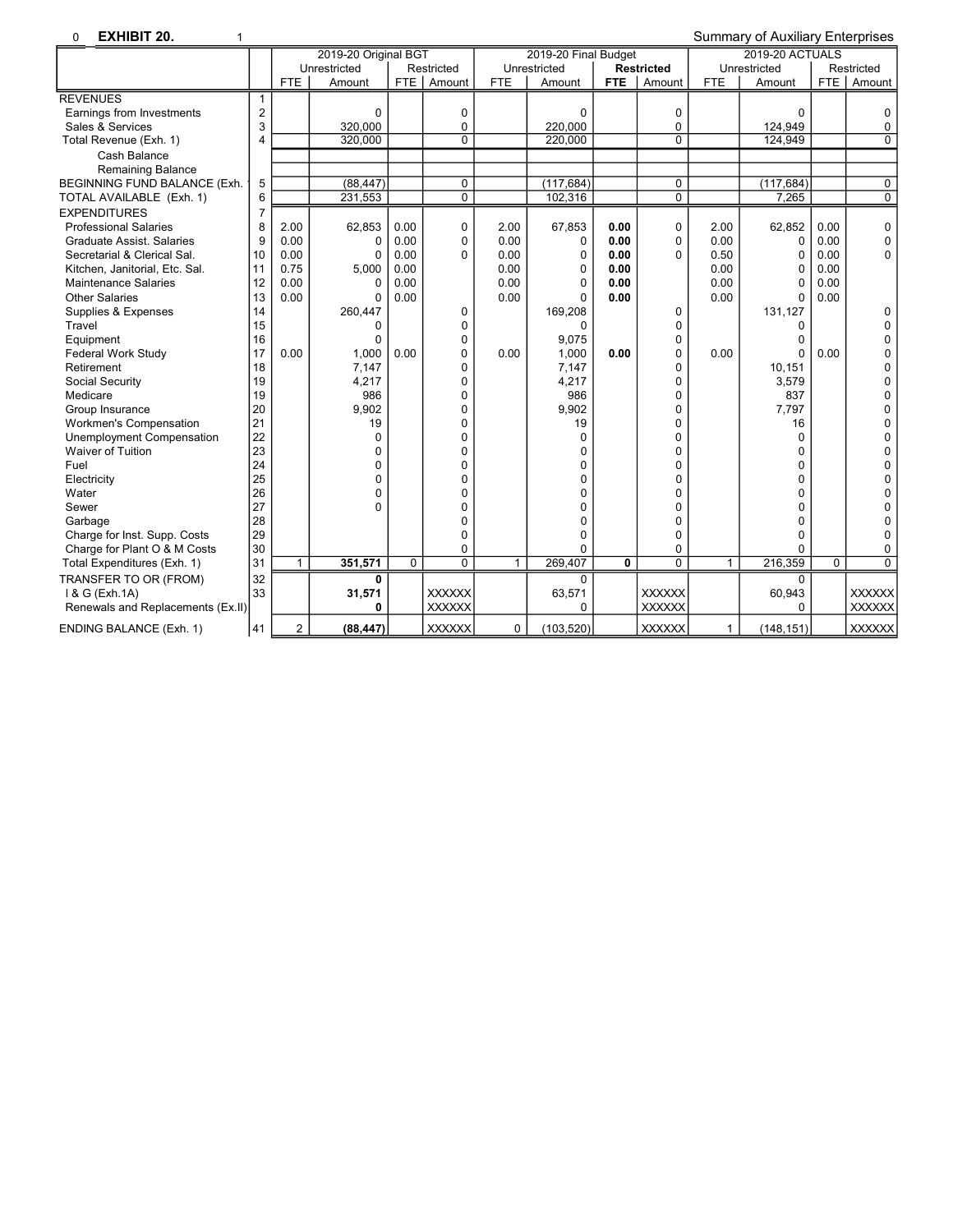| <b>EXHIBIT 20A.</b>               |                         |      |                      |                |            |                      |            |                   |            |                 |     | Cafeteria Services |
|-----------------------------------|-------------------------|------|----------------------|----------------|------------|----------------------|------------|-------------------|------------|-----------------|-----|--------------------|
|                                   |                         |      | 2019-20 Original BGT |                |            | 2019-20 Final Budget |            |                   |            | 2019-20 ACTUALS |     |                    |
| <b>Cafeteria Services</b>         |                         |      | Unrestricted         | Restricted     |            | Unrestricted         |            | <b>Restricted</b> |            | Unrestricted    |     | Restricted         |
| 6200-8200                         |                         | FTE  | Amount               | FTE   Amount   | <b>FTE</b> | Amount               | <b>FTE</b> | Amount            | <b>FTE</b> | Amount          | FTE | Amount             |
| <b>REVENUES</b>                   | $\mathbf{1}$            |      |                      |                |            |                      |            |                   |            |                 |     |                    |
| Earnings from Investments         | $\overline{2}$          |      | $\mathbf 0$          |                |            |                      |            |                   |            |                 |     |                    |
| Sales & Services                  | 3                       |      | 45,000               |                |            | 45.000               |            |                   |            | 25,380          |     |                    |
| Total Revenue (Exh. 1)            | $\overline{\mathbf{4}}$ |      | 45,000               | $\mathbf 0$    |            | 45,000               |            | $\mathbf 0$       |            | 25,380          |     | $\mathbf 0$        |
|                                   |                         |      |                      |                |            |                      |            |                   |            |                 |     |                    |
|                                   |                         |      |                      |                |            |                      |            |                   |            |                 |     |                    |
| BEGINNING BALANCE (Exh. 1)        | 5                       |      | (322,004)            |                |            | (322,004)            |            |                   |            | (322,004)       |     |                    |
| TOTAL AVAILABLE (Exh. 1)          | 6                       |      | (277,004)            | $\mathbf 0$    |            | (277,004)            |            | $\mathbf 0$       |            | (296, 624)      |     | $\mathbf 0$        |
| <b>EXPENDITURES</b>               | $\overline{7}$          |      |                      |                |            |                      |            |                   |            |                 |     |                    |
| <b>Professional Salaries</b>      | 8                       | 1.00 | 28,642               |                | 1.00       | 33,642               |            |                   | 1.00       | 28,642          |     |                    |
| <b>Graduate Assist, Salaries</b>  | 9                       |      |                      |                |            |                      |            |                   |            |                 |     |                    |
| Secretarial & Clerical Sal.       | 10                      |      |                      |                |            |                      |            |                   |            |                 |     |                    |
| Kitchen, Janitorial, Etc. Sal.    | 11                      | 0.75 | 5,000                |                | 0.00       | $\mathbf 0$          |            |                   | 0.00       | 0               |     |                    |
| <b>Maintenance Salaries</b>       | 12                      |      |                      |                |            |                      |            |                   |            |                 |     |                    |
| <b>Other Salaries</b>             | 13                      |      |                      |                |            |                      |            |                   |            |                 |     |                    |
| Supplies & Expenses               | 14                      |      | 35,200               |                |            | 35,200               |            |                   |            | 18.800          |     |                    |
| Travel                            | 15                      |      |                      |                |            |                      |            |                   |            |                 |     |                    |
| Equipment                         | 16                      |      |                      |                |            |                      |            |                   |            |                 |     |                    |
| <b>Federal Work Study</b>         | 17                      | 0.00 | 0                    |                | 0.00       | 0                    |            |                   | 0.00       | 0               |     |                    |
| Retirement                        | 18                      |      | 5,557                |                |            | 5,557                |            |                   |            | 4,626           |     |                    |
| Social Security                   | 19                      |      | 1,707                |                |            | 1,707                |            |                   |            | 1,776           |     |                    |
| Medicare                          | 20                      |      | 399                  |                |            | 399                  |            |                   |            | 415             |     |                    |
| Group Insurance                   | 21                      |      | 56                   |                |            | 56                   |            |                   |            | 56              |     |                    |
| <b>Workmen's Compensation</b>     | 22                      |      | 10                   |                |            | 10                   |            |                   |            | 9               |     |                    |
| Unemployment Compensation         | 23                      |      | $\Omega$             |                |            | $\Omega$             |            |                   |            | $\Omega$        |     |                    |
| <b>Waiver of Tuition</b>          | 24                      |      |                      |                |            |                      |            |                   |            |                 |     |                    |
| Fuel                              | 25                      |      |                      |                |            |                      |            |                   |            |                 |     |                    |
| Electricity                       | 26                      |      |                      |                |            |                      |            |                   |            |                 |     |                    |
| Water                             | 27                      |      |                      |                |            |                      |            |                   |            |                 |     |                    |
| Sewer                             | 28                      |      |                      |                |            |                      |            |                   |            |                 |     |                    |
| Garbage                           | 29                      |      |                      |                |            |                      |            |                   |            |                 |     |                    |
| Charge for Inst. Supp. Costs      | 30                      |      |                      |                |            |                      |            |                   |            |                 |     |                    |
| Charge for Plant O & M Costs      | 31                      |      |                      |                |            |                      |            |                   |            |                 |     |                    |
| Total Expenditures (Exh. 1)       | 32                      |      | 76,571               | $\overline{0}$ |            | 76,571               |            | $\overline{0}$    |            | 54,324          |     | $\overline{0}$     |
| TRANSFER TO OR (FROM)             | 33                      |      |                      |                |            |                      |            |                   |            |                 |     |                    |
| 1 & G (Exh.1A)                    | 34                      |      | 31,571               | <b>XXXXXX</b>  |            | 31,571               |            | <b>XXXXXX</b>     |            | 28,943          |     | <b>XXXXXX</b>      |
| Renewals and Replacements (Ex.II) | 35                      |      |                      | <b>XXXXXX</b>  |            |                      |            | <b>XXXXXX</b>     |            |                 |     | <b>XXXXXX</b>      |
| <b>ENDING BALANCE (Exh. 1)</b>    | 36                      | 1.75 | (322,004)            | <b>XXXXXX</b>  |            | (322,004)            |            | <b>XXXXXX</b>     | 1.00       | (322,005)       |     | <b>XXXXXX</b>      |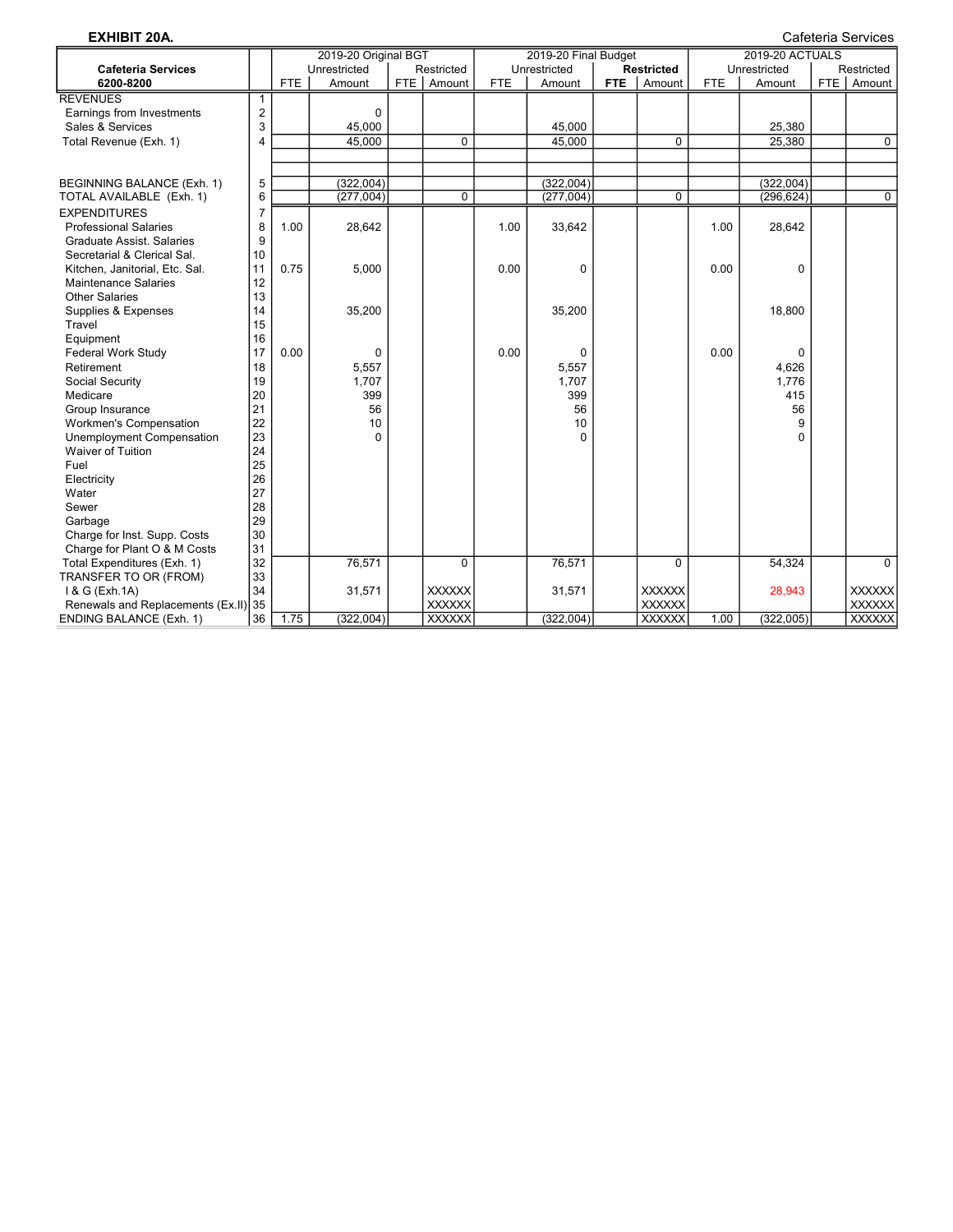| <b>EXHIBIT 20A.</b>               |                         |            |                      |       |               |            |                      |            |                   |            |                 |                  | <b>Bookstore Services</b> |
|-----------------------------------|-------------------------|------------|----------------------|-------|---------------|------------|----------------------|------------|-------------------|------------|-----------------|------------------|---------------------------|
|                                   |                         |            | 2019-20 Original BGT |       |               |            | 2019-20 Final Budget |            |                   |            | 2019-20 ACTUALS |                  |                           |
| <b>Bookstore Services</b>         |                         |            | Unrestricted         |       | Restricted    |            | Unrestricted         |            | <b>Restricted</b> |            | Unrestricted    |                  | Restricted                |
|                                   |                         | <b>FTE</b> | Amount               | FTE I | Amount        | <b>FTE</b> | Amount               | <b>FTE</b> | Amount            | <b>FTE</b> | Amount          | FTE <sup>I</sup> | Amount                    |
| <b>REVENUES</b>                   | 1                       |            |                      |       |               |            |                      |            |                   |            |                 |                  |                           |
| Earnings from Investments         | $\overline{\mathbf{c}}$ |            | 0                    |       |               |            | $\mathbf 0$          |            |                   |            | 0               |                  |                           |
| Sales & Services                  | 3                       |            | 275,000              |       |               |            | 175,000              |            |                   |            | 97,140          |                  |                           |
| Total Revenue (Exh. 1)            | 4                       |            | 275,000              |       | 0             |            | 175,000              |            | 0                 |            | 97,140          |                  | $\mathbf 0$               |
| BEGINNING BALANCE (Exh. 1)        | 5                       |            | 212,930              |       |               |            | 165,910              |            |                   |            | 165,910         |                  |                           |
| TOTAL AVAILABLE (Exh. 1)          | 6                       |            | 487,930              |       | 0             |            | 340,910              |            | $\Omega$          |            | 263,050         |                  | $\overline{0}$            |
| <b>EXPENDITURES</b>               | $\overline{7}$          |            |                      |       |               |            |                      |            |                   |            |                 |                  |                           |
| <b>Professional Salaries</b>      | 8                       | 1.00       | 34,211               |       |               | 1.00       | 34,211               |            |                   | 1.00       | 34,210          |                  |                           |
| <b>Graduate Assist, Salaries</b>  | 9                       |            |                      |       |               |            |                      |            |                   |            |                 |                  |                           |
| Secretarial & Clerical Sal.       | 10                      | 0.00       | 0                    |       |               | 0.00       | 0                    |            |                   | 0.00       | 0               |                  |                           |
| Kitchen, Janitorial, Etc. Sal.    | 11                      |            |                      |       |               |            |                      |            |                   |            |                 |                  |                           |
| <b>Maintenance Salaries</b>       | 12                      |            |                      |       |               |            |                      |            |                   |            |                 |                  |                           |
| <b>Other Salaries</b>             | 13                      | 0.00       | 0                    |       |               | 0.00       | 0                    |            |                   |            | 0               |                  |                           |
| Supplies & Expenses               | 14                      |            | 225,247              |       |               |            | 125,247              |            |                   |            | 107,287         |                  |                           |
| Travel                            | 15                      |            | 0                    |       |               |            | 0                    |            |                   |            | 0               |                  |                           |
| Equipment                         | 16                      |            | 0                    |       |               |            | $\Omega$             |            |                   |            | 0               |                  |                           |
| Federal Work Study                | 17                      |            | 1,000                |       |               |            | 1.000                |            |                   |            | ŋ               |                  |                           |
| Retirement                        | 18                      |            | 1,590                |       |               |            | 1,590                |            |                   |            | 5,525           |                  |                           |
| Social Security                   | 19                      |            | 2,510                |       |               |            | 2,510                |            |                   |            | 1,803           |                  |                           |
| Medicare                          | 20                      |            | 587                  |       |               |            | 587                  |            |                   |            | 422             |                  |                           |
| Group Insurance                   | 21                      |            | 9,846                |       |               |            | 9,846                |            |                   |            | 7,741           |                  |                           |
| <b>Workmen's Compensation</b>     | 22                      |            | 9                    |       |               |            | 9                    |            |                   |            | 7               |                  |                           |
| <b>Unemployment Compensation</b>  | 23                      |            | 0                    |       |               |            | $\Omega$             |            |                   |            | 0               |                  |                           |
| <b>Waiver of Tuition</b>          | 24                      |            |                      |       |               |            |                      |            |                   |            |                 |                  |                           |
| Fuel                              | 25                      |            |                      |       |               |            |                      |            |                   |            |                 |                  |                           |
| Electricity                       | 26                      |            |                      |       |               |            |                      |            |                   |            |                 |                  |                           |
| Water                             | 27                      |            |                      |       |               |            |                      |            |                   |            |                 |                  |                           |
| Sewer                             | 28                      |            |                      |       |               |            |                      |            |                   |            |                 |                  |                           |
| Garbage                           | 29                      |            |                      |       |               |            |                      |            |                   |            |                 |                  |                           |
| Charge for Inst. Supp. Costs      | 30                      |            |                      |       |               |            |                      |            |                   |            |                 |                  |                           |
| Charge for Plant O & M Costs      | 31                      |            |                      |       |               |            |                      |            |                   |            |                 |                  |                           |
| Total Expenditures (Exh. 1)       | 32                      | 1.00       | 275,000              |       | $\Omega$      | 1.00       | 175,000              |            | $\Omega$          | 1.00       | 156,995         |                  | $\Omega$                  |
| TRANSFER TO OR (FROM)             | 33                      |            |                      |       |               |            |                      |            |                   |            |                 |                  |                           |
| 1 & G (Exh.1A)                    | 34                      |            |                      |       | <b>XXXXXX</b> |            | 32,000               |            | <b>XXXXXX</b>     |            | 32,000          |                  | <b>XXXXXX</b>             |
| Renewals and Replacements (Ex.II) |                         |            |                      |       | <b>XXXXXX</b> |            |                      |            | <b>XXXXXX</b>     |            |                 |                  | <b>XXXXXX</b>             |
| <b>ENDING BALANCE (Exh. 1)</b>    | 36                      |            | 212.930              |       | <b>XXXXXX</b> |            | 197.910              |            | <b>XXXXXX</b>     |            | 138.055         |                  | <b>XXXXXX</b>             |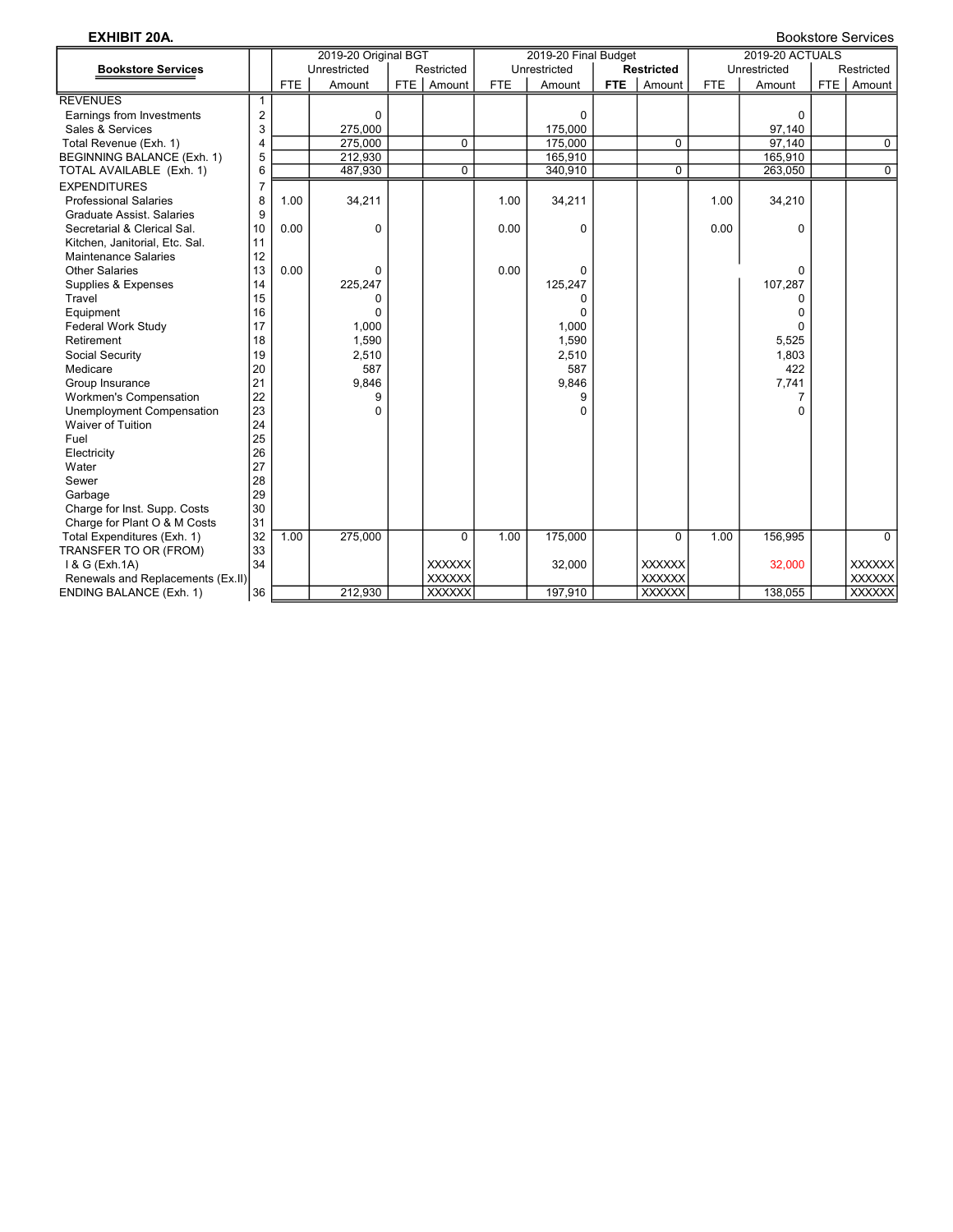**EXHIBIT 20A.** Revolving Fund and Second Second Second Second Second Second Second Second Second Second Second Second Second Second Second Second Second Second Second Second Second Second Second Second Second Second Second

|                                                                 |                |     | 2019-20 Original BGT |       |                |            | 2019-20 Final Budget |     |                   |            | 2019-20 ACTUALS |                |
|-----------------------------------------------------------------|----------------|-----|----------------------|-------|----------------|------------|----------------------|-----|-------------------|------------|-----------------|----------------|
| <b>Revolving Fund</b><br>6300                                   |                |     | Unrestricted         |       | Restricted     |            | Unrestricted         |     | <b>Restricted</b> |            | Unrestricted    | Restricted     |
|                                                                 |                | FTE | Amount               | FTE I | Amount         | <b>FTE</b> | Amount               | FTE | Amount            | <b>FTE</b> | Amount          | FTE Amount     |
| <b>REVENUES</b>                                                 | 1              |     |                      |       |                |            |                      |     |                   |            |                 |                |
| Earnings from Investments                                       | $\overline{2}$ |     | 0                    |       |                |            | $\mathbf 0$          |     |                   |            |                 |                |
| Sales & Services                                                | 3              |     | 0                    |       |                |            |                      |     |                   |            |                 |                |
| Total Revenue (Exh. 1)                                          | 4              |     | $\overline{0}$       |       | 0              |            | $\Omega$             |     | $\Omega$          |            | $\Omega$        | 0              |
|                                                                 |                |     |                      |       |                |            |                      |     |                   |            |                 |                |
|                                                                 |                |     |                      |       |                |            |                      |     |                   |            |                 |                |
| BEGINNING BALANCE (Exh. 1)                                      | 5              |     | 20,627               |       |                |            | 20,627               |     |                   |            | 20,627          |                |
| TOTAL AVAILABLE (Exh. 1)                                        | 6              |     | 20,627               |       | $\overline{0}$ |            | 20,627               |     | $\mathbf 0$       |            | 20,627          | $\overline{0}$ |
| <b>EXPENDITURES</b>                                             | $\overline{7}$ |     |                      |       |                |            |                      |     |                   |            |                 |                |
| <b>Professional Salaries</b>                                    | 8              |     |                      |       |                |            |                      |     |                   |            |                 |                |
| <b>Graduate Assist, Salaries</b><br>Secretarial & Clerical Sal. | 9<br>10        |     |                      |       |                |            |                      |     |                   |            |                 |                |
| Kitchen, Janitorial, Etc. Sal.                                  | 11             |     |                      |       |                |            |                      |     |                   |            |                 |                |
| <b>Maintenance Salaries</b>                                     | 12             |     |                      |       |                |            |                      |     |                   |            |                 |                |
| <b>Other Salaries</b>                                           | 13             |     |                      |       |                |            |                      |     |                   |            |                 |                |
| Supplies & Expenses                                             | 14             |     | 0                    |       |                |            | $\Omega$             |     |                   |            | 0               |                |
| Travel                                                          | 15             |     |                      |       |                |            |                      |     |                   |            |                 |                |
| Equipment                                                       | 16             |     |                      |       |                |            |                      |     |                   |            |                 |                |
| <b>Federal Work Study</b>                                       | 17             |     |                      |       |                |            |                      |     |                   |            |                 |                |
| Retirement                                                      | 18             |     |                      |       |                |            |                      |     |                   |            |                 |                |
| Social Security                                                 | 19             |     |                      |       |                |            |                      |     |                   |            |                 |                |
| Medicare                                                        | 20             |     |                      |       |                |            |                      |     |                   |            |                 |                |
| Group Insurance                                                 | 21             |     |                      |       |                |            |                      |     |                   |            |                 |                |
| <b>Workmen's Compensation</b>                                   | 22             |     |                      |       |                |            |                      |     |                   |            |                 |                |
| Unemployment Compensation                                       | 23             |     |                      |       |                |            |                      |     |                   |            |                 |                |
| Waiver of Tuition                                               | 24             |     |                      |       |                |            |                      |     |                   |            |                 |                |
| Fuel                                                            | 25             |     |                      |       |                |            |                      |     |                   |            |                 |                |
| Electricity                                                     | 26             |     |                      |       |                |            |                      |     |                   |            |                 |                |
| Water                                                           | 27             |     |                      |       |                |            |                      |     |                   |            |                 |                |
| Sewer                                                           | 28             |     |                      |       |                |            |                      |     |                   |            |                 |                |
| Garbage                                                         | 29             |     |                      |       |                |            |                      |     |                   |            |                 |                |
| Charge for Inst. Supp. Costs                                    | 30             |     |                      |       |                |            |                      |     |                   |            |                 |                |
| Charge for Plant O & M Costs                                    | 31             |     |                      |       |                |            |                      |     |                   |            |                 |                |
| Total Expenditures (Exh. 1)                                     | 32             |     | $\overline{0}$       |       | $\overline{0}$ |            | $\Omega$             |     | $\overline{0}$    |            | $\overline{0}$  | $\mathbf{0}$   |
| TRANSFER TO OR (FROM)                                           | 33             |     |                      |       |                |            |                      |     |                   |            |                 |                |
| 1 & G (Exh.1A)                                                  | 34             |     |                      |       | <b>XXXXXX</b>  |            |                      |     | <b>XXXXXX</b>     |            |                 | <b>XXXXXX</b>  |
| Renewals and Replacements (Ex.II)                               | 35             |     |                      |       | <b>XXXXXX</b>  |            |                      |     | <b>XXXXXX</b>     |            |                 | <b>XXXXXX</b>  |
| ENDING BALANCE (Exh. 1)                                         | 36             |     | 20,627               |       | <b>XXXXXX</b>  |            | 20,627               |     | <b>XXXXXX</b>     |            | 20,627          | <b>XXXXXX</b>  |
|                                                                 |                |     |                      |       |                |            |                      |     |                   |            |                 |                |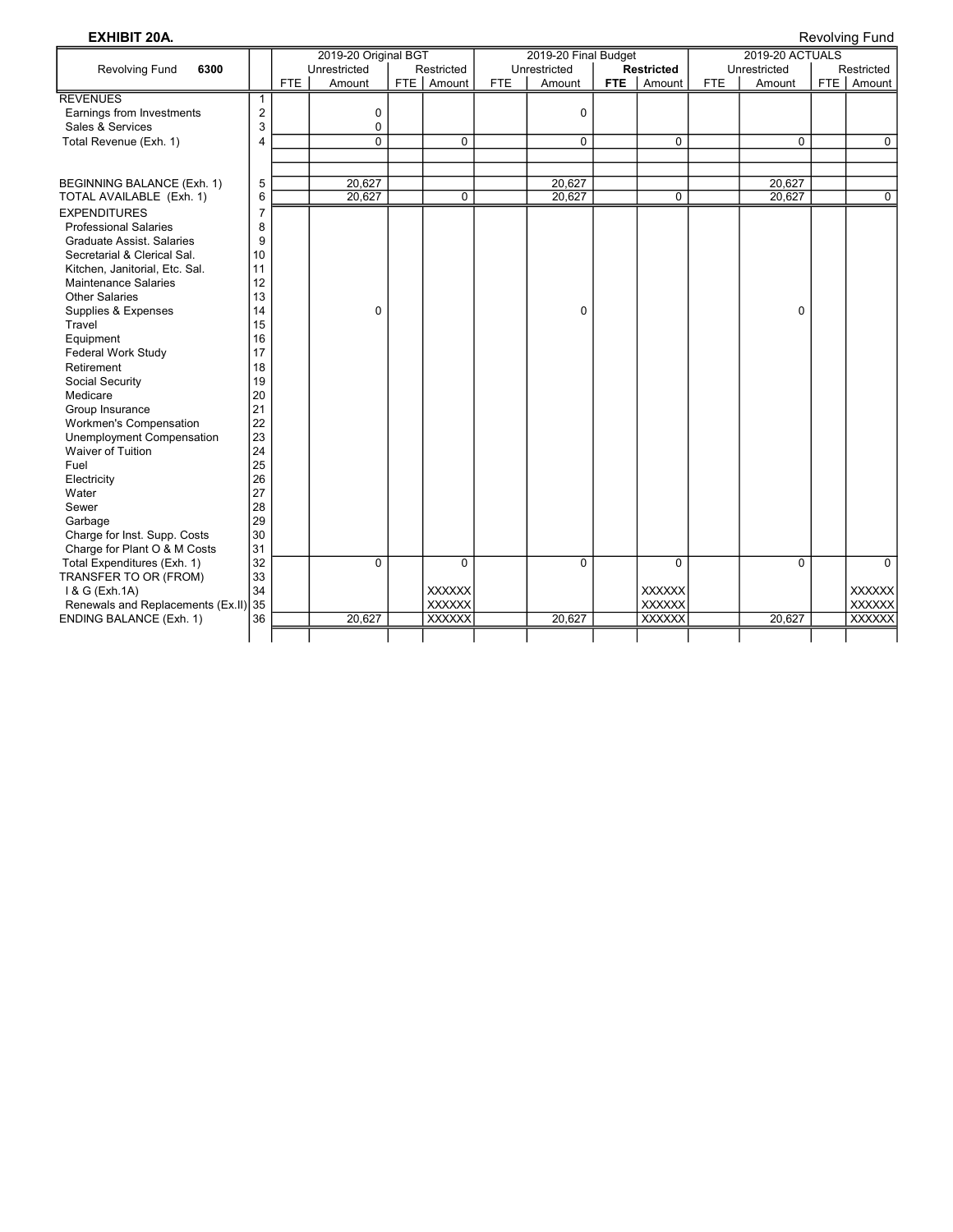| <b>EXHIBIT 20A.</b><br><b>Cosmetology Fund</b>                |                |      |                      |            |               |              |                      |                   |               |              |                  |            |               |  |
|---------------------------------------------------------------|----------------|------|----------------------|------------|---------------|--------------|----------------------|-------------------|---------------|--------------|------------------|------------|---------------|--|
|                                                               |                |      | 2019-20 Original BGT |            |               |              | 2019-20 Final Budget |                   |               |              | 2019-20 ACTUALS  |            |               |  |
| <b>Cosmetology Fund</b>                                       |                |      | Unrestricted         | Restricted |               | Unrestricted |                      | <b>Restricted</b> |               | Unrestricted |                  | Restricted |               |  |
|                                                               |                | FTE. | Amount               | FTE        | Amount        | FTE.         | Amount               | <b>FTE</b>        | Amount        | <b>FTE</b>   | Amount           |            | FTE Amount    |  |
| <b>REVENUES</b>                                               | $\mathbf{1}$   |      |                      |            |               |              |                      |                   |               |              |                  |            |               |  |
| Earnings from Investments                                     | $\overline{2}$ |      |                      |            |               |              |                      |                   |               |              |                  |            |               |  |
| Sales & Services                                              | 3              |      | 0                    |            |               |              | 0                    |                   |               |              | 2,429            |            |               |  |
| Total Revenue (Exh. 1)                                        | 4              |      | $\overline{0}$       |            | $\Omega$      |              | $\mathbf{0}$         |                   | $\Omega$      |              | 2.429            |            | $\mathbf{0}$  |  |
|                                                               |                |      |                      |            |               |              |                      |                   |               |              |                  |            |               |  |
|                                                               |                |      |                      |            |               |              |                      |                   |               |              |                  |            |               |  |
| BEGINNING BALANCE (Exh. 1)                                    | 5              |      | 0<br>$\overline{0}$  |            |               |              | 17,783<br>17,783     |                   |               |              | 17,783<br>20,212 |            | $\Omega$      |  |
| TOTAL AVAILABLE (Exh. 1)                                      | 6              |      |                      |            | $\mathbf 0$   |              |                      |                   | $\mathbf 0$   |              |                  |            |               |  |
| <b>EXPENDITURES</b>                                           | $\overline{7}$ |      |                      |            |               |              |                      |                   |               |              |                  |            |               |  |
| <b>Professional Salaries</b>                                  | 8              |      |                      |            |               |              |                      |                   |               |              |                  |            |               |  |
| <b>Graduate Assist, Salaries</b>                              | 9              |      |                      |            |               |              |                      |                   |               |              |                  |            |               |  |
| Secretarial & Clerical Sal.                                   | 10<br>11       |      |                      |            |               |              |                      |                   |               |              |                  |            |               |  |
| Kitchen, Janitorial, Etc. Sal.<br><b>Maintenance Salaries</b> | 12             |      |                      |            |               |              |                      |                   |               |              |                  |            |               |  |
| <b>Other Salaries</b>                                         | 13             |      |                      |            |               |              |                      |                   |               |              |                  |            |               |  |
| Supplies & Expenses                                           | 14             |      | 0                    |            |               |              | 8,761                |                   |               |              | 5.040            |            |               |  |
| Travel                                                        | 15             |      | 0                    |            |               |              | 0                    |                   |               |              | 0                |            |               |  |
| Equipment                                                     | 16             |      | $\mathbf{0}$         |            |               |              | 9,075                |                   |               |              | $\Omega$         |            |               |  |
| Federal Work Study                                            | 17             |      |                      |            |               |              |                      |                   |               |              |                  |            |               |  |
| Retirement                                                    | 18             |      |                      |            |               |              |                      |                   |               |              |                  |            |               |  |
| Social Security                                               | 19             |      |                      |            |               |              |                      |                   |               |              |                  |            |               |  |
| Medicare                                                      | 20             |      |                      |            |               |              |                      |                   |               |              |                  |            |               |  |
| Group Insurance                                               | 21             |      |                      |            |               |              |                      |                   |               |              |                  |            |               |  |
| <b>Workmen's Compensation</b>                                 | 22             |      |                      |            |               |              |                      |                   |               |              |                  |            |               |  |
| <b>Unemployment Compensation</b>                              | 23             |      |                      |            |               |              |                      |                   |               |              |                  |            |               |  |
| Waiver of Tuition                                             | 24             |      |                      |            |               |              |                      |                   |               |              |                  |            |               |  |
| Fuel                                                          | 25             |      |                      |            |               |              |                      |                   |               |              |                  |            |               |  |
| Electricity                                                   | 26             |      |                      |            |               |              |                      |                   |               |              |                  |            |               |  |
| Water                                                         | 27             |      |                      |            |               |              |                      |                   |               |              |                  |            |               |  |
| Sewer                                                         | 28             |      |                      |            |               |              |                      |                   |               |              |                  |            |               |  |
| Garbage                                                       | 29             |      |                      |            |               |              |                      |                   |               |              |                  |            |               |  |
| Charge for Inst. Supp. Costs                                  | 30             |      |                      |            |               |              |                      |                   |               |              |                  |            |               |  |
| Charge for Plant O & M Costs                                  | 31             |      |                      |            |               |              |                      |                   |               |              |                  |            |               |  |
| Total Expenditures (Exh. 1)                                   | 32             |      | 0                    |            | $\mathbf 0$   |              | 17,836               |                   | $\mathbf 0$   |              | 5,040            |            | $\Omega$      |  |
| TRANSFER TO OR (FROM)                                         | 33             |      |                      |            |               |              |                      |                   |               |              |                  |            |               |  |
| 1 & G (Exh.1A)                                                | 34             |      |                      |            | <b>XXXXXX</b> |              |                      |                   | <b>XXXXXX</b> |              |                  |            | <b>XXXXXX</b> |  |
| Renewals and Replacements (Ex.II)                             | 35             |      |                      |            | <b>XXXXXX</b> |              |                      |                   | <b>XXXXXX</b> |              |                  |            | <b>XXXXXX</b> |  |
| ENDING BALANCE (Exh. 1)                                       | 36             |      | 0                    |            | <b>XXXXXX</b> |              | (53)                 |                   | <b>XXXXXX</b> |              | 15,172           |            | <b>XXXXXX</b> |  |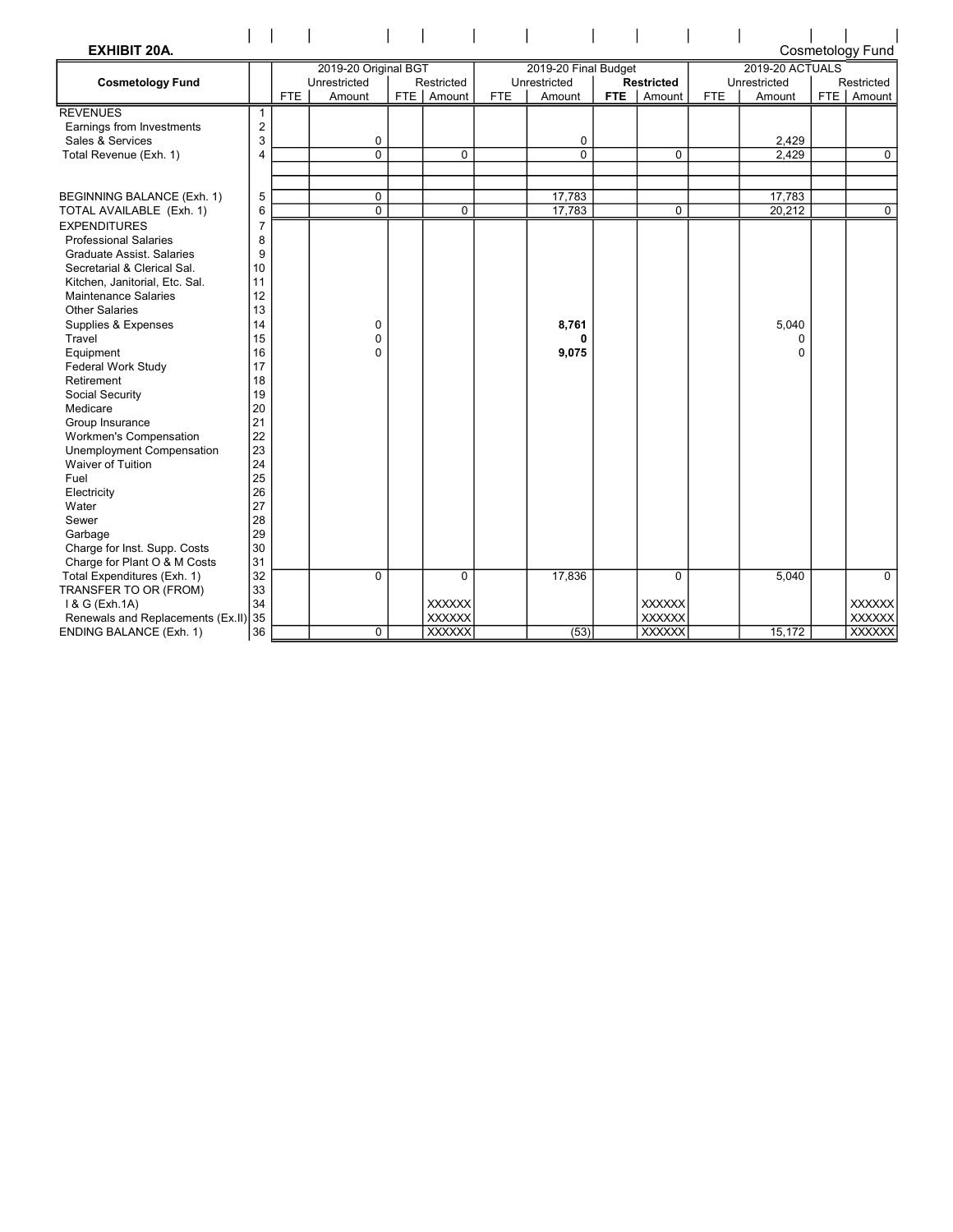EXHIBIT 20A. Technology Projects

|                                      |                |            | 2019-20 Original BGT |               |            | 2019-20 Final Budget |            |                   |            | 2019-20 ACTUALS | J.  |               |
|--------------------------------------|----------------|------------|----------------------|---------------|------------|----------------------|------------|-------------------|------------|-----------------|-----|---------------|
| <b>Technology Projects</b>           |                |            | Unrestricted         | Restricted    |            | Unrestricted         |            | <b>Restricted</b> |            | Unrestricted    |     | Restricted    |
| 6500                                 |                | <b>FTE</b> | Amount               | FTE   Amount  | <b>FTE</b> | Amount               | <b>FTE</b> | Amount            | <b>FTE</b> | Amount          | FTE | Amount        |
| <b>REVENUES</b>                      | 1              |            |                      |               |            |                      |            |                   |            |                 |     |               |
| Earnings from Investments            | $\overline{2}$ |            |                      |               |            |                      |            |                   |            |                 |     |               |
| <b>Internal Sales &amp; Services</b> |                |            |                      |               |            |                      |            |                   |            |                 |     |               |
| Sales & Services                     | 3              |            |                      |               |            |                      |            |                   |            |                 |     |               |
| Total Revenue (Exh. 1)               | $\overline{4}$ |            | 0                    | 0             |            | $\mathbf 0$          |            | 0                 |            | 0               |     | $\mathbf 0$   |
|                                      |                |            |                      |               |            |                      |            |                   |            |                 |     |               |
|                                      |                |            |                      |               |            |                      |            |                   |            |                 |     |               |
| BEGINNING BALANCE (Exh. 1)           | 5              |            | $\mathbf 0$          |               |            | $\mathbf 0$          |            |                   |            | 0               |     |               |
| TOTAL AVAILABLE (Exh. 1)             | 6              |            |                      | 0             |            | $\mathbf{0}$         |            | $\mathbf 0$       |            | $\overline{0}$  |     | $\mathbf 0$   |
| <b>EXPENDITURES</b>                  | $\overline{7}$ |            |                      |               |            |                      |            |                   |            |                 |     |               |
| <b>Professional Salaries</b>         | 8              |            |                      |               |            |                      |            |                   |            |                 |     |               |
| <b>Graduate Assist, Salaries</b>     | 9              |            |                      |               |            |                      |            |                   |            |                 |     |               |
| Secretarial & Clerical Sal.          | 10             |            |                      |               |            |                      |            |                   |            |                 |     |               |
| Kitchen, Janitorial, Etc. Sal.       | 11             |            |                      |               |            |                      |            |                   |            |                 |     |               |
| <b>Maintenance Salaries</b>          | 12             |            |                      |               |            |                      |            |                   |            |                 |     |               |
| <b>Other Salaries</b>                | 13             | 0.00       |                      |               | 0.00       |                      |            |                   | 0.00       |                 |     |               |
| Supplies & Expenses                  | 14             |            |                      |               |            |                      |            |                   |            |                 |     |               |
| Travel                               | 15             |            |                      |               |            |                      |            |                   |            |                 |     |               |
| Equipment                            | 16             |            |                      |               |            |                      |            |                   |            |                 |     |               |
| Federal Work Study                   | 17             |            |                      |               |            |                      |            |                   |            |                 |     |               |
| Retirement                           | 18             |            |                      |               |            |                      |            |                   |            |                 |     |               |
| Social Security                      | 19             |            |                      |               |            |                      |            |                   |            |                 |     |               |
| Medicare                             | 20             |            |                      |               |            |                      |            |                   |            |                 |     |               |
| Group Insurance                      | 21             |            |                      |               |            |                      |            |                   |            |                 |     |               |
| Workmen's Compensation               | 22             |            |                      |               |            |                      |            |                   |            |                 |     |               |
| Unemployment Compensation            | 23             |            |                      |               |            |                      |            |                   |            |                 |     |               |
| Waiver of Tuition                    | 24             |            |                      |               |            |                      |            |                   |            |                 |     |               |
| Fuel                                 | 25             |            |                      |               |            |                      |            |                   |            |                 |     |               |
| Electricity                          | 26             |            |                      |               |            |                      |            |                   |            |                 |     |               |
| Water                                | 27             |            |                      |               |            |                      |            |                   |            |                 |     |               |
| Sewer                                | 28             |            |                      |               |            |                      |            |                   |            |                 |     |               |
| Garbage                              | 29             |            |                      |               |            |                      |            |                   |            |                 |     |               |
| Charge for Inst. Supp. Costs         | 30             |            |                      |               |            |                      |            |                   |            |                 |     |               |
| Charge for Plant O & M Costs         | 31             |            |                      |               |            |                      |            |                   |            |                 |     |               |
| Total Expenditures (Exh. 1)          | 32             |            | 0                    | 0             |            | $\Omega$             |            | $\Omega$          |            | $\Omega$        |     | $\mathbf{0}$  |
| TRANSFER TO OR (FROM)                | 33             |            |                      |               |            |                      |            |                   |            |                 |     |               |
| 1 & G (Exh.1A)                       | 34             |            |                      | <b>XXXXXX</b> |            |                      |            | <b>XXXXXX</b>     |            |                 |     | <b>XXXXXX</b> |
| Renewals and Replacements (Ex.II)    | 35             |            |                      | XXXXXX        |            |                      |            | XXXXXX            |            |                 |     | <b>XXXXXX</b> |
| ENDING BALANCE (Exh. 1)              | 36             |            | $\mathbf 0$          | <b>XXXXXX</b> |            | $\Omega$             |            | <b>XXXXXX</b>     |            | $\mathbf 0$     |     | <b>XXXXXX</b> |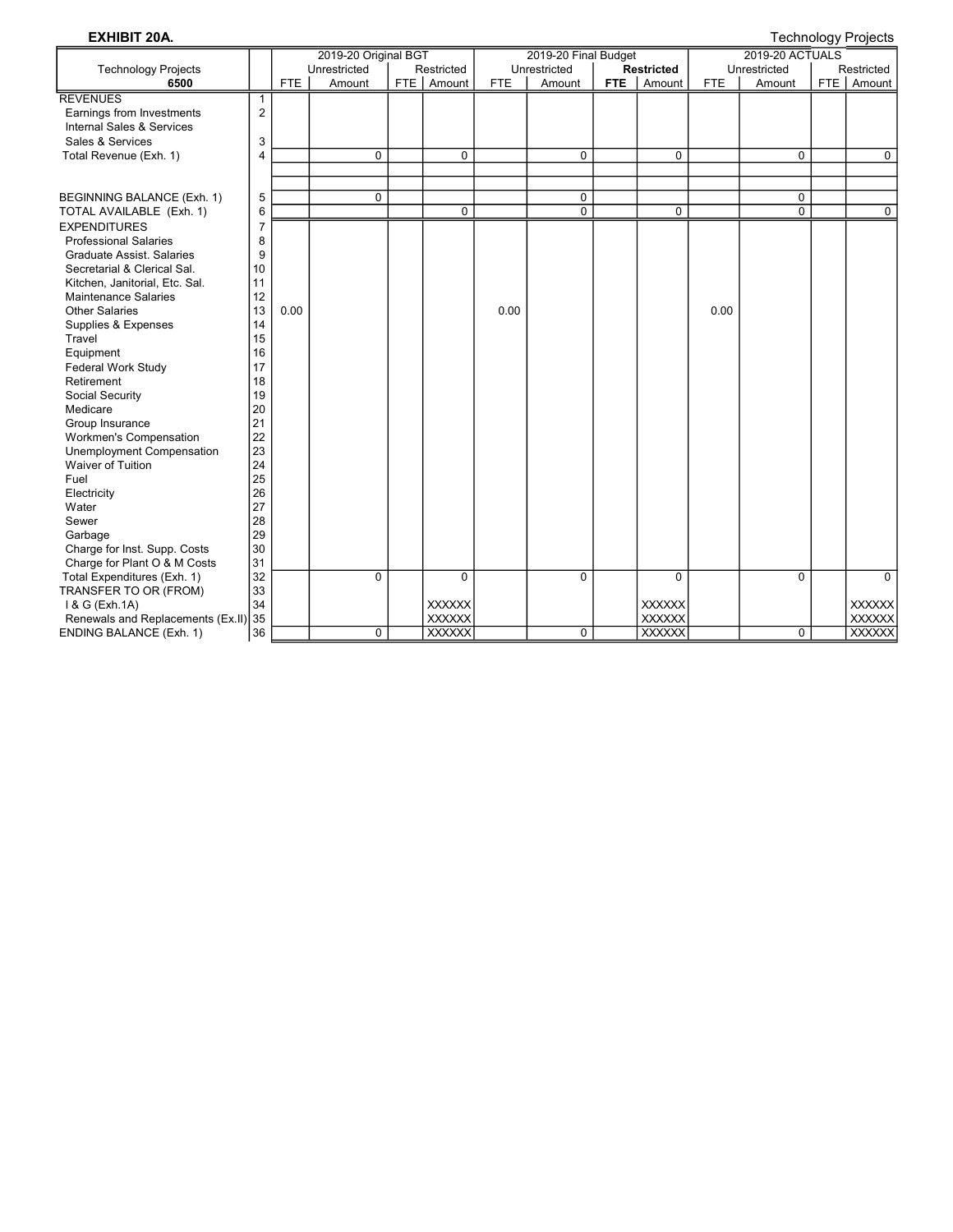| <b>EXHIBIT 21</b>                |          |                 |            |                      |            |                |            |                      |            |                | <b>Summary of Athletics</b> |                        |       |                |  |  |
|----------------------------------|----------|-----------------|------------|----------------------|------------|----------------|------------|----------------------|------------|----------------|-----------------------------|------------------------|-------|----------------|--|--|
| Summary                          |          |                 |            | 2019-20 Original BGT |            |                |            | 2019-20 Final Budget |            |                |                             | <b>2019-20 ACTUALS</b> |       |                |  |  |
|                                  |          |                 |            | Unrestricted         |            | Restricted     |            | Unrestricted         |            | Restricted     |                             | Unrestricted           |       | Restricted     |  |  |
|                                  |          |                 | <b>FTE</b> | Amount               | <b>FTE</b> | Amount         | <b>FTE</b> | Amount               | <b>FTE</b> | Amount         | <b>FTE</b>                  | Amount                 | FTE I | Amount         |  |  |
| <b>REVENUES</b>                  |          | $\mathbf{1}$    |            |                      |            |                |            |                      |            |                |                             |                        |       |                |  |  |
| Gov't Approp.                    | -Federal | 3               |            | $\Omega$             |            | 0              |            | $\Omega$             |            | 0              |                             | $\Omega$               |       | 0              |  |  |
|                                  | -State   | 4               |            | 496,200              |            | 0              |            | 496,200              |            | 0              |                             | 484,674                |       | $\overline{0}$ |  |  |
|                                  | -Local   | 5               |            | 0                    |            | 0              |            | 0                    |            | 0              |                             | 0                      |       | $\mathbf 0$    |  |  |
| Gov.Grts.& Contr.                | -Federal | 6               |            | $\mathbf 0$          |            | 0              |            | 0                    |            | 0              |                             | $\overline{0}$         |       | $\mathbf 0$    |  |  |
|                                  | -State   | $\overline{7}$  |            | $\mathbf 0$          |            | 0              |            | $\mathbf 0$          |            | 0              |                             | $\mathbf 0$            |       | $\mathbf 0$    |  |  |
|                                  | -Local   | 8               |            | $\overline{0}$       |            | $\Omega$       |            | $\overline{0}$       |            | $\Omega$       |                             | $\overline{0}$         |       | $\overline{0}$ |  |  |
| Priv. Gifts. Grts. & Contr.      |          | 9               |            | $\mathbf 0$          |            | 0              |            | $\mathbf 0$          |            | 0              |                             | 100                    |       | $\mathbf 0$    |  |  |
| Endowment Inc.-Restricted        |          | 10              |            | $\mathbf 0$          |            | 0              |            | $\mathbf 0$          |            | 0              |                             | 0                      |       | $\overline{0}$ |  |  |
| Sales & Services                 |          | 11              |            | $\overline{0}$       |            | $\Omega$       |            | $\overline{0}$       |            | $\Omega$       |                             | $\Omega$               |       | $\overline{0}$ |  |  |
| <b>Other Sources</b>             |          |                 |            | $\Omega$             |            | $\Omega$       |            | $\Omega$             |            | $\Omega$       |                             | $\Omega$               |       | 0              |  |  |
| (Ind. Cost Recov.Grts.&Con.)     |          | 12              |            | $\overline{0}$       |            | 0              |            | $\overline{0}$       |            | 0              |                             | $\overline{0}$         |       | $\overline{0}$ |  |  |
| Total Revenue (Exh. 1)           |          | 13              |            | 496,200              |            | 0              |            | 496,200              |            | $\Omega$       |                             | 484,774                |       | $\overline{0}$ |  |  |
|                                  |          |                 |            |                      |            |                |            |                      |            |                |                             |                        |       |                |  |  |
|                                  |          |                 |            |                      |            |                |            |                      |            |                |                             |                        |       |                |  |  |
| BEGINNING BALANCE (Exh. 1) 14    |          |                 |            | $\Omega$             |            | 0              |            | $\Omega$             |            | 0              |                             | $\Omega$               |       | 0              |  |  |
| TOTAL AVAILABLE (Exh. 1)         |          | 15              |            | 496,200              |            | $\Omega$       |            | 496,200              |            | $\Omega$       |                             | 484,774                |       | $\overline{0}$ |  |  |
| <b>EXPENDITURES</b>              |          | 16              |            |                      |            |                |            |                      |            |                |                             |                        |       |                |  |  |
| <b>Faculty Salaries</b>          |          | 17              | 0.00       | 0                    | 0.00       | 0              | 0.00       | $\Omega$             | 0.00       | 0              | 0.00                        | 0                      | 0.00  | 0              |  |  |
| <b>Professional Salaries</b>     |          | 18              | 5.00       | 147.833              | 0.00       | $\overline{0}$ | 5.00       | 158.833              | 0.00       | $\overline{0}$ | 5.00                        | 139.322                | 0.00  | $\overline{0}$ |  |  |
| <b>Support Staff Salaries</b>    |          | 19              | 1.00       | 31,200               | 0.00       | 0              | 1.00       | 31,200               | 0.00       | 0              | 1.00                        | 31.200                 | 0.00  | 0              |  |  |
| Graduate/Teaching Assistant S 20 |          |                 | 0.00       | $\Omega$             | 0.00       | $\Omega$       | 0.00       | $\Omega$             | 0.00       | $\Omega$       | 0.00                        | $\Omega$               | 0.00  | $\mathbf 0$    |  |  |
| <b>Student Salaries</b>          |          | 21              | 4.28       | 89,888               | 0.00       | $\Omega$       | 4.28       | 89,888               | 0.00       | 0              | 4.81                        | 101,039                | 0.00  | $\mathbf 0$    |  |  |
| Federal Work Study               |          | 22              | 0.00       | 0                    | 0.00       | 0              | 0.00       | 0                    | 0.00       | 0              | 0.00                        | 0                      | 0.00  | $\mathbf 0$    |  |  |
| State Work Study                 |          | 23              | 0.00       | $\Omega$             | 0.00       | $\Omega$       | 0.00       | $\Omega$             | 0.00       | $\Omega$       | 0.00                        | $\Omega$               | 0.00  | $\mathbf 0$    |  |  |
| Other Salaries                   |          | 24              | 0.00       | $\Omega$             | 0.00       | $\Omega$       | 0.00       | $\Omega$             | 0.00       | $\Omega$       | 0.00                        | $\Omega$               | 0.00  | $\mathbf 0$    |  |  |
| Supplies & Expense               |          | 26              |            | 135,500              |            | 0              |            | 121,750              |            | 0              |                             | 84.344                 |       | $\mathbf 0$    |  |  |
| Travel                           |          | 27              |            | 67,500               |            | 0              |            | 67,500               |            | 0              |                             | 31,525                 |       | $\mathbf 0$    |  |  |
| Equipment                        |          | 28              |            | $\Omega$             |            | 0              |            | $\Omega$             |            | 0              |                             | $\Omega$               |       | $\overline{0}$ |  |  |
| Retirement                       |          | 29              |            | 27,371               |            | 0              |            | 27,371               |            | 0              |                             | 27,538                 |       | $\mathbf 0$    |  |  |
| Social Security                  |          | 30              |            | 10.673               |            | $\Omega$       |            | 13,423               |            | $\Omega$       |                             | 9.817                  |       | $\mathbf 0$    |  |  |
| Medicare                         |          | 31              |            | 2,497                |            | 0              |            | 2,497                |            | 0              |                             | 2,296                  |       | 0              |  |  |
| Group Insurance                  |          | 32              |            | 22.547               |            | 0              |            | 22.547               |            | 0              |                             | 27.703                 |       | $\mathbf 0$    |  |  |
| Workmen's Compensation           |          | 33              |            | 46                   |            | $\Omega$       |            | 46                   |            | $\Omega$       |                             | 44                     |       | $\mathbf 0$    |  |  |
| Unemployment Compensation        |          | 34              |            | $\Omega$             |            | $\Omega$       |            | $\Omega$             |            | $\Omega$       |                             | $\Omega$               |       | $\mathbf 0$    |  |  |
| <b>Waiver of Tuition</b>         |          | 35              |            | $\Omega$             |            | 0              |            | $\Omega$             |            | 0              | 0.00                        | $\mathbf 0$            |       | 0              |  |  |
| Total Expenditures (Exh. 1)      |          | 36              | 10.28      | 535,055              | 0.00       | $\overline{0}$ | 10.28      | 535,055              | 0.00       | $\overline{0}$ | 10.81                       | 454,828                | 0.00  | $\overline{0}$ |  |  |
| TRANSFER TO OR (FROM)            |          | 37              |            |                      |            |                |            |                      |            |                |                             |                        |       |                |  |  |
| I & G (Exh.1A)                   |          | 38              |            | 38,855               |            | <b>XXXXXX</b>  |            | 38,855               |            | <b>XXXXXX</b>  |                             | 17,090                 |       | <b>XXXXXX</b>  |  |  |
| <b>ENDING BALANCE (Exh. 1)</b>   |          | $\overline{39}$ |            | $\Omega$             |            | $\Omega$       |            | $\Omega$             |            | 0              | 10.81                       | 47.036                 | 0.00  | $\Omega$       |  |  |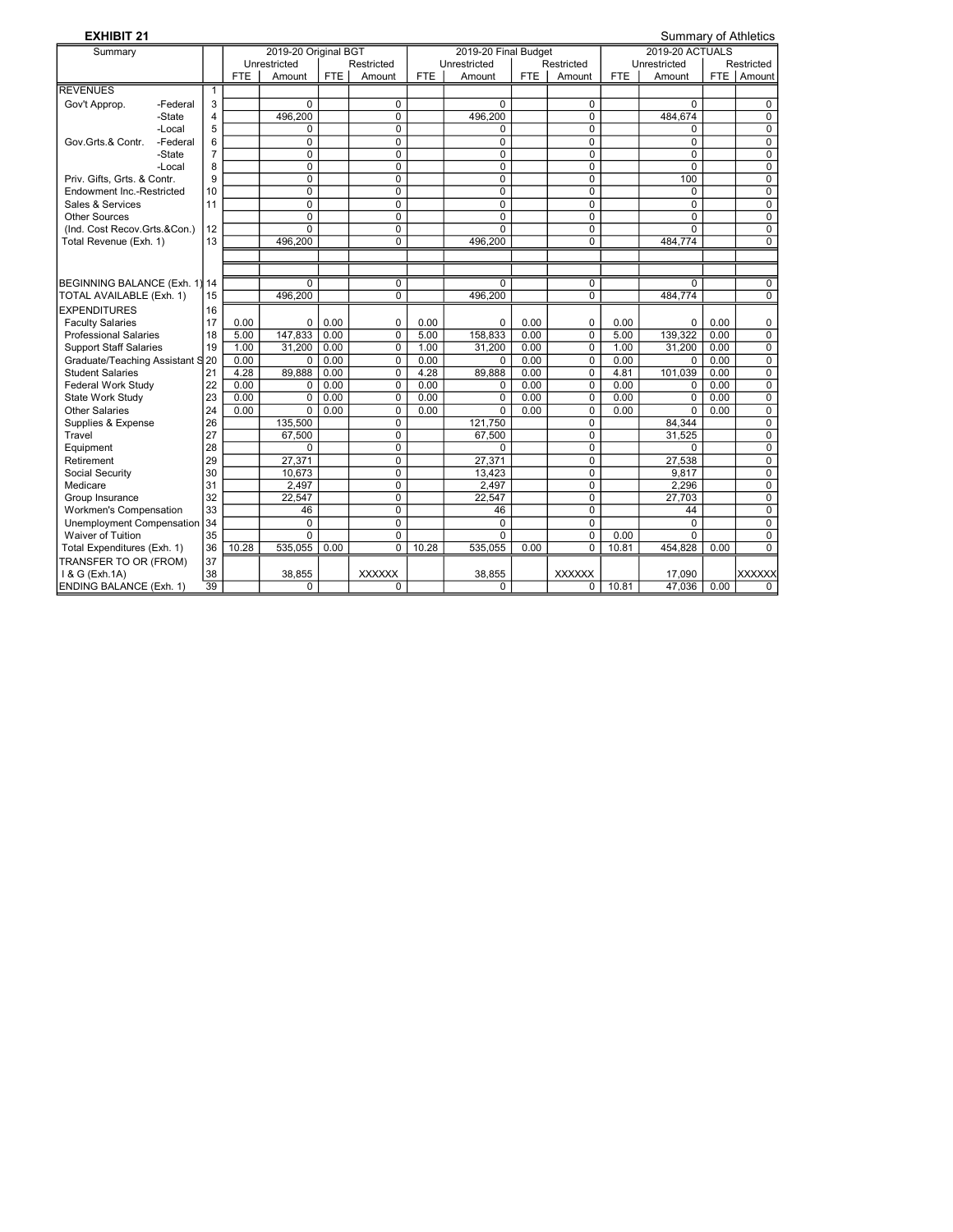| <b>EXHIBIT 21A Athletics</b>     |                |            |                      |            |               |            |                      |            |               |            |                        |                | <b>BASEBALL</b> |
|----------------------------------|----------------|------------|----------------------|------------|---------------|------------|----------------------|------------|---------------|------------|------------------------|----------------|-----------------|
|                                  |                |            | 2019-20 Original BGT |            |               |            | 2019-20 Final Budget |            |               |            | <b>2019-20 ACTUALS</b> |                |                 |
|                                  |                |            | Unrestricted         |            | Restricted    |            | Unrestricted         |            | Restricted    |            | Unrestricted           |                | Restricted      |
| <b>BASEBALL</b>                  |                | <b>FTE</b> | Amount               | <b>FTE</b> | Amount        | <b>FTE</b> | Amount               | <b>FTE</b> | Amount        | <b>FTE</b> | Amount                 | <b>FTE</b>     | Amount          |
| <b>REVENUES</b>                  | $\mathbf{1}$   |            |                      |            |               |            |                      |            |               |            |                        |                |                 |
| Gov't Approp.<br>-Federal        | $\overline{2}$ |            |                      |            |               |            |                      |            |               |            |                        |                |                 |
| -State                           | 3              |            | 248,100              |            |               |            | 256,971              |            |               |            | 244,524                |                |                 |
| -Local                           | $\overline{4}$ |            |                      |            |               |            |                      |            |               |            |                        |                |                 |
| Gov.Grts.& Contr.<br>-Federal    | 5              |            |                      |            |               |            |                      |            |               |            |                        |                |                 |
| -State                           | 6              |            | $\Omega$             |            |               |            |                      |            |               |            | $\Omega$               |                |                 |
| Priv. Gifts, Grts. & Contr.-S.A. | $\overline{7}$ |            | $\Omega$             |            |               |            | $\Omega$             |            |               |            | $\Omega$               |                |                 |
| Endowment Inc.-Restricted        | 8              |            |                      |            |               |            |                      |            |               |            |                        |                |                 |
| Sales & Services                 | 9              |            |                      |            |               |            |                      |            |               |            |                        |                |                 |
| <b>Other Sources</b>             | 10             |            |                      |            | $\Omega$      |            | $\Omega$             |            |               |            |                        |                | $\Omega$        |
|                                  | 11             |            |                      |            |               |            |                      |            |               |            |                        |                |                 |
| (Ind. Cost Recov.Grts.&Con.)     | 12             |            |                      |            |               |            |                      |            |               |            |                        |                | $\mathsf 0$     |
| Total Revenue (Exh. 1)           | 13             |            | 248.100              |            | $\Omega$      |            | 256,971              |            | 0             |            | 244,524                |                | $\Omega$        |
| BEGINNING BALANCE (Exh. 1) 14    |                |            | $\Omega$             |            | <b>XXXXXX</b> |            | $\Omega$             |            | <b>XXXXXX</b> |            | $\Omega$               |                | <b>XXXXXX</b>   |
| TOTAL AVAILABLE (Exh. 1)         | 15             |            | 248,100              |            | <b>XXXXXX</b> |            | 256,971              |            | <b>XXXXXX</b> |            | 244,524                |                | XXXXXX          |
| <b>EXPENDITURES</b>              | 16             |            |                      |            |               |            |                      |            |               |            |                        |                |                 |
| <b>Faculty Salaries</b>          | 17             |            |                      |            |               |            |                      |            |               |            |                        |                |                 |
| <b>Professional Salaries</b>     | 18             | 2.50       | 78,153               |            |               | 2.50       | 83,653               |            |               | 2.50       | 83,654                 |                |                 |
| <b>Support Staff Salaries</b>    | 19             | 0.50       | 15,600               |            |               | 0.50       | 15.600               |            |               | 0.50       | 15,600                 |                |                 |
| Graduate/Teaching Assistant S 20 |                |            |                      |            |               |            |                      |            |               |            |                        |                |                 |
| <b>Student Salaries</b>          | 21             | 2.16       | 45.388               |            |               | 2.16       | 45.388               |            |               | 1.86       | 39.064                 | <b>scholsh</b> |                 |
| Federal Work Study               | 22             |            |                      |            |               |            |                      |            |               |            |                        |                |                 |
| State Work Study                 | 23             |            |                      |            |               |            |                      |            |               |            |                        |                |                 |
| Other Salaries                   | 24             |            |                      |            |               |            |                      |            |               |            |                        |                |                 |
| Supplies & Expense               | 26             |            | 78,000               |            |               |            | 71,125               |            |               |            | 61,057                 |                |                 |
| Travel                           | 27             |            | 42.000               |            |               |            | 42.000               |            |               |            | 24.197                 |                |                 |
| Equipment                        | 28             |            |                      |            |               |            | $\Omega$             |            |               |            |                        |                |                 |
| Retirement                       | 29             |            | 16,718               |            |               |            | 16,718               |            |               |            | 16.029                 |                |                 |
| Social Security                  | 30             |            | 6,519                |            |               |            | 7,894                |            |               |            | 5,520                  |                |                 |
| Medicare                         | 31             |            | 1.525                |            |               |            | 1,525                |            |               |            | 1.291                  |                |                 |
| Group Insurance                  | 32             |            | 11,895               |            |               |            | 11,895               |            |               |            | 15,179                 |                |                 |
| Workmen's Compensation           | 33             |            | 28                   |            |               |            | 28                   |            |               |            | 23                     |                |                 |
| Unemployment Compensation        | 34             |            | $\Omega$             |            |               |            | $\Omega$             |            |               |            | $\Omega$               |                |                 |
| Waiver of Tuition                | 35             |            |                      |            |               |            |                      |            |               |            |                        |                |                 |
| Total Expenditures (Exh. 1)      | 36             | 5.16       | 295,826              | 0.00       | $\Omega$      | 5.16       | 295,826              | 0.00       | $\Omega$      | 4.86       | 261,614                | 0.00           | $\Omega$        |
| TRANSFER TO OR (FROM)            | 37             |            |                      |            |               |            | $\Omega$             |            |               |            |                        |                |                 |
| I & G (Exh.1A)                   | 38             |            | 47,726               |            | <b>XXXXXX</b> |            | 38,855               |            | <b>XXXXXX</b> |            | 17,090                 |                | XXXXXX          |
| <b>ENDING BALANCE (Exh. 1)</b>   | 39             |            | 0                    |            | 0             |            | $\Omega$             |            | 0             | 4.86       | $\Omega$               |                | $\Omega$        |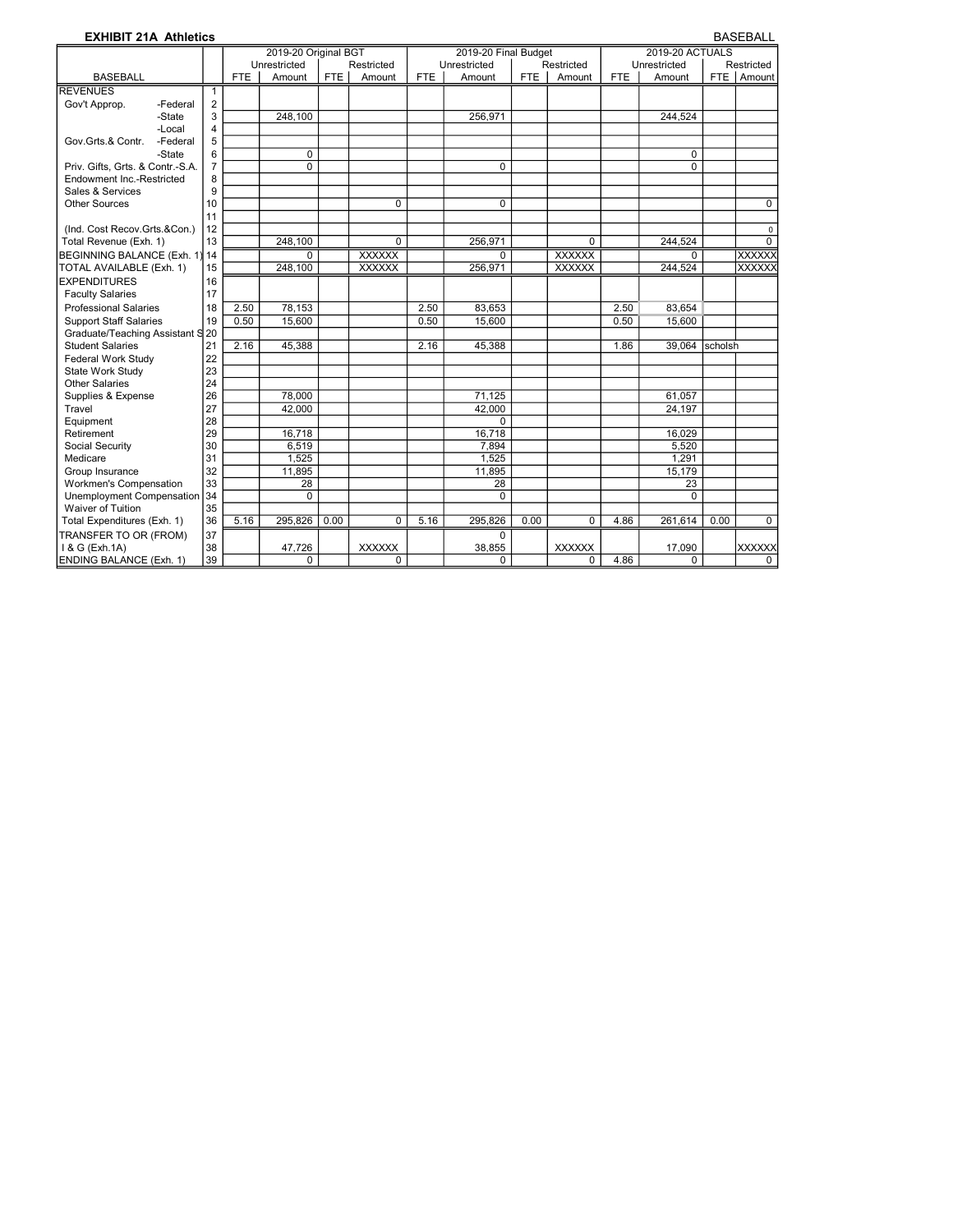| <b>EXHIBIT 21A Athletics</b>      |                |            |                      |            |                |            |                      |            |               |            |                        |            | <b>SOFTBALL</b> |
|-----------------------------------|----------------|------------|----------------------|------------|----------------|------------|----------------------|------------|---------------|------------|------------------------|------------|-----------------|
|                                   |                |            | 2019-20 Original BGT |            |                |            | 2019-20 Final Budget |            |               |            | <b>2019-20 ACTUALS</b> |            |                 |
|                                   |                |            | Unrestricted         |            | Restricted     |            | Unrestricted         |            | Restricted    |            | Unrestricted           |            | Restricted      |
| <b>SOFTBALL</b>                   |                | <b>FTE</b> | Amount               | <b>FTE</b> | Amount         | <b>FTE</b> | Amount               | <b>FTE</b> | Amount        | <b>FTE</b> | Amount                 | <b>FTE</b> | Amount          |
| <b>REVENUES</b>                   | $\mathbf{1}$   |            |                      |            |                |            |                      |            |               |            |                        |            |                 |
| Gov't Approp.<br>-Federal         | $\overline{2}$ |            |                      |            |                |            |                      |            |               |            |                        |            |                 |
| -State                            | 3              |            | 248.100              |            |                |            | 239,229              |            |               |            | 240.150                |            |                 |
| -Local                            | $\overline{4}$ |            |                      |            |                |            | 0                    |            |               |            |                        |            |                 |
| Gov.Grts.& Contr.<br>-Federal     | 5              |            |                      |            |                |            |                      |            |               |            |                        |            |                 |
| - State                           | 6              |            |                      |            |                |            |                      |            |               |            |                        |            |                 |
| Priv. Gifts, Grts. & Contr.       | $\overline{7}$ |            |                      |            |                |            | $\mathbf 0$          |            |               |            | 100                    |            |                 |
| Endowment Inc.-Restricted         | 8              |            |                      |            |                |            |                      |            |               |            |                        |            |                 |
| Sales & Services                  | 9              |            |                      |            |                |            |                      |            |               |            |                        |            |                 |
| <b>Other Sources</b>              | 10             |            |                      |            |                |            | $\Omega$             |            |               |            |                        |            |                 |
|                                   | 11             |            |                      |            |                |            |                      |            |               |            |                        |            |                 |
| (Ind. Cost Recov.Grts.&Con.)      | 12             |            |                      |            |                |            |                      |            |               |            |                        |            |                 |
| Total Revenue (Exh. 1)            | 13             |            | 248,100              |            | $\overline{0}$ |            | 239,229              |            | $\Omega$      |            | 240,250                |            | $\Omega$        |
| <b>BEGINNING BALANCE (Exh. 1)</b> | 14             |            | $\Omega$             |            | <b>XXXXXX</b>  |            | $\Omega$             |            | <b>XXXXXX</b> |            | $\Omega$               |            | <b>XXXXXX</b>   |
| TOTAL AVAILABLE (Exh. 1)          | 15             |            | 248,100              |            | $\mathbf 0$    |            | 239.229              |            | $\mathbf 0$   |            | 240.250                |            | $\mathbf 0$     |
| <b>EXPENDITURES</b>               | 16             |            |                      |            |                |            |                      |            |               |            |                        |            |                 |
| <b>Faculty Salaries</b>           | 17             |            |                      |            |                |            |                      |            |               |            |                        |            |                 |
| <b>Professional Salaries</b>      | 18             | 2.50       | 69,680               |            |                | 2.50       | 75,180               |            |               | 2.50       | 55,668                 |            |                 |
| <b>Support Staff Salaries</b>     | 19             | 0.50       | 15.600               |            |                | 0.50       | 15,600               |            |               | 0.50       | 15.600                 |            |                 |
| Graduate Assistant Sal.           | 20             |            |                      |            |                |            |                      |            |               |            |                        |            |                 |
| <b>Student Salaries</b>           | 21             | 2.12       | 44,500               |            |                | 2.12       | 44,500               |            |               | 2.95       | 61,975                 |            |                 |
| Federal Work Study                | 22             |            |                      |            |                |            |                      |            |               |            |                        |            |                 |
| State Work Study                  | 23             |            |                      |            |                |            |                      |            |               |            |                        |            |                 |
| <b>Other Salaries</b>             | 24             |            |                      |            |                |            |                      |            |               |            |                        |            |                 |
| Supplies & Expense                | 26             |            | 57,500               |            |                |            | 50.625               |            |               |            | 23,287                 |            |                 |
| Travel                            | 27             |            | 25,500               |            |                |            | 25,500               |            |               |            | 7.328                  |            |                 |
| Equipment                         | 28             |            | $\Omega$             |            |                |            | $\Omega$             |            |               |            | 0                      |            |                 |
| Retirement                        | 29             |            | 10,653               |            |                |            | 10,653               |            |               |            | 11,509                 |            |                 |
| Social Security                   | 30             |            | 4.154                |            |                |            | 5,529                |            |               |            | 4,297                  |            |                 |
| Medicare                          | 31             |            | 972                  |            |                |            | 972                  |            |               |            | 1,005                  |            |                 |
| Group Insurance                   | 32             |            | 10,652               |            |                |            | 10,652               |            |               |            | 12,524                 |            |                 |
| Workmen's Compensation            | 33             |            | 18                   |            |                |            | 18                   |            |               |            | 21                     |            |                 |
| Unemployment Compensation         | 34             |            | $\Omega$             |            |                |            | $\Omega$             |            |               |            | $\Omega$               |            |                 |
| Waiver of Tuition                 | 35             |            |                      |            |                |            |                      |            |               |            |                        |            |                 |
| Total Expenditures (Exh. 1)       | 36             |            | 239.229              | 0.00       | 0              |            | 239,229              | 0.00       | $\mathbf 0$   |            | 193,214                | 0.00       | $\mathbf 0$     |
| TRANSFER TO OR (FROM)             | 37             |            |                      |            |                |            | $\mathbf 0$          |            |               |            |                        |            |                 |
| I & G (Exh.1A)                    | 38             |            | (8, 871)             |            | <b>XXXXXX</b>  |            | 0                    |            | <b>XXXXXX</b> |            | (47,036)               |            | <b>XXXXXX</b>   |
| <b>ENDING BALANCE (Exh. 1)</b>    | 38             | 0.00       | 0                    | 0.00       | 0              | 0.00       | $\overline{0}$       | 0.00       | 0             |            | 0                      | 0.00       | $\Omega$        |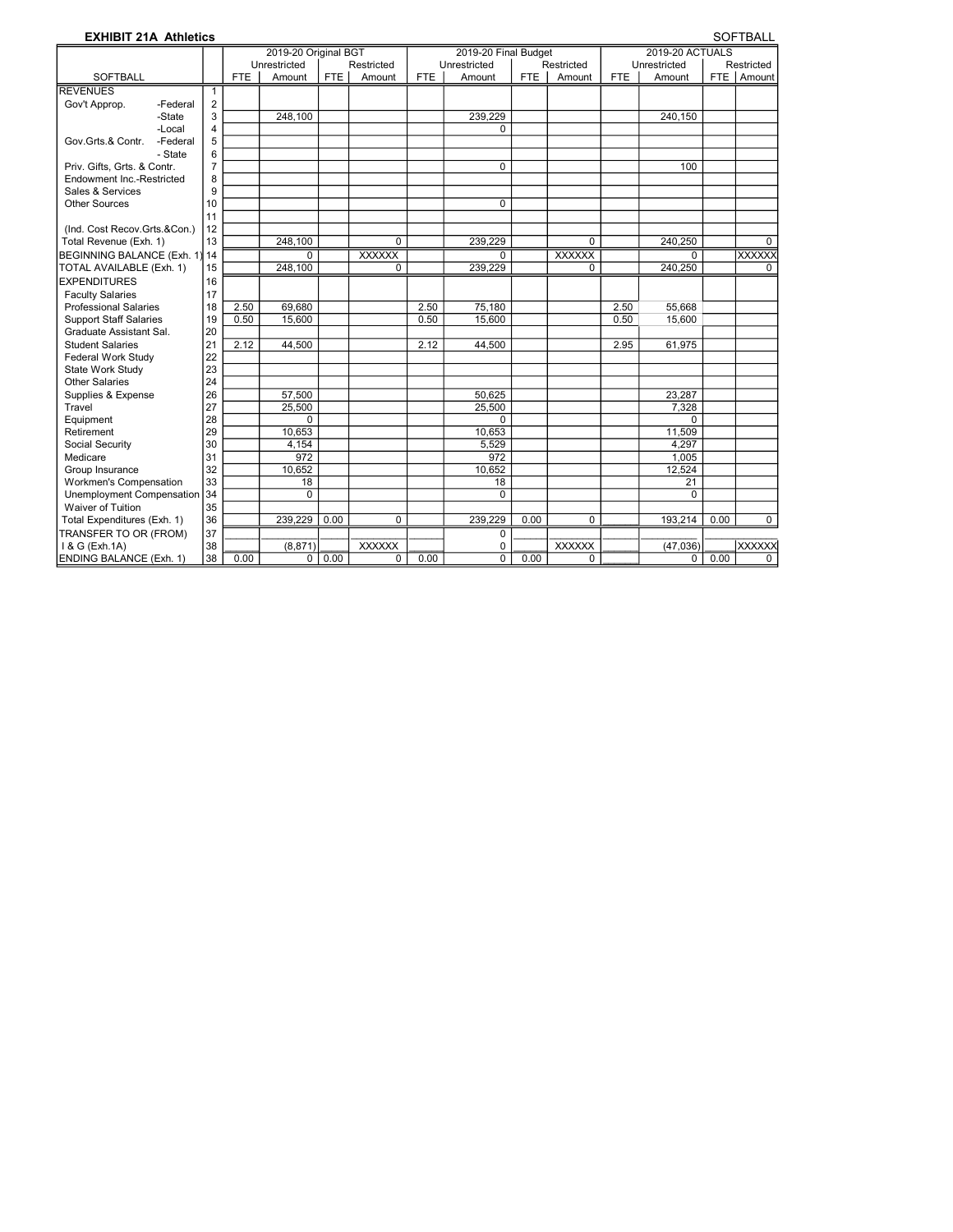## EXHIBIT I Summary of Plant Funds Capital Outlay Page 1

|                                                 |    | ORG BGT      | Final App BGT | <b>ACTUALS</b> |
|-------------------------------------------------|----|--------------|---------------|----------------|
|                                                 |    | 2019-20      | 2019-20       | 2019-20        |
| MAJOR PROJECTS (Exh. IA)                        |    |              |               |                |
| Total Receipts Allocated to Major Proj.         | 2  | $\Omega$     | 1,223,694     | 680,075        |
| Beg. Bal. Allocated to Major Projects           | 3  | 111,232      | 111,232       | 111,232        |
| <b>Total Avail. Allocated to Major Projects</b> | 4  | 111,232      | 1,334,926     | 791,307        |
| Tot. Expend. for Allocated Major Proj.          | 5  | 0            | 1,223,694     | 680,075        |
| Transfer to                                     | 6  |              |               |                |
| Transfer from                                   |    |              |               |                |
| Ending Bal. Allocated to Major Projects         | 8  | 111,232      | 111,232       | 111,232        |
|                                                 | 9  |              |               |                |
| <b>LIBRARY BONDS (Allocated)</b>                | 10 |              |               |                |
| <b>Bonds Books</b><br>- Proceeds                | 11 |              |               |                |
| - Interest                                      | 12 |              |               |                |
| Beginning Bal. from Bonds Books                 | 13 | 0            | 0             |                |
| <b>Total Avail, from Bonds Books</b>            | 14 | 0            | 0             |                |
| <b>Total Expend. from Bonds Books</b>           | 15 | 0            |               |                |
| <b>Ending Balance from Bonds Books</b>          | 16 | $\mathbf{0}$ | 0             |                |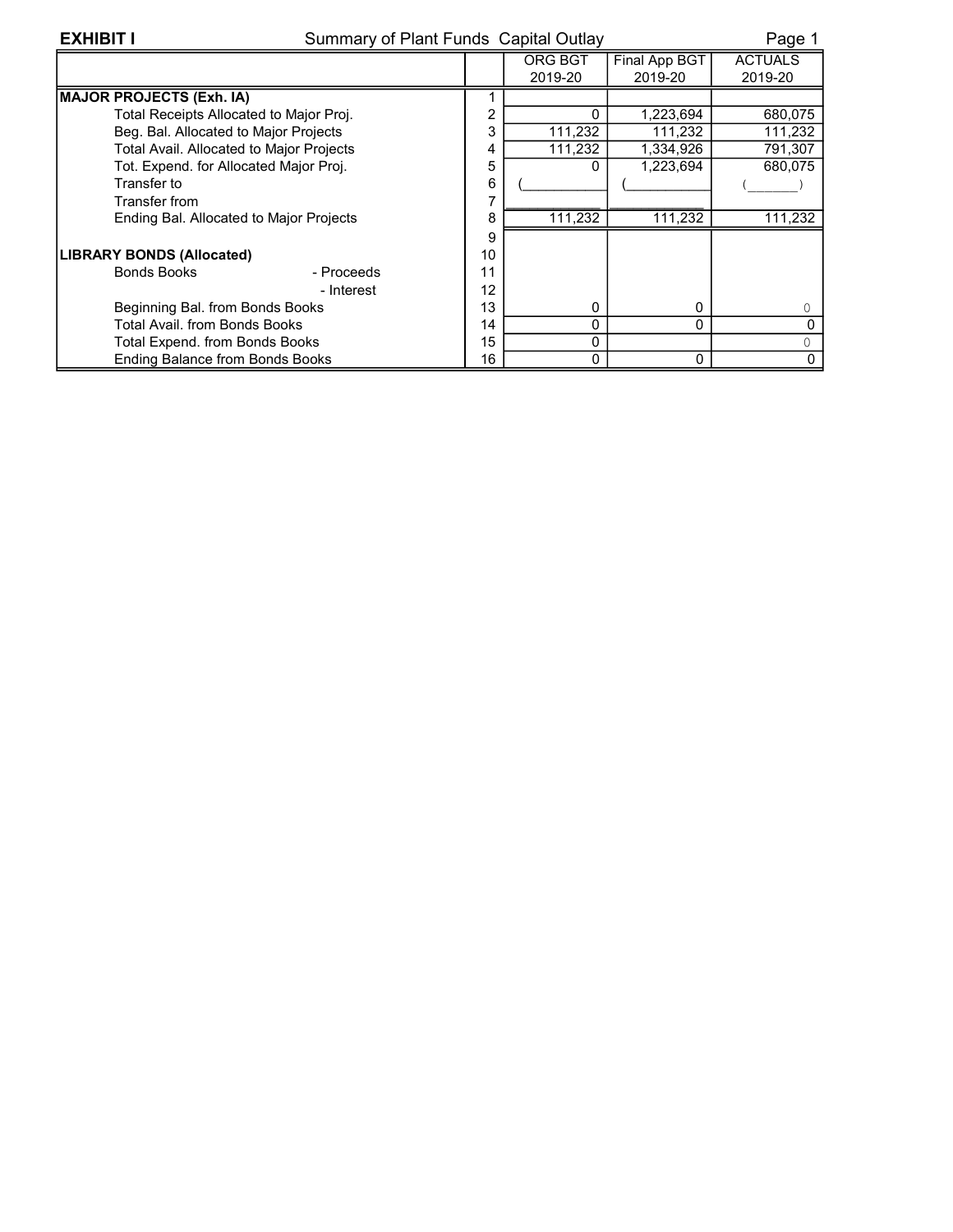# EXHIBIT I Summary of Plant Funds Capital Outlay Page 2

|      |                                                         |    | <b>ORG BGT</b> | <b>Final App BGT</b> | <b>ACTUALS</b> |
|------|---------------------------------------------------------|----|----------------|----------------------|----------------|
|      |                                                         |    | 2019-20        | 2019-20              | 2019-20        |
|      | <b>MAJOR CAPITAL OUTLAY - Allocated Revenue (315)</b>   | 17 |                |                      |                |
|      | <b>State</b>                                            | 18 |                |                      |                |
| 8124 | GO Bonds-Community Use Auditorium                       | 19 | 0              | 0                    | 0              |
|      |                                                         | 20 | $\Omega$       | $\mathbf 0$          | $\Omega$       |
|      |                                                         | 21 |                | $\mathbf{0}$         |                |
|      |                                                         | 22 |                |                      |                |
|      |                                                         | 23 |                |                      |                |
|      |                                                         | 24 |                |                      |                |
|      | <b>State Grants</b>                                     | 25 |                |                      |                |
|      |                                                         | 26 | $\Omega$       | 0                    | 0              |
| 8130 | Roofs                                                   | 27 |                | $\mathbf 0$          |                |
| 8113 | Santa Rosa 1415 #14-1299                                | 28 | 0              | 0                    | 0              |
| 8130 | Administration Building Improvement                     | 29 |                | 0                    |                |
| 8108 | Spgr P&D Classroom                                      | 30 | 0              | $\Omega$             | 0              |
| 8100 | Improvements to Infrastructure                          | 31 | 0              | 0                    | 0              |
| 8123 | <b>Building Trades Building Improvement</b>             | 32 | 0              | 0                    |                |
| 8134 | Media Ext STB 15-0968                                   | 33 |                | 256,027              | 89,269         |
| 8135 | Media Bldg STB 15-0967                                  | 34 |                | 0                    |                |
|      |                                                         | 35 | 0              | 650,000              | 590,806        |
|      |                                                         | 36 |                | 0                    |                |
|      |                                                         | 37 |                | 0                    |                |
|      |                                                         | 38 | 0              | 0                    | 0              |
|      |                                                         | 39 | 0              | 0                    | 0              |
|      |                                                         | 40 | 0              | 0                    | 0              |
|      |                                                         | 41 | 0              |                      | 0              |
| 8124 | <b>Community Use Auditorim</b>                          | 42 | 0              | 0                    |                |
|      |                                                         | 43 | 0              | 0                    | 0              |
|      |                                                         |    |                | 0                    |                |
|      |                                                         | 44 | 0              |                      | 0              |
|      |                                                         | 45 | 0              |                      | 0              |
| 8307 | <b>Vehicles Purchase</b>                                | 46 | 0              | 0                    | 0              |
|      |                                                         | 47 | 0              | 0                    | 0              |
|      | <b>Local Grants</b>                                     | 48 |                |                      |                |
|      |                                                         | 49 |                |                      |                |
|      | <b>Private Gifts</b>                                    | 50 |                |                      |                |
| 8115 | Insurance NMPSIA                                        | 51 | $\mathbf 0$    | 317,667              | 0              |
|      | Endowment Allocated to Major Capital Outlay             | 52 |                |                      |                |
|      | <b>Institutional Bonds Proceeds</b>                     | 53 |                |                      |                |
|      | Interest on Balance's Allocated to Major Capital Outlay | 54 |                |                      |                |
|      | Total Receipts to Major Capital Outlay                  | 55 | 0              | 1,223,694            | 680,075        |
|      | Beginning Balance Allocated to Major Capital Outlay     | 56 | 111,232        | 111,232              | 111,232        |
|      | Total Available Allocated to Major Capital Outlay       | 57 | 111,232        | 1,334,926            | 791,307        |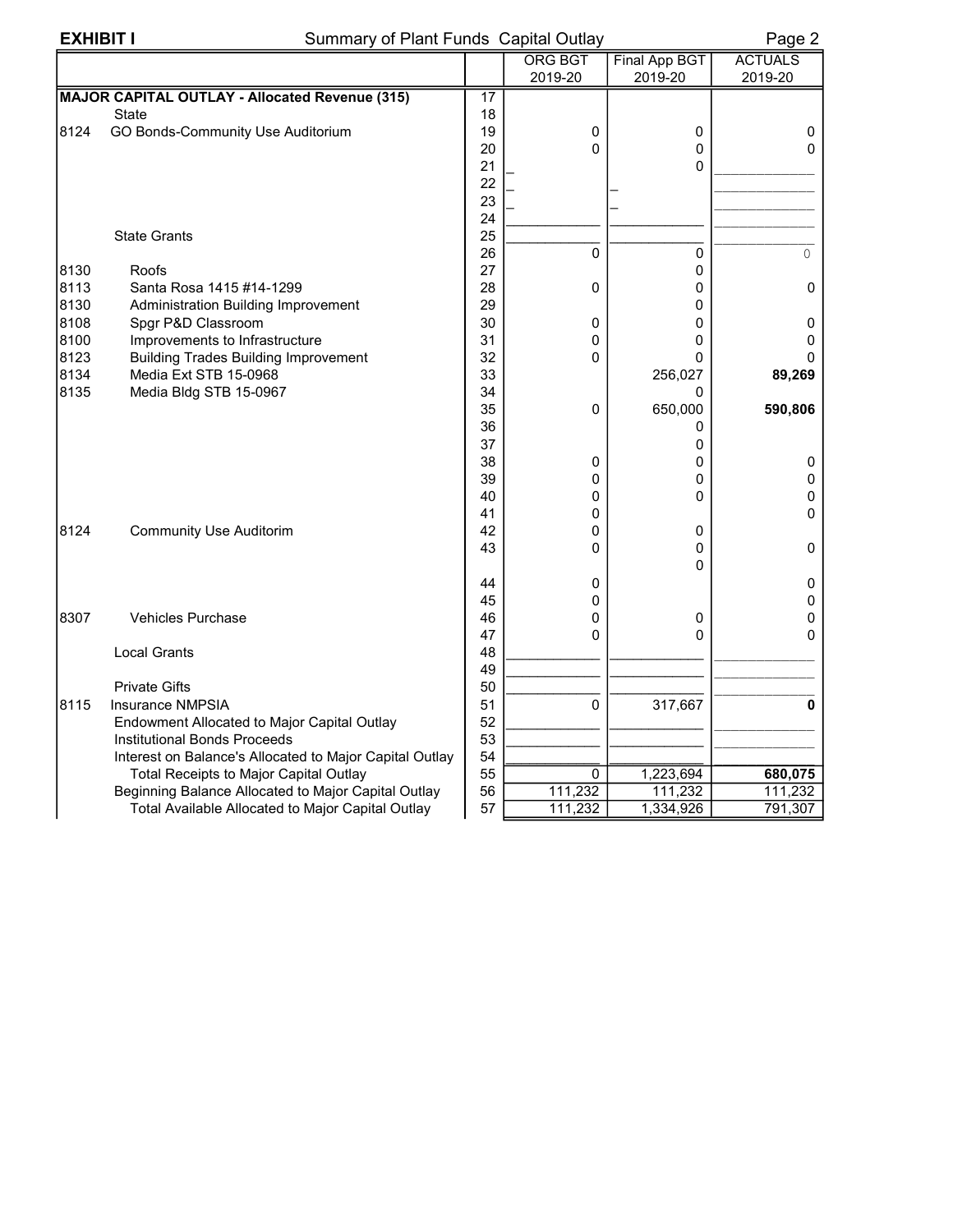| Itemized Expenditures for Allocated Major Capital Outlay | 58 |         |           |         |
|----------------------------------------------------------|----|---------|-----------|---------|
| GO Bonds-Community Use Auditorium                        | 59 | 0       | 0         | 0       |
|                                                          | 60 | 0       | 0         | n       |
| 0                                                        | 61 |         | 0         |         |
|                                                          | 62 |         |           |         |
| 0                                                        | 63 | 0       | 0         | ი       |
| Roofs                                                    | 64 | 0       | 0         |         |
| Santa Rosa 1415 #14-1299                                 | 65 | 0       | 0         |         |
| <b>Administration Building Improvement</b>               | 66 | 0       | 0         |         |
| Spgr P&D Classroom                                       | 67 | 0       | 0         |         |
| Improvements to Infrastructure                           | 68 | 0       | O         |         |
| <b>Building Trades Building Improvement</b>              | 69 | 0       | 0         |         |
| Media Ext STB 15-0968                                    | 70 | 0       | 256,027   | 89,269  |
| Media Bldg STB 15-0967                                   | 71 | 0       | O         |         |
|                                                          | 72 | 0       | 650,000   | 590,806 |
|                                                          | 73 | 0       | O         |         |
|                                                          | 74 | 0       | 0         |         |
| 0                                                        | 75 | 0       | 0         |         |
|                                                          | 76 | 0       | 0         |         |
|                                                          | 77 | 0       | 0         |         |
|                                                          | 78 | 0       | 0         |         |
| <b>Community Use Auditorim</b>                           | 79 | 0       | 0         |         |
| O                                                        | 80 | 0       | 0         |         |
| Nick Salazar Daycare Renov                               | 81 | 0       | Ω         |         |
| O                                                        | 82 | 0       | 0         |         |
| <b>Vehicles Purchase</b>                                 | 83 | 0       | O         |         |
|                                                          | 84 | 0       | O         |         |
| Insurance / Undesignated                                 | 85 | 0       | 317,667   |         |
| Total Expenditures for Allocated Major Capital Outlay    | 86 | 0       | 1,223,694 | 680,075 |
| Ending Balance for Allocated Major Capital Outlay        | 87 | 111,232 | 111,232   | 111,232 |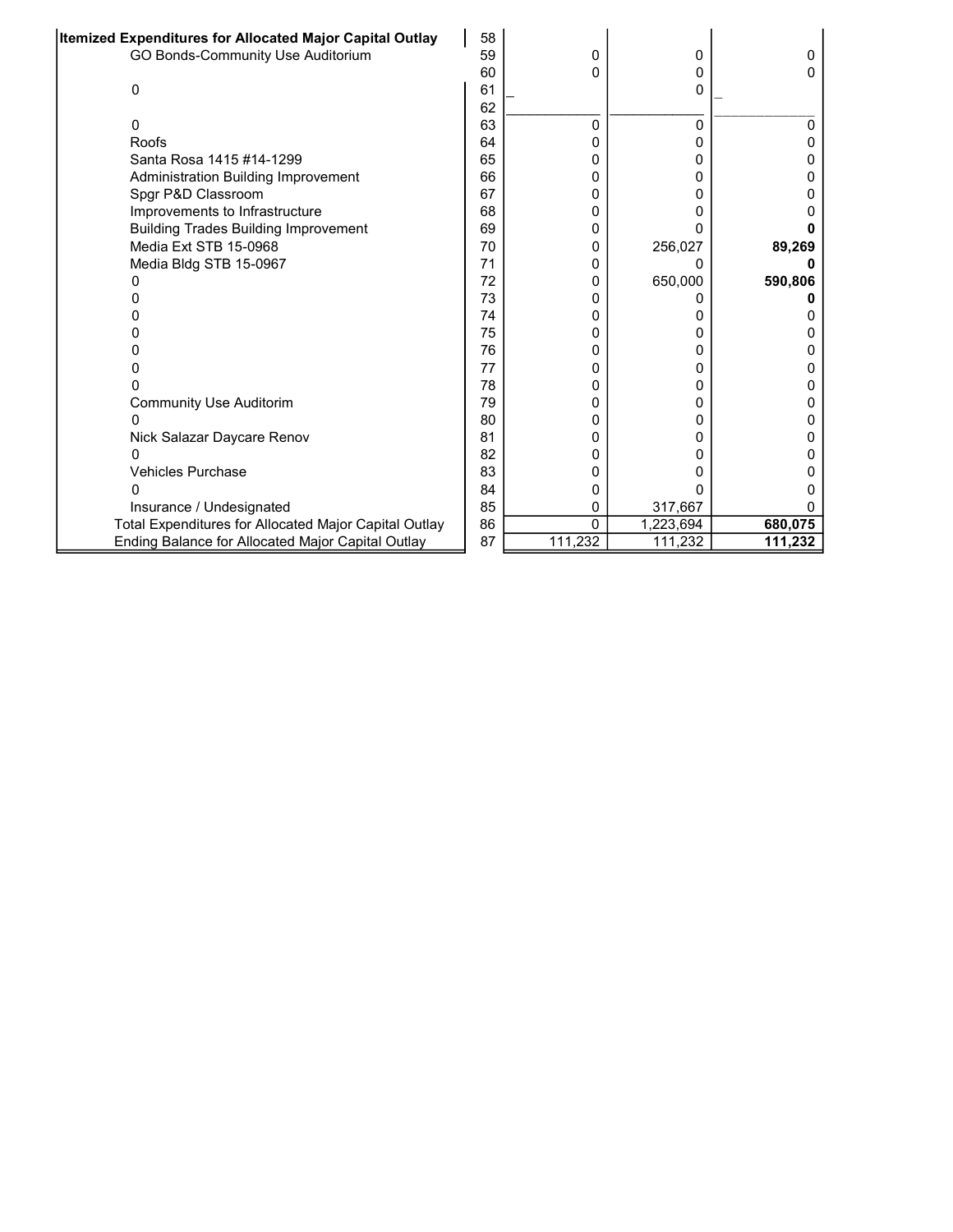# EXHIBIT I Summary of Plant Funds Capital Outlay **EXHIBIT I Summary of Plant Funds Capital Outlay**

|--|--|

|                                                         |     | <b>ORG BGT</b> | <b>Final App BGT</b> | <b>ACTUALS</b> |
|---------------------------------------------------------|-----|----------------|----------------------|----------------|
|                                                         |     | 2019-20        | 2019-20              | 2019-20        |
| MINOR CAPITAL OUTLAY - Allocated Revenues               | 88  |                |                      |                |
| Interest on Allocated Balances                          | 89  |                |                      |                |
|                                                         | 90  |                | 0                    |                |
| King's Stadium<br>8105&8125                             | 91  | 0              | 0                    |                |
|                                                         | 92  |                |                      |                |
|                                                         | 93  |                |                      |                |
| Beginning Balance UnAllocated to Minor Capital Outlay   | 94  | 0              | 0                    | 0              |
| Total Available UnAllocated to Minor Capital Outlay     | 95  | 0              | 0                    | $\Omega$       |
| Itemize Expenditures for Allocated Minor Capital Outlay | 96  |                |                      |                |
| 0                                                       | 97  | 0              | 0                    |                |
|                                                         | 98  | 0              | 0                    | $\mathbf 0$    |
| 0                                                       | 99  | 0              | 0                    | 0              |
| 0                                                       | 100 |                | 0                    |                |
|                                                         | 101 |                |                      |                |
|                                                         | 102 |                |                      |                |
|                                                         | 103 |                |                      |                |
|                                                         | 104 |                |                      |                |
|                                                         | 105 |                |                      |                |
|                                                         | 106 |                |                      |                |
|                                                         | 107 |                |                      |                |
|                                                         | 108 |                |                      |                |
| Total Expenditures for UnAllocated Minor Capital Outlay | 109 | 0              | 0                    | $\Omega$       |
| <b>Transfer of UnAllocated Funds</b>                    | 110 |                |                      |                |
| From I & G                                              | 111 |                |                      |                |
| From Renewals & Replacements                            | 112 |                |                      |                |
| To Major Projects                                       | 113 |                |                      |                |
| Ending Balance for UnAllocated Minor Capital Outlay     | 114 | 0              | 0                    | $\mathbf{0}$   |
|                                                         | 115 |                |                      |                |
| <b>TOTALS</b>                                           | 116 |                |                      |                |
| Receipts<br>-UnAllocated & Allocated                    | 117 | 0              | 0                    | 0              |
| <b>Beginning Balance</b><br>-UnAllocated & Allocated    | 118 | 0              | 0                    | 0              |
| <b>Total Available</b><br>-UnAllocated & Allocated      | 119 | 0              | 0                    | $\pmb{0}$      |
| Expenditures<br>-UnAllocated & Allocated                | 120 | 0              | 0                    | $\overline{0}$ |
| Transfer to (from) Capital Outlay                       | 121 | 0              | 0                    | 0              |
| Ending Balance- UnAllocated & Allocated                 | 122 | $\overline{0}$ | $\overline{0}$       | $\overline{0}$ |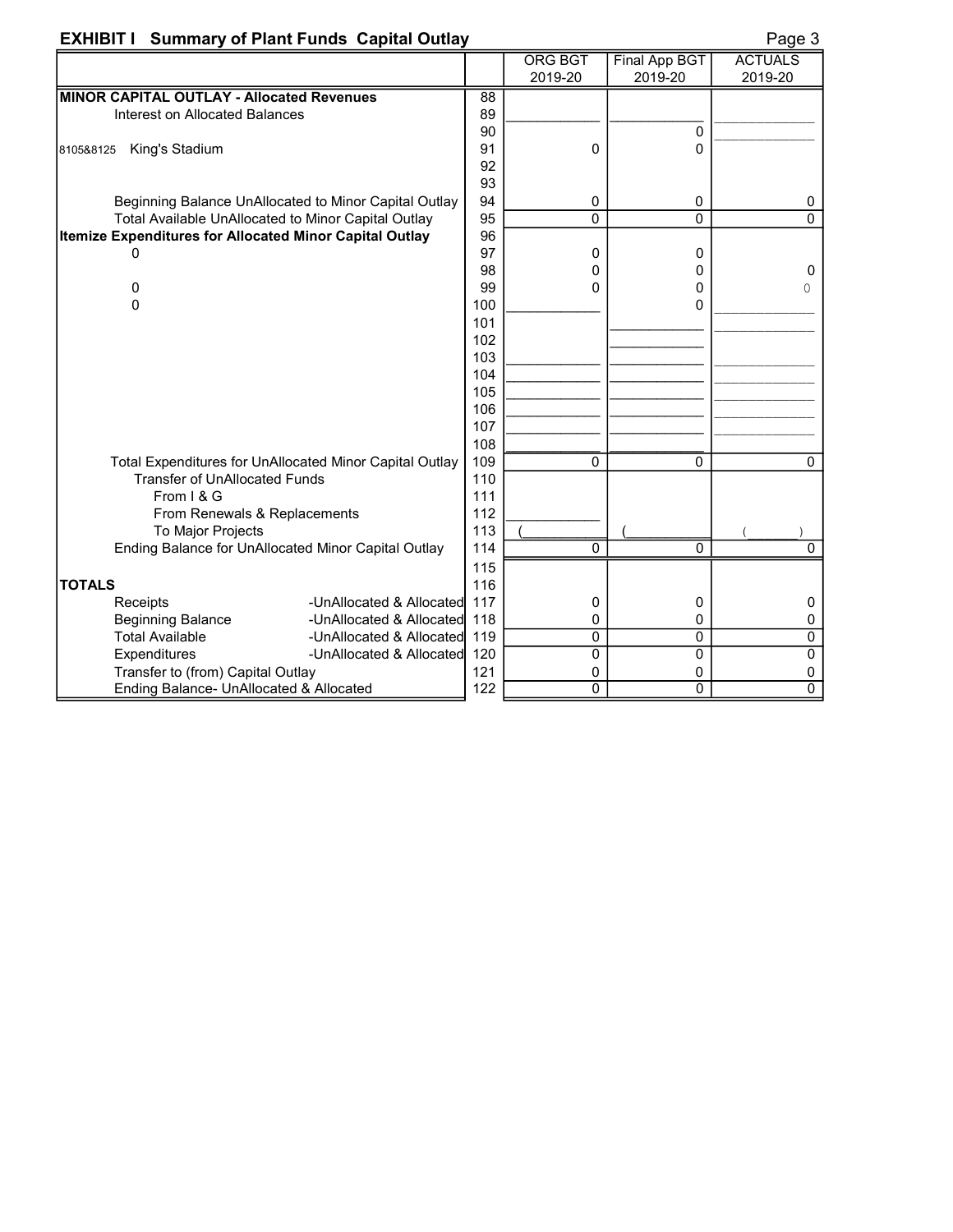### **EXHIBIT II Renewals and Replacements EXHIBIT II** Renewals and Replacements

| 310                                           |                         | <b>ORG BGT</b> | <b>Final App BGT</b> | ∽ອ<br><b>ACTUALS</b> |
|-----------------------------------------------|-------------------------|----------------|----------------------|----------------------|
|                                               |                         | 2019-20        | 2019-20              | 2019-20              |
| <b>RECEIPTS</b>                               | 1                       |                |                      |                      |
| Renewals & Replacements                       | $\overline{\mathbf{c}}$ | 0              | 0                    |                      |
| Insurance Reimbursements                      | 3                       |                |                      |                      |
| <b>Investment Earnings</b>                    | 4                       | 0              | $\mathbf 0$          | 0                    |
| Total                                         | 5                       | $\mathbf{0}$   | 0                    | $\mathbf 0$          |
| Funds for Internal Service Depts.             | 6                       |                |                      |                      |
| <b>Investment Earnings</b>                    | 7                       |                |                      |                      |
|                                               | 8                       |                |                      |                      |
|                                               | 9                       |                |                      |                      |
| Total                                         | 10                      | 0              | 0                    | $\mathbf{0}$         |
| <b>Funds for Auxiliary Enterprises</b>        | 11                      |                |                      |                      |
| <b>Investment Earnings</b>                    | 12                      |                |                      |                      |
|                                               | 13                      |                |                      |                      |
|                                               | 14                      |                |                      |                      |
| Total                                         | 15                      | $\mathbf 0$    | 0                    | $\Omega$             |
|                                               | 16                      |                |                      |                      |
|                                               | 17                      |                |                      |                      |
| <b>Total Receipts</b>                         | 18                      | $\mathbf 0$    | 0                    | $\mathbf{0}$         |
| <b>BEGINNING BALANCES</b><br>8510<br>'ERR     | 19                      | 0              | 204,305              | 204,305              |
| 8520<br><b>BRR</b><br>Renewals & Replacements | 20                      | $\Omega$       | 11,177               | 11,177               |
| Funds for Internal Service Depts.             | 21                      |                |                      |                      |
| <b>Funds for Auxiliary Enterprises</b>        | 22                      |                |                      |                      |
|                                               | 23                      |                |                      |                      |
|                                               | 24                      |                |                      |                      |
| <b>Total Beginning Balances</b>               | 25                      | $\pmb{0}$      | 215,482              | 215,482              |
| <b>TOTAL AVAILABLE</b>                        | 26                      |                |                      |                      |
| Funds for Renewals & Replacements             | 20                      | $\Omega$       | 215,482              | 215,482              |
| Funds for Internal Service Depts.             | 21                      |                | 0                    |                      |
| <b>Funds for Auxiliary Enterprises</b>        | 22<br>23                |                | 0                    | ი                    |
|                                               | 24                      |                |                      |                      |
| <b>Grand Total Available</b>                  | 25                      | 0              | 215,482              | 215,482              |
|                                               |                         |                |                      |                      |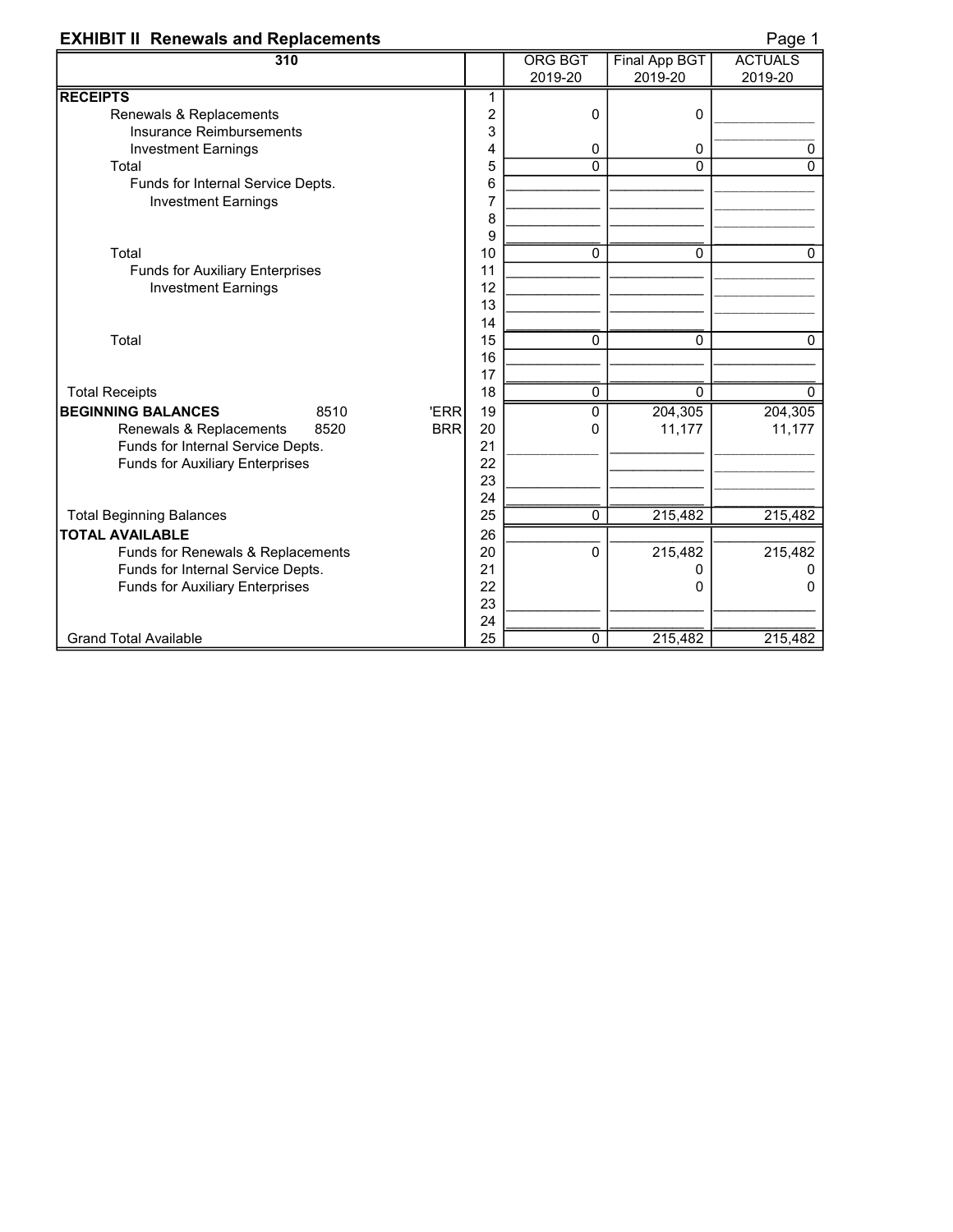### **EXHIBIT II Renewals and Replacements Page 2** Page 2

|      |                                             |                 | <b>ORG BGT</b><br>2019-20 | <b>Final App BGT</b><br>2019-20 | <b>ACTUALS</b><br>2019-20 |
|------|---------------------------------------------|-----------------|---------------------------|---------------------------------|---------------------------|
|      | <b>EXPENDITURES</b>                         | $\overline{33}$ |                           |                                 |                           |
|      | Renewals & Replacements                     | 34              |                           | $\mathbf 0$                     |                           |
| 8510 | Equipment Renewals & Replacements           | 35              | 107,540                   | 311,845                         | 2,357                     |
| 8520 | <b>Building Renewals &amp; Replacements</b> | 36              | 162,344                   | 173,521                         | 84,084                    |
|      | Total                                       | 37              | 269,884                   | 485,366                         | 86,441                    |
|      | Funds for Internal Service Depts.           | 38              |                           |                                 |                           |
|      |                                             | 39              |                           |                                 |                           |
|      |                                             | 40              |                           |                                 |                           |
|      |                                             | 41              |                           |                                 |                           |
|      | Total                                       | 42              | 0                         | 0                               | 0                         |
|      | <b>Funds for Auxiliary Enterprises</b>      | 43              |                           |                                 |                           |
|      |                                             | 44              |                           |                                 |                           |
|      |                                             | 45              |                           |                                 |                           |
|      |                                             | 46              |                           |                                 |                           |
|      |                                             | 47              |                           |                                 |                           |
|      | Total                                       | 48              | $\overline{0}$            | 0                               | 0                         |
|      |                                             | 49              |                           |                                 |                           |
|      |                                             | 50              |                           |                                 |                           |
|      | <b>Total Expenditures</b>                   | 51              | 269,884                   | 485,366                         | 86,441                    |
|      | <b>TRANSFERS TO OR (FROM)</b>               | 52              |                           |                                 |                           |
|      | Funds Required by Indentures                | 53              |                           |                                 |                           |
|      | Mandatory from I & G - BR&R                 | 54              | (162, 344)                | (162, 344)                      | (162, 344)                |
|      | Mandatory from I & G - ER&R                 |                 | (107, 540)                | (107, 540)                      | (107, 540)                |
|      | Non-mandatory from I & G                    | 55              | 0                         | 0                               |                           |
|      | Funds for Internal Service Depts.           | 56              |                           |                                 |                           |
|      | From Internal Servervice Depts. (Exh.18)    | 57              |                           |                                 |                           |
|      |                                             | 58              |                           |                                 |                           |
|      | <b>Funds for Auxiliary Enterprises</b>      | 59              |                           |                                 |                           |
|      | From Auxiliary Enterprises (Exh. 20)        | 60              |                           |                                 |                           |
|      |                                             | 61              |                           |                                 |                           |
|      |                                             | 62              |                           |                                 |                           |
|      |                                             | 63              |                           |                                 |                           |
|      | <b>ENDING BALANCES</b>                      | 64              |                           |                                 |                           |
|      | Renewals & Replacements                     | 65              | 0                         | 0                               | 398,925                   |
|      | Funds for Internal Service Depts.           | 66              | $\mathbf 0$               | 0                               | 0                         |
|      | <b>Funds for Auxiliary Enterprises</b>      | 67              | 0                         | 0                               | 0                         |
|      |                                             | 68              |                           |                                 |                           |
|      |                                             | 69              |                           |                                 |                           |
|      | <b>Total Ending Balances</b>                | 70              | $\overline{0}$            | $\overline{0}$                  | 398,925                   |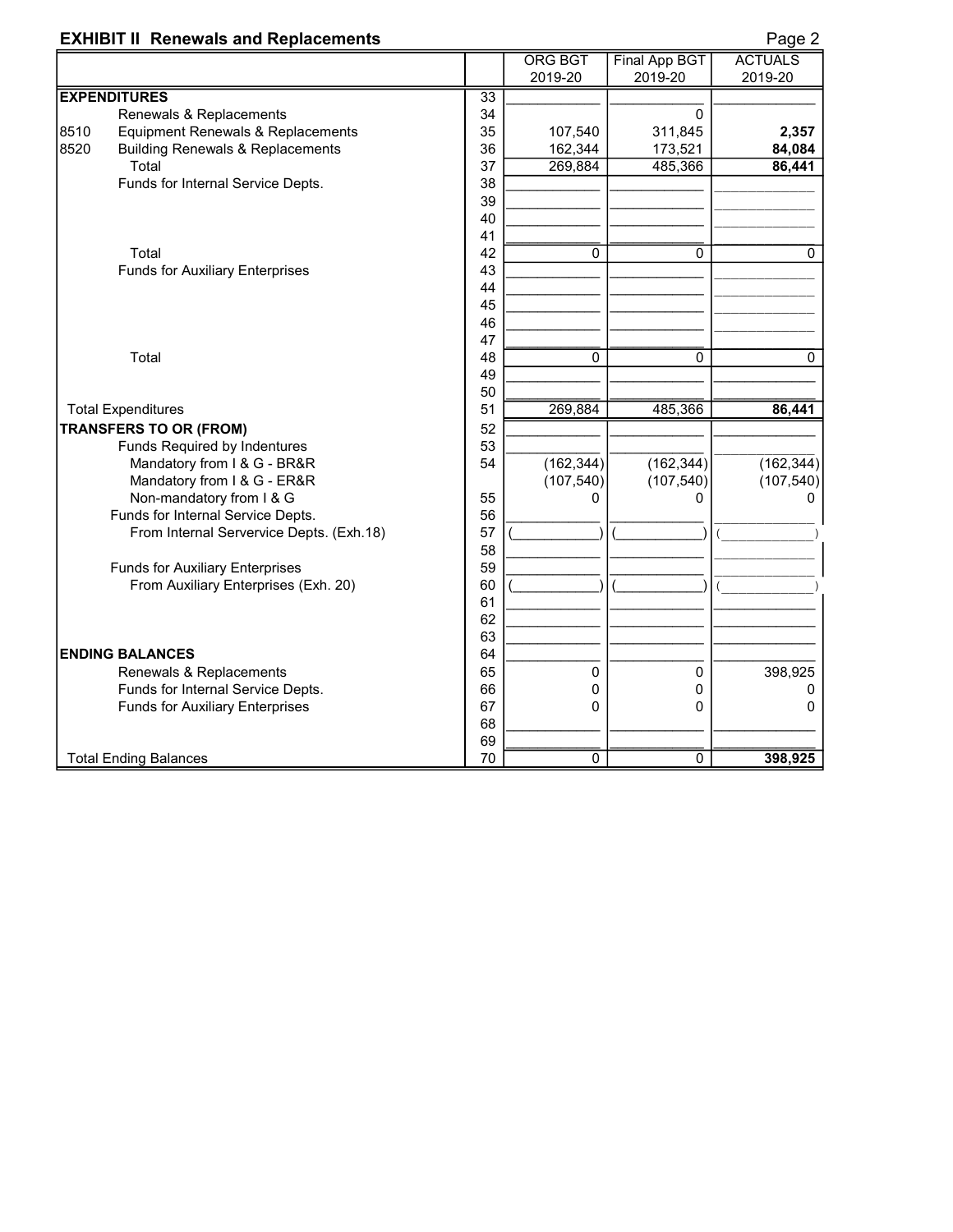| EXHIBIT a.                                        |                |                   |            | Summary of Current Funds Revenue by Source Page 1 |            |                 |                |
|---------------------------------------------------|----------------|-------------------|------------|---------------------------------------------------|------------|-----------------|----------------|
|                                                   |                | 2019-20 Appvd BGT |            | 2019-20 FINAL REV BGT                             |            | 2019-20 ACTUALS |                |
|                                                   |                | Unrestricted      | Restricted | Unrestricted                                      | Restricted | Unrestricted    | Restricted     |
| TUITION AND FEES -Instruction & General (Ex.2)    | $\mathbf{1}$   | 771.500           |            | 777.500                                           |            | 708.358         |                |
| -Stu Soc & Cult Dev Act(Ex.1!                     | 2              | 23.645            |            | 23.645                                            |            | 16.342          |                |
| -Research<br>(EX.16)                              | 3              |                   |            |                                                   |            |                 |                |
| -Public Service<br>(EX.17)                        | 4              | $\Omega$          | 0          | 0                                                 | $\Omega$   | 0               | $\mathbf{0}$   |
| -Internal Service Dept (Ex.18)                    | 5              |                   |            |                                                   |            |                 |                |
| -Stu Aid Gr & Stipends (Ex.19                     | 6              |                   |            |                                                   |            |                 |                |
| -Auxiliary Enterprises (Ex.20)                    | $\overline{7}$ |                   |            |                                                   |            |                 |                |
| -Intercol Athletics (Ex.21)                       | 8              |                   |            |                                                   |            |                 |                |
| -Independent Operations (Ex.2)                    | 9              |                   |            |                                                   |            |                 |                |
| <b>Total from Tuition and Fees</b>                | 10             | 795,145           |            | 801,145                                           | $\Omega$   | 724,700         | $\mathbf 0$    |
|                                                   | 11             |                   |            |                                                   |            |                 |                |
| FEDERAL GOV. APPI-Instruction & General (Ex.2)    | 12             | 0                 | 0          | 0                                                 |            | 0               |                |
| -Stu Soc & Cult Dev Act(Ex.1\$13                  |                |                   |            |                                                   |            |                 |                |
| -Research<br>(EX.16)                              | 14             |                   |            |                                                   |            |                 |                |
| -Public Service<br>(EX.17)                        | 15             | 0                 | 0          | $\Omega$                                          | 0          | $\Omega$        | 0              |
| -Internal Service Dept (Ex.18) 16                 |                |                   |            |                                                   |            |                 |                |
| -Stu Aid Gr & Stipends (Ex.19 17                  |                | 0                 | 0          | 0                                                 | 0          | $\Omega$        | $\mathbf 0$    |
| -Auxiliary Enterprises (Ex.20) 18                 |                |                   |            |                                                   |            |                 |                |
| -Intercol Athletics (Ex.21)                       | 19             | 0                 |            | $\Omega$                                          |            | 0               |                |
| -Independent Operations (Ex. 2 20                 |                |                   |            |                                                   |            |                 |                |
| Total from Federal Government Appropriations 21   |                | 0                 |            | $\Omega$                                          | 0          | 0               | $\overline{0}$ |
|                                                   | 22             |                   |            |                                                   |            |                 |                |
| STATE GOV. APPR. - Instruction & General (Ex.2)   | 23             | 7,811,300         | 0          | 7,811,300                                         | 0          | 7,822,825       | 0              |
| -Stu Soc & Cult Dev Act(Ex.11 24                  |                |                   |            |                                                   |            |                 |                |
| -Research<br>(EX.16)                              | 25             |                   |            |                                                   |            |                 |                |
| -Public Service<br>(EX.17)                        | 26             | 0                 | $\Omega$   | $\Omega$                                          | $\Omega$   | $\Omega$        | $\Omega$       |
| -Internal Service Dept (Ex.18) 27                 |                |                   |            |                                                   |            |                 |                |
| -Stu Aid Gr & Stipends (Ex.19 28                  |                | 0                 | 175,880    | $\Omega$                                          | 204,535    | 0               | 121,566        |
| -Auxiliary Enterprises (Ex.20)                    | 29             |                   |            |                                                   |            |                 |                |
| -Intercol Athletics (Ex.21)                       | 30             | 496,200           |            | 496,200                                           |            | 484,674         |                |
| -Independent Operations (Ex.2 31)                 |                |                   |            |                                                   |            |                 |                |
| <b>Total from State Government Appropriations</b> | 32             | 8,307,500         | 175,880    | 8,307,500                                         | 204,535    | 8,307,499       | 121,566        |
|                                                   | 33             |                   |            |                                                   |            |                 |                |
|                                                   | 34             |                   |            |                                                   |            |                 |                |
|                                                   | 35             |                   |            |                                                   |            |                 |                |
|                                                   | 41             |                   |            |                                                   |            |                 |                |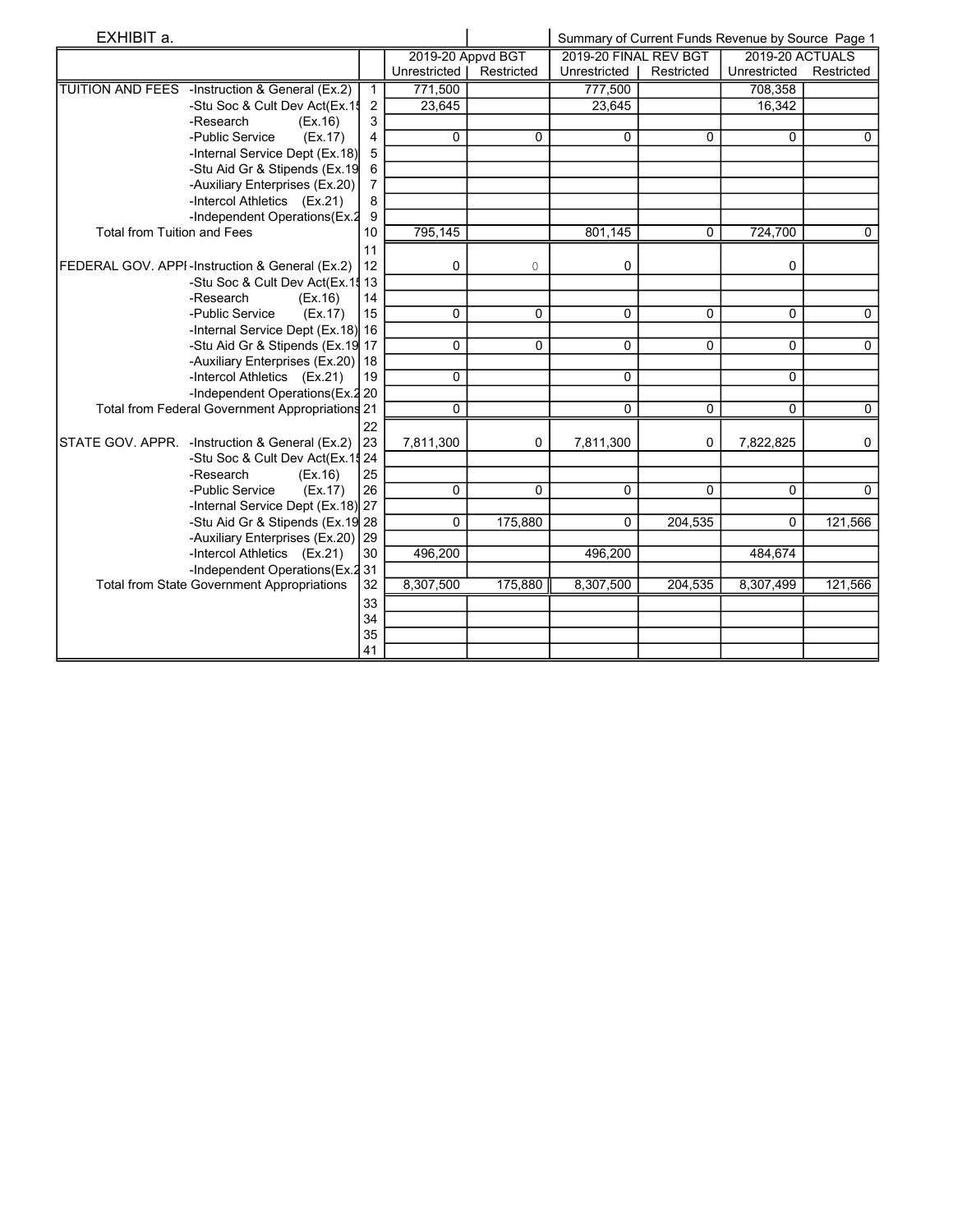| EXHIBIT a.      |                                                   |                |                   |            |                       |            | Summary of Current Funds Revenue by Source Page 2 |             |
|-----------------|---------------------------------------------------|----------------|-------------------|------------|-----------------------|------------|---------------------------------------------------|-------------|
|                 |                                                   |                | 2019-20 Appvd BGT |            | 2019-20 FINAL REV BGT |            | 2020-21 Proposed                                  |             |
|                 |                                                   |                | Unrestricted      | Restricted | Unrestricted          | Restricted | Unrestricted                                      | Restricted  |
| LOC. GOV. APPR. | -Instruction & General (Ex.2)                     | $\mathbf{1}$   | 1,900,000         |            | 1,900,000             |            | 2,053,525                                         |             |
|                 | -Stu Soc & Cult Dev Act(Ex.1\$                    | 2              |                   |            |                       |            |                                                   |             |
|                 | -Research<br>(EX.16)                              | 3              |                   |            |                       |            |                                                   |             |
|                 | -Public Service<br>(EX.17)                        | 4              | 0                 | 0          | 0                     | 0          | 0                                                 | $\mathbf 0$ |
|                 | -Internal Service Dept (Ex.18)                    | 5              |                   |            |                       |            |                                                   |             |
|                 | -Stu Aid Gr & Stipends (Ex.19                     | 6              |                   |            |                       |            |                                                   |             |
|                 | -Auxiliary Enterprises (Ex.20)                    | $\overline{7}$ |                   |            |                       |            |                                                   |             |
|                 | -Intercol Athletics (Ex.21)                       | 8              | 0                 |            | 0                     |            | $\Omega$                                          |             |
|                 | -Independent Operations(Ex.2                      | 9              |                   |            |                       |            |                                                   |             |
|                 | <b>Total from Local Government Appropriations</b> | 10             | 1,900,000         | 0          | 1,900,000             | 0          | 2,053,525                                         | 0           |
|                 |                                                   | 11             |                   |            |                       |            |                                                   |             |
|                 | FED.GOV.GRTS.&CO-Instruction & General (Ex.2)     | 12             | 0                 | 52,106     | 0                     | 55,876     | 0                                                 | 61,308      |
|                 | -Stu Soc & Cult Dev Act(Ex.1! 13                  |                |                   |            |                       |            |                                                   |             |
|                 | -Research<br>(EX.16)                              | 14             |                   |            |                       |            |                                                   |             |
|                 | -Public Service<br>(EX.17)                        | 15             | 0                 | 91,629     | 0                     | 116,782    | 2,479                                             | 83,422      |
|                 | -Internal Service Dept (Ex.18) 16                 |                |                   |            |                       |            |                                                   |             |
|                 | -Stu Aid Gr & Stipends (Ex.19 17                  |                | 0                 | 2,105,071  | 0                     | 2,105,071  | 0                                                 | 1,518,486   |
|                 | -Auxiliary Enterprises (Ex.20) 18                 |                |                   |            |                       |            |                                                   |             |
|                 | -Intercol Athletics (Ex.21)                       | 19             | 0                 |            | 0                     |            | 0                                                 |             |
|                 | -Independent Operations (Ex.2 20                  |                |                   |            |                       |            |                                                   |             |
|                 | Total from Federal Government Grt. & Contr.       | 21             | 0                 | 2,248,806  | 0                     | 2,277,729  | 2,479                                             | 1,663,216   |
|                 |                                                   | 22             |                   |            |                       |            |                                                   |             |
|                 | ST. GOV. GRTS. & C(-Instruction & General (Ex.2)  | 23             | 0                 | 101,965    | 0                     | 121,599    | 0                                                 | 99,601      |
|                 | -Stu Soc & Cult Dev Act(Ex.1\$ 24                 |                |                   |            |                       |            |                                                   |             |
|                 | -Research<br>(EX.16)                              | 25             |                   |            |                       |            |                                                   |             |
|                 | -Public Service<br>(EX.17)                        | 26             | $\Omega$          | 241,453    | 0                     | 248,698    | 0                                                 | 242,604     |
|                 | -Internal Service Dept (Ex.18) 27                 |                |                   |            |                       |            |                                                   |             |
|                 | -Stu Aid Gr & Stipends (Ex.19 28                  |                | $\Omega$          | 65.000     | $\mathbf{0}$          | 65.000     | $\Omega$                                          | 31,627      |
|                 | -Auxiliary Enterprises (Ex.20) 29                 |                |                   |            |                       |            |                                                   |             |
|                 | -Intercol Athletics (Ex.21)                       | 30             | 0                 |            | 0                     |            | 0                                                 |             |
|                 | -Independent Operations(Ex.2                      | 31             |                   |            |                       |            |                                                   |             |
|                 | Total from State Government Grts, & Contr.        | 32             | 0                 | 408,418    | 0                     | 435,297    | 0                                                 | 373,832     |
|                 |                                                   | 33             |                   |            |                       |            |                                                   |             |
|                 |                                                   | 34             |                   |            |                       |            |                                                   |             |

35 41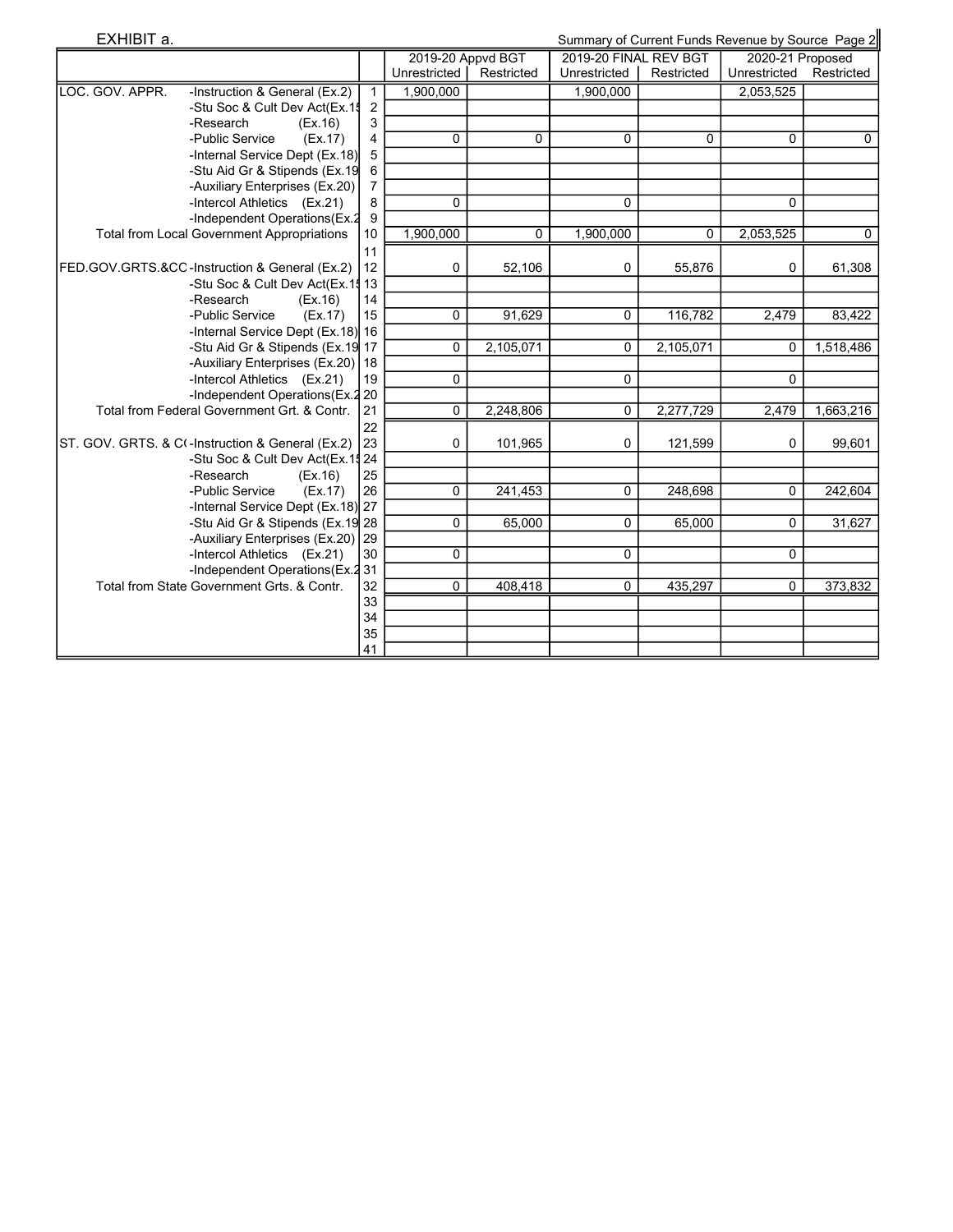| EXHIBIT a.                                                                         | Summary of Current Funds Revenue by Source Page 3 |                           |                     |                       |            |                           |             |
|------------------------------------------------------------------------------------|---------------------------------------------------|---------------------------|---------------------|-----------------------|------------|---------------------------|-------------|
|                                                                                    |                                                   | 2019-20 Appvd BGT         |                     | 2019-20 FINAL REV BGT |            | 2020-21 Proposed          |             |
|                                                                                    |                                                   | Unrestricted   Restricted |                     | Unrestricted          | Restricted | Unrestricted   Restricted |             |
| LOC. GOV.GRTS. & C-Instruction & General (Ex.2)                                    | 1                                                 | U                         | $\Omega$            | $\Omega$              | $\Omega$   |                           | 0           |
| -Stu Soc & Cult Dev Act(Ex.1\$                                                     | $\overline{2}$                                    |                           |                     |                       |            |                           |             |
| -Research<br>(EX.16)                                                               | 3                                                 |                           |                     |                       |            |                           |             |
| -Public Service<br>(EX.17)                                                         | 4                                                 | 0                         | 0                   | 0                     | 0          | 0                         | $\mathbf 0$ |
| -Internal Service Dept (Ex.18)                                                     | 5                                                 |                           |                     |                       |            |                           |             |
| -Stu Aid Gr & Stipends (Ex.19                                                      | 6                                                 |                           |                     |                       |            |                           |             |
| -Auxiliary Enterprises (Ex.20)                                                     | $\overline{7}$                                    |                           |                     |                       |            |                           |             |
| -Intercol Athletics (Ex.21)                                                        | 8                                                 | 0                         |                     | $\Omega$              |            | 0                         |             |
| -Independent Operations(Ex.2                                                       | 9                                                 |                           |                     |                       |            |                           |             |
| Total from Local Government Grts, & Contr.                                         | 10                                                | 0                         | 0                   | 0                     | 0          | 0                         | $\mathbf 0$ |
|                                                                                    | 11                                                |                           |                     |                       |            |                           |             |
| PRIV. GIFTS GR.& C(-Instruction & General (Ex.2)                                   | 12                                                | 2,000                     | 0                   | 12,000                | 0          | 37,176                    | 8,532       |
| -Stu Soc & Cult Dev Act(Ex.1                                                       | $\frac{4}{3}$ 13                                  |                           |                     |                       |            |                           |             |
| -Research<br>(EX.16)                                                               | 14                                                |                           |                     |                       |            |                           |             |
| -Public Service<br>(EX.17)                                                         | 15                                                | 0                         | $\Omega$            | 3,900                 | 70,000     | 4,000                     | 30,477      |
| -Internal Service Dept (Ex.18) 16                                                  |                                                   |                           |                     |                       |            |                           |             |
| -Stu Aid Gr & Stipends (Ex.19 17                                                   |                                                   | 0                         | 440,000             | 0                     | 350,000    | $\Omega$                  | 252,567     |
| -Auxiliary Enterprises (Ex.20) 18                                                  |                                                   |                           |                     |                       |            |                           |             |
| -Intercol Athletics (Ex.21)                                                        | 19                                                | 0                         |                     | $\Omega$              |            | 100                       |             |
| -Independent Operations (Ex.2 20                                                   |                                                   |                           |                     |                       |            |                           |             |
| Total from Private Gifts Grants, & Contr.                                          | 21                                                | 2,000                     | 440,000             | 15,900                | 420,000    | 41,276                    | 291,576     |
|                                                                                    | 22                                                |                           |                     |                       |            |                           |             |
| ENDOW.LD & PERM. -Instruction & General (Ex.2)<br>-Stu Soc & Cult Dev Act(Ex.1\$24 | 23                                                | 0                         | 0                   | 0                     | 0          | 0                         | 0           |
| -Research                                                                          | 25                                                |                           |                     |                       |            |                           |             |
| (EX.16)<br>-Public Service<br>(EX.17)                                              | 26                                                | 0                         | $\mathbf 0$         | 0                     | 0          | 0                         | $\mathbf 0$ |
| -Internal Service Dept (Ex.18) 27                                                  |                                                   |                           |                     |                       |            |                           |             |
| -Stu Aid Gr & Stipends (Ex.19 28                                                   |                                                   |                           |                     |                       |            |                           |             |
| -Auxiliary Enterprises (Ex.20) 29                                                  |                                                   | 0                         | $\mathsf{O}\xspace$ | $\mathsf{O}\xspace$   | $\circ$    | $\mathbb O$               | $\circ$     |
| -Intercol Athletics (Ex.21)                                                        | 30                                                |                           |                     |                       |            |                           |             |
| -Independent Operations (Ex.2 31                                                   |                                                   |                           |                     |                       |            |                           |             |
| Total from Endowment, Land & Perm. Fund In 32                                      |                                                   | 0                         | $\mathbf 0$         | 0                     | 0          | $\mathbf{0}$              | $\mathbf 0$ |
|                                                                                    | 33                                                |                           |                     |                       |            |                           |             |
|                                                                                    | 34                                                |                           |                     |                       |            |                           |             |
|                                                                                    | 35                                                |                           |                     |                       |            |                           |             |
|                                                                                    | 41                                                |                           |                     |                       |            |                           |             |
|                                                                                    |                                                   |                           |                     |                       |            |                           |             |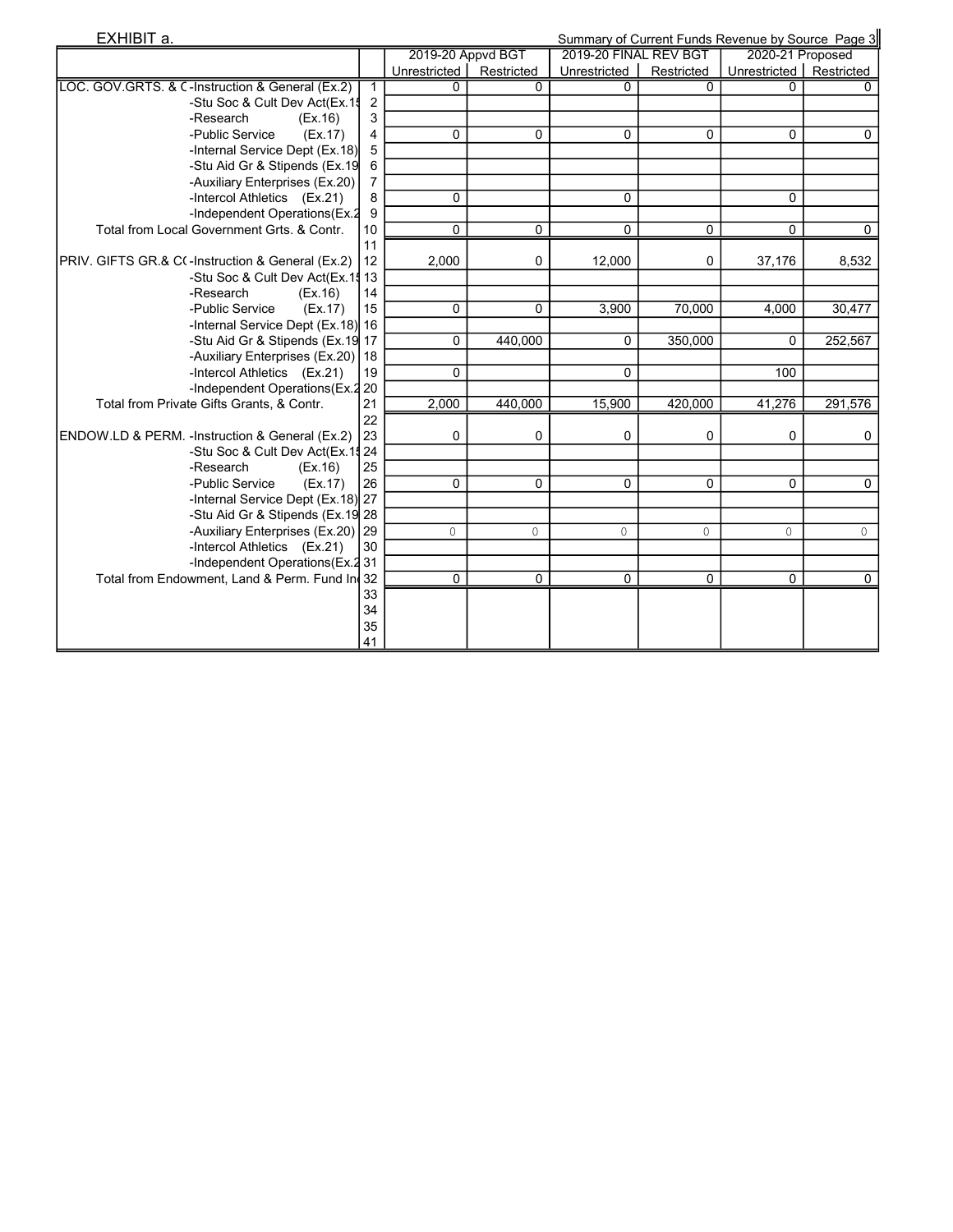| EXHIBIT a.                        |                                                | Summary of Current Funds Revenue by Source Page 4 |                           |              |                       |            |                         |             |  |
|-----------------------------------|------------------------------------------------|---------------------------------------------------|---------------------------|--------------|-----------------------|------------|-------------------------|-------------|--|
|                                   |                                                |                                                   | 2019-20 Appvd BGT         |              | 2019-20 FINAL REV BGT |            | 2020-21 Proposed        |             |  |
|                                   |                                                |                                                   | Unrestricted   Restricted |              | Unrestricted          | Restricted | Unrestricted Restricted |             |  |
|                                   | SALES AND SERVICI-Instruction & General (Ex.2) | 1                                                 |                           |              |                       |            |                         |             |  |
|                                   | -Stu Soc & Cult Dev Act(Ex.1\$                 | $\overline{2}$                                    |                           |              |                       |            |                         |             |  |
|                                   | -Research<br>(EX.16)                           | 3                                                 |                           |              |                       |            |                         |             |  |
|                                   | -Public Service<br>(EX.17)                     | 4                                                 | 97,000                    | $\mathbf{0}$ | 83,212                | $\Omega$   | 129,785                 | 0           |  |
|                                   | -Internal Service Dept (Ex.18)                 | 5                                                 | 0                         | 0            | 0                     | $\Omega$   | $\Omega$                | $\mathbf 0$ |  |
|                                   | -Stu Aid Gr & Stipends (Ex.19                  | 6                                                 |                           |              |                       |            |                         |             |  |
|                                   | -Auxiliary Enterprises (Ex.20)                 | 7                                                 | 320,000                   | $\mathbf{0}$ | 220,000               | $\Omega$   | 124,949                 | $\mathbf 0$ |  |
|                                   | -Intercol Athletics (Ex.21)                    | 8                                                 | 0                         |              | 0                     |            | $\Omega$                |             |  |
|                                   | -Independent Operations(Ex.2                   | 9                                                 |                           |              |                       |            |                         |             |  |
|                                   | <b>Total from Sales and Services</b>           | 10                                                | 417,000                   | 0            | 303,212               | $\Omega$   | 254,734                 | $\mathbf 0$ |  |
|                                   |                                                | 11                                                |                           |              |                       |            |                         |             |  |
| <b>OTHER SOURCES</b>              | -Instruction & General (Ex.2)                  | 12                                                | 18,000                    |              | 12,000                | 41,845     | 22,157                  |             |  |
|                                   | -Stu Soc & Cult Dev Act(Ex.1                   | ₫ 13                                              |                           |              |                       |            |                         |             |  |
|                                   | -Research<br>(EX.16)                           | 14                                                |                           |              |                       |            |                         |             |  |
|                                   | -Public Service<br>(EX.17)                     | 15                                                | 0                         | $\Omega$     | $\Omega$              | $\Omega$   | $\Omega$                | $\Omega$    |  |
|                                   | -Internal Service Dept (Ex.18) 16              |                                                   |                           |              |                       |            |                         |             |  |
|                                   | -Stu Aid Gr & Stipends (Ex.19 17               |                                                   |                           | 0            |                       | 0          |                         | $\circ$     |  |
|                                   | -Auxiliary Enterprises (Ex.20)                 | 18                                                | 0                         | 0            | 0                     | 0          | $\mathbf 0$             | 0           |  |
|                                   | -Intercol Athletics (Ex.21)                    | 19                                                | $\Omega$                  |              | $\Omega$              |            | $\Omega$                |             |  |
|                                   | -Independent Operations (Ex.2 20               |                                                   |                           |              |                       |            |                         |             |  |
| <b>Total from Other Sources</b>   |                                                | 21                                                | 18,000                    | $\mathbf 0$  | 12,000                | 41,845     | 22,157                  | 0           |  |
|                                   |                                                | 22                                                |                           |              |                       |            |                         |             |  |
| TOT.CURR.FUNDS R-Tuition and Fees |                                                | 23                                                | 795,145                   | 0            | 801,145               | 0          | 724,700                 | 0           |  |
|                                   | -Federal Govt. Appr.                           | 24                                                | $\Omega$                  | $\Omega$     | $\Omega$              | $\Omega$   | $\Omega$                | $\Omega$    |  |
|                                   | -State Govt. Appr.                             | 25                                                | 8,307,500                 | 175,880      | 8,307,500             | 204,535    | 8,307,499               | 121,566     |  |
|                                   | -Local Govt. Appr.                             | 26                                                | 1,900,000                 | 0            | 1,900,000             | $\Omega$   | 2,053,525               | $\Omega$    |  |
|                                   | -Fed. Govt. Grts. & Contr.                     | 27                                                | 0                         | 2,248,806    | 0                     | 2,277,729  | 2,479                   | 1,663,216   |  |
|                                   | -State Govt. Grts. & Contr.                    | 28                                                | 0                         | 408,418      | $\Omega$              | 435,297    | 0                       | 373,832     |  |
|                                   | -Local Govt. Grts. & Contr.                    | 29                                                | $\Omega$                  | 0            | $\overline{0}$        | $\Omega$   | $\mathbf{0}$            | 0           |  |
|                                   | -Priv. Gifts, Grts. & Contr.                   | 30                                                | 2,000                     | 440,000      | 15,900                | 420,000    | 41,276                  | 291,576     |  |
|                                   | -Endow, Land & Perm. Fund I 31                 |                                                   | $\Omega$                  | 0            | $\Omega$              | $\Omega$   | $\Omega$                | $\Omega$    |  |
|                                   | -Sales & Services                              | 32                                                | 417,000                   | $\Omega$     | 303,212               | $\Omega$   | 254,734                 | $\Omega$    |  |
|                                   | -Other Sources                                 | 33                                                | 18,000                    | $\Omega$     | 12,000                | 41,845     | 22,157                  | $\Omega$    |  |
|                                   | <b>Grand Total Current Funds Revenue</b>       | 34                                                | 11,439,645                | 3,273,104    | 11,339,757            | 3,379,406  | 11,406,370              | 2,450,190   |  |
|                                   |                                                | 35                                                |                           |              |                       |            |                         |             |  |
|                                   |                                                | 41                                                |                           |              |                       |            |                         |             |  |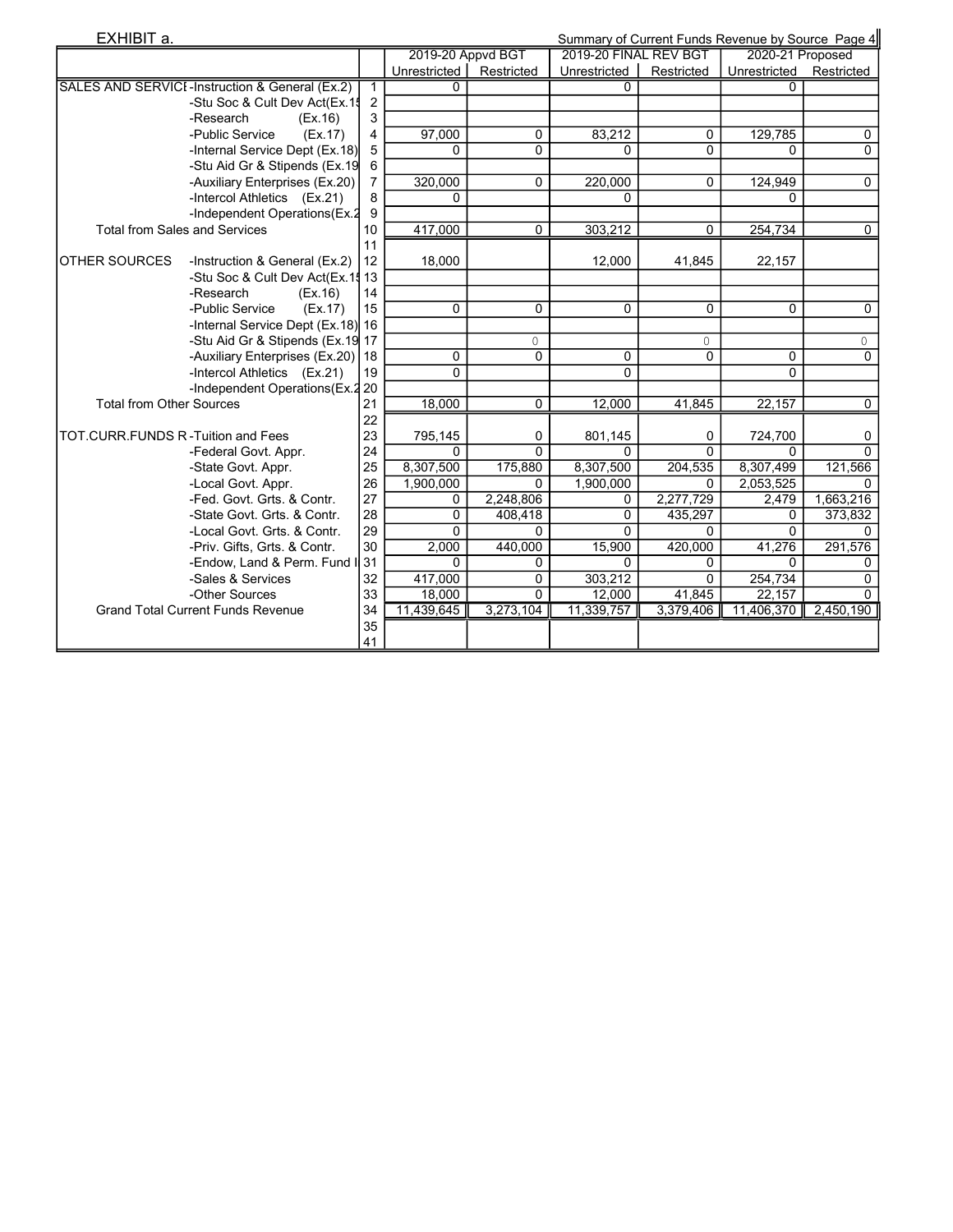| <b>EXHIBIT b.</b>                            |    |            |                                                                        |            | <b>Summary of Salaries in All Current Funds</b> |            |              |            |            |            |              | Page 1     |             |
|----------------------------------------------|----|------------|------------------------------------------------------------------------|------------|-------------------------------------------------|------------|--------------|------------|------------|------------|--------------|------------|-------------|
|                                              |    |            | 2019-20 Original BGT<br>2019-20 Final Budget<br><b>2019-20 ACTUALS</b> |            |                                                 |            |              |            |            |            |              |            |             |
|                                              |    |            | Unrestricted                                                           |            | Restricted                                      |            | Unrestricted |            | Restricted |            | Unrestricted |            | Restricted  |
|                                              |    | <b>FTE</b> | Amount                                                                 | <b>FTE</b> | Amount                                          | <b>FTE</b> | Amount       | <b>FTE</b> | Amount     | <b>FTE</b> | Amount       | <b>FTE</b> | Amount      |
| <b>FACULTY SALARIES</b>                      | -1 |            |                                                                        |            |                                                 |            |              |            |            |            |              |            |             |
| Instruction<br>(EX.10A)                      | 2  | 58.18      | 1,920,249                                                              | 3.50       | 98,466                                          | 61.84      | 1,986,776    | 3.17       | 110,836    | 53.35      | 1,610,397    | 1.00       | 0           |
| Academic Support<br>(EX.11A)                 | 3  |            |                                                                        |            |                                                 |            |              |            |            |            |              |            |             |
| <b>Student Services</b><br>(Ex.12A)          | 4  |            |                                                                        |            |                                                 |            |              |            |            |            |              |            |             |
| (EX.13A)<br>Institutional Sup.               | 5  |            |                                                                        |            |                                                 |            |              |            |            |            |              |            |             |
| Oper & Mtce. of Plant (Ex.14A)               |    |            |                                                                        |            |                                                 |            |              |            |            |            |              |            |             |
| Stu Soc & Cult Dev Act (Ex. 15)              |    |            |                                                                        |            |                                                 |            |              |            |            |            |              |            |             |
| Research<br>(Ex.16)                          | 8  |            |                                                                        |            |                                                 |            |              |            |            |            |              |            |             |
| <b>Public Service</b><br>(EX.17)             | 9  |            |                                                                        |            |                                                 |            |              |            |            |            |              |            |             |
| Internal Serv. Dept.<br>$(Ex.18)$ 10         |    |            |                                                                        |            |                                                 |            |              |            |            |            |              |            |             |
| <b>Auxiliary Enterprises</b><br>(Ex.20) 11   |    |            |                                                                        |            |                                                 |            |              |            |            |            |              |            |             |
| Intercol. Athletics<br>$(Ex.21)$ 12          |    |            |                                                                        |            |                                                 |            |              |            |            |            |              |            |             |
| Independent Oper.<br>(EX.22)                 | 13 |            |                                                                        |            |                                                 |            |              |            |            |            |              |            |             |
| <b>Total Faculty Salaries</b>                | 14 | 58.18      | 1,920,249                                                              | 3.50       | 98.466                                          | 61.84      | 1,986,776    | 3.17       | 110.836    | 53.35      | 1,610,397    | 1.00       | 0           |
|                                              | 15 |            |                                                                        |            |                                                 |            |              |            |            |            |              |            |             |
| PROFESSIONAL SALARIES                        | 16 |            |                                                                        |            |                                                 |            |              |            |            |            |              |            |             |
| (Ex.10A) 17<br>Instruction                   |    | 7.00       | 445.394                                                                | 0.00       | 0                                               | 7.88       | 453.027      | 0.00       | 0          | 7.15       | 420,959      | 2.00       | 114,010     |
| $(Ex.11A)$ 18<br>Academic Support            |    | 2.25       | 158,557                                                                | 0.00       | 0                                               | 2.25       | 158,557      | 1.75       | 0          | 2.25       | 127,712      | 0.00       | 0           |
| $(Ex.12A)$ 19<br><b>Student Services</b>     |    | 21.00      | 902,310                                                                | 0.00       | 0                                               | 23.00      | 879,199      | 0.00       | 0          | 21.00      | 830,519      | 0.00       | 0           |
| Institutional Sup.<br>$(Ex.13A)$ 20          |    | 7.00       | 593,640                                                                | 0.00       | 0                                               | 8.00       | 598,474      | 0.00       | 0          | 8.00       | 470,680      | 0.00       | 0           |
| Oper & Mtce. of Plant (Ex.14A) 21            |    | 2.00       | 482,769                                                                | 0.00       | 0                                               | 3.20       | 443,763      | 0.00       | 0          | 2.00       | 108,919      | 0.00       | $\mathbf 0$ |
| Stu Soc & Cult Dev Act (Ex. 15) 22           |    |            |                                                                        |            |                                                 |            |              |            |            |            |              |            |             |
| Research<br>$(Ex.16)$ 23                     |    |            |                                                                        |            |                                                 |            |              |            |            |            |              |            |             |
| <b>Public Service</b><br>$(Ex.17)$   24      |    | 0.00       | $\Omega$                                                               | 4.30       | 168,897                                         | 1.33       | 22,000       | 2.00       | 222,003    | 0.09       | 4,808        | 4.30       | 150,718     |
| $(Ex.18)$   25<br>Internal Serv. Dept.       |    | 2.00       | 145,686                                                                | 0.00       | 0                                               | 3.00       | 188,503      | 0.00       | 0          | 1.00       | 155,186      | 0.00       | 0           |
| $(Ex.20)$ 26<br><b>Auxiliary Enterprises</b> |    | 2.00       | 62,853                                                                 | 0.00       | 0                                               | 2.00       | 67,853       | 0.00       | 0          | 2.00       | 62,852       | 0.00       | 0           |
| Intercol. Athletics<br>(EX.21)               | 27 |            |                                                                        |            |                                                 |            |              |            |            |            |              |            |             |
| Independent Oper.<br>(EX.22)                 | 28 |            |                                                                        |            |                                                 |            |              |            |            |            |              |            |             |
| <b>Total Professional Salaries</b>           | 29 | 43.25      | 2,791,209                                                              | 4.30       | 168.897                                         | 50.66      | 2,811,376    | 3.75       | 222,003    | 43.49      | 2,181,635    | 6.30       | 264,728     |
|                                              | 30 |            |                                                                        |            |                                                 |            |              |            |            |            |              |            |             |
|                                              | 31 |            |                                                                        |            |                                                 |            |              |            |            |            |              |            |             |
|                                              | 32 |            |                                                                        |            |                                                 |            |              |            |            |            |              |            |             |
|                                              | 33 |            |                                                                        |            |                                                 |            |              |            |            |            |              |            |             |
|                                              | 34 |            |                                                                        |            |                                                 |            |              |            |            |            |              |            |             |
|                                              | 35 |            |                                                                        |            |                                                 |            |              |            |            |            |              |            |             |
|                                              |    |            |                                                                        |            |                                                 |            |              |            |            |            |              |            |             |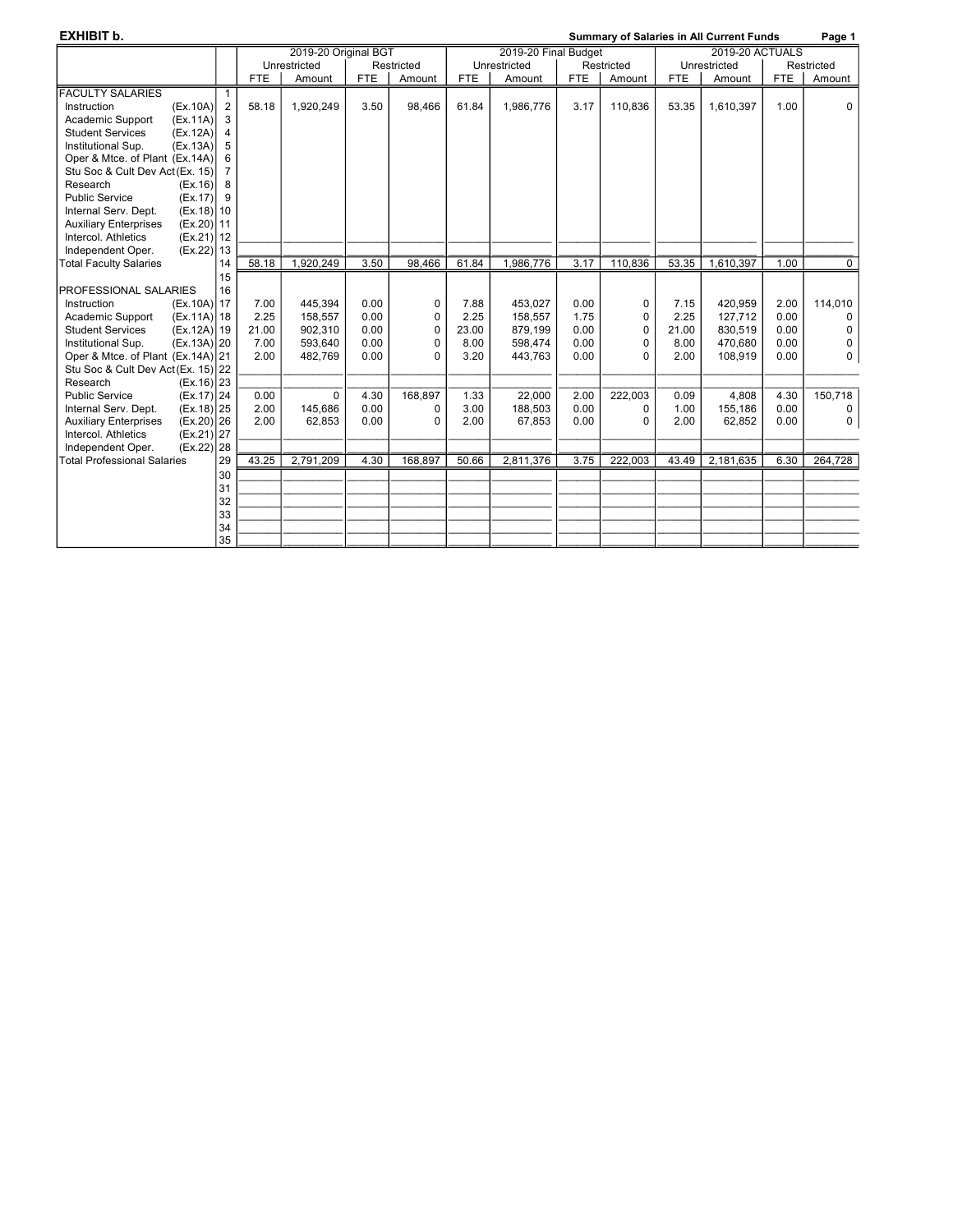| <b>EXHIBIT b.</b>                       |      |       |                      |            |            |            |                      |            |          |              | <b>Summary of Salaries in All Current Funds</b> |            | Page 2   |
|-----------------------------------------|------|-------|----------------------|------------|------------|------------|----------------------|------------|----------|--------------|-------------------------------------------------|------------|----------|
|                                         |      |       | 2019-20 Original BGT |            |            |            | 2019-20 Final Budget |            |          |              |                                                 |            |          |
|                                         |      |       | Unrestricted         |            | Restricted |            | Unrestricted         | Restricted |          | Unrestricted |                                                 | Restricted |          |
|                                         |      | FTE   | Amount               | <b>FTE</b> | Amount     | <b>FTE</b> | Amount               | <b>FTE</b> | Amount   | <b>FTE</b>   | Amount                                          | <b>FTE</b> | Amount   |
| <b>SUPPORT STAFF SALARIES</b>           |      |       |                      |            |            |            |                      |            |          |              |                                                 |            |          |
| (EX.10A)<br>Instruction                 | 2    | 9.00  | 277.246              | 1.00       | 28.642     | 6.00       | 257.325              | 1.00       | 26.497   | 8.00         | 269,645                                         | 1.00       | 8,793    |
| Academic Support<br>(EX.11A)            | 3    | 2.50  | 92.805               | 0.00       | O          | 2.50       | 92.805               | 0.25       |          | 2.50         | 92.805                                          | 0.00       |          |
| <b>Student Services</b><br>(EX.12A)     |      | 5.00  | 180,631              | 0.00       |            | 4.00       | 190.371              | 0.00       |          | 4.00         | 126.453                                         | 0.00       |          |
| Institutional Sup.<br>(EX.13A)          | 5    | 14.75 | 593.640              | 0.00       | 0          | 13.75      | 598.474              | 0.00       | $\Omega$ | 13.50        | 604,498                                         | 0.00       | $\Omega$ |
| Oper & Mtce. of Plant (Ex.14A)          | 6    | 17.25 | 482.769              | 0.00       | 0          | 17.25      | 443.763              | 0.00       | $\Omega$ | 17.25        | 465.252                                         | 0.00       | 0        |
| Stu Soc & Cult Dev Act (Ex. 15)         |      |       |                      |            |            |            |                      |            |          |              |                                                 |            |          |
| (Ex.16)<br>Research                     | 8    |       |                      |            |            |            |                      |            |          |              |                                                 |            |          |
| <b>Public Service</b><br>(Ex.17)        | 9    | 2.00  | 68.088               | 1.00       | 41.700     | 2.00       | 68.088               | 0.00       | 0        | 2.00         | 84.593                                          | 1.00       | 54.554   |
| Internal Serv. Dept.<br>$(Ex.18)$   10  |      | 4.00  | 181,288              | 0.00       |            | 4.25       | 147,971              | 0.00       | 0        | 4.25         | 181,288                                         | 0.00       |          |
| <b>Auxiliary Enterprises</b><br>(EX.20) | l 11 | 2.00  | 62.853               | 0.00       |            | 2.00       | 67,853               | 0.00       | O        | 2.00         | 62,852                                          | 0.00       | 0        |
| Intercol. Athletics<br>$(Ex.21)$ 12     |      |       |                      |            |            |            |                      |            |          |              |                                                 |            |          |
| Independent Oper.<br>(Ex.22) 13         |      |       |                      |            |            |            |                      |            |          |              |                                                 |            |          |
| lTotal Secreterial & Cleri Sal.         | 14   | 56.50 | ,939,320             | 2.00       | 70.342     | 51.75      | .866,650             | 1.25       | 26,497   | 53.50        | ,887,386                                        | 2.00       | 63,347   |
|                                         |      |       |                      |            |            |            |                      |            |          |              |                                                 |            |          |
|                                         |      |       |                      |            |            |            |                      |            |          |              |                                                 |            |          |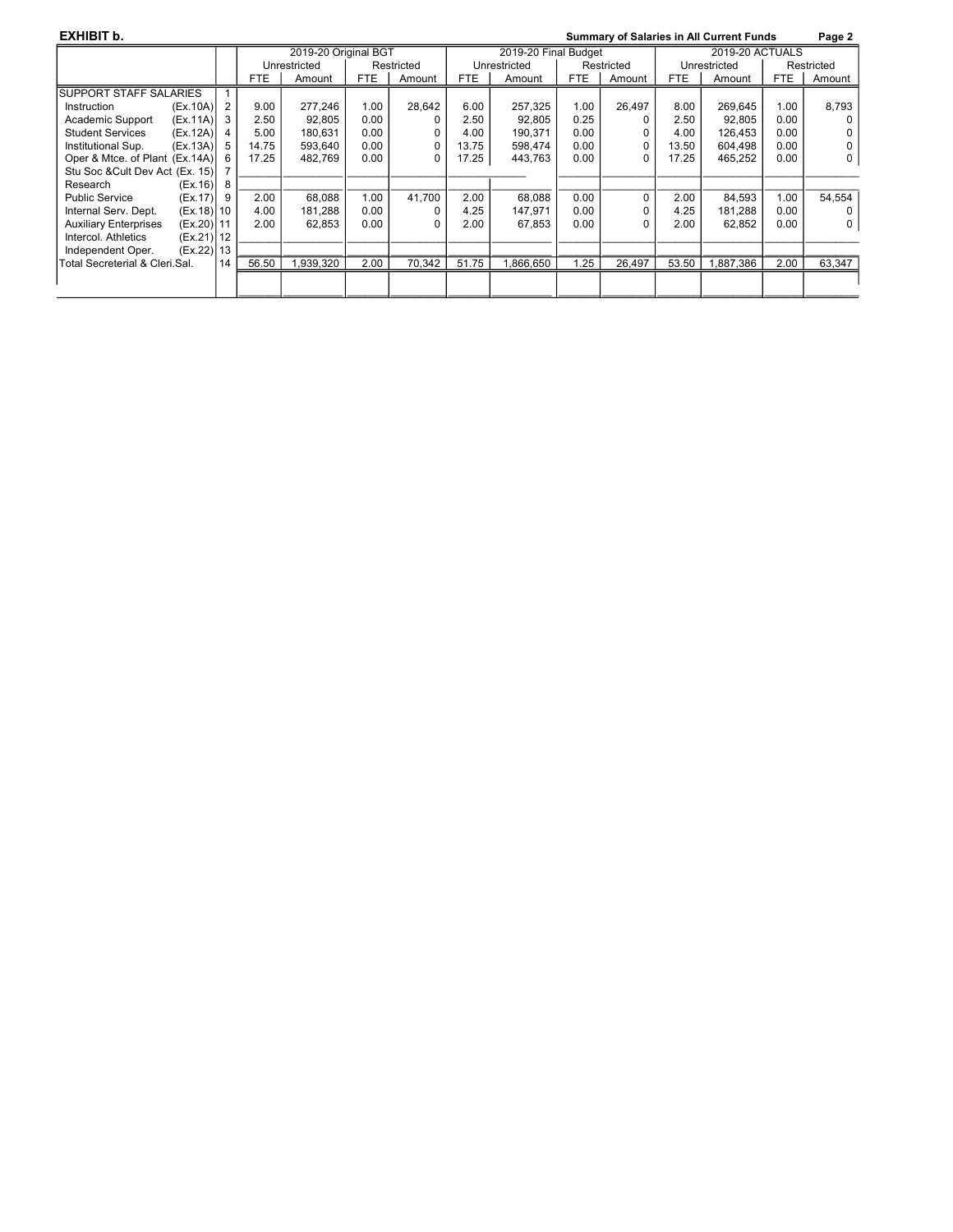| <b>EXHIBIT b.</b>                       |                |            |                      |            |              |                      |              |            |            |                        | <b>Summary of Salaries in All Current Funds</b> |            | Page 3         |
|-----------------------------------------|----------------|------------|----------------------|------------|--------------|----------------------|--------------|------------|------------|------------------------|-------------------------------------------------|------------|----------------|
|                                         |                |            | 2019-20 Original BGT |            |              | 2019-20 Final Budget |              |            |            | <b>2019-20 ACTUALS</b> |                                                 |            |                |
|                                         |                |            | Unrestricted         |            | Restricted   |                      | Unrestricted |            | Restricted | Unrestricted           |                                                 |            | Restricted     |
|                                         |                | <b>FTE</b> | Amount               | <b>FTE</b> | Amount       | <b>FTE</b>           | Amount       | <b>FTE</b> | Amount     | <b>FTE</b>             | Amount                                          | <b>FTE</b> | Amount         |
| <b>GRADUATE/TEACHING ASSIST</b>         | $\mathbf{1}$   |            |                      |            |              |                      |              |            |            |                        |                                                 |            |                |
| Instruction<br>(Ex.10A)                 | $\overline{2}$ | 1.00       | 30.763               | 0.00       | 0            | 1.00                 | 30,763       | 0.00       | 0          | 1.00                   | 30,415                                          | 0.00       | 0              |
| Academic Support<br>(EX.11A)            | 3              | 0.00       | $\Omega$             | 0.00       | 0            | 0.00                 | 0            | 0.00       | 0          | 0.00                   | 0                                               | 0.00       | $\mathbf 0$    |
| <b>Student Services</b><br>(EX.12A)     | 4              | 0.00       | $\mathbf 0$          | 0.00       | $\mathbf{0}$ | 0.00                 | $\Omega$     | 0.00       | 0          | $\Omega$               | $\Omega$                                        | 0.00       | $\mathbf 0$    |
| Institutional Sup.<br>(EX.13A)          | 5              | 0.00       | $\mathbf 0$          | 0.00       | $\mathbf{0}$ | 0.00                 | 0            | 0.00       | 0          | 0.00                   | 0                                               | 0.00       | $\pmb{0}$      |
| Oper & Mtce. of Plant (Ex.14A)          | 6              | 0.00       | $\Omega$             | 0.00       | $\Omega$     | 0.00                 | 0            | 0.00       | 0          | 0                      | $\Omega$                                        | 0.00       | 0              |
| Stu Soc & Cult Dev Act (Ex. 15)         | $\overline{7}$ |            |                      |            |              |                      |              |            |            |                        |                                                 |            |                |
| Research<br>(EX.16)                     | 8              |            | $\mathbf 0$          |            |              |                      |              |            |            |                        |                                                 |            |                |
| <b>Public Service</b><br>(EX.17)        | 9              | 0.00       | 0                    | 0.00       | 0            | 0.00                 | $\mathbf 0$  | 0.00       | 0          | $\mathbf 0$            | $\mathbf 0$                                     | 0.00       | 0              |
| Internal Serv. Dept.<br>(Ex.18)         | 10             | 0.00       | $\Omega$             | 0.00       | $\mathbf{0}$ | 0.00                 | $\Omega$     | 0.00       | 0          | 0.00                   | $\mathbf 0$                                     | 0.00       | 0              |
| <b>Auxiliary Enterprises</b><br>(EX.20) | 11             | 0.00       | $\Omega$             | 0.00       | $\Omega$     | 0.00                 | 0            | 0.00       | $\Omega$   | 0.00                   | $\Omega$                                        | 0.00       | 0              |
| Intercol. Athletics<br>(EX.21)          | 12             |            |                      |            |              |                      |              |            |            |                        |                                                 |            |                |
| Independent Oper.<br>(EX.22)            | 13             |            |                      |            |              |                      |              |            |            |                        |                                                 |            |                |
| <b>Total GTA Salaries</b>               | 14             | 1.00       | 30,763               | 0.00       | $\Omega$     | 1.00                 | 30,763       | 0.00       | $\Omega$   | 1.00                   | 30,415                                          | 0.00       | $\overline{0}$ |
|                                         | 15             |            |                      |            |              |                      |              |            |            |                        |                                                 |            |                |
| <b>STUDENT SALARIES</b>                 | 16             |            |                      |            |              |                      |              |            |            |                        |                                                 |            |                |
| Instruction<br>(Ex.10A) 17              |                | 0.00       | $\mathbf 0$          | 0.00       | 0            | 0.00                 | 0            | 0.00       | 0          | 0.00                   | 0                                               | 0.00       | $\mathbf 0$    |
| (Ex.11A) 18<br>Academic Support         |                | 0.00       | $\Omega$             | 0.00       | $\mathbf{0}$ | 0.00                 | $\Omega$     | 0.00       | 0          | 0.00                   | 0                                               | 0.00       | $\mathbf 0$    |
| <b>Student Services</b><br>(EX.12A)     | 19             | 0.00       | 0                    | 0.00       | 0            | 0.00                 | 0            | 0.00       | 0          | 0.00                   | 0                                               | 0.00       | $\pmb{0}$      |
| Institutional Sup.<br>(Ex.13A)          | 20             | 0.00       | 0                    | 0.00       | 0            | 0.00                 | 0            | 0.00       | 0          | 0.00                   | 0                                               | 0.00       | $\pmb{0}$      |
| Oper & Mtce. of Plant (Ex.14A) 21       |                | 0.00       | $\Omega$             | 0.00       | $\Omega$     | 0.00                 | $\Omega$     | 0.00       | $\Omega$   | 0.00                   | $\Omega$                                        | 0.00       | $\pmb{0}$      |
| Stu Soc & Cult Dev Act (Ex. 15) 22      |                |            |                      |            |              |                      |              |            |            |                        |                                                 |            |                |
| Research<br>$(EX.16)$   23              |                |            |                      |            |              |                      |              |            |            |                        |                                                 |            |                |
| <b>Public Service</b><br>(Ex.17)        | 24             | 0.00       | 0                    | 0.00       | 0            | 0.00                 | $\mathbf 0$  | 0.00       | 0          | 0.00                   | $\mathbf 0$                                     | 0.00       | 0              |
| $(Ex.18)$   25<br>Internal Serv. Dept.  |                | 0.00       | $\Omega$             | 0.00       | $\Omega$     | 0.00                 | 0            | 0.00       | 0          | 0.00                   | $\Omega$                                        | 0.00       | 0              |
| (Ex.20)<br><b>Auxiliary Enterprises</b> | 26             |            |                      |            |              |                      |              |            |            |                        |                                                 |            |                |
| $(Ex.21)$   27<br>Intercol. Athletics   |                |            |                      |            |              |                      |              |            |            |                        |                                                 |            |                |
| (EX.22)<br>Independent Oper.            | 28             |            |                      |            |              |                      |              |            |            |                        |                                                 |            |                |
| <b>Total Student Salaries</b>           | 29             | 0.00       | 0                    | 0.00       | 0            | 0.00                 | $\Omega$     | 0.00       | 0          | 0.00                   | 0                                               | 0.00       | $\overline{0}$ |
|                                         | 30             |            |                      |            |              |                      |              |            |            |                        |                                                 |            |                |
|                                         | 31             |            |                      |            |              |                      |              |            |            |                        |                                                 |            |                |
|                                         | 32             |            |                      |            |              |                      |              |            |            |                        |                                                 |            |                |
|                                         | 33             |            |                      |            |              |                      |              |            |            |                        |                                                 |            |                |
|                                         | 34             |            |                      |            |              |                      |              |            |            |                        |                                                 |            |                |
|                                         | 41             |            |                      |            |              |                      |              |            |            |                        |                                                 |            |                |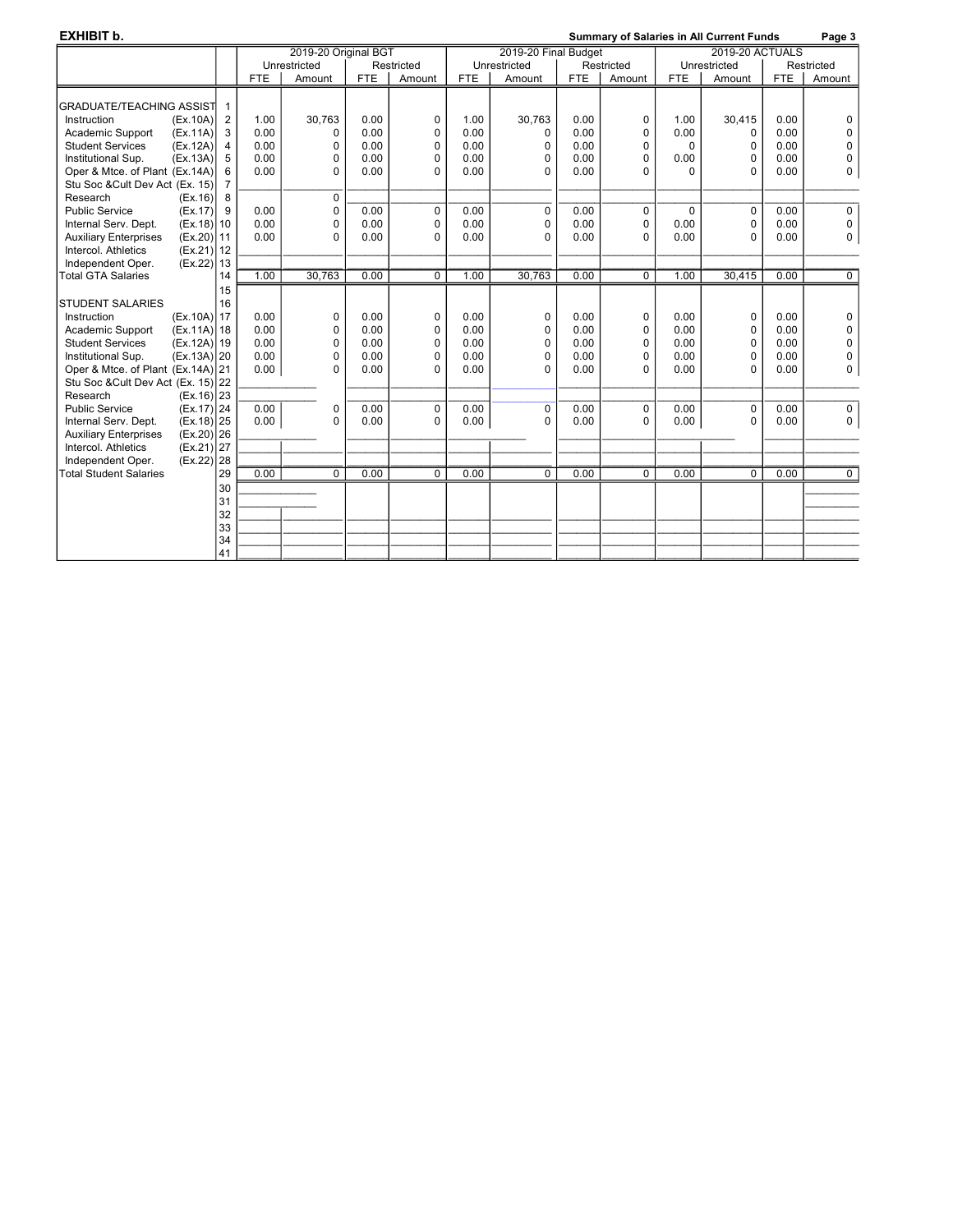| <b>EXHIBIT b.</b>                        |                |            |                      | <b>Summary of Salaries in All Current Funds</b> |              |            |                      |            |             |            | Page 4                 |            |                |
|------------------------------------------|----------------|------------|----------------------|-------------------------------------------------|--------------|------------|----------------------|------------|-------------|------------|------------------------|------------|----------------|
|                                          |                |            | 2019-20 Original BGT |                                                 |              |            | 2019-20 Final Budget |            |             |            | <b>2019-20 ACTUALS</b> |            |                |
|                                          |                |            | Unrestricted         |                                                 | Restricted   |            | Unrestricted         |            | Restricted  |            | Unrestricted           |            | Restricted     |
|                                          |                | <b>FTE</b> | Amount               | <b>FTE</b>                                      | Amount       | <b>FTE</b> | Amount               | <b>FTE</b> | Amount      | <b>FTE</b> | Amount                 | <b>FTE</b> | Amount         |
|                                          |                |            |                      |                                                 |              |            |                      |            |             |            |                        |            |                |
| <b>FEDERAL WORK STUDY</b>                | $\mathbf{1}$   |            |                      |                                                 |              |            |                      |            |             |            |                        |            |                |
| Instruction<br>(EX.10A)                  | $\overline{2}$ | 0.00       | 0                    | 0.00                                            | 0            | 0.00       | 0                    | 0.00       | 0           | 0.00       | 0                      | 0.00       | 0              |
| Academic Support<br>(EX.11A)             | 3              | 0.00       | $\mathbf 0$          | 0.00                                            | 0            | 0.00       | 0                    | 0.00       | 0           | 0.00       | 0                      | 0.00       | $\mathbf 0$    |
| <b>Student Services</b><br>(EX.12A)      | 4              | 0.00       | 11,500               | 0.00                                            | 0            | 0.00       | 11,500               | 0.00       | 0           | 0.00       | 0                      | 0.00       | 0              |
| Institutional Sup.<br>(EX.13A)           | 5              | 0.00       | $\Omega$             | 0.00                                            | $\mathbf{0}$ | 0.00       | 0                    | 0.00       | 0           | 0.00       | 0                      | 0.00       | 0              |
| Oper & Mtce. of Plant (Ex.14A)           | 6              | 0.00       | $\Omega$             | 0.00                                            | 0            | 0.00       | 0                    | 0.00       | $\Omega$    | 0.00       | $\Omega$               | 0.00       | 0              |
| Stu Soc & Cult Dev Act (Ex. 15)          | $\overline{7}$ |            |                      |                                                 |              |            |                      |            |             |            |                        |            |                |
| Research<br>(Ex.16)                      | 8              |            |                      |                                                 |              |            |                      |            |             |            |                        |            |                |
| <b>Public Service</b><br>(EX.17)         | 9              | 0.00       | $\mathbf 0$          | 0.00                                            | 0            | 0.00       | $\Omega$             | 0.00       | 0           | 0.00       | $\mathbf 0$            | 0.00       | 0              |
| Internal Serv. Dept.<br>$(Ex.18)$ 10     |                | 0.00       | $\Omega$             | 0.00                                            | $\mathbf{0}$ | 0.00       | 0                    | 0.00       | $\Omega$    | 0.00       | $\Omega$               | 0.00       | $\Omega$       |
| (Ex.20)<br><b>Auxiliary Enterprises</b>  | 11             |            |                      |                                                 |              |            |                      |            |             |            |                        |            |                |
| Intercol. Athletics<br>(Ex.21)           | 12             |            |                      |                                                 |              |            |                      |            |             |            |                        |            |                |
| Independent Oper.<br>(EX.22)             | 13             |            |                      |                                                 |              |            |                      |            |             |            |                        |            |                |
| <b>Total Federal Work study</b>          | 14             | 0.00       | 11.500               | 0.00                                            | $\Omega$     | 0.00       | 11.500               | 0.00       | $\mathbf 0$ | 0.00       | $\Omega$               | 0.00       | $\overline{0}$ |
|                                          | 15             |            |                      |                                                 |              |            |                      |            |             |            |                        |            |                |
| <b>STATE WORKSTUDY</b>                   | 16             |            |                      |                                                 |              |            |                      |            |             |            |                        |            |                |
| $(EX.10A)$ 17<br>Instruction             |                | 0.00       | 0                    | 0.00                                            | 0            | 0.00       | 0                    | 0.00       | 0           | 0.00       | 0                      | 0.00       | 0              |
| Academic Support<br>$(Ex.11A)$ 18        |                | 0.00       | $\Omega$             | 0.00                                            | 0            | 0.00       | $\Omega$             | 0.00       | 0           | 0.00       | $\Omega$               | 0.00       | $\mathbf 0$    |
| <b>Student Services</b><br>$(Ex.12A)$ 19 |                | 0.00       | 15,267               | 0.00                                            | 0            | 0.00       | 15,267               | 0.00       | $\mathbf 0$ | 0.00       | 16.658                 | 0.00       | $\mathbf 0$    |
| (Ex.13A) 20<br>Institutional Sup.        |                | 0.00       | $\Omega$             | 0.00                                            | $\mathbf{0}$ | 0.00       | $\Omega$             | 0.00       | 0           | 0.00       | $\Omega$               | 0.00       | $\Omega$       |
| Oper. & Maint. of Plant(Ex.14A) 21       |                | 0.00       | $\Omega$             | 0.00                                            | $\mathbf{0}$ | 0.00       | 0                    | 0.00       | $\Omega$    | 0.00       | $\Omega$               | 0.00       | $\Omega$       |
| Stu Soc & Cult Dev Act (Ex. 15) 22       |                |            |                      |                                                 |              |            |                      |            |             |            |                        |            |                |
| $(Ex.16)$   23<br>Research               |                |            |                      |                                                 |              |            |                      |            |             |            |                        |            |                |
| $(Ex.17)$   24<br><b>Public Service</b>  |                | 0.00       | 0                    | 0.00                                            | 0            | 0.00       | 0                    | 0.00       | 0           | 0.00       | 0                      | 0.00       | 0              |
| Internal Serv. Dept.<br>$(Ex.18)$ 25     |                | 0.00       | $\Omega$             | 0.00                                            | 0            | 0.00       | 0                    | 0.00       | $\Omega$    | 0.00       | $\Omega$               | 0.00       | 0              |
| <b>Auxiliary Enterprises</b><br>(Ex.20)  | 26             |            |                      |                                                 |              |            |                      |            |             |            |                        |            |                |
| Intercol. Athletics<br>(EX.21)           | 27             |            |                      |                                                 |              |            |                      |            |             |            |                        |            |                |
| (EX.22)<br>Independent Oper.             | 28             |            |                      |                                                 |              |            |                      |            |             |            |                        |            |                |
| <b>Total State Work Study</b>            | 29             | 0.00       | 15,267               | 0.00                                            | $\Omega$     | 0.00       | 15,267               | 0.00       | 0           | 0.00       | 16,658                 | 0.00       | $\overline{0}$ |
|                                          | 30             |            |                      |                                                 |              |            |                      |            |             |            |                        |            |                |
|                                          | 31             |            |                      |                                                 |              |            |                      |            |             |            |                        |            |                |
|                                          | 32             |            |                      |                                                 |              |            |                      |            |             |            |                        |            |                |
|                                          | 33             |            |                      |                                                 |              |            |                      |            |             |            |                        |            |                |
|                                          | 34             |            |                      |                                                 |              |            |                      |            |             |            |                        |            |                |
|                                          | 41             |            |                      |                                                 |              |            |                      |            |             |            |                        |            |                |
|                                          |                |            |                      |                                                 |              |            |                      |            |             |            |                        |            |                |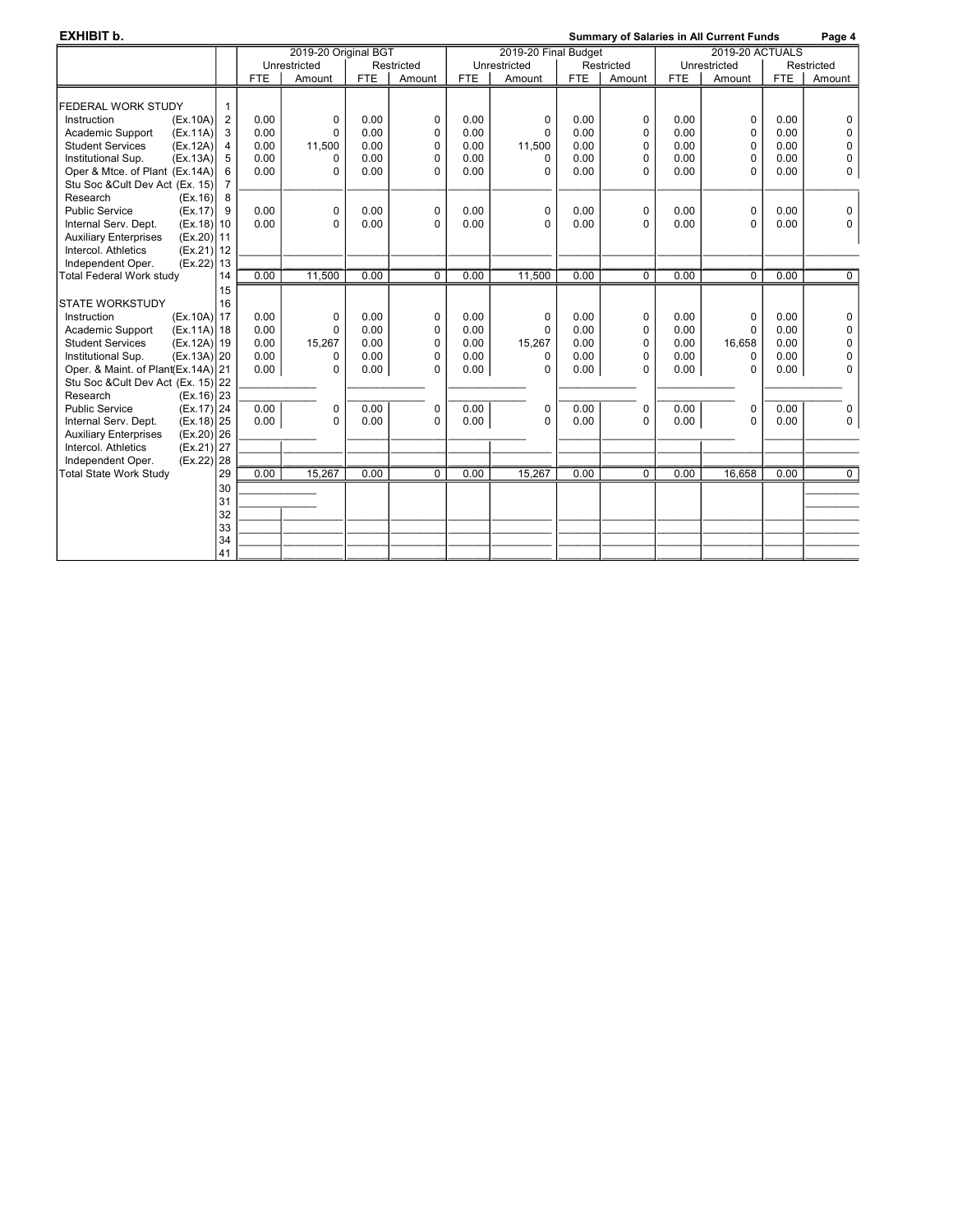| <b>EXHIBIT b.</b>                            |                |            | <b>Summary of Salaries in All Current Funds</b> |            |            |            |                      |            | Page 5      |            |                 |            |                |
|----------------------------------------------|----------------|------------|-------------------------------------------------|------------|------------|------------|----------------------|------------|-------------|------------|-----------------|------------|----------------|
|                                              |                |            | 2019-20 Original BGT                            |            |            |            | 2019-20 Final Budget |            |             |            | 2019-20 ACTUALS |            |                |
|                                              |                |            | Unrestricted                                    |            | Restricted |            | Unrestricted         |            | Restricted  |            | Unrestricted    |            | Restricted     |
|                                              |                | <b>FTE</b> | Amount                                          | <b>FTE</b> | Amount     | <b>FTE</b> | Amount               | <b>FTE</b> | Amount      | <b>FTE</b> | Amount          | <b>FTE</b> | Amount         |
|                                              |                |            |                                                 |            |            |            |                      |            |             |            |                 |            |                |
| <b>OTHER SALARIES</b>                        | 1              |            |                                                 |            |            |            |                      |            |             |            |                 |            |                |
| (EX.10A)<br>Instruction                      | 2              | 0.00       | 12.099                                          | 0.00       | 0          | 0.00       | 0                    | 0.00       | 0           | 0.00       | 0               | 0.00       | 0              |
| Academic Support<br>(EX.11A)                 | 3              | 0.00       | $\Omega$                                        | 0.00       | 0          | 0.00       | 0                    | 0.00       | $\mathbf 0$ | 0.00       | 0               | 0.00       | $\mathbf 0$    |
| <b>Student Services</b><br>(EX.12A)          | $\overline{4}$ | 0.00       | 0                                               | 0.00       | 0          | 0.00       | 0                    | 0.00       | $\mathbf 0$ | 0.00       | 0               | 0.00       | $\mathbf 0$    |
| (EX.13A)<br>Institutional Sup.               | 5              | 1.00       | 61,904                                          | 0.00       | 0          | 1.00       | 61,904               | 0.00       | 0           | 1.00       | 59,796          | 0.00       | $\mathbf 0$    |
| Oper & Mtce. of Plant (Ex.14A)               | 6              | 0.00       | $\Omega$                                        | 0.00       | 0          | 0.00       | 0                    | 0.00       | 0           | 0.00       | 0               | 0.00       | 0              |
| Stu Soc & Cult Dev Act (Ex. 15)              | $\overline{7}$ |            |                                                 |            |            |            |                      |            |             |            |                 |            |                |
| Research<br>(Ex.16)                          | 8              |            |                                                 |            |            |            |                      |            |             |            |                 |            |                |
| <b>Public Service</b><br>(EX.17)             | 9              | 0.00       | 0                                               | 0.00       | 0          | 0.00       | 0                    | 0.00       | $\mathbf 0$ | 0.00       | 0               | 0.00       | $\mathbf 0$    |
| Internal Serv. Dept.<br>$(Ex.18)$ 10         |                | 0.00       | 0                                               | 0.00       | $\Omega$   | 0.00       | $\Omega$             | 0.00       | $\Omega$    | 0.00       | 0               | 0.00       | $\Omega$       |
| <b>Auxiliary Enterprises</b><br>$(Ex.20)$ 11 |                |            |                                                 |            |            |            |                      |            |             |            |                 |            |                |
| $(Ex.21)$ 12<br>Intercol. Athletics          |                |            |                                                 |            |            |            |                      |            |             |            |                 |            |                |
| $(Ex.22)$ 13<br>Independent Oper.            |                |            |                                                 |            |            |            |                      |            |             |            |                 |            |                |
| <b>Total Other Salaries</b>                  | 14             | 1.00       | 74.003                                          | 0.00       | 0          | 1.00       | 61.904               | 0.00       | $\mathbf 0$ | 1.00       | 59.796          | 0.00       | $\overline{0}$ |
|                                              | 15             |            |                                                 |            |            |            |                      |            |             |            |                 |            |                |
|                                              | 16             |            |                                                 |            |            |            |                      |            |             |            |                 |            |                |
| $(Ex.10A)$ 17<br>Instruction                 |                |            |                                                 |            |            |            |                      |            |             |            |                 |            |                |
| $(Ex.11A)$ 18<br>Academic Support            |                |            |                                                 |            |            |            |                      |            |             |            |                 |            |                |
| <b>Student Services</b><br>$(Ex.12A)$ 19     |                |            |                                                 |            |            |            |                      |            |             |            |                 |            |                |
| $(Ex.13A)$ 20<br>Institutional Sup.          |                |            |                                                 |            |            |            |                      |            |             |            |                 |            |                |
| Oper & Mtce. of Plant (Ex.14A) 21            |                |            |                                                 |            |            |            |                      |            |             |            |                 |            |                |
| Stu Soc & Cult Dev Act (Ex. 15) 22           |                |            |                                                 |            |            |            |                      |            |             |            |                 |            |                |
| Research<br>$(Ex.16)$ 23                     |                |            |                                                 |            |            |            |                      |            |             |            |                 |            |                |
| <b>Public Service</b><br>$(Ex.17)$   24      |                |            |                                                 |            |            |            |                      |            |             |            |                 |            |                |
| Internal Serv. Dept.<br>$(Ex.18)$ 25         |                |            |                                                 |            |            |            |                      |            |             |            |                 |            |                |
| <b>Auxiliary Enterprises</b><br>$(Ex.20)$ 26 |                |            |                                                 |            |            |            |                      |            |             |            |                 |            |                |
| Intercol. Athletics<br>$(Ex.21)$ 27          |                |            |                                                 |            |            |            |                      |            |             |            |                 |            |                |
| $(Ex.22)$ 28<br>Independent Oper.            |                |            |                                                 |            |            |            |                      |            |             |            |                 |            |                |
| Total                                        | 29             | 0.00       | $\Omega$                                        | 0.00       | $\Omega$   | 0.00       | $\Omega$             | 0.00       | $\Omega$    | 0.00       | $\Omega$        | 0.00       | $\mathbf 0$    |
|                                              | 30             |            |                                                 |            |            |            |                      |            |             |            |                 |            |                |
|                                              | 31             |            |                                                 |            |            |            |                      |            |             |            |                 |            |                |
|                                              | 32             |            |                                                 |            |            |            |                      |            |             |            |                 |            |                |
|                                              | 33             |            |                                                 |            |            |            |                      |            |             |            |                 |            |                |
|                                              | 34             |            |                                                 |            |            |            |                      |            |             |            |                 |            |                |
|                                              | 41             |            |                                                 |            |            |            |                      |            |             |            |                 |            |                |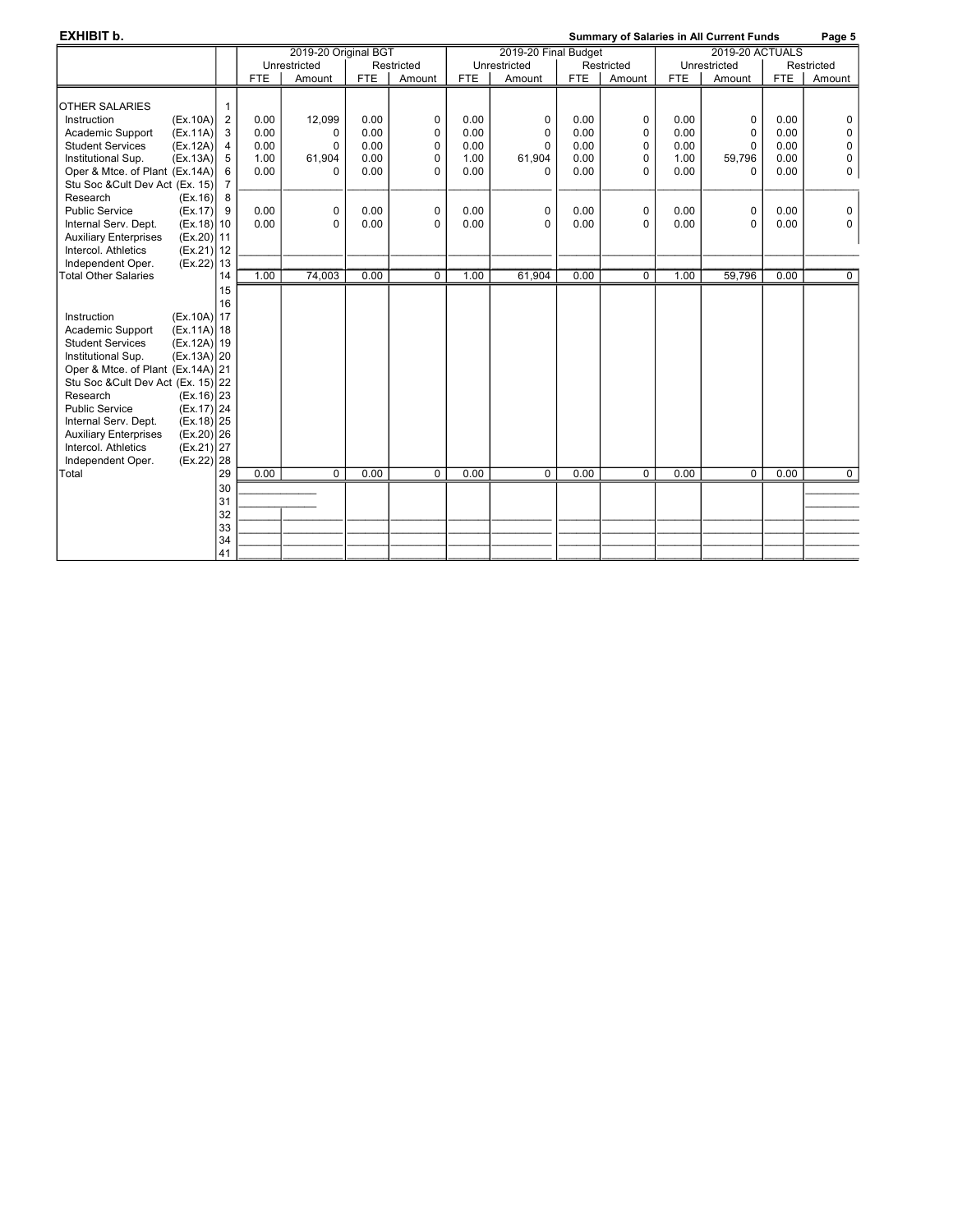| EXHIBIT b.                    | <b>Summary of Salaries in All Current Funds</b> |            |                      |            |             |            |              |                                                | Page 6      |            |              |            |                |
|-------------------------------|-------------------------------------------------|------------|----------------------|------------|-------------|------------|--------------|------------------------------------------------|-------------|------------|--------------|------------|----------------|
|                               |                                                 |            | 2019-20 Original BGT |            |             |            |              | <b>2019-20 ACTUALS</b><br>2019-20 Final Budget |             |            |              |            |                |
|                               |                                                 |            | Unrestricted         |            | Restricted  |            | Unrestricted |                                                | Restricted  |            | Unrestricted |            | Restricted     |
|                               |                                                 | <b>FTE</b> | Amount               | <b>FTE</b> | Amount      | <b>FTE</b> | Amount       | <b>FTE</b>                                     | Amount      | <b>FTE</b> | Amount       | <b>FTE</b> | Amount         |
| <b>GRAND TOTAL SALARIES</b>   | $\mathbf{1}$                                    |            |                      |            |             |            |              |                                                |             |            |              |            |                |
| <b>Faculty Salaries</b>       | $\overline{2}$<br>3                             | 58.18      | 1,920,249            | 3.50       | 98,466      | 61.84      | 1,986,776    | 3.17                                           | 110,836     | 53.35      | 1,610,397    | 1.00       | 0              |
| <b>Professional Salaries</b>  | 4<br>5                                          | 43.25      | 2,791,209            | 4.30       | 168,897     | 50.66      | 2,811,376    | 3.75                                           | 222,003     | 43.49      | 2,181,635    | 6.30       | 264,728        |
| <b>Support Staff Salaries</b> | 6<br>$\overline{7}$                             | 56.50      | 1,939,320            | 2.00       | 70,342      | 51.75      | 1,866,650    | 1.25                                           | 26,497      | 53.50      | 1,887,386    | 2.00       | 63,347         |
| Graduate/Teaching Assistant S | 8<br>9                                          | 1.00       | 30,763               | 0.00       | $\mathbf 0$ | 1.00       | 30,763       | 0.00                                           | $\mathbf 0$ | 1.00       | 30,415       | 0.00       | 0 <sup>1</sup> |
| <b>Student Salaries</b>       | 10<br>11                                        | 0.00       | $\Omega$             | 0.00       | $\Omega$    | 0.00       | $\Omega$     | 0.00                                           | $\mathbf 0$ | 0.00       | $\Omega$     | 0.00       | $\mathbf 0$    |
| Federal Work Study            | 12<br>13                                        | 0.00       | 11,500               | 0.00       | 0           | 0.00       | 11,500       | 0.00                                           | 0           | 0.00       | 0            | 0.00       | 0              |
| State Work Study              | 14<br>15                                        | 0.00       | 15,267               | 0.00       | $\mathbf 0$ | 0.00       | 15,267       | 0.00                                           | 0           | 0.00       | 16,658       | 0.00       | $\mathbf 0$    |
| <b>Other Salaries</b>         | 16<br>17                                        | 1.00       | 74,003               | 0.00       | $\Omega$    | 1.00       | 61,904       | 0.00                                           | $\mathbf 0$ | 1.00       | 59,796       | 0.00       | $\circ$        |
| Total                         | 18                                              | 159.93     | 6,782,311            | 9.80       | 337,705     | 166.24     | 6,784,236    | 8.17                                           | 359,336     | 152.35     | 5,786,287    | 9.30       | 328,075        |
|                               | 19                                              |            |                      |            |             |            |              |                                                |             |            |              |            |                |
|                               | 20                                              |            |                      |            |             |            |              |                                                |             |            |              |            |                |
|                               | 21                                              |            |                      |            |             |            |              |                                                |             |            |              |            |                |
|                               | 22                                              |            |                      |            |             |            |              |                                                |             |            |              |            |                |
|                               | 23                                              |            |                      |            |             |            |              |                                                |             |            |              |            |                |
|                               | 24                                              |            |                      |            |             |            |              |                                                |             |            |              |            |                |
|                               | 25<br>26                                        |            |                      |            |             |            |              |                                                |             |            |              |            |                |
|                               | 27                                              |            |                      |            |             |            |              |                                                |             |            |              |            |                |
|                               | 28                                              |            |                      |            |             |            |              |                                                |             |            |              |            |                |
|                               | 29                                              |            |                      |            |             |            |              |                                                |             |            |              |            |                |
|                               | 30                                              |            |                      |            |             |            |              |                                                |             |            |              |            |                |
|                               | 31                                              |            |                      |            |             |            |              |                                                |             |            |              |            |                |
|                               | 32                                              |            |                      |            |             |            |              |                                                |             |            |              |            |                |
|                               | 33                                              |            |                      |            |             |            |              |                                                |             |            |              |            |                |
|                               | 34                                              |            |                      |            |             |            |              |                                                |             |            |              |            |                |
|                               | 35                                              |            |                      |            |             |            |              |                                                |             |            |              |            |                |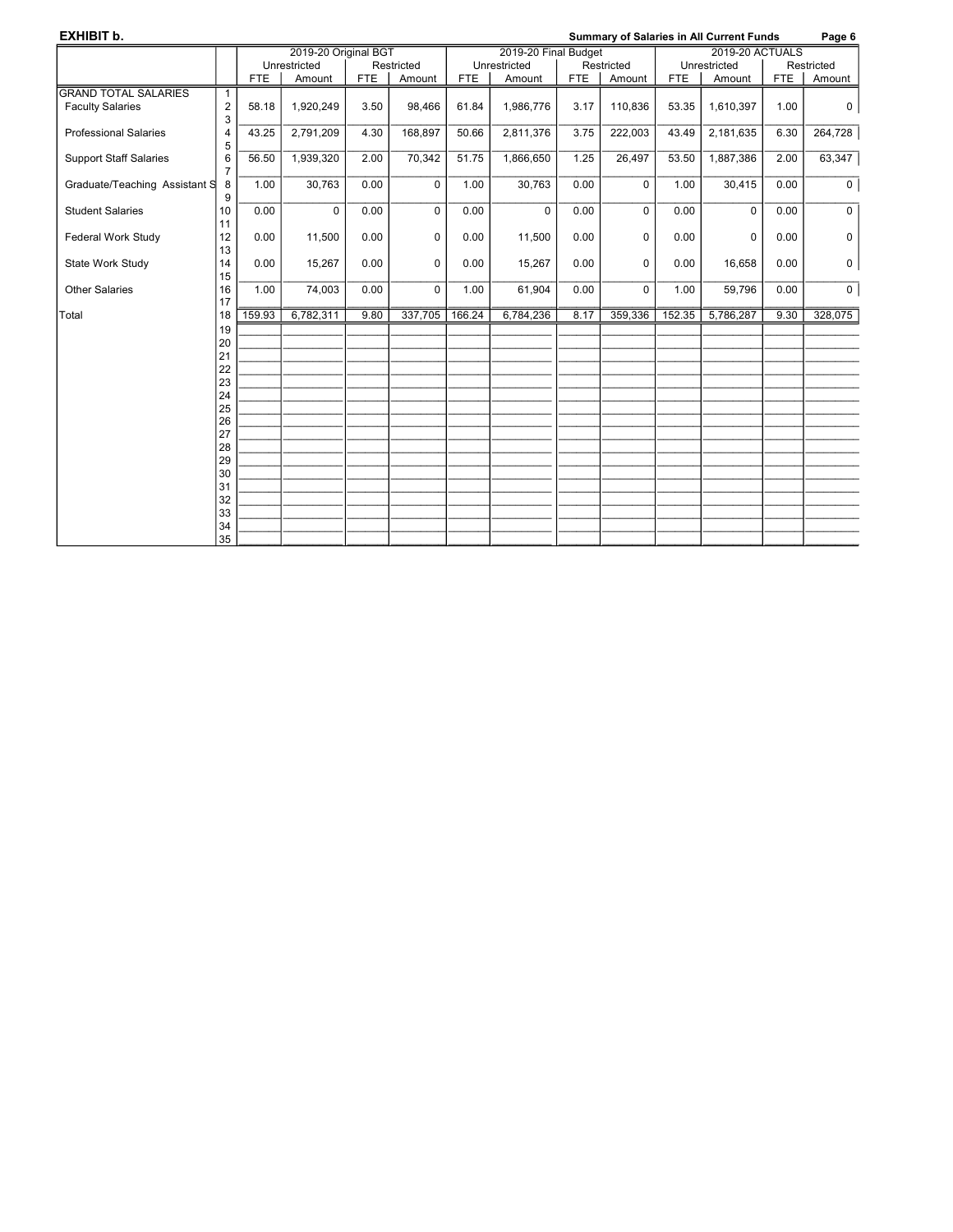EXHIBIT **d** TUITION/REQUIRED FEES/ROOM AND BOARD RATES & REVENUE FROM REQUIRED FEES

| Luna Community College                    |                |                |               |                |
|-------------------------------------------|----------------|----------------|---------------|----------------|
|                                           |                | ORG BGT        | Final App BGT | <b>ACTUALS</b> |
|                                           |                | 2019-20        | 2019-20       | 2019-20        |
| MAIN CAMPUS-REGULAR SEMESTER OR QTR       | 1              |                |               |                |
| <b>TUITION (Certificate Programs)</b>     | $\overline{2}$ |                |               |                |
| <b>FULL-TIME STUDENTS</b>                 | 3              |                |               |                |
| <b>IN-DISTRICT</b>                        | 4              | 456            | 456           | 480            |
| <b>OUT-OF-DISTRICT</b>                    | 5              | 624            | 624           | 660            |
| <b>OUT-OF STATE</b>                       | 6              | 1,188          | 1,188         | 1,260          |
| PART-TIME STUDENTS-HOURLY RATE            | $\overline{7}$ |                |               |                |
| <b>IN-DISTRICT</b>                        | 8              | 38             | 38            | 40             |
| <b>OUT-OF-DISTRICT</b>                    | 9              | 52             | 52            | 55             |
| <b>OUT-OF STATE</b>                       | 10             | 99             | 99            | 105            |
|                                           | 11             |                |               |                |
| <b>TUITION (Degree Granting Programs)</b> | 12             |                |               |                |
| <b>FULL-TIME STUDENTS</b>                 | 13             |                |               |                |
| <b>IN-DISTRICT</b>                        | 14             | 420            | 420           | 420            |
| <b>OUT-OF-DISTRICT</b>                    | 15             | 576            | 576           | 576            |
| <b>OUT-OF STATE</b>                       | 16             | 1,092          | 1,092         | 1,092          |
| PART-TIME STUDENTS-HOURLY RATE            | 17             |                |               |                |
| <b>IN-DISTRICT</b>                        | 18             | 35             | 35            | 35             |
| <b>OUT-OF-DISTRICT</b>                    | 19             | 48             | 48            | 48             |
| <b>OUT-OF STATE</b>                       | 20             | 91             | 91            | 91             |
|                                           | 21             |                |               |                |
| <b>REQUIRED FEES</b>                      | 22             |                |               |                |
| <b>REGISTRATION FEE</b>                   | 23             | $\overline{7}$ | 7             | 7              |
| <b>LABORATORY FEE</b>                     | 24             | 10             | 10            | 10             |
| <b>ACTIVITY FEE</b>                       | 25             | 8              | 8             | 8              |
|                                           | 26             |                |               |                |
|                                           | 27             |                |               |                |
|                                           | 28             |                |               |                |
|                                           | 29             |                |               |                |
|                                           | 30             |                |               |                |
|                                           | 31             |                |               |                |
|                                           | 32             |                |               |                |
|                                           | 33             |                |               |                |
|                                           | 34             |                |               |                |
| <b>AUXILIARY SERVICES</b>                 | 35             |                |               |                |
| INSTRUCTION AND GENERAL (EXH 3)           | 36             | 771,500        | 777,500       | 708,358        |
| <b>TOTAL REVENUE FROM REQUIRED FEES</b>   | 37             | 771,500        | 777,500       | 708,358        |

### SIGNED:\_\_\_\_\_\_\_\_\_\_\_\_\_\_\_\_\_\_\_\_\_\_\_\_\_\_\_\_\_\_\_\_\_\_\_\_\_\_\_ DATE:\_\_\_\_\_\_\_\_\_\_\_\_\_\_\_\_\_\_

Donna Flores-Medina, Vice President for Finance & Admin.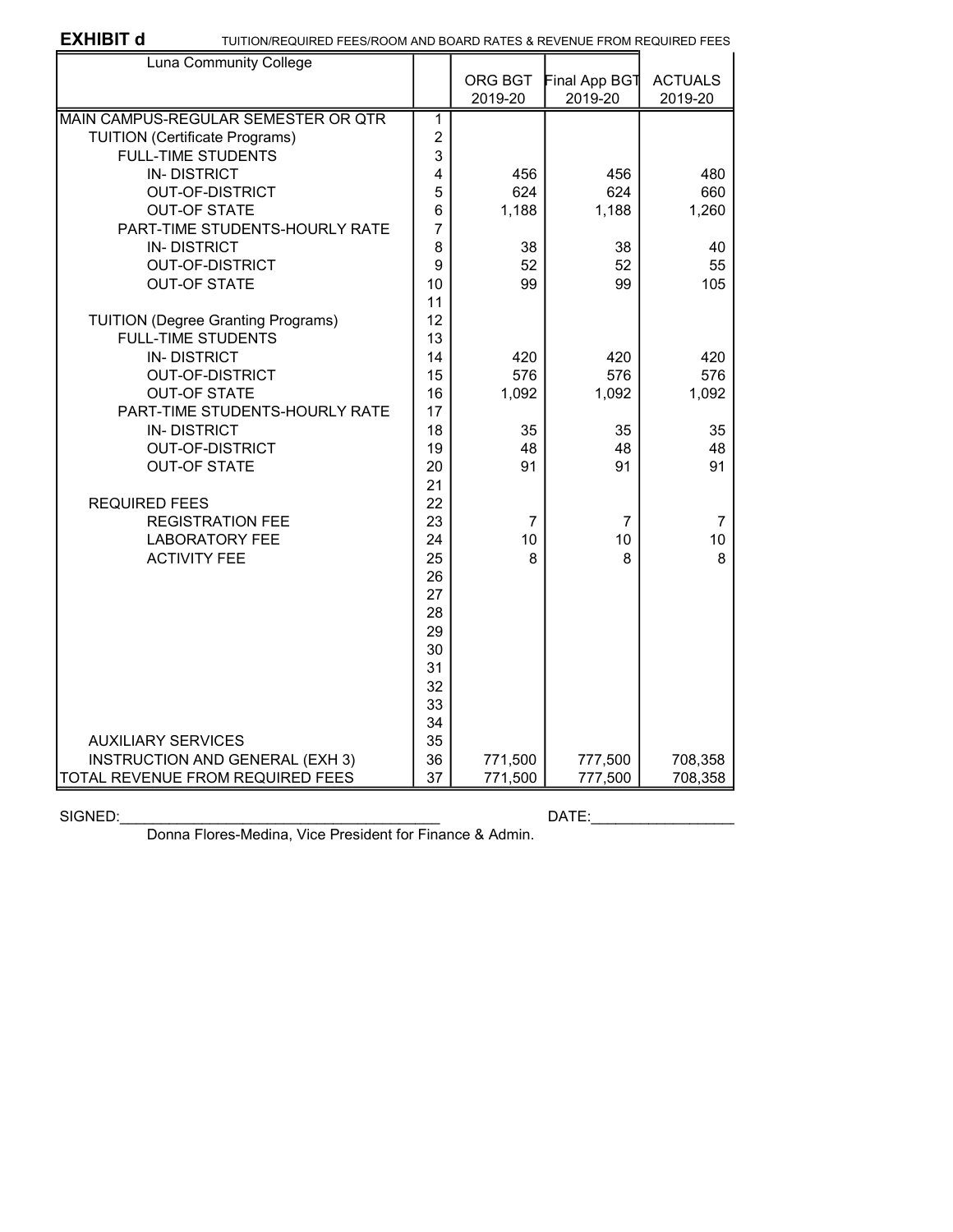## EXHIBIT e and f.

|                                                      |                       |                         | 2019-20     | 2019-20       | 2019-20        |
|------------------------------------------------------|-----------------------|-------------------------|-------------|---------------|----------------|
|                                                      |                       |                         | ORG BGT     | Final App BGT | <b>ACTUALS</b> |
|                                                      |                       |                         |             |               |                |
| EXHIBIT e. SALARIES OF PRINCIPAL OFFICERS            |                       | $\overline{2}$          |             |               |                |
|                                                      |                       | 3                       |             |               |                |
| Libraries                                            |                       | $\overline{\mathbf{4}}$ |             |               |                |
| <b>Director</b>                                      | Salazar               | 5                       | 0           | $\mathbf 0$   | 45,614         |
| Academic Administration                              |                       | 6                       |             |               |                |
| VP for Academics                                     | Patterson             | $\overline{7}$          | 100,943     | 100,943       | 72,996         |
| <b>Financial Aid Administration</b>                  |                       | 8                       |             |               |                |
| Director                                             | Montoya               | 9                       | 68,422      | 68,422        | 68,422         |
|                                                      |                       | 10                      |             |               |                |
| <b>Student Records</b>                               |                       | 11                      |             |               |                |
| <b>Director</b>                                      | Vacant                | 12                      | 62,587      | 62,587        | 49,717         |
|                                                      |                       | 13                      |             |               |                |
| Recruitment/Admissions                               |                       | 14                      |             |               |                |
| Director                                             | Marquez               | 15                      | 50,468      | 56,119        | 50,468         |
|                                                      |                       | 16                      |             |               |                |
| <b>Executive Management</b>                          |                       | 17                      |             |               |                |
| President<br>VP for Finance & Admin.                 | Rael<br>Flores-Medina | 18                      | 130,000     | 135,200       | 135,200        |
|                                                      |                       | 20                      | 98,842<br>0 | 98,842<br>0   | 98,842<br>U    |
|                                                      |                       | 21                      |             |               |                |
|                                                      |                       | 22                      |             |               |                |
| <b>Fiscal Operations</b>                             |                       | 23                      |             |               |                |
| Controller                                           | Martinez              | 24                      | 48,036      | 68,421        | 68,421         |
|                                                      |                       | 25                      |             |               |                |
|                                                      |                       | 26                      |             |               |                |
|                                                      |                       | 27                      |             |               |                |
|                                                      |                       | 28                      |             |               |                |
|                                                      |                       | 29                      |             |               |                |
|                                                      |                       | 30                      |             |               |                |
|                                                      |                       | 31                      |             |               |                |
|                                                      |                       | 32                      |             |               |                |
|                                                      |                       | 33                      |             |               |                |
|                                                      |                       | 34                      |             |               |                |
|                                                      |                       | 35                      |             |               |                |
| <b>EXHIBIT f. NATIONAL DIRECT STUDENT LOAN FUNDS</b> |                       |                         |             |               |                |
| Federal Grant for NDSL Program                       |                       | 37                      |             |               |                |
| Mandatory Transfer from I & C& G (Exh.2)             |                       | 38                      |             |               |                |